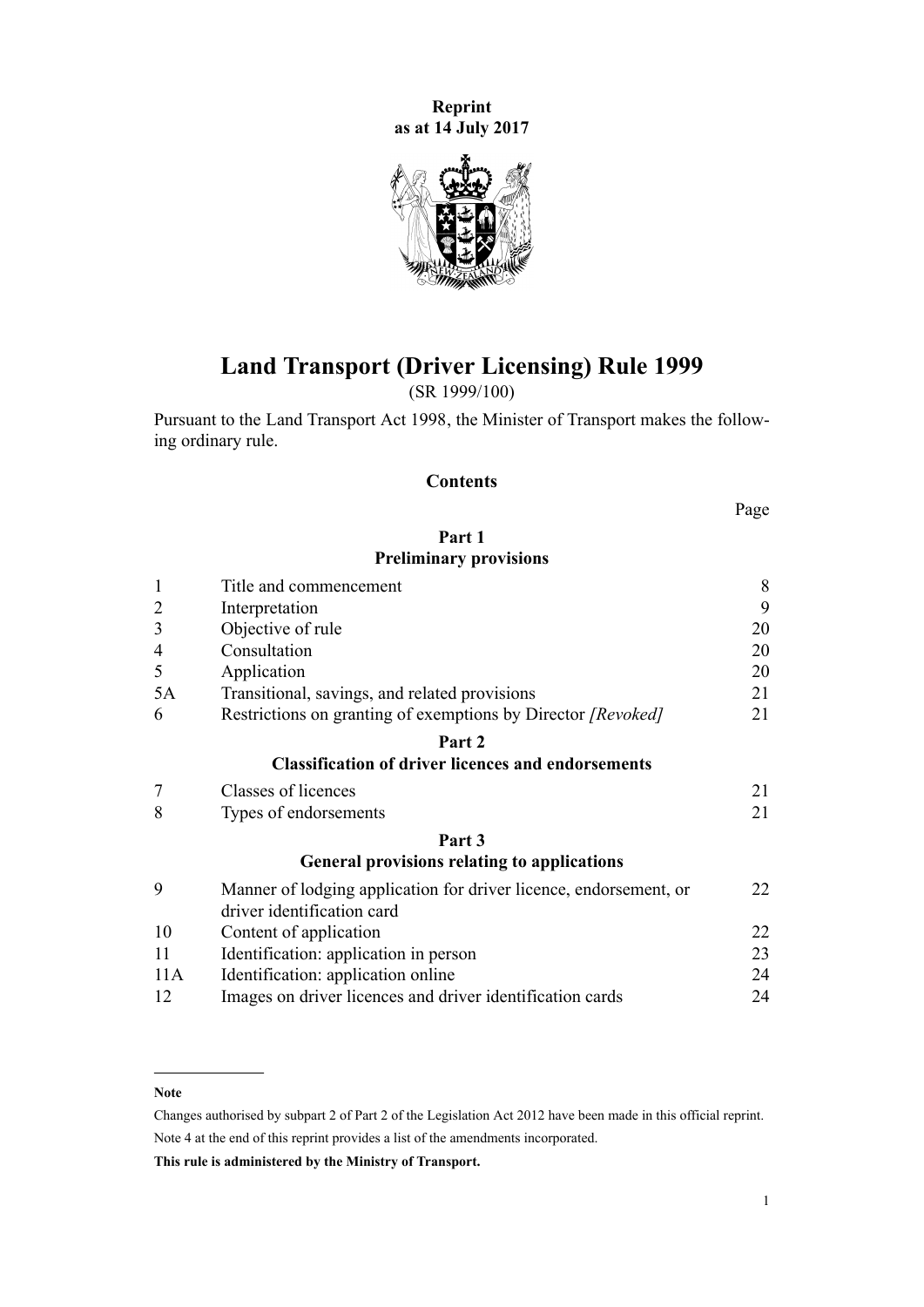| 12A<br>Statements in applications made online<br>13<br>Eyesight test<br>14<br>Fees<br>Part 4<br>Learner licences, restricted licences, and full licences<br>Learner licences<br>15<br>Obtaining learner licence<br>Conditions of learner licence<br>16<br>Restricted licences<br>17<br>Obtaining restricted licence<br>Conditions of restricted licence<br>18<br><b>Full licences</b><br>19<br>Obtaining full licence<br>Part 4A<br><b>Accelerated licensing process</b><br>19A<br>Interpretation<br>19 <sub>B</sub><br>Accelerated licensing process: who may apply<br>19C<br>Form of application<br>19 <sub>D</sub><br>Approval to take part in accelerated licensing process<br>19E<br>Revocation of approval<br>35<br>Stage 1: Preliminary assessment<br>19F<br>Notice of approval to commence stage 1<br>19G<br>Stage 1: preliminary assessment<br>36<br>Stage 2: Supervised driving with conditions and assessment<br>19H<br>Stage 2: supervised driving with conditions<br>19I<br>Application to undertake stage 2 assessment<br>19J<br>37<br>Stage 2 assessment<br>Stage 3: Unsupervised driving with conditions and assessment<br>19K<br>Stage 3: unsupervised driving with conditions<br>38<br>Exit assessment and obtaining Class 4 or Class 5 licence<br>19L<br>Application to undertake exit assessment<br>19M<br>Exit assessment<br>19N<br>Obtaining Class 4 or Class 5 licence<br>39<br>Part 5<br><b>Endorsements</b><br>Dangerous goods (D) endorsement<br>20<br>When dangerous goods endorsement required<br>40<br>Obtaining dangerous goods endorsement<br>21 | <b>Land Transport (Driver Licensing) Rule 1999</b> | Reprinted as at<br>14 July 2017 |
|---------------------------------------------------------------------------------------------------------------------------------------------------------------------------------------------------------------------------------------------------------------------------------------------------------------------------------------------------------------------------------------------------------------------------------------------------------------------------------------------------------------------------------------------------------------------------------------------------------------------------------------------------------------------------------------------------------------------------------------------------------------------------------------------------------------------------------------------------------------------------------------------------------------------------------------------------------------------------------------------------------------------------------------------------------------------------------------------------------------------------------------------------------------------------------------------------------------------------------------------------------------------------------------------------------------------------------------------------------------------------------------------------------------------------------------------------------------------------------------------------------------------------------------------------------------------------------|----------------------------------------------------|---------------------------------|
|                                                                                                                                                                                                                                                                                                                                                                                                                                                                                                                                                                                                                                                                                                                                                                                                                                                                                                                                                                                                                                                                                                                                                                                                                                                                                                                                                                                                                                                                                                                                                                                 |                                                    | 25                              |
|                                                                                                                                                                                                                                                                                                                                                                                                                                                                                                                                                                                                                                                                                                                                                                                                                                                                                                                                                                                                                                                                                                                                                                                                                                                                                                                                                                                                                                                                                                                                                                                 |                                                    | 25                              |
|                                                                                                                                                                                                                                                                                                                                                                                                                                                                                                                                                                                                                                                                                                                                                                                                                                                                                                                                                                                                                                                                                                                                                                                                                                                                                                                                                                                                                                                                                                                                                                                 |                                                    | 26                              |
|                                                                                                                                                                                                                                                                                                                                                                                                                                                                                                                                                                                                                                                                                                                                                                                                                                                                                                                                                                                                                                                                                                                                                                                                                                                                                                                                                                                                                                                                                                                                                                                 |                                                    |                                 |
|                                                                                                                                                                                                                                                                                                                                                                                                                                                                                                                                                                                                                                                                                                                                                                                                                                                                                                                                                                                                                                                                                                                                                                                                                                                                                                                                                                                                                                                                                                                                                                                 |                                                    |                                 |
|                                                                                                                                                                                                                                                                                                                                                                                                                                                                                                                                                                                                                                                                                                                                                                                                                                                                                                                                                                                                                                                                                                                                                                                                                                                                                                                                                                                                                                                                                                                                                                                 |                                                    |                                 |
|                                                                                                                                                                                                                                                                                                                                                                                                                                                                                                                                                                                                                                                                                                                                                                                                                                                                                                                                                                                                                                                                                                                                                                                                                                                                                                                                                                                                                                                                                                                                                                                 |                                                    | 26                              |
|                                                                                                                                                                                                                                                                                                                                                                                                                                                                                                                                                                                                                                                                                                                                                                                                                                                                                                                                                                                                                                                                                                                                                                                                                                                                                                                                                                                                                                                                                                                                                                                 |                                                    | 27                              |
|                                                                                                                                                                                                                                                                                                                                                                                                                                                                                                                                                                                                                                                                                                                                                                                                                                                                                                                                                                                                                                                                                                                                                                                                                                                                                                                                                                                                                                                                                                                                                                                 |                                                    |                                 |
|                                                                                                                                                                                                                                                                                                                                                                                                                                                                                                                                                                                                                                                                                                                                                                                                                                                                                                                                                                                                                                                                                                                                                                                                                                                                                                                                                                                                                                                                                                                                                                                 |                                                    | 29                              |
|                                                                                                                                                                                                                                                                                                                                                                                                                                                                                                                                                                                                                                                                                                                                                                                                                                                                                                                                                                                                                                                                                                                                                                                                                                                                                                                                                                                                                                                                                                                                                                                 |                                                    | 30                              |
|                                                                                                                                                                                                                                                                                                                                                                                                                                                                                                                                                                                                                                                                                                                                                                                                                                                                                                                                                                                                                                                                                                                                                                                                                                                                                                                                                                                                                                                                                                                                                                                 |                                                    |                                 |
|                                                                                                                                                                                                                                                                                                                                                                                                                                                                                                                                                                                                                                                                                                                                                                                                                                                                                                                                                                                                                                                                                                                                                                                                                                                                                                                                                                                                                                                                                                                                                                                 |                                                    | 31                              |
|                                                                                                                                                                                                                                                                                                                                                                                                                                                                                                                                                                                                                                                                                                                                                                                                                                                                                                                                                                                                                                                                                                                                                                                                                                                                                                                                                                                                                                                                                                                                                                                 |                                                    |                                 |
|                                                                                                                                                                                                                                                                                                                                                                                                                                                                                                                                                                                                                                                                                                                                                                                                                                                                                                                                                                                                                                                                                                                                                                                                                                                                                                                                                                                                                                                                                                                                                                                 |                                                    |                                 |
|                                                                                                                                                                                                                                                                                                                                                                                                                                                                                                                                                                                                                                                                                                                                                                                                                                                                                                                                                                                                                                                                                                                                                                                                                                                                                                                                                                                                                                                                                                                                                                                 |                                                    | 34                              |
|                                                                                                                                                                                                                                                                                                                                                                                                                                                                                                                                                                                                                                                                                                                                                                                                                                                                                                                                                                                                                                                                                                                                                                                                                                                                                                                                                                                                                                                                                                                                                                                 |                                                    | 34                              |
|                                                                                                                                                                                                                                                                                                                                                                                                                                                                                                                                                                                                                                                                                                                                                                                                                                                                                                                                                                                                                                                                                                                                                                                                                                                                                                                                                                                                                                                                                                                                                                                 |                                                    | 34                              |
|                                                                                                                                                                                                                                                                                                                                                                                                                                                                                                                                                                                                                                                                                                                                                                                                                                                                                                                                                                                                                                                                                                                                                                                                                                                                                                                                                                                                                                                                                                                                                                                 |                                                    | 35                              |
|                                                                                                                                                                                                                                                                                                                                                                                                                                                                                                                                                                                                                                                                                                                                                                                                                                                                                                                                                                                                                                                                                                                                                                                                                                                                                                                                                                                                                                                                                                                                                                                 |                                                    |                                 |
|                                                                                                                                                                                                                                                                                                                                                                                                                                                                                                                                                                                                                                                                                                                                                                                                                                                                                                                                                                                                                                                                                                                                                                                                                                                                                                                                                                                                                                                                                                                                                                                 |                                                    |                                 |
|                                                                                                                                                                                                                                                                                                                                                                                                                                                                                                                                                                                                                                                                                                                                                                                                                                                                                                                                                                                                                                                                                                                                                                                                                                                                                                                                                                                                                                                                                                                                                                                 |                                                    | 35                              |
|                                                                                                                                                                                                                                                                                                                                                                                                                                                                                                                                                                                                                                                                                                                                                                                                                                                                                                                                                                                                                                                                                                                                                                                                                                                                                                                                                                                                                                                                                                                                                                                 |                                                    |                                 |
|                                                                                                                                                                                                                                                                                                                                                                                                                                                                                                                                                                                                                                                                                                                                                                                                                                                                                                                                                                                                                                                                                                                                                                                                                                                                                                                                                                                                                                                                                                                                                                                 |                                                    |                                 |
|                                                                                                                                                                                                                                                                                                                                                                                                                                                                                                                                                                                                                                                                                                                                                                                                                                                                                                                                                                                                                                                                                                                                                                                                                                                                                                                                                                                                                                                                                                                                                                                 |                                                    | 36                              |
|                                                                                                                                                                                                                                                                                                                                                                                                                                                                                                                                                                                                                                                                                                                                                                                                                                                                                                                                                                                                                                                                                                                                                                                                                                                                                                                                                                                                                                                                                                                                                                                 |                                                    | 37                              |
|                                                                                                                                                                                                                                                                                                                                                                                                                                                                                                                                                                                                                                                                                                                                                                                                                                                                                                                                                                                                                                                                                                                                                                                                                                                                                                                                                                                                                                                                                                                                                                                 |                                                    |                                 |
|                                                                                                                                                                                                                                                                                                                                                                                                                                                                                                                                                                                                                                                                                                                                                                                                                                                                                                                                                                                                                                                                                                                                                                                                                                                                                                                                                                                                                                                                                                                                                                                 |                                                    |                                 |
|                                                                                                                                                                                                                                                                                                                                                                                                                                                                                                                                                                                                                                                                                                                                                                                                                                                                                                                                                                                                                                                                                                                                                                                                                                                                                                                                                                                                                                                                                                                                                                                 |                                                    |                                 |
|                                                                                                                                                                                                                                                                                                                                                                                                                                                                                                                                                                                                                                                                                                                                                                                                                                                                                                                                                                                                                                                                                                                                                                                                                                                                                                                                                                                                                                                                                                                                                                                 |                                                    |                                 |
|                                                                                                                                                                                                                                                                                                                                                                                                                                                                                                                                                                                                                                                                                                                                                                                                                                                                                                                                                                                                                                                                                                                                                                                                                                                                                                                                                                                                                                                                                                                                                                                 |                                                    | 39                              |
|                                                                                                                                                                                                                                                                                                                                                                                                                                                                                                                                                                                                                                                                                                                                                                                                                                                                                                                                                                                                                                                                                                                                                                                                                                                                                                                                                                                                                                                                                                                                                                                 |                                                    | 39                              |
|                                                                                                                                                                                                                                                                                                                                                                                                                                                                                                                                                                                                                                                                                                                                                                                                                                                                                                                                                                                                                                                                                                                                                                                                                                                                                                                                                                                                                                                                                                                                                                                 |                                                    |                                 |
|                                                                                                                                                                                                                                                                                                                                                                                                                                                                                                                                                                                                                                                                                                                                                                                                                                                                                                                                                                                                                                                                                                                                                                                                                                                                                                                                                                                                                                                                                                                                                                                 |                                                    |                                 |
|                                                                                                                                                                                                                                                                                                                                                                                                                                                                                                                                                                                                                                                                                                                                                                                                                                                                                                                                                                                                                                                                                                                                                                                                                                                                                                                                                                                                                                                                                                                                                                                 |                                                    |                                 |
|                                                                                                                                                                                                                                                                                                                                                                                                                                                                                                                                                                                                                                                                                                                                                                                                                                                                                                                                                                                                                                                                                                                                                                                                                                                                                                                                                                                                                                                                                                                                                                                 |                                                    |                                 |
|                                                                                                                                                                                                                                                                                                                                                                                                                                                                                                                                                                                                                                                                                                                                                                                                                                                                                                                                                                                                                                                                                                                                                                                                                                                                                                                                                                                                                                                                                                                                                                                 |                                                    | 40                              |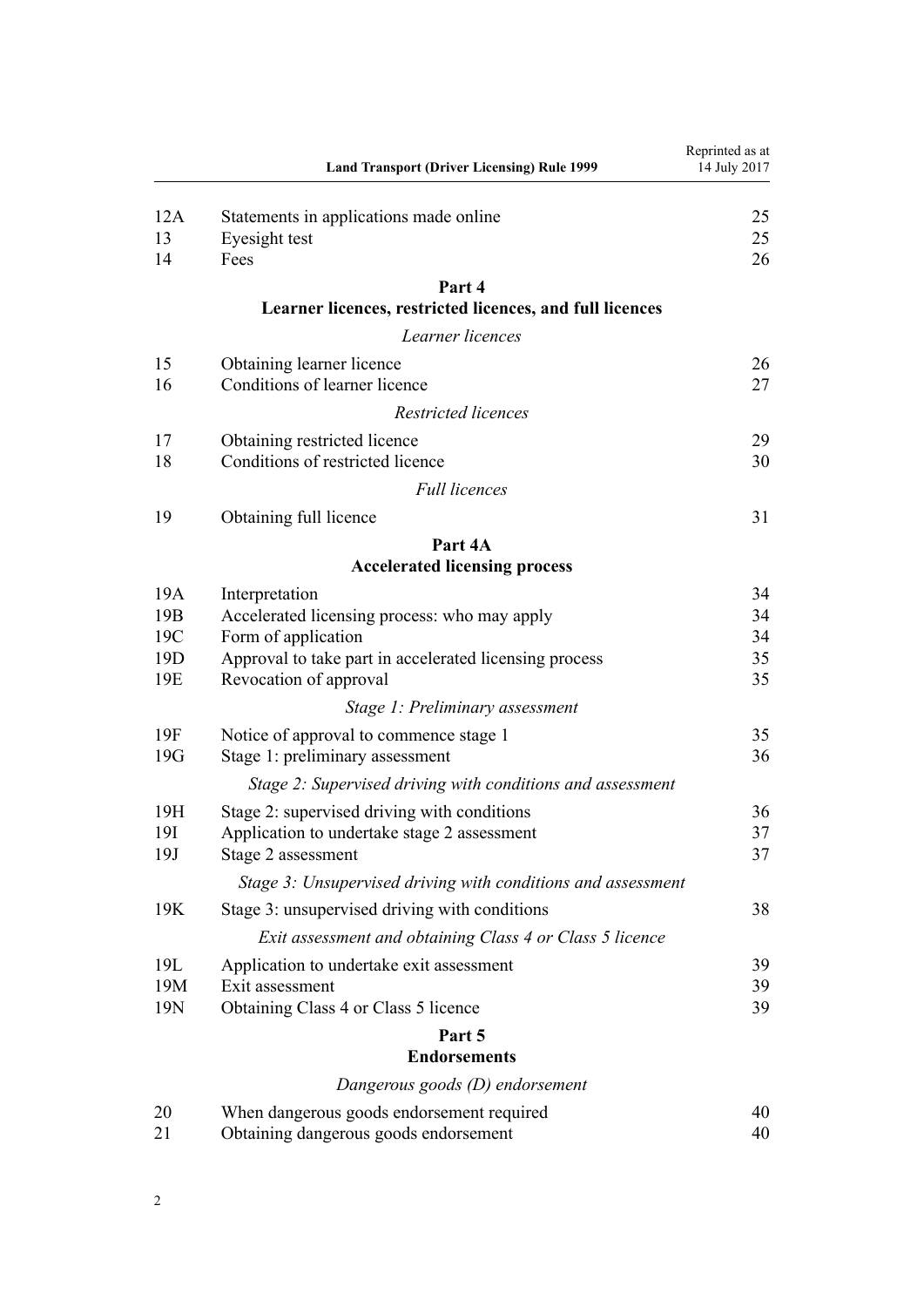| 14 July 2017 | Reprinted as at<br><b>Land Transport (Driver Licensing) Rule 1999</b>                                                                               |    |  |  |  |  |
|--------------|-----------------------------------------------------------------------------------------------------------------------------------------------------|----|--|--|--|--|
|              | Driving instructor (I) endorsement                                                                                                                  |    |  |  |  |  |
| 22           | When driving instructor endorsement required                                                                                                        | 40 |  |  |  |  |
| 23           | Obtaining driving instructor endorsement                                                                                                            | 40 |  |  |  |  |
| 24           | Vehicles in which driving instructor endorsement authorises<br>instruction                                                                          | 41 |  |  |  |  |
| 25           | Holder of driving instructor endorsement must retain records of<br>42<br>instruction provided and comply with requirements arising out of<br>audits |    |  |  |  |  |
|              | Passenger (P) endorsement                                                                                                                           |    |  |  |  |  |
| 26           | When passenger endorsement required                                                                                                                 | 42 |  |  |  |  |
| 27           | Obtaining passenger endorsement                                                                                                                     | 43 |  |  |  |  |
|              | Forklift, roller, tracks, and wheels (special-type vehicle F, R, T and<br>W) endorsements                                                           |    |  |  |  |  |
| 28           | When special-type vehicle endorsement required                                                                                                      | 44 |  |  |  |  |
| 29           | Obtaining special-type endorsement                                                                                                                  | 44 |  |  |  |  |
|              | Testing officer (O) endorsement                                                                                                                     |    |  |  |  |  |
| 30           | When testing officer endorsement required                                                                                                           | 45 |  |  |  |  |
| 31           | Obtaining testing officer endorsement                                                                                                               | 45 |  |  |  |  |
| 32           | Holder of testing officer endorsement must retain records of driver<br>testing undertaken and comply with requirements arising out of<br>audits     | 46 |  |  |  |  |
|              | Vehicle recovery $(V)$ endorsement                                                                                                                  |    |  |  |  |  |
| 33           | When vehicle recovery endorsement required                                                                                                          | 46 |  |  |  |  |
| 34           | Obtaining vehicle recovery endorsement                                                                                                              | 46 |  |  |  |  |
| 35           | Criteria and procedure in relation to fit and proper person test                                                                                    |    |  |  |  |  |
|              | Part 6                                                                                                                                              |    |  |  |  |  |
|              | <b>Driver identification cards</b>                                                                                                                  |    |  |  |  |  |
| 36           | Application for driver identification card                                                                                                          | 48 |  |  |  |  |
|              | Driver identification card property of Agency                                                                                                       |    |  |  |  |  |
| 37           | Driver identification card property of Agency                                                                                                       | 48 |  |  |  |  |
|              | Part 7                                                                                                                                              |    |  |  |  |  |
|              | <b>Medical fitness</b>                                                                                                                              |    |  |  |  |  |
| 38           | Eyesight testing                                                                                                                                    | 49 |  |  |  |  |
| 39           | Medical declaration                                                                                                                                 | 50 |  |  |  |  |
| 40           | Special medical examination                                                                                                                         | 50 |  |  |  |  |
| 41           | Requirements of medical examination                                                                                                                 | 51 |  |  |  |  |
| 42<br>43     | Powers of Agency                                                                                                                                    | 52 |  |  |  |  |
|              | Advice of right to appeal                                                                                                                           | 52 |  |  |  |  |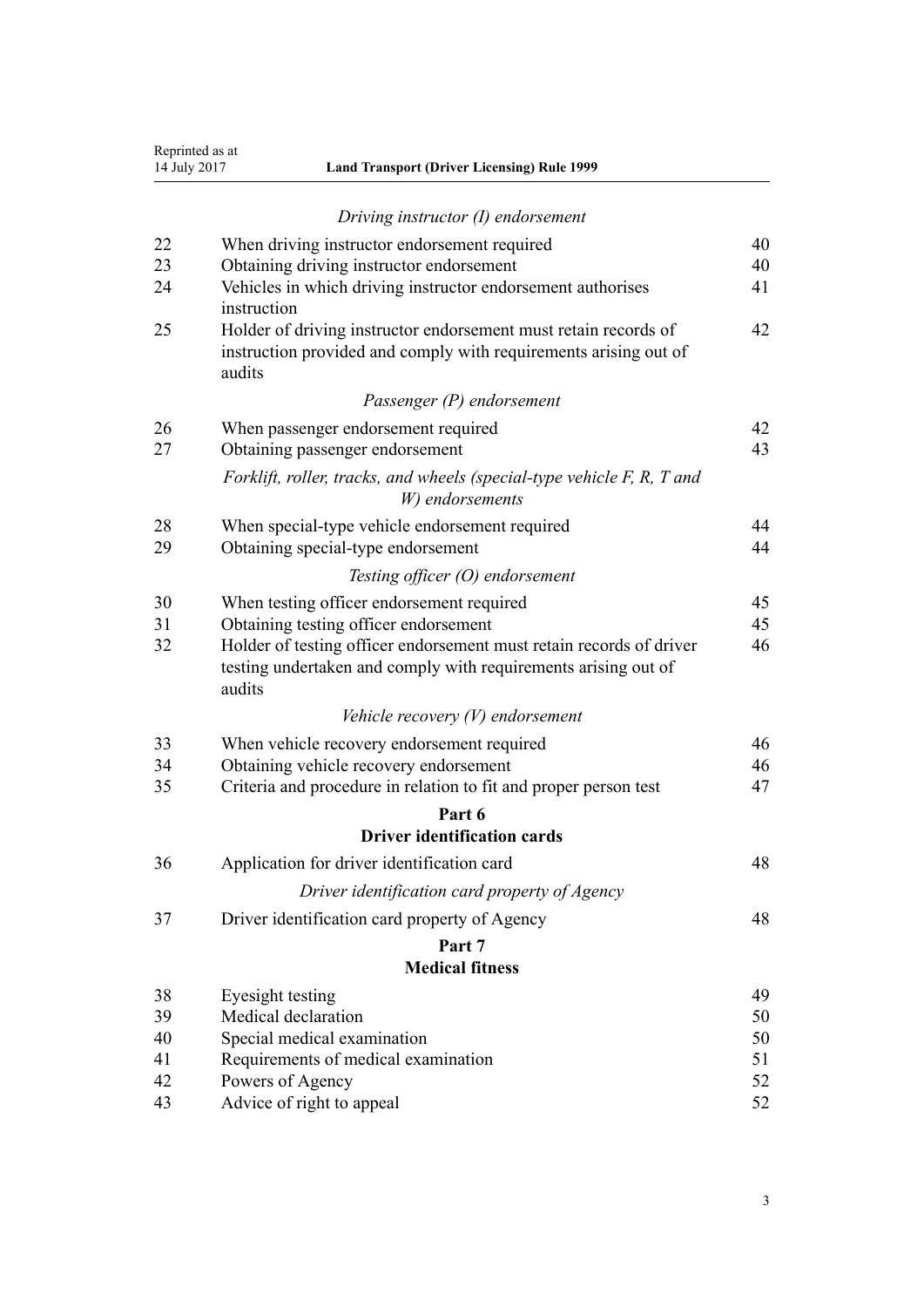|     | <b>Land Transport (Driver Licensing) Rule 1999</b>                                                        | Reprinted as at<br>14 July 2017 |
|-----|-----------------------------------------------------------------------------------------------------------|---------------------------------|
|     | General provision about medical certificates                                                              |                                 |
|     | [Revoked]                                                                                                 |                                 |
| 44  | Medical certificates                                                                                      | 52                              |
| 44A | Obligations of person who issues medical certificate                                                      | 54                              |
| 44B | Applicants may be referred for on-road safety test                                                        | 54                              |
|     | Part 8                                                                                                    |                                 |
|     | Theory and practical tests for driver licences                                                            |                                 |
|     | Theory tests                                                                                              |                                 |
| 45  | Theory tests required                                                                                     | 54                              |
| 46  | Standard for passing theory test                                                                          | 55                              |
| 47  | Theory test to be conducted by licensing agent or testing officer                                         | 55                              |
|     | Practical driving tests                                                                                   |                                 |
| 48  | Practical skills tests required                                                                           | 55                              |
| 49  | On-road safety test                                                                                       | 56                              |
| 49A | Transitional provision for applicants 80 years and over applying<br>for driver licence                    | 56                              |
| 50  | Practical driving test not to be completed using certain vehicles                                         | 56                              |
| 51  | Standard for passing practical test                                                                       | 56                              |
| 52  | Persons who may conduct practical driving tests                                                           | 56                              |
| 52A | Practical driving test may be terminated                                                                  | 57                              |
|     | Applicant for more than 1 class of licence                                                                |                                 |
| 53  | Applicant for more than 1 class of licence                                                                | 57                              |
|     | Certification test for testing officer                                                                    |                                 |
| 54  | Certification test for testing officer                                                                    | 58                              |
|     | Person taking test must produce identification                                                            |                                 |
| 55  | Person taking test must produce identification                                                            | 58                              |
|     | Part 9                                                                                                    |                                 |
|     | <b>Conditions relating to driver licences and endorsements</b>                                            |                                 |
| 56  | Conditions relating to physical disability                                                                | 59                              |
| 57  | Condition imposed on Class 1R licence in relation to driving motor<br>vehicle with automatic transmission | 59                              |
| 57A | Transitional provision for condition relating to automatic<br>transmission vehicle                        | 60                              |
| 58  | Removal of condition relating to automatic transmission                                                   | 60                              |
| 59  | Condition relating to automatic transmission not to apply in certain<br>circumstances                     | 60                              |
|     | Part 10                                                                                                   |                                 |
|     | Period of validity of driver licences and endorsements                                                    |                                 |
| 60  | Period of validity of driver licence                                                                      | 61                              |
| 61  | Period of validity of endorsement                                                                         | 62                              |

4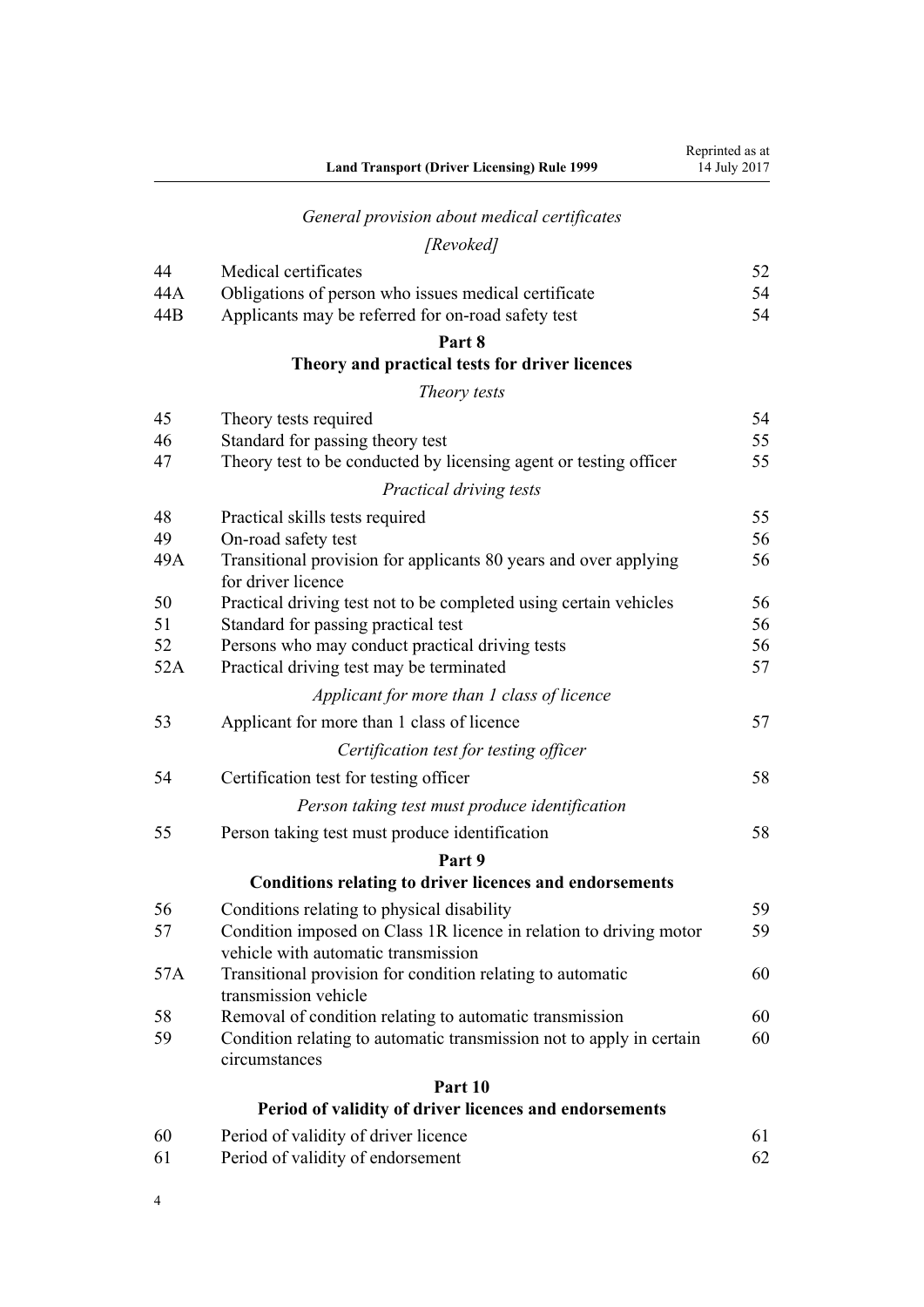# **[Part 11](#page-61-0)**

# **[Format of driver licences, driver identification cards, and](#page-61-0)** "**[L](#page-61-0)**" **[\(learner\) plates](#page-61-0)**

| -62 | Features to verify and protect licence integrity | 62  |
|-----|--------------------------------------------------|-----|
| -63 | Form of driver licence                           | 64  |
| -64 | Form of temporary driver licence                 | 65. |
| -65 | Form of driver identification card               | 66  |
| -66 | Form of "L" plate                                | 66  |

# **[Part 12](#page-66-0)**

# **[Renewal, replacement, and reinstatement of driver licences](#page-66-0) [and endorsements](#page-66-0)**

# *[Renewal of driver licence](#page-66-0)*

| 67              | Renewal of driver licence                                                                                                | 67 |
|-----------------|--------------------------------------------------------------------------------------------------------------------------|----|
| 67A             | Reinstatement of driver licence with respect to those who have<br>been disqualified for more than 12 months after end of | 69 |
|                 | disqualification                                                                                                         |    |
| 67 <sub>B</sub> | Reinstatement of driver licence after end of suspension for any                                                          | 71 |
|                 | period (other than under section 95 of Act) or disqualification for a<br>period of not more than 12 months               |    |
| 67C             | Reinstatement of driver licence when there is no alcohol interlock                                                       | 72 |
|                 | licence or zero alcohol licence in force                                                                                 |    |
| 68              | Special provision relating to person who is overseas, or in prison<br>or hospital [Revoked]                              | 72 |
|                 | Renewal of endorsement                                                                                                   |    |
| 69              | Renewal of endorsement                                                                                                   | 72 |
| 70              | Renewal of passenger, vehicle recovery, driving instructor, testing                                                      | 73 |
|                 | officer, or dangerous goods endorsement                                                                                  |    |
| 71              | Renewal of special-type endorsement                                                                                      | 74 |
| 72              | Special provision relating to person overseas, or in prison or<br>hospital [Revoked]                                     | 75 |
| 73              | Renewal of driver identification card                                                                                    | 75 |
|                 | Replacement of driver licence or driver identification card                                                              |    |
| 74              | Replacement of driver licence or driver identification card if lost,<br>stolen, etc                                      | 75 |
| 75              | Replacement of driver licence or driver identification card if<br>surrendered                                            | 76 |
| 76              | Discovery of replaced licence or driver identification card                                                              | 76 |
|                 | Part 13                                                                                                                  |    |
|                 | Suspension, revocation, and surrender of driver licences or<br>endorsements                                              |    |
| 77              | Requirements for tests, medical examinations, and approved<br>courses                                                    | 77 |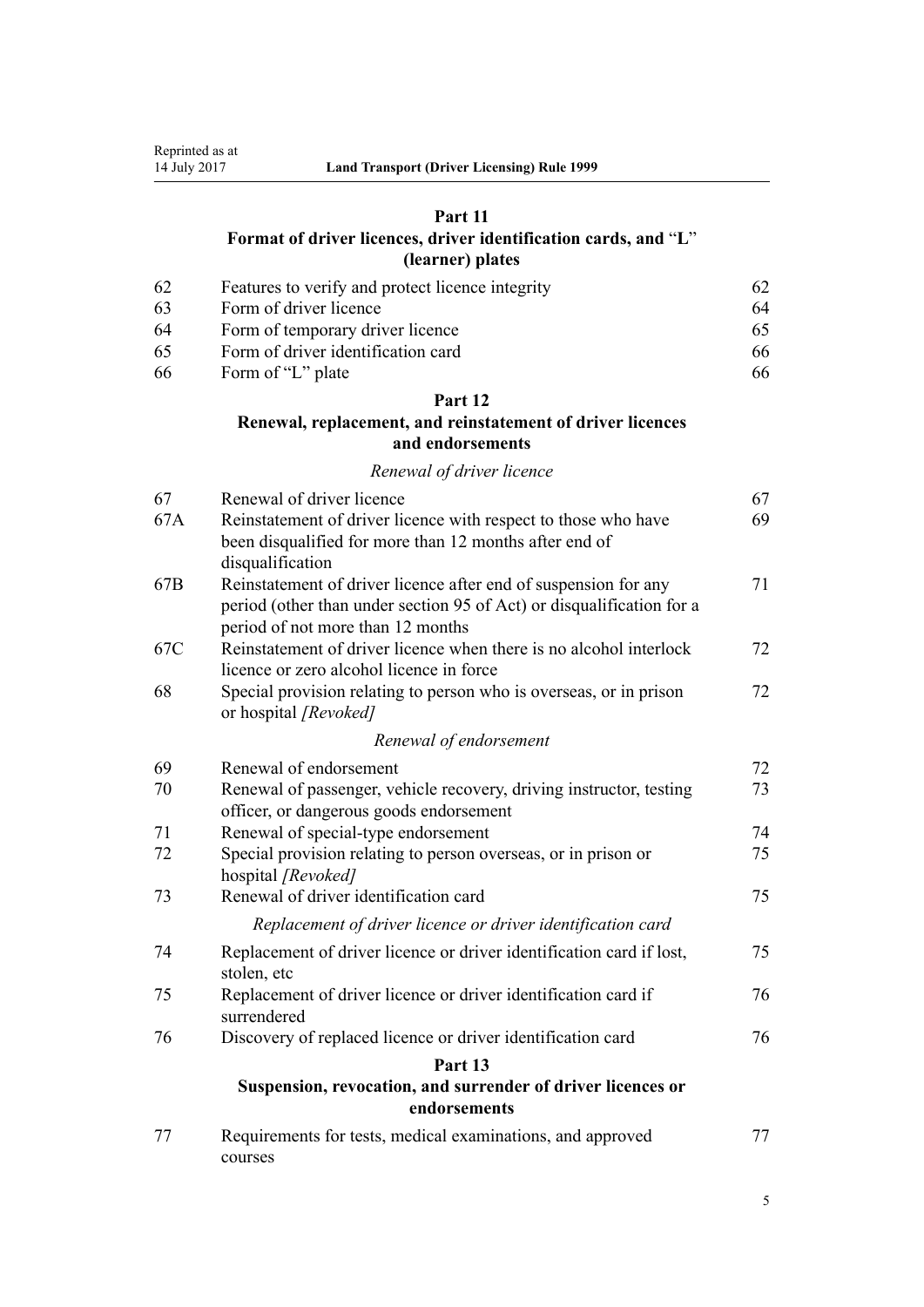|           | <b>Land Transport (Driver Licensing) Rule 1999</b>                                                                                     | Reprinted as at<br>14 July 2017 |
|-----------|----------------------------------------------------------------------------------------------------------------------------------------|---------------------------------|
| 78<br>79  | Requirement to be in notice<br>Obligations on person required to undertake test or medical<br>examination, or complete approved course | 78<br>79                        |
|           | Suspension of driver licences and endorsements                                                                                         |                                 |
| 80<br>81  | Suspending driver licence for medical reasons<br>Suspension of endorsements                                                            | 79<br>80                        |
|           | Revocation of driver licences and endorsements                                                                                         |                                 |
| 82<br>83  | Revocation of driver licence or endorsement<br>Suspension and revocation of endorsements                                               | 80<br>82                        |
|           | Surrender of certain documents                                                                                                         |                                 |
| 84        | Surrender of driver identification card that has been suspended or<br>revoked                                                          | 82                              |
| 85<br>85A | Voluntary surrender of driver licence or endorsement<br>Reinstatement of surrendered driver licence or endorsement                     | 82<br>83                        |
|           | Replacement driver licence or endorsement                                                                                              |                                 |
| 86        | Replacement of driver licence or endorsement revoked on medical<br>grounds                                                             | 84                              |
| 87        | Licence may not be renewed while licence suspended or holder<br>disqualified                                                           | 85                              |
|           | Part 14                                                                                                                                |                                 |
|           | Recognition of overseas licences and licensing of drivers from                                                                         |                                 |
|           | overseas                                                                                                                               |                                 |
| 88<br>88A | Recognition of overseas driver licence or permit<br>Recognition of overseas agricultural motor vehicle licence or<br>permit            | 86<br>87                        |
|           | Overseas driver licence conversion                                                                                                     |                                 |
| 89        | Obtaining New Zealand driver licence                                                                                                   | 88                              |
| 89A<br>90 | Requirements not applying to overseas drivers<br>New Zealand driver licence may be subject to learner or restricted<br>conditions      | 89<br>90                        |
| 91        | Requirements for diplomatic and consular personnel                                                                                     | 90                              |
| 92        | <b>Obtaining International Driving Permit</b>                                                                                          | 91                              |
|           | Part 15                                                                                                                                |                                 |
|           | Approval of courses and course providers                                                                                               |                                 |
|           | Approval of courses                                                                                                                    |                                 |
| 93        | Agency may approve courses                                                                                                             | 91                              |
| 94        | Requirements for approval of course                                                                                                    | 92                              |
| 95        | Application for approval of course                                                                                                     | 94                              |
| 96<br>97  | Approval of course<br>Agency may consent to modification of course                                                                     | 94<br>95                        |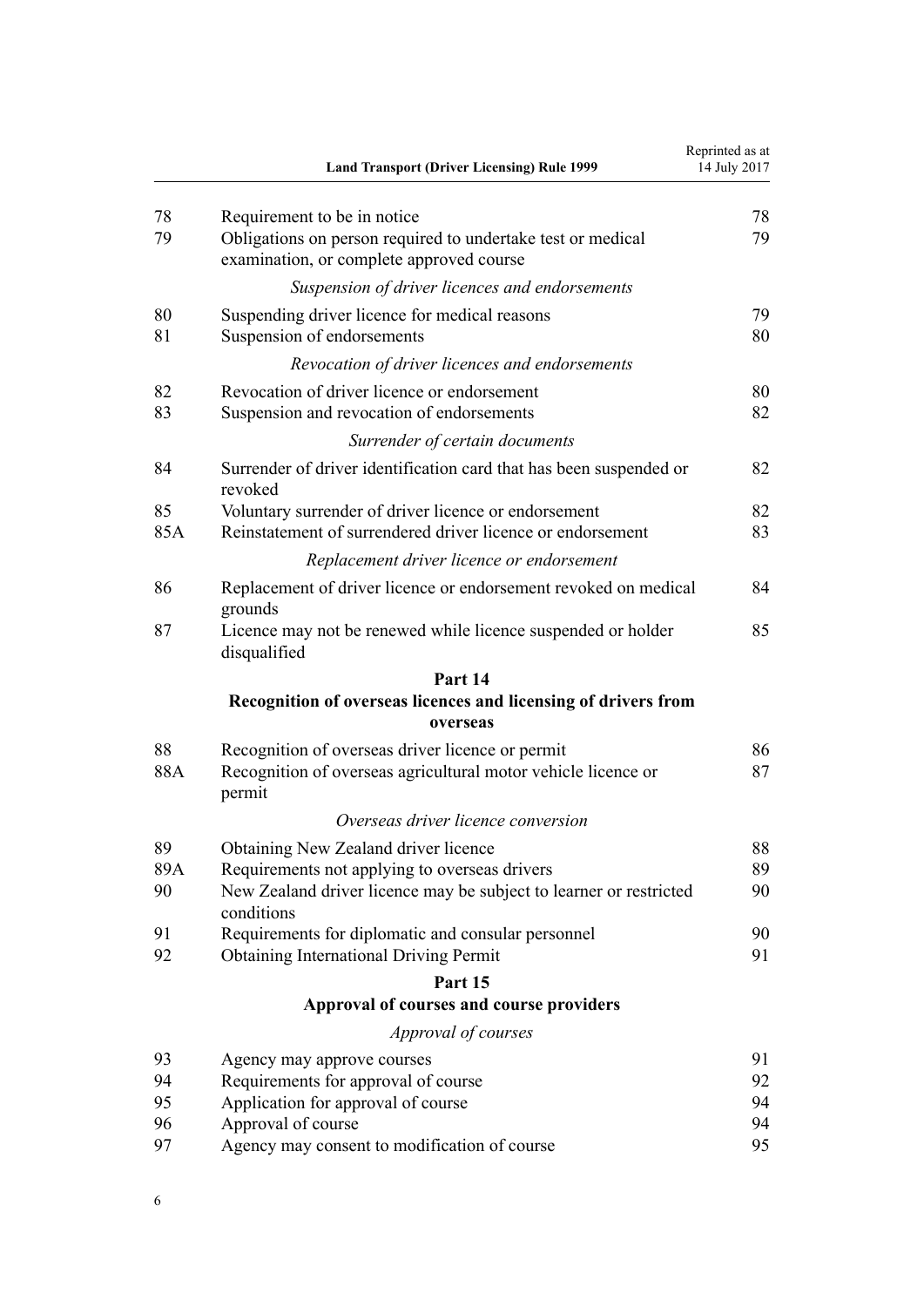| Reprinted as at<br>14 July 2017 | <b>Land Transport (Driver Licensing) Rule 1999</b>                                                                            |     |  |  |  |
|---------------------------------|-------------------------------------------------------------------------------------------------------------------------------|-----|--|--|--|
| 98                              | Agency may revoke course approval                                                                                             | 95  |  |  |  |
|                                 | Approval of course providers                                                                                                  |     |  |  |  |
| 99                              |                                                                                                                               | 96  |  |  |  |
| 100                             | Agency may approve course providers<br>Requirements for approval as course provider                                           | 96  |  |  |  |
| 101                             | Application for approval as course provider                                                                                   | 96  |  |  |  |
| 102                             | Approval as course provider                                                                                                   | 96  |  |  |  |
| 103                             | Agency may revoke or suspend approval of course provider                                                                      | 97  |  |  |  |
|                                 | Part 16                                                                                                                       |     |  |  |  |
|                                 | Miscellaneous provisions relating to responsibilities of drivers                                                              |     |  |  |  |
| 104                             | Prohibition on display of "L" plate except in appropriate<br>circumstances                                                    | 98  |  |  |  |
| 105                             | Prohibition on defacing, etc, driver licence or driver identification<br>card                                                 | 98  |  |  |  |
|                                 | Part 17                                                                                                                       |     |  |  |  |
|                                 | <b>Transitional provisions</b>                                                                                                |     |  |  |  |
|                                 | Driver licences continued in force by section $23(4)$ of Act                                                                  |     |  |  |  |
| 106                             | Equivalent class or type of driver licences and endorsements                                                                  | 98  |  |  |  |
| 107                             | Holder of certificate of approval or provisional certificate of<br>approval as driving instructor                             | 99  |  |  |  |
| 108                             | Holder of approval as testing officer                                                                                         | 100 |  |  |  |
| 109                             | Holder of hazardous substances endorsement<br>100                                                                             |     |  |  |  |
| 110                             | Forklift drivers                                                                                                              | 100 |  |  |  |
| 111                             | Conditions continue in force                                                                                                  | 101 |  |  |  |
| 112                             | Expiry of driver licences, etc                                                                                                | 101 |  |  |  |
| 113                             | Obtaining new driver licence                                                                                                  | 101 |  |  |  |
| 114                             | Additional requirements relating to issue of passenger<br>endorsements                                                        | 102 |  |  |  |
| 115                             | Additional requirements relating to issue of vehicle recovery<br>endorsement                                                  | 102 |  |  |  |
| 116                             | Person holding more than 1 class of licence                                                                                   | 103 |  |  |  |
| 117                             | Person issued with learner or restricted licence                                                                              | 103 |  |  |  |
| 118                             | Provision relating to time for which licence held                                                                             | 103 |  |  |  |
|                                 | Period of validity of licences and endorsements issued under this<br>Part                                                     |     |  |  |  |
| 119                             | Period of validity of licences issued under this Part [Revoked]                                                               | 103 |  |  |  |
| 120                             | Period of validity of endorsements issued under this Part                                                                     | 104 |  |  |  |
|                                 | Transitional provision relating to driver licences expired,<br>suspended, etc, when rule comes into force                     |     |  |  |  |
| 121                             | Person disqualified or holding expired or suspended driver licence<br>not required to have held learner or restricted licence | 104 |  |  |  |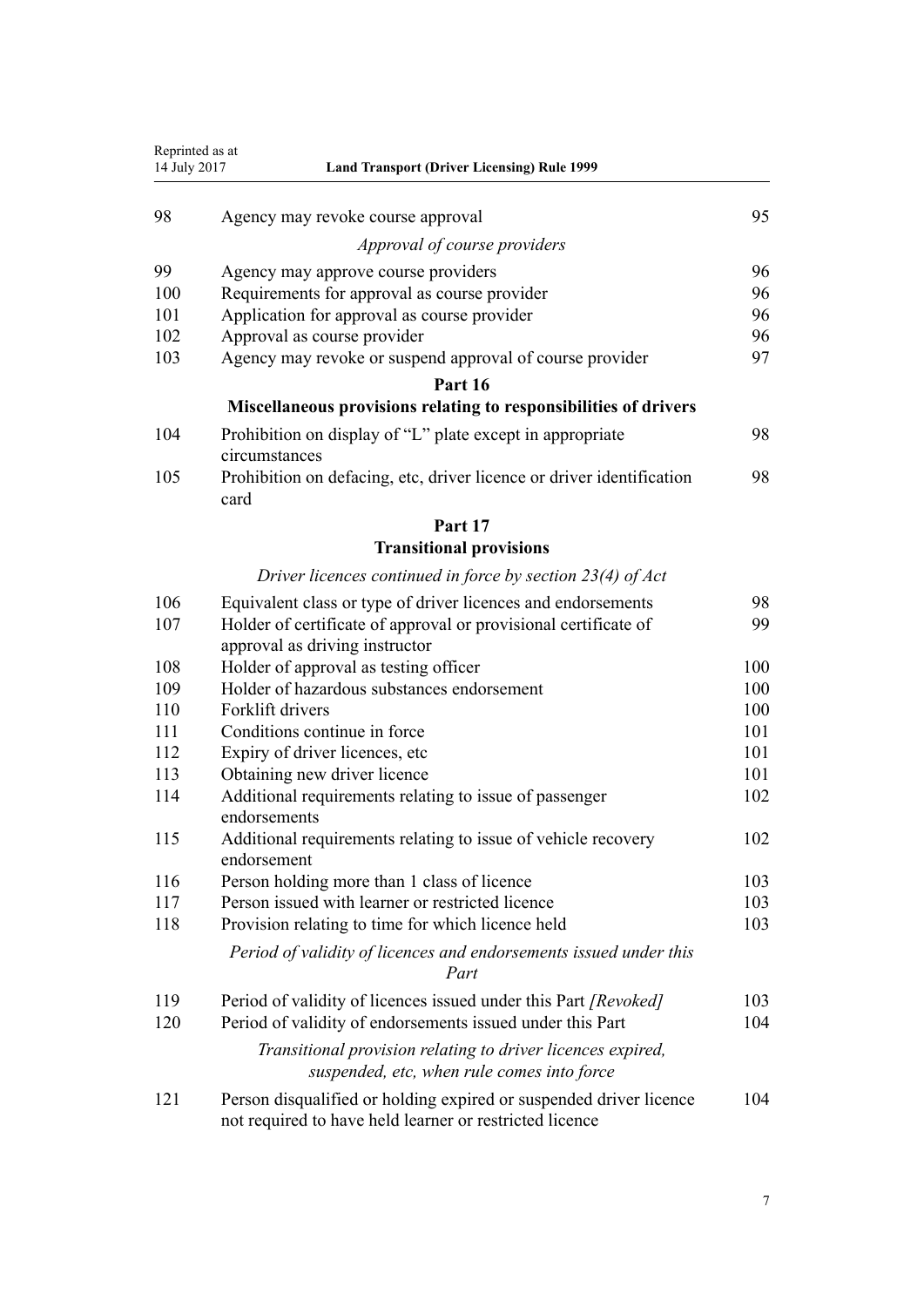<span id="page-7-0"></span>

| Part 1 r 1 | <b>Land Transport (Driver Licensing) Rule 1999</b>                                                                                         | Reprinted as at<br>14 July 2017 |
|------------|--------------------------------------------------------------------------------------------------------------------------------------------|---------------------------------|
|            | Transitional provision relating to renewal of $P$ , $I$ , $O$ , and $V$<br>endorsement                                                     |                                 |
| 122        | P, I, O, and V endorsements may be re-issued for 12 months                                                                                 | 105                             |
|            | <b>Schedule 1</b><br>Objective of the rule                                                                                                 | 106                             |
|            | <b>Schedule 2</b><br>Consultation carried out under section 161(2) of the Act                                                              | 107                             |
|            | <b>Schedule 2A</b><br><b>Transitional, savings, and related provisions</b>                                                                 | 109                             |
|            | <b>Schedule 3</b><br><b>Classes of driver licence</b>                                                                                      | 110                             |
|            | <b>Schedule 4</b><br><b>Types of licence endorsement</b>                                                                                   | 112                             |
|            | <b>Schedule 5</b><br><b>Theory tests</b>                                                                                                   | 113                             |
|            | [Revoked]                                                                                                                                  |                                 |
|            | <b>Schedule 6</b><br><b>Practical driving tests</b>                                                                                        | 113                             |
|            | [Revoked]                                                                                                                                  |                                 |
|            | <b>Schedule 7</b><br><b>Certification test for testing officer</b>                                                                         | 113                             |
|            | [Revoked]                                                                                                                                  |                                 |
|            | <b>Schedule 7A</b><br>Countries from which holders of driver licence or permit not<br>required to sit theory test for Class 1 or 6 licence | 114                             |
|            | <b>Schedule 8</b><br>Countries from which holders of driver licence or permit not<br>required to sit practical driving test                | 115                             |
|            | <b>Schedule 9</b><br><b>Evidence of identity</b>                                                                                           | 117                             |

# **Rule**

# **Part 1 Preliminary provisions**

# **1 Title and commencement**

(1) This rule may be cited as the Land Transport (Driver Licensing) Rule 1999.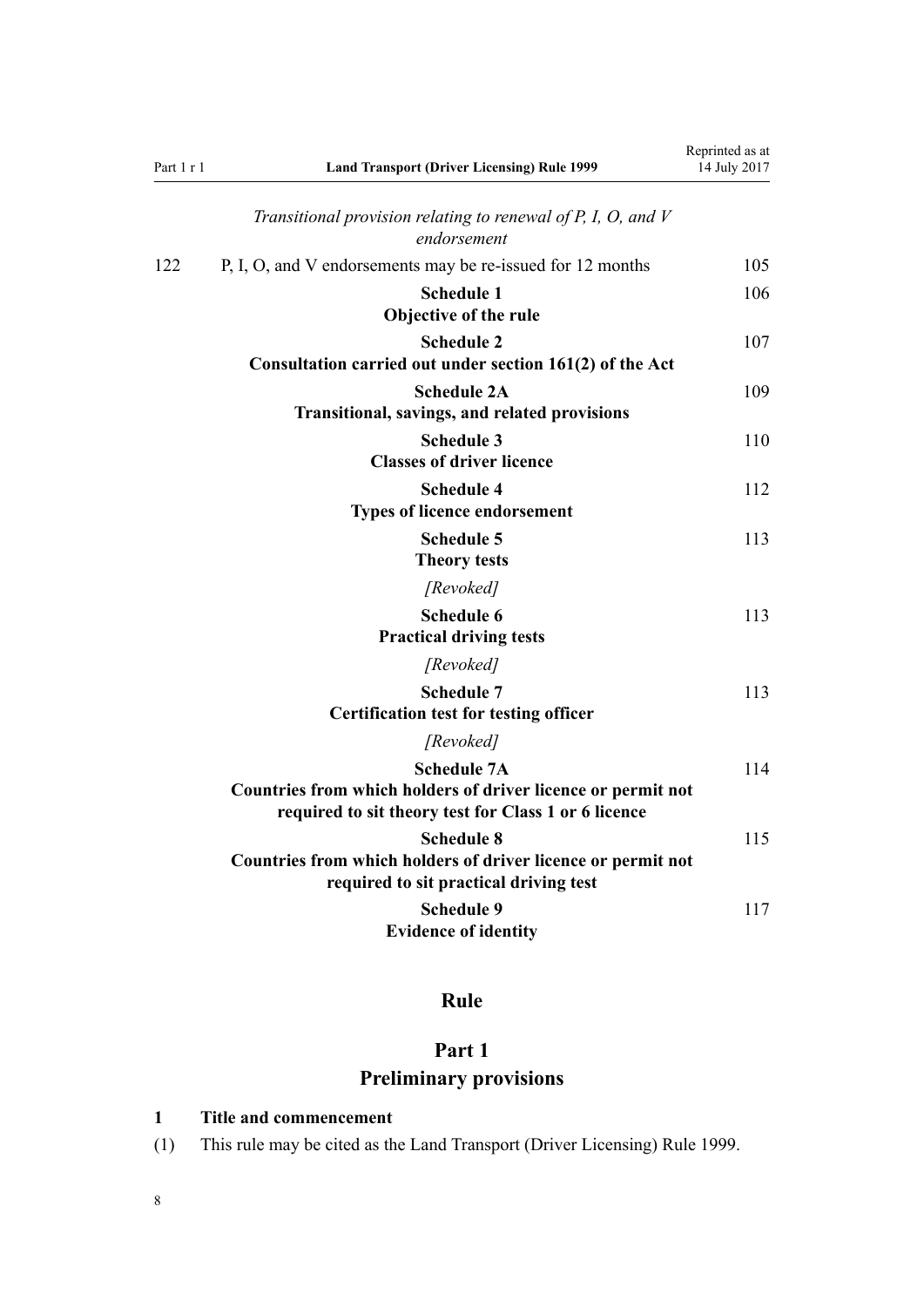- <span id="page-8-0"></span>(2) This rule is the Land Transport Rule 91001.
- (3) This rule comes into force on 3 May 1999.

# **2 Interpretation**

(1) In this rule, unless the context otherwise requires,—

**accurate English translation**, in relation to a valid driver licence or permit issued overseas, means a translation prepared by—

- (a) a diplomatic representative at a high commission, embassy, or consulate; or
- (b) the overseas issuing authority; or
- (c) a translation service acceptable to the Agency

**Act** means the [Land Transport Act 1998](http://prd-lgnz-nlb.prd.pco.net.nz/pdflink.aspx?id=DLM433612)

**Agency** means the New Zealand Transport Agency established under [section](http://prd-lgnz-nlb.prd.pco.net.nz/pdflink.aspx?id=DLM228044) [93](http://prd-lgnz-nlb.prd.pco.net.nz/pdflink.aspx?id=DLM228044) of the Land Transport Management Act 2003

#### **agricultural motor vehicle**—

- (a) means a vehicle that is designed, constructed, or adapted for agricultural purposes; and
- (b) includes—
	- (i) an agricultural tractor; and
	- (ii) an agricultural trailer; but
- (c) does not include any vehicle that is—
	- (i) of a class specified in Table A of Part 2 of the Land Transport Rule: Vehicle Standards Compliance 2002; and
	- (ii) designed or constructed for general road use

#### **agricultural purpose**—

- (a) includes—
	- (i) land cultivation:
	- (ii) growing and harvesting crops (including horticulture and viticulture):
	- (iii) rearing livestock:
	- (iv) any land management operation undertaken in connection with—
		- (A) the operation or management of a farm; or
		- (B) a purpose described in subparagraphs (i) to (iii); but
- (b) does not include forestry, or any land management operation not referred to in paragraph  $(a)(iv)$

**agricultural tractor** means a vehicle that is designed and constructed principally for the purposes of—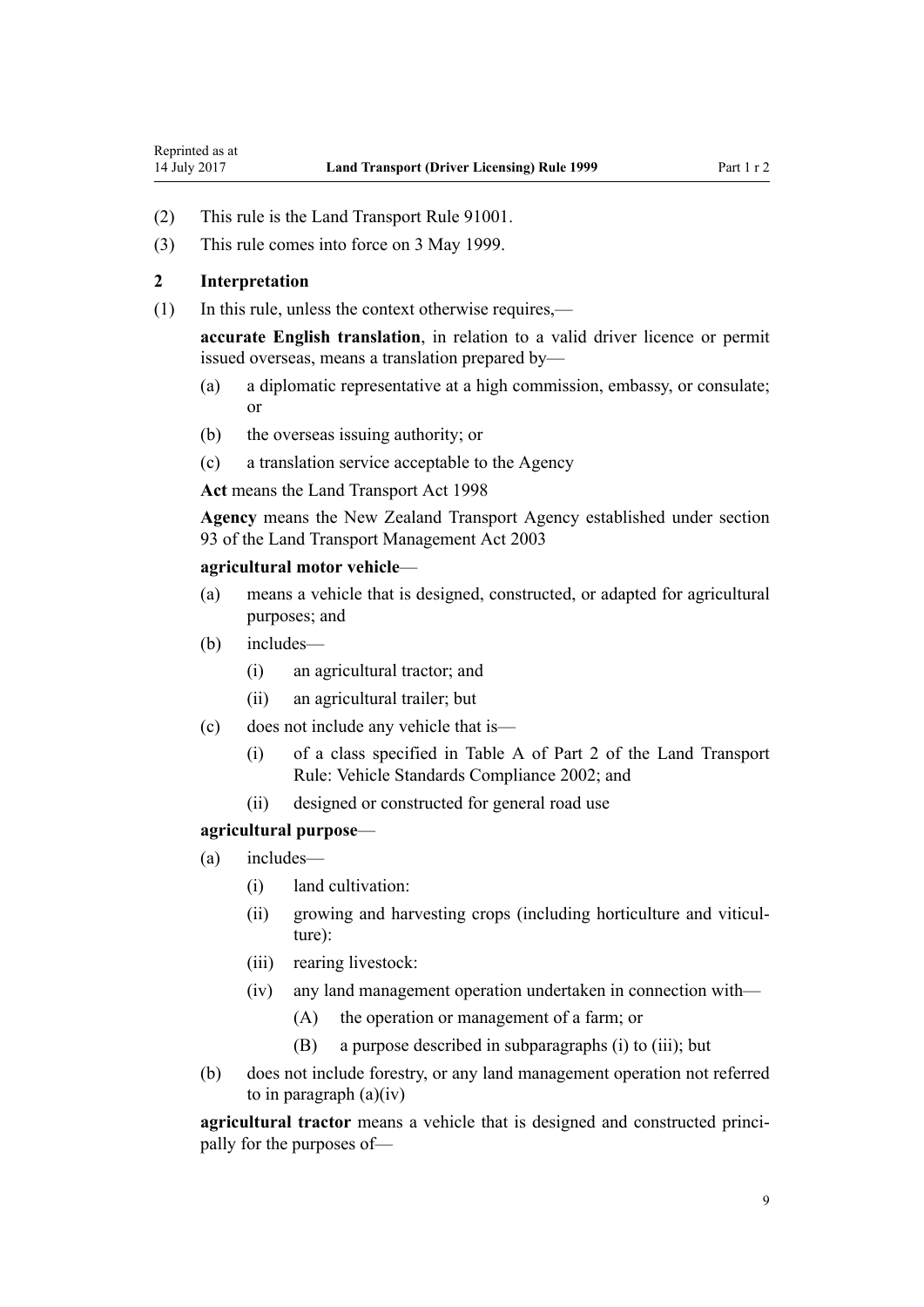- (a) towing an agricultural trailer; or
- (b) drawing, or powering, an implement ordinarily used for an agricultural purpose

#### **agricultural trailer**—

- (a) means a trailer that is used principally for agricultural purposes; and
- (b) includes a wheeled agricultural implement, the wheels of which are in contact with the road when the implement is being towed; but
- (c) does not include—
	- (i) a trailer that is—
		- (A) designed principally for the carriage of goods; and
		- (B) operated at a speed exceeding 40 kph; or
	- (ii) a logging trailer

**all-terrain vehicle** means a vehicle (with or without motorcycle controls and equipment) that—

- (a) is principally designed for off-road use; and
- (b) has 3 or more wheels; and
- (c) has an engine capacity exceeding 50 ml; and
- (d) has a gross weight of less than 1 000 kg

**ambulance** means a motor vehicle designed and used principally for the carriage of sick or injured persons

**approved course** means a course approved under [clause 96](#page-93-0)

**approved motorcycle** means the make and model of any motorcycle that—

- (a) has an engine capacity of 250 cc or less, unless the Agency has prohibited the use of that make and model of motorcycle by notice published on the Agency's Internet site; or
- (b) has an engine capacity of more than 250 cc but not more than 660 cc and a power-to-weight ratio of not more than 150 kilowatts per tonne and is approved for use by the Agency by notice published on the Agency's Internet site

**articulated bus** means a bus consisting of 2 or more rigid sections that—

- (a) articulate relative to each other; and
- (b) have interconnecting passenger compartments that allow passengers to move freely between them; and
- (c) are not easily detachable from each other without specialist equipment

**Authority** means the Agency established by [section 66](http://prd-lgnz-nlb.prd.pco.net.nz/pdflink.aspx?id=DLM227581) of the Land Transport Management Act 2003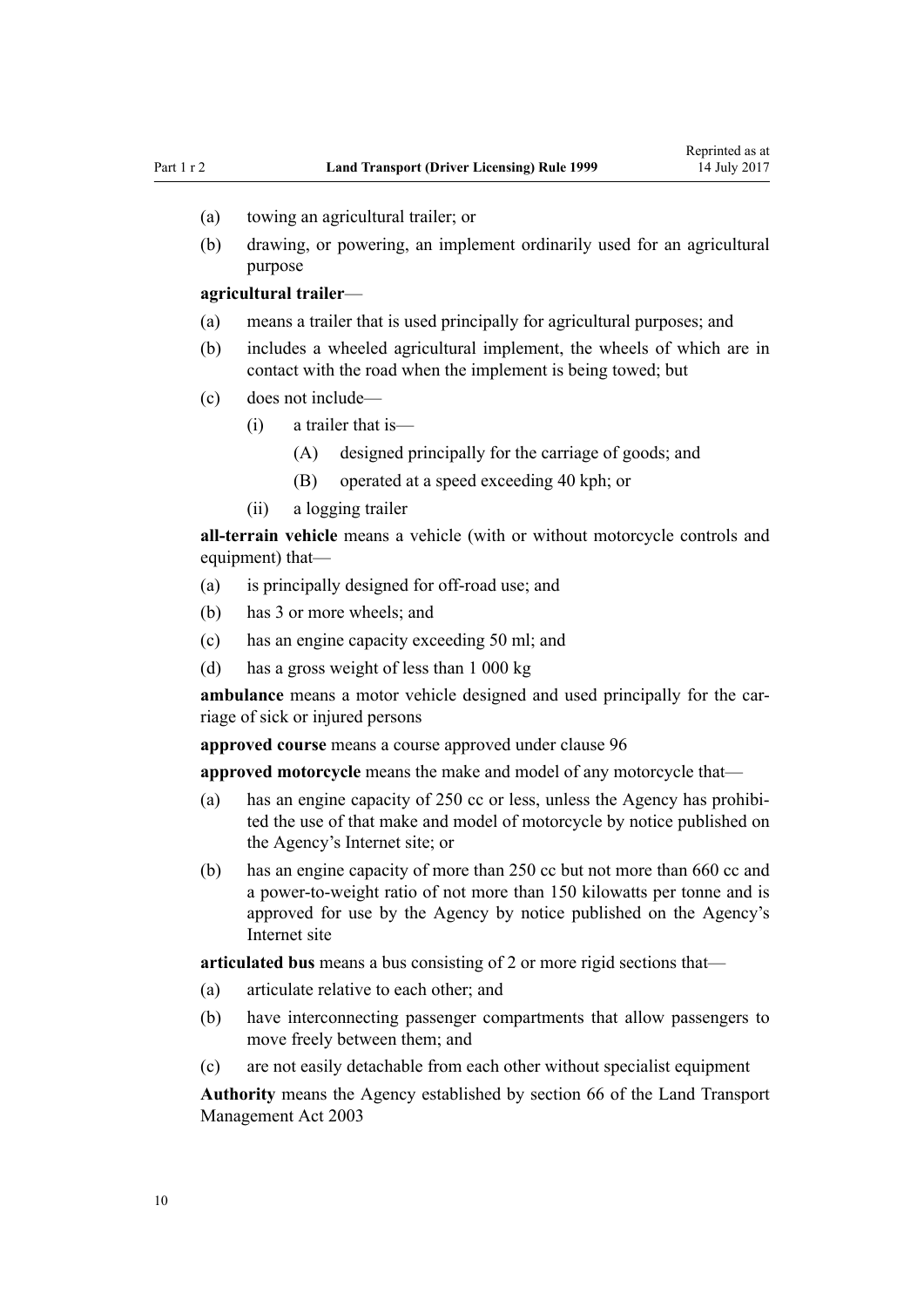**class**, in relation to a driver licence, means a class of licence specified in [Schedule 3](#page-109-0)

**combination vehicle** means any motor vehicle (other than a special-type vehicle) with a trailer attached or that has any pivot points to allow any part of the chassis of the vehicle to move or rotate in relation to any other part of the chassis of the vehicle

**correcting lenses** includes glasses, contact lenses, and other aids to vision worn by a person

**country** includes a State, territory, province, or other part of a country

**course provider** means an individual or an organisation approved under this rule to provide a course that has been approved under this rule

**dangerous goods** means goods declared to be dangerous goods in Land Transport Rule: Dangerous Goods 2005

**dependant** means—

- (a) a child who ordinarily resides with a licence holder or a licence holder's spouse or partner and—
	- (i) whose care is primarily the responsibility of the licence holder or the licence holder's spouse or partner; and
	- (ii) who is being maintained as a member of the licence holder's family; and
	- (iii) who is financially dependent on the licence holder or the licence holder's spouse or partner; and
	- (iv) who is not a person in respect of whom payments are being made under [section 363](http://prd-lgnz-nlb.prd.pco.net.nz/pdflink.aspx?id=DLM154316) of the Oranga Tamariki Act 1989; or
- (b) a relative of the licence holder (other than a child to whom paragraph (a) applies or the spouse or partner of the licence holder) by blood, marriage, civil union, or adoption who ordinarily resides with the licence holder, and who receives a social security benefit under the [Social Secur](http://prd-lgnz-nlb.prd.pco.net.nz/pdflink.aspx?id=DLM359106)[ity Act 1964;](http://prd-lgnz-nlb.prd.pco.net.nz/pdflink.aspx?id=DLM359106) or
- (c) any other person not covered by paragraphs (a) or (b) for whom the licence holder is the primary caregiver

**driver identification card** means a card issued under the regulations or the rules made under the Act

**endorsement** means an endorsement specified in [Schedule 4](#page-111-0)

**forklift** means a motor vehicle (not being fitted with self-laying tracks) designed principally to lift, carry, or stack goods by means of 1 or more tines, platens, clamps, or other similar attachments

**full licence** means a driver licence of any class that is not subject to the conditions of a learner licence or a restricted licence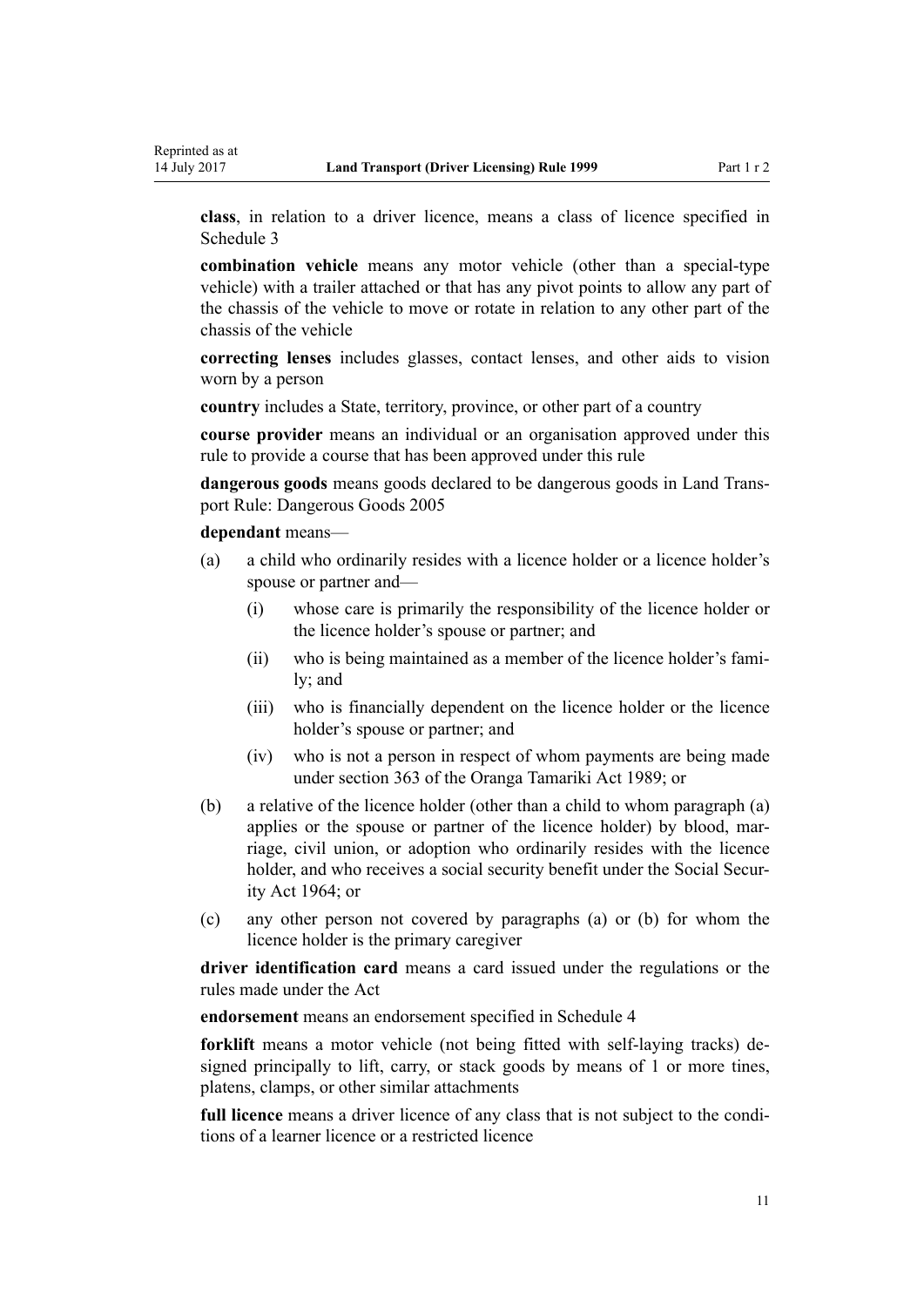**gross combined weight** means the aggregate of the gross laden weights of the vehicles that make up a combination vehicle

**gross laden weight**, in relation to a motor vehicle, means—

- (a) the greatest of the following weights:
	- (i) a weight specified (subsequent to the latest modification specified, if any) as the gross laden weight of the vehicle by the manufacturer of the vehicle:
	- (ii) a weight specified as the gross laden weight of the vehicle, or of a vehicle of that kind, by or under regulations or rules made under the Act:
	- (iii) the weight of the vehicle, together with the load that the vehicle is for the time being carrying, including equipment and accessories:
- (b) if evidence is adduced in respect of any but not all of the 3 weights referred to in paragraph (a), the greater of the weights, or (as the case may be) the only weight, in respect of which evidence is adduced:
- (c) if evidence is not adduced in respect of any of the weights referred to in paragraph (a), the total of the unladen weight of the vehicle and the weight of the maximum load that the vehicle may safely carry

**guardian** has the same meaning as in [section 15](http://prd-lgnz-nlb.prd.pco.net.nz/pdflink.aspx?id=DLM317411) of the Care of Children Act 2004

**highest class**, in relation to a driver licence, means the licence class with the highest number, other than Class 6, as set out in [Schedule 3](#page-109-0)

**L**, when following a licence class number, is an abbreviation for a learner licence

**large passenger service vehicle** means any passenger service vehicle other than a small passenger service vehicle

**learner licence** means a learner driver licence issued under [Part 4](#page-25-0)

**licensing agent** means the Agency or a person to whom the Agency has delegated functions and powers under [section 73\(1\)](http://prd-lgnz-nlb.prd.pco.net.nz/pdflink.aspx?id=DLM330308) of the Crown Entities Act 2004 in relation to the issuing, renewal, and replacement of driver licences

**light trailer** means a trailer whose gross laden weight does not exceed 3 500 kg

**medical practitioner** means a health practitioner who is, or is deemed to be, registered with the Medical Council of New Zealand continued by [section](http://prd-lgnz-nlb.prd.pco.net.nz/pdflink.aspx?id=DLM204329) [114\(1\)\(a\)](http://prd-lgnz-nlb.prd.pco.net.nz/pdflink.aspx?id=DLM204329) of the Health Practitioners Competence Assurance Act 2003 as a practitioner of the profession of medicine

#### **mobility device** means—

(a) a vehicle that—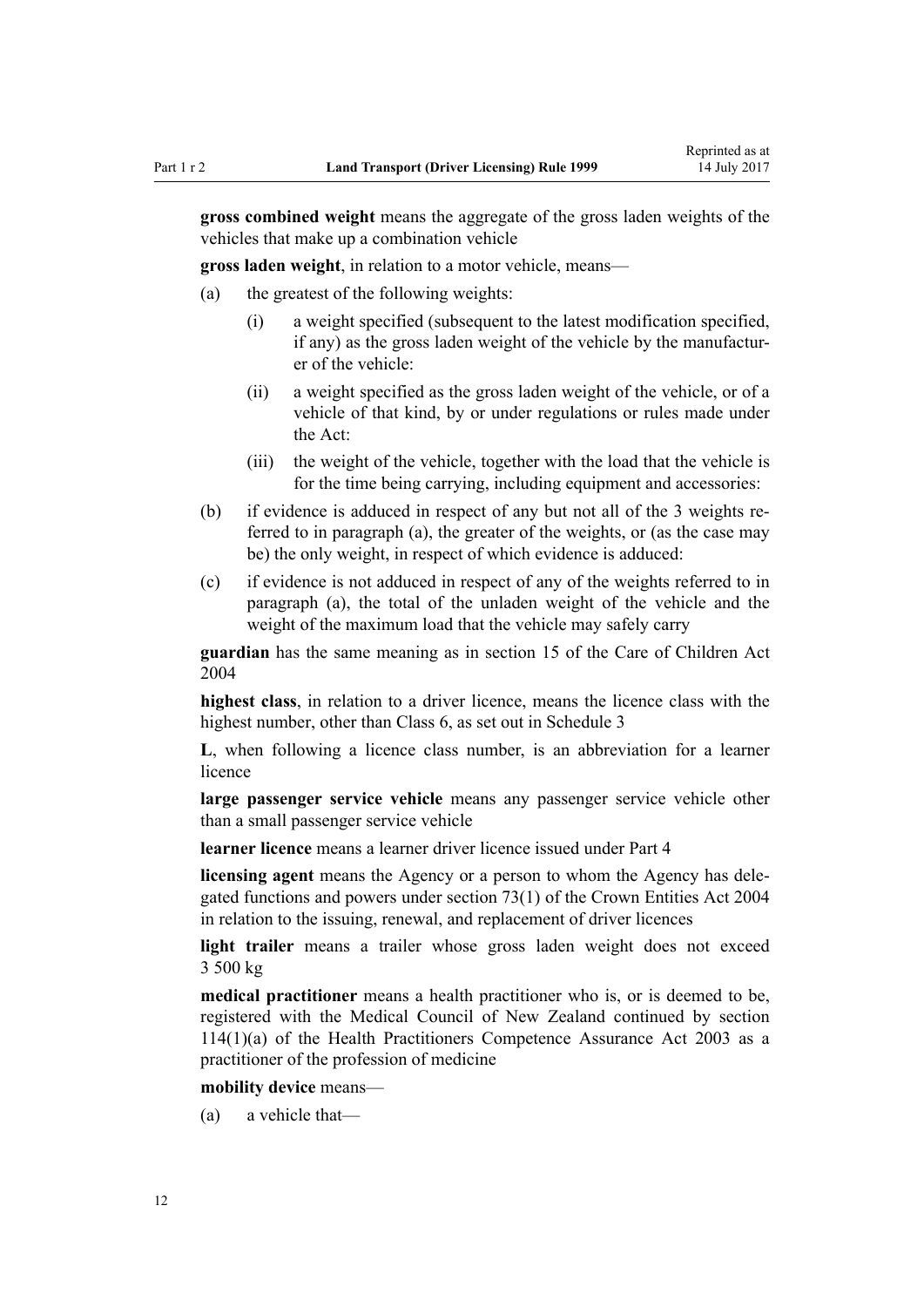- (i) is designed and constructed (not merely adapted) for use by persons who require mobility assistance due to a physical or neurological impairment; and
- (ii) is powered solely by a motor that has a maximum power output not exceeding 1 500 W; or
- (b) a vehicle that the Agency has declared under [section 168A\(1\)](http://prd-lgnz-nlb.prd.pco.net.nz/pdflink.aspx?id=DLM435415) of the Land Transport Act 1998 to be a mobility device

**moped** has the same meaning as in [section 2\(1\)](http://prd-lgnz-nlb.prd.pco.net.nz/pdflink.aspx?id=DLM433619) of the Land Transport Act 1998

# **motor vehicle**—

- (a) means a vehicle drawn or propelled by mechanical power; and
- (b) includes a trailer; but
- (c) does not include—
	- (i) a vehicle running on rails; or
	- (ii) *[Revoked]*
	- (iii) a trailer (other than a trailer designed solely for the carriage of goods) that is designed and used exclusively as part of the armament of the New Zealand Defence Force; or
	- (iv) a trailer running on 1 wheel and designed exclusively as a speed measuring device or for testing the wear of vehicle tyres; or
	- (v) a vehicle designed for amusement purposes and used exclusively within a place of recreation, amusement, or entertainment to which the public does not have access with motor vehicles; or
	- (vi) a pedestrian-controlled machine; or
	- (vii) a vehicle that the Agency has declared is not a motor vehicle under [section 168A](http://prd-lgnz-nlb.prd.pco.net.nz/pdflink.aspx?id=DLM435415) of the Land Transport Act 1998; or
	- (viii) a mobility device

# **motorcycle**—

- (a) means a motor vehicle running on 2 wheels, or not more than 3 wheels when fitted with a sidecar; and
- (b) includes a vehicle with motorcycle controls that is approved as a motorcycle by the Agency; but
- (c) does not include a moped

**national register of driver licences** means the register maintained by the Authority under [section 199](http://prd-lgnz-nlb.prd.pco.net.nz/pdflink.aspx?id=DLM435603) of the Act

**occupational therapist** means a health practitioner who is, or is deemed to be, registered with the Occupational Therapy Board continued by [section 114\(1\)\(a\)](http://prd-lgnz-nlb.prd.pco.net.nz/pdflink.aspx?id=DLM204329)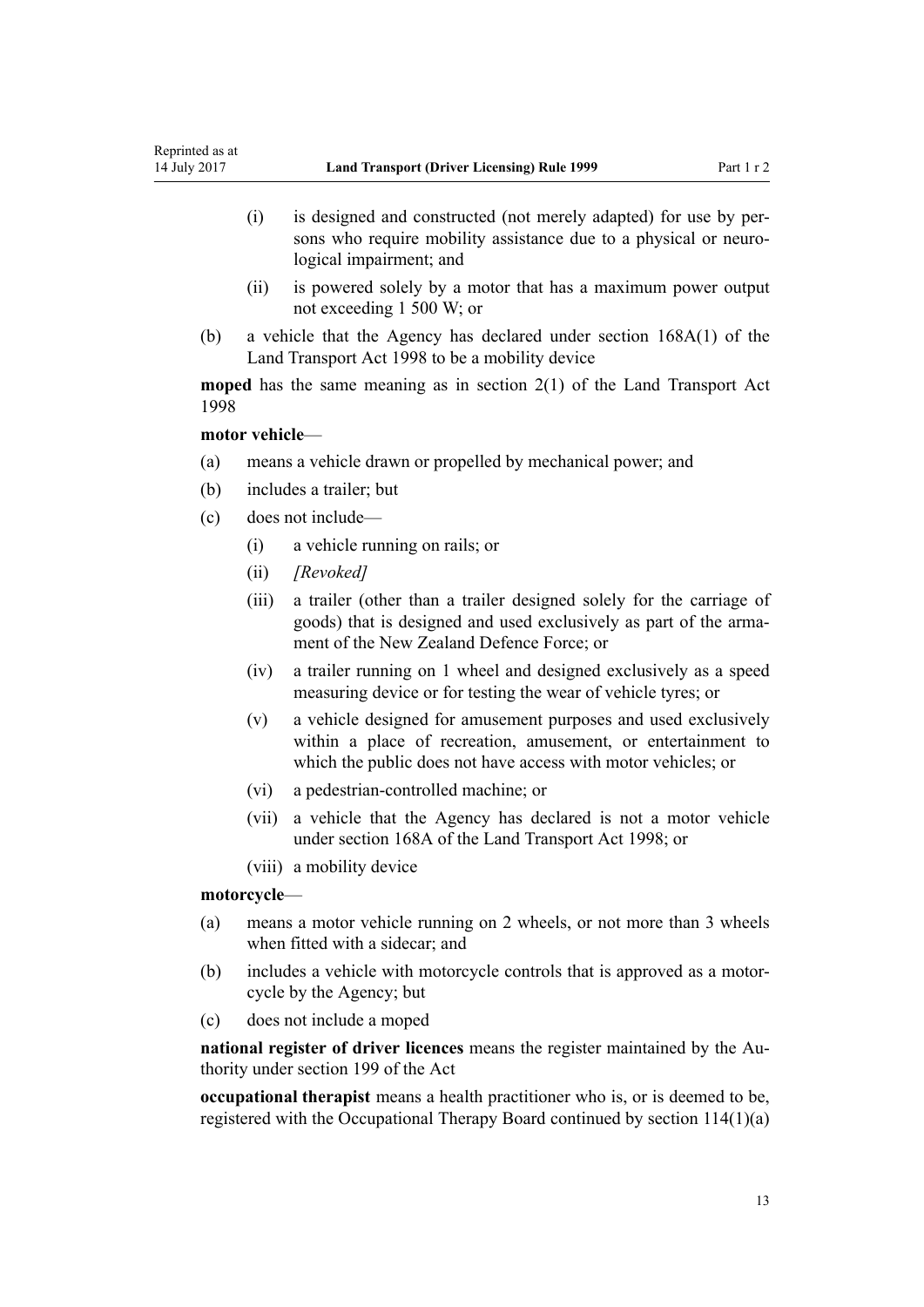of the Health Practitioners Competence Assurance Act 2003 as a practitioner of the profession of occupational therapy

**on-road safety test** means the test specified in [clause 49](#page-55-0)

**optometrist** means a health practitioner who is, or is deemed to be, registered with the Optometrists and Dispensing Opticians Board continued by [section](http://prd-lgnz-nlb.prd.pco.net.nz/pdflink.aspx?id=DLM204329) [114\(1\)\(a\)](http://prd-lgnz-nlb.prd.pco.net.nz/pdflink.aspx?id=DLM204329) of the Health Practitioners Competence Assurance Act 2003 as a practitioner of the profession of optometry

**parent** has the same meaning as in [section 2\(1\)](http://prd-lgnz-nlb.prd.pco.net.nz/pdflink.aspx?id=DLM147094) of the Oranga Tamariki Act 1989

**partner**, in the phrase "spouse or partner" and in related contexts, means a civil union partner or a de facto partner

**passenger service** means, subject to [section 47](http://prd-lgnz-nlb.prd.pco.net.nz/pdflink.aspx?id=DLM172644) of the Transport Services Licensing Act 1989,—

- (a) the carriage of passengers on any road for hire or reward by means of a motor vehicle; and includes the letting on hire of a vehicle by a person who drives the vehicle or provides a driver for the vehicle if, during the hiring, the vehicle is used for the carriage of passengers; and
- (b) the carriage of passengers on any road, whether or not for hire or reward, by means of a large passenger service vehicle;—

but does not include any service specified as an exempt service in the Act or in regulations or rules made under the Act

**passenger service vehicle** means a vehicle used or available for use in a passenger service for the carriage of passengers; but does not include a vehicle specified as an exempt vehicle in the Act or in regulations or rules made under the Act

**pivot steer vehicle** means a vehicle with a chassis that is split into 2 dependent parts connected by a permanent steering pivot

**R**, when following a licence class number, is an abbreviation for a restricted licence

**registered health professional** means a health practitioner who is, or is deemed to be, registered with an authority established or continued by [section](http://prd-lgnz-nlb.prd.pco.net.nz/pdflink.aspx?id=DLM204329) [114](http://prd-lgnz-nlb.prd.pco.net.nz/pdflink.aspx?id=DLM204329) of the Health Practitioners Competence Assurance Act 2003 as a practitioner of a particular health profession

**restricted licence** means a restricted driver licence issued under [Part 4](#page-25-0)

**rigid vehicle** means a vehicle that does not have any pivot points to allow any part of the chassis of the vehicle to move or rotate in relation to any other part of the chassis of the vehicle; and includes an articulated bus and a pivot steer vehicle

**road** includes—

(a) a street; and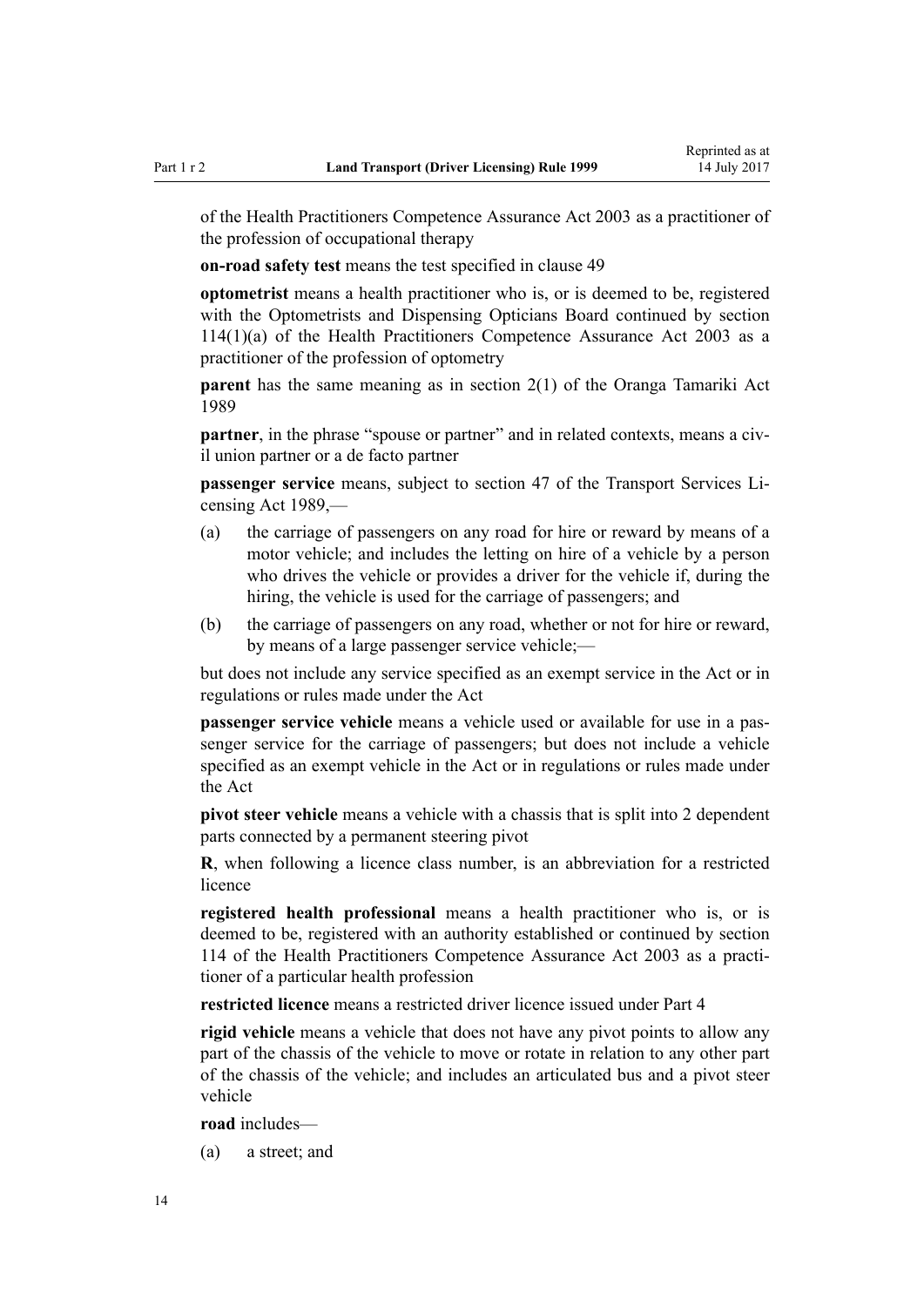- (b) a motorway; and
- (c) a beach; and
- (d) a place to which the public have access, whether as of right or not; and
- (e) all bridges, culverts, ferries, and fords forming part of a road or street or motorway, or a place referred to in paragraph (d); and
- (f) all sites at which vehicles may be weighed for the purposes of the Act or any other enactment

**small passenger service vehicle** means any passenger service vehicle that is designed or adapted to carry 12 or fewer persons (including the driver)

**special-type vehicle** means any motor vehicle that—

- (a) is a forklift; or
- (b) runs on rollers; or
- (c) runs on—
	- (i) self-laying tracks; or
	- (ii) wheels, but is not a passenger vehicle, a trade vehicle, a tractor, a fire engine, or a vehicle recovery service vehicle

**testing officer** means a person who is the holder of a testing officer endorsement

**Testing Officer's Manual** means the Driver Testing Officer's Manual produced by the Authority setting out the requirements for administering theory tests and practical driving tests for the purposes of this rule

**trade vehicle** means a motor vehicle designed exclusively or principally for the carriage of goods; and—

- (a) includes—
	- (i) a motor vehicle that has been adapted by the permanent attachment of machinery or other similar apparatus; and
	- (ii) a motorised mobile home or self-propelled caravan; but
- (b) does not include—
	- (i) a moped or motorcycle:
	- (ii) a motor vehicle fitted with self-laying tracks:
	- (iii) a forklift vehicle:
	- (iv) a vehicle recovery service vehicle while the vehicle is being used to tow or carry any other vehicle:
	- (v) a fire engine:
	- (vi) an ambulance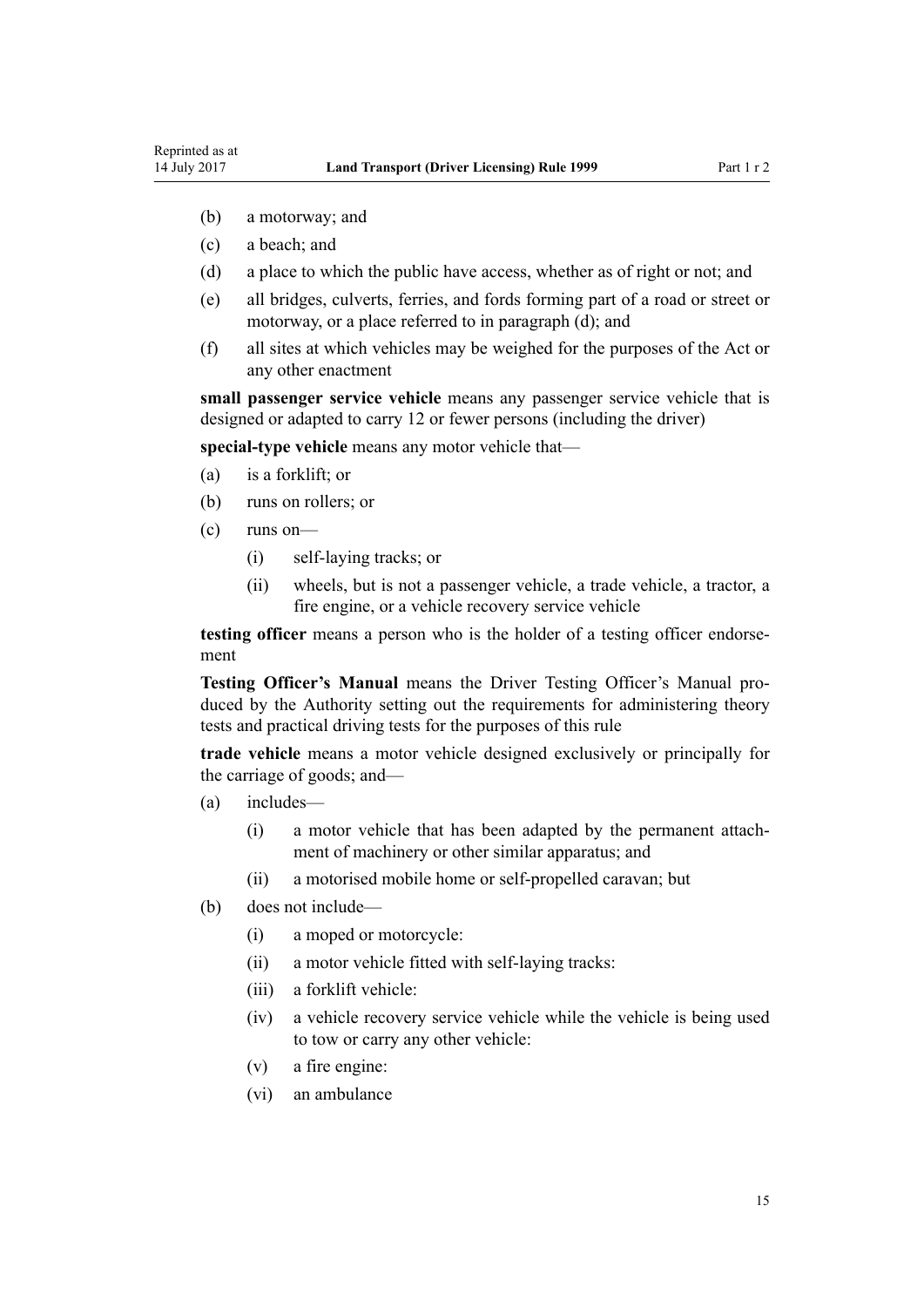**tradesperson's vehicle** means a motor vehicle whose body is designed or adapted for use principally by tradespersons to carry special purpose trade equipment or trade goods (excluding general freight)

**trailer** means a vehicle without power that is capable of being drawn or propelled by a motor vehicle from which it is readily detachable; but does not include—

- (a) a sidecar attached to a motorcycle; or
- (b) a vehicle normally propelled by mechanical power while it is being temporarily towed without the use of its own power

#### **vehicle**—

- (a) means a contrivance equipped with wheels, tracks, or revolving runners on which it moves or is moved; and
- (b) includes a hovercraft, a skateboard, in-line skates, and roller skates; but
- (c) does not include—
	- (i) a perambulator or pushchair:
	- (ii) a shopping or sporting trundler not propelled by mechanical power:
	- (iii) a wheelbarrow or hand-trolley:
	- (iv) *[Revoked]*
	- (v) a pedestrian-controlled lawnmower:
	- (vi) a pedestrian-controlled agricultural machine not propelled by mechanical power:
	- (vii) an article of furniture:
	- (viii) an invalid wheelchair not propelled by mechanical power:
	- (ix) any other contrivance specified by any other rule made under the Act not to be a vehicle for the purposes of this definition

**vehicle recovery service** means the towing or carrying on any road of a motor vehicle, irrespective of the size or design of the towing or carrying vehicle, and whether or not the towing or carrying of the vehicle is carried out by a person intending to carry out repairs on the vehicle; but does not include—

- (a) the towing or carrying of any motorcycle or moped; or
- (b) the towing or carrying of one motor vehicle by another where—
	- (i) the towing or carrying is not carried out directly or indirectly for reward; and
	- (ii) the towing or carrying vehicle is not designed or adapted for the purpose of towing or carrying motor vehicles; or
- (c) the towing or carrying of a vehicle by a person who owns the vehicle; or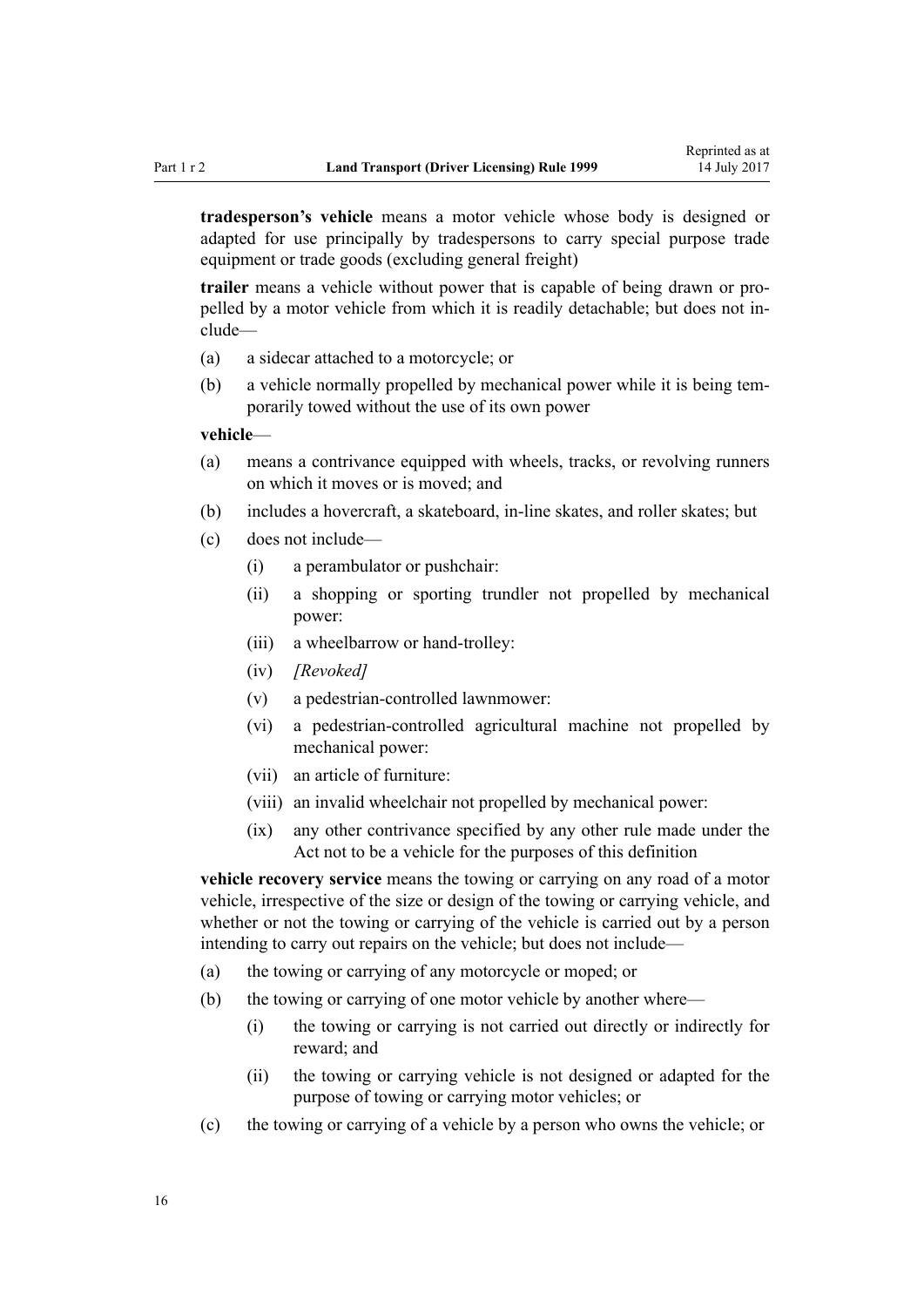- (d) any service where the Agency has, in writing, notified the operator that the nature of the service is such that the carriage of vehicles should be treated as the carriage of goods; or
- (e) any service specified as an exempt service in the Act or in the regulations or rules made under the Act

**vehicle recovery service vehicle** means a vehicle used in a vehicle recovery service for towing or carrying on a road any motor vehicle; but does not include a vehicle that is not designed or adapted for the purpose of towing or carrying motor vehicles.

- (2) For the purposes of this rule, in a year that is not a leap year, birthdays and other dates that would otherwise occur on 29 February are deemed to occur on 28 February.
- (3) Unless the context otherwise requires, terms and expressions that are used but not defined in this rule but that are defined in the Act have the same meaning as in the Act.

Clause 2(1) **accurate English translation**: inserted, on 1 October 2011, by [clause 6\(3\)](http://prd-lgnz-nlb.prd.pco.net.nz/pdflink.aspx?id=DLM3956501) of the Land Transport (Driver Licensing) Amendment Rule 2011 (SR 2011/306).

Clause 2(1) **Agency**: inserted, on 1 August 2008, by [section 50\(2\)](http://prd-lgnz-nlb.prd.pco.net.nz/pdflink.aspx?id=DLM1313622) of the Land Transport Management Amendment Act 2008 (2008 No 47).

Clause 2(1) **agricultural motor vehicle**: inserted, on 1 June 2013, by [clause 6\(1\)](http://prd-lgnz-nlb.prd.pco.net.nz/pdflink.aspx?id=DLM5102233) of the Land Transport (Driver Licensing) Amendment Rule 2013 (SR 2013/100).

Clause 2(1) **agricultural purpose**: inserted, on 1 June 2013, by [clause 6\(1\)](http://prd-lgnz-nlb.prd.pco.net.nz/pdflink.aspx?id=DLM5102233) of the Land Transport (Driver Licensing) Amendment Rule 2013 (SR 2013/100).

Clause 2(1) **agricultural tractor**: inserted, on 1 June 2013, by [clause 6\(1\)](http://prd-lgnz-nlb.prd.pco.net.nz/pdflink.aspx?id=DLM5102233) of the Land Transport (Driver Licensing) Amendment Rule 2013 (SR 2013/100).

Clause 2(1) **agricultural trailer**: inserted, on 1 June 2013, by [clause 6\(1\)](http://prd-lgnz-nlb.prd.pco.net.nz/pdflink.aspx?id=DLM5102233) of the Land Transport (Driver Licensing) Amendment Rule 2013 (SR 2013/100).

Clause 2(1) **all-terrain vehicle**: amended, on 1 June 2013, by [clause 6\(2\)](http://prd-lgnz-nlb.prd.pco.net.nz/pdflink.aspx?id=DLM5102233) of the Land Transport (Driver Licensing) Amendment Rule 2013 (SR 2013/100).

Clause 2(1) **ambulance**: inserted, on 1 June 2006, by [clause 3\(1\)](http://prd-lgnz-nlb.prd.pco.net.nz/pdflink.aspx?id=DLM375678) of the Land Transport (Driver Licensing) Amendment Rule 2006 (SR 2006/84).

Clause 2(1) **approved motorcycle**: inserted, on 1 October 2012, by [clause 6\(3\)](http://prd-lgnz-nlb.prd.pco.net.nz/pdflink.aspx?id=DLM3956501) of the Land Transport (Driver Licensing) Amendment Rule 2011 (SR 2011/306).

Clause 2(1) **Authority**: substituted, on 1 December 2004, by [section 19\(2\)](http://prd-lgnz-nlb.prd.pco.net.nz/pdflink.aspx?id=DLM321838) of the Land Transport Management Amendment Act 2004 (2004 No 97).

Clause 2(1) **Authority**: amended, on 1 August 2008, by [section 50\(2\)](http://prd-lgnz-nlb.prd.pco.net.nz/pdflink.aspx?id=DLM1313622) of the Land Transport Management Amendment Act 2008 (2008 No 47).

Clause 2(1) **combination vehicle**: amended, on 4 October 1999, by [clause 2\(1\)](http://prd-lgnz-nlb.prd.pco.net.nz/pdflink.aspx?id=DLM293670) of the Land Transport (Driver Licensing) Amendment Rule 1999 (SR 1999/302).

Clause 2(1) **country**: inserted, on 1 July 2013, by [clause 6](http://prd-lgnz-nlb.prd.pco.net.nz/pdflink.aspx?id=DLM5159809) of the Land Transport (Driver Licensing) Amendment Rule (No 2) 2013 (SR 2013/131).

Clause 2(1) **dangerous goods**: amended, on 1 October 2011, by [clause 6\(1\)](http://prd-lgnz-nlb.prd.pco.net.nz/pdflink.aspx?id=DLM3956501) of the Land Transport (Driver Licensing) Amendment Rule 2011 (SR 2011/306).

Clause 2(1) **dependant** paragraph (a): amended, on 26 April 2005, by [section 12](http://prd-lgnz-nlb.prd.pco.net.nz/pdflink.aspx?id=DLM334004) of the Relationships (Statutory References) Act 2005 (2005 No 3).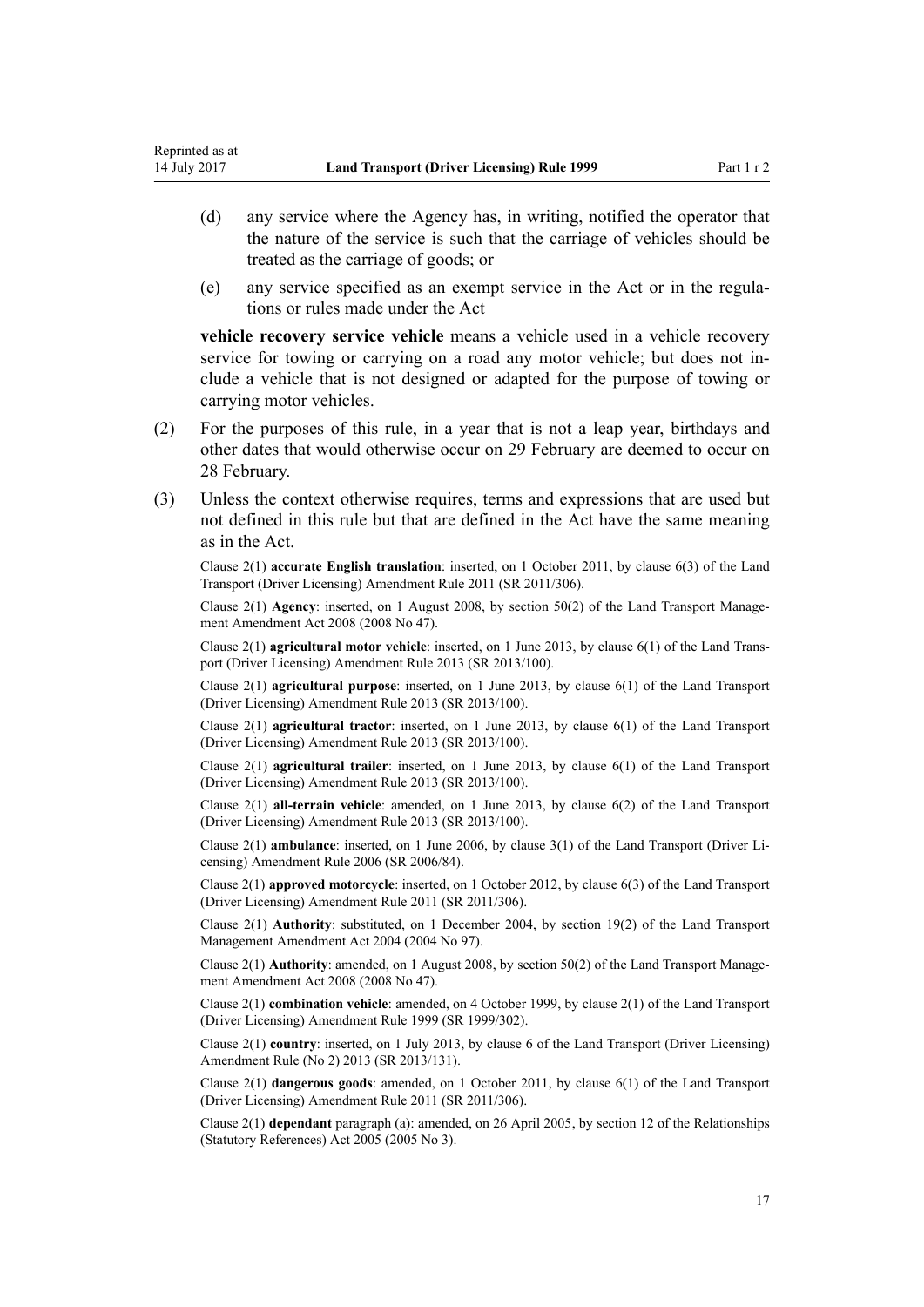Clause 2(1) **dependant** paragraph (a)(i): amended, on 26 April 2005, by [section 12](http://prd-lgnz-nlb.prd.pco.net.nz/pdflink.aspx?id=DLM334004) of the Relationships (Statutory References) Act 2005 (2005 No 3).

Clause 2(1) **dependant** paragraph (a)(iii): amended, on 26 April 2005, by [section 12](http://prd-lgnz-nlb.prd.pco.net.nz/pdflink.aspx?id=DLM334004) of the Relationships (Statutory References) Act 2005 (2005 No 3).

Clause 2(1) **dependant** paragraph (a)(iv): amended, on 14 July 2017, by [section 149](http://prd-lgnz-nlb.prd.pco.net.nz/pdflink.aspx?id=DLM7287401) of the Children, Young Persons, and Their Families (Oranga Tamariki) Legislation Act 2017 (2017 No 31).

Clause 2(1) **dependant** paragraph (b): amended, on 26 April 2005, by [section 12](http://prd-lgnz-nlb.prd.pco.net.nz/pdflink.aspx?id=DLM334004) of the Relationships (Statutory References) Act 2005 (2005 No 3).

Clause 2(1) **Director**: revoked, on 1 August 2008, by [section 50\(2\)](http://prd-lgnz-nlb.prd.pco.net.nz/pdflink.aspx?id=DLM1313622) of the Land Transport Management Amendment Act 2008 (2008 No 47).

Clause 2(1) **driver identification card**: substituted, on 1 October 2007, by [section 95\(11\)](http://prd-lgnz-nlb.prd.pco.net.nz/pdflink.aspx?id=DLM353501) of the Land Transport Amendment Act 2005 (2005 No 77).

Clause 2(1) **guardian**: inserted, on 1 October 2011, by [clause 6\(3\)](http://prd-lgnz-nlb.prd.pco.net.nz/pdflink.aspx?id=DLM3956501) of the Land Transport (Driver Licensing) Amendment Rule 2011 (SR 2011/306).

Clause 2(1) **highest class**: amended, on 1 June 2006, by [clause 3\(2\)](http://prd-lgnz-nlb.prd.pco.net.nz/pdflink.aspx?id=DLM375678) of the Land Transport (Driver Licensing) Amendment Rule 2006 (SR 2006/84).

Clause 2(1) **licensing agent**: amended, on 1 October 2011, by [clause 6\(2\)](http://prd-lgnz-nlb.prd.pco.net.nz/pdflink.aspx?id=DLM3956501) of the Land Transport (Driver Licensing) Amendment Rule 2011 (SR 2011/306).

Clause 2(1) **licensing agent**: amended, on 1 August 2008, by [section 50\(2\)](http://prd-lgnz-nlb.prd.pco.net.nz/pdflink.aspx?id=DLM1313622) of the Land Transport Management Amendment Act 2008 (2008 No 47).

Clause 2(1) **light trailer**: inserted, on 1 June 2006, by [clause 3\(1\)](http://prd-lgnz-nlb.prd.pco.net.nz/pdflink.aspx?id=DLM375678) of the Land Transport (Driver Licensing) Amendment Rule 2006 (SR 2006/84).

Clause 2(1) **medical practitioner**: inserted, on 18 September 2004, by [section 175\(3\)](http://prd-lgnz-nlb.prd.pco.net.nz/pdflink.aspx?id=DLM205009) of the Health Practitioners Competence Assurance Act 2003 (2003 No 48).

Clause 2(1) **mobility device**: inserted, on 22 June 2005, by [section 95\(10\)](http://prd-lgnz-nlb.prd.pco.net.nz/pdflink.aspx?id=DLM353501) of the Land Transport Amendment Act 2005 (2005 No 77).

Clause 2(1) **mobility device** paragraph (b): amended, on 1 August 2008, by [section 50\(2\)](http://prd-lgnz-nlb.prd.pco.net.nz/pdflink.aspx?id=DLM1313622) of the Land Transport Management Amendment Act 2008 (2008 No 47).

Clause 2(1) **moped**: substituted, on 1 May 2011, by [section 35\(6\)](http://prd-lgnz-nlb.prd.pco.net.nz/pdflink.aspx?id=DLM2015063) of the Land Transport Amendment Act 2009 (2009 No 17).

Clause 2(1) **moped**: amended, on 1 November 2012, by [clause 6](http://prd-lgnz-nlb.prd.pco.net.nz/pdflink.aspx?id=DLM4773435) of the Land Transport (Driver Licensing) Amendment Rule 2012 (SR 2012/302).

Clause 2(1) **motor vehicle** paragraph (c)(ii): revoked, on 22 June 2005, by [section 95\(10\)](http://prd-lgnz-nlb.prd.pco.net.nz/pdflink.aspx?id=DLM353501) of the Land Transport Amendment Act 2005 (2005 No 77).

Clause 2(1) **motor vehicle** paragraph (c)(vi): amended, on 22 June 2005, by [section 95\(10\)](http://prd-lgnz-nlb.prd.pco.net.nz/pdflink.aspx?id=DLM353501) of the Land Transport Amendment Act 2005 (2005 No 77).

Clause 2(1) **motor vehicle** paragraph (c)(vii): added, on 22 June 2005, by [section 95\(10\)](http://prd-lgnz-nlb.prd.pco.net.nz/pdflink.aspx?id=DLM353501) of the Land Transport Amendment Act 2005 (2005 No 77).

Clause 2(1) **motor vehicle** paragraph (c)(vii): amended, on 1 August 2008, by [section 50\(2\)](http://prd-lgnz-nlb.prd.pco.net.nz/pdflink.aspx?id=DLM1313622) of the Land Transport Management Amendment Act 2008 (2008 No 47).

Clause 2(1) **motor vehicle** paragraph (c)(viii): added, on 22 June 2005, by [section 95\(10\)](http://prd-lgnz-nlb.prd.pco.net.nz/pdflink.aspx?id=DLM353501) of the Land Transport Amendment Act 2005 (2005 No 77).

Clause 2(1) **motorcycle**: substituted, on 10 May 2011, by [section 100\(3\)](http://prd-lgnz-nlb.prd.pco.net.nz/pdflink.aspx?id=DLM3231293) of the Land Transport (Road Safety and Other Matters) Amendment Act 2011 (2011 No 13).

Clause 2(1) **occupational therapist**: inserted, on 18 September 2004, by [section 175\(3\)](http://prd-lgnz-nlb.prd.pco.net.nz/pdflink.aspx?id=DLM205009) of the Health Practitioners Competence Assurance Act 2003 (2003 No 48).

Clause 2(1) **older driver test**: revoked, on 4 December 2006, by [clause 6](http://prd-lgnz-nlb.prd.pco.net.nz/pdflink.aspx?id=DLM386141) of the Land Transport (Driver Licensing) Amendment Rule (No 2) 2006 (SR 2006/152).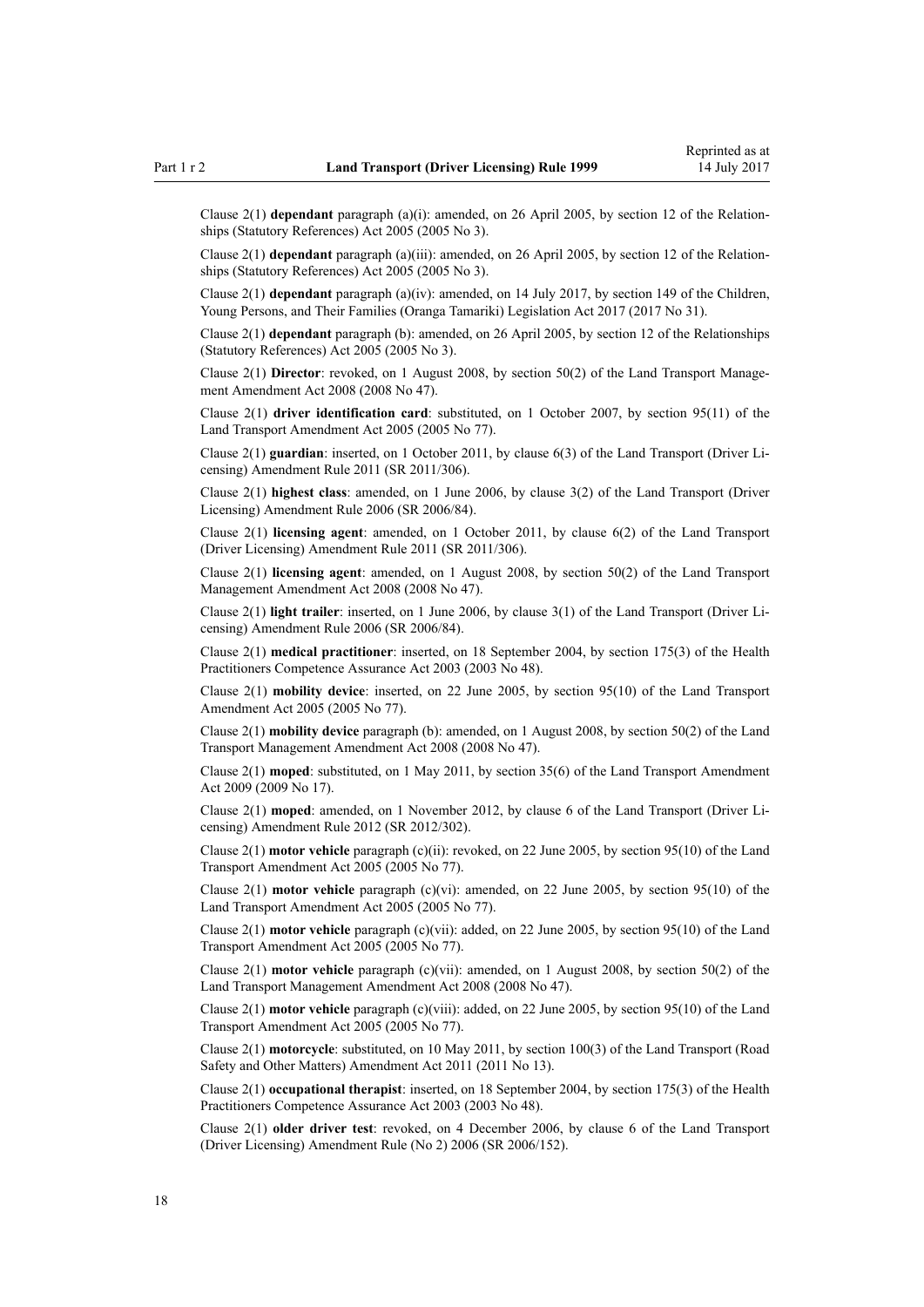Clause 2(1) **on-road safety test**: inserted, on 4 December 2006, by [clause 6](http://prd-lgnz-nlb.prd.pco.net.nz/pdflink.aspx?id=DLM386141) of the Land Transport (Driver Licensing) Amendment Rule (No 2) 2006 (SR 2006/152).

Clause 2(1) **on-road safety test**: amended, on 1 August 2011, by [section 100\(4\)](http://prd-lgnz-nlb.prd.pco.net.nz/pdflink.aspx?id=DLM3231293) of the Land Transport (Road Safety and Other Matters) Amendment Act 2011 (2011 No 13).

Clause 2(1) **optometrist**: inserted, on 18 September 2004, by [section 175\(3\)](http://prd-lgnz-nlb.prd.pco.net.nz/pdflink.aspx?id=DLM205009) of the Health Practitioners Competence Assurance Act 2003 (2003 No 48).

Clause 2(1) **parent**: inserted, on 1 October 2011, by [clause 6\(3\)](http://prd-lgnz-nlb.prd.pco.net.nz/pdflink.aspx?id=DLM3956501) of the Land Transport (Driver Licensing) Amendment Rule 2011 (SR 2011/306).

Clause 2(1) **parent**: amended, on 14 July 2017, by [section 149](http://prd-lgnz-nlb.prd.pco.net.nz/pdflink.aspx?id=DLM7287401) of the Children, Young Persons, and Their Families (Oranga Tamariki) Legislation Act 2017 (2017 No 31).

Clause 2(1) **partner**: inserted, on 26 April 2005, by [section 12](http://prd-lgnz-nlb.prd.pco.net.nz/pdflink.aspx?id=DLM334004) of the Relationships (Statutory References) Act 2005 (2005 No 3).

Clause 2(1) **passenger service**: amended, on 1 October 2007, by [section 95\(11\)](http://prd-lgnz-nlb.prd.pco.net.nz/pdflink.aspx?id=DLM353501) of the Land Transport Amendment Act 2005 (2005 No 77).

Clause 2(1) **passenger service vehicle**: amended, on 1 October 2007, by [section 95\(11\)](http://prd-lgnz-nlb.prd.pco.net.nz/pdflink.aspx?id=DLM353501) of the Land Transport Amendment Act 2005 (2005 No 77).

Clause 2(1) **pivot steer vehicle**: inserted, on 1 June 2006, by [clause 3\(1\)](http://prd-lgnz-nlb.prd.pco.net.nz/pdflink.aspx?id=DLM375678) of the Land Transport (Driver Licensing) Amendment Rule 2006 (SR 2006/84).

Clause 2(1) **registered health professional**: inserted, on 18 September 2004, by [section 175\(3\)](http://prd-lgnz-nlb.prd.pco.net.nz/pdflink.aspx?id=DLM205009) of the Health Practitioners Competence Assurance Act 2003 (2003 No 48).

Clause 2(1) **registered medical practitioner**: revoked, on 18 September 2004, by [section 175\(3\)](http://prd-lgnz-nlb.prd.pco.net.nz/pdflink.aspx?id=DLM205009) of the Health Practitioners Competence Assurance Act 2003 (2003 No 48).

Clause 2(1) **registered occupational therapist**: revoked, on 18 September 2004, by [section 175\(3\)](http://prd-lgnz-nlb.prd.pco.net.nz/pdflink.aspx?id=DLM205009) of the Health Practitioners Competence Assurance Act 2003 (2003 No 48).

Clause 2(1) **registered optometrist**: revoked, on 18 September 2004, by [section 175\(3\)](http://prd-lgnz-nlb.prd.pco.net.nz/pdflink.aspx?id=DLM205009) of the Health Practitioners Competence Assurance Act 2003 (2003 No 48).

Clause 2(1) **rigid vehicle**: amended, on 1 June 2006, by [clause 3\(3\)](http://prd-lgnz-nlb.prd.pco.net.nz/pdflink.aspx?id=DLM375678) of the Land Transport (Driver Licensing) Amendment Rule 2006 (SR 2006/84).

Clause 2(1) **special-type vehicle** paragraph (c)(ii): amended, on 4 October 1999, by [clause 2\(2\)](http://prd-lgnz-nlb.prd.pco.net.nz/pdflink.aspx?id=DLM293670) of the Land Transport (Driver Licensing) Amendment Rule 1999 (SR 1999/302).

Clause 2(1) **spouse**: revoked, on 26 April 2005, by [section 12](http://prd-lgnz-nlb.prd.pco.net.nz/pdflink.aspx?id=DLM334004) of the Relationships (Statutory References) Act 2005 (2005 No 3).

Clause 2(1) **trade vehicle** paragraph (b)(v): added, on 1 June 2006, by [clause 3\(4\)](http://prd-lgnz-nlb.prd.pco.net.nz/pdflink.aspx?id=DLM375678) of the Land Transport (Driver Licensing) Amendment Rule 2006 (SR 2006/84).

Clause 2(1) **trade vehicle** paragraph (b)(vi): added, on 1 June 2006, by [clause 3\(4\)](http://prd-lgnz-nlb.prd.pco.net.nz/pdflink.aspx?id=DLM375678) of the Land Transport (Driver Licensing) Amendment Rule 2006 (SR 2006/84).

Clause 2(1) **tradesperson's vehicle**: inserted, on 1 June 2006, by [clause 3\(1\)](http://prd-lgnz-nlb.prd.pco.net.nz/pdflink.aspx?id=DLM375678) of the Land Transport (Driver Licensing) Amendment Rule 2006 (SR 2006/84).

Clause 2(1) **vehicle** paragraph (c)(iv): revoked, on 22 June 2005, by [section 95\(10\)](http://prd-lgnz-nlb.prd.pco.net.nz/pdflink.aspx?id=DLM353501) of the Land Transport Amendment Act 2005 (2005 No 77).

Clause 2(1) **vehicle recovery service** paragraph (d): amended, on 1 August 2008, by [section 50\(2\)](http://prd-lgnz-nlb.prd.pco.net.nz/pdflink.aspx?id=DLM1313622) of the Land Transport Management Amendment Act 2008 (2008 No 47).

Clause 2(1) **vehicle recovery service** paragraph (e): substituted, on 1 October 2007, by [section](http://prd-lgnz-nlb.prd.pco.net.nz/pdflink.aspx?id=DLM353501) [95\(11\)](http://prd-lgnz-nlb.prd.pco.net.nz/pdflink.aspx?id=DLM353501) of the Land Transport Amendment Act 2005 (2005 No 77).

Clause 2(3): added, on 1 October 2011, by [clause 6\(4\)](http://prd-lgnz-nlb.prd.pco.net.nz/pdflink.aspx?id=DLM3956501) of the Land Transport (Driver Licensing) Amendment Rule 2011 (SR 2011/306).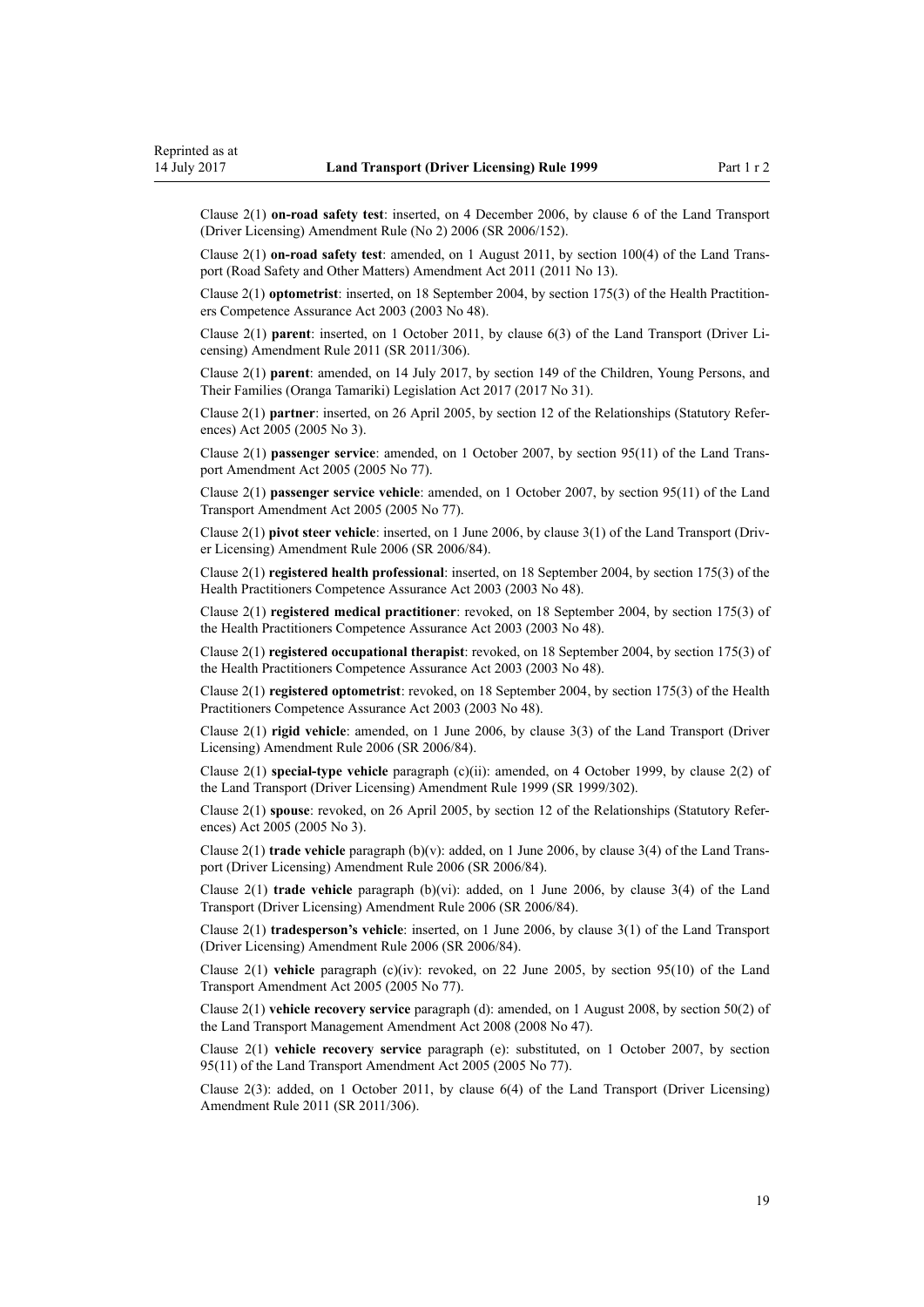# <span id="page-19-0"></span>**3 Objective of rule**

A statement of the objective of this rule is set out in [Schedule 1.](#page-105-0)

# **4 Consultation**

The statement of the extent of the consultation that has been carried out in relation to this rule under [section 161\(2\)](http://prd-lgnz-nlb.prd.pco.net.nz/pdflink.aspx?id=DLM435195) of the Act is set out in [Schedule 2](#page-106-0).

# **5 Application**

- (1) The provisions of this rule set out in subclause (2) do not apply to a member of the New Zealand Defence Force who applies to be issued with a driver licence if that person—
	- (a) is required to drive motor vehicles covered by that class of licence as part of that person's military duties; and
	- (b) has successfully completed a course provided by the New Zealand Defence Force for that purpose and which is approved by the Agency; and
	- (c) includes, with the person's application, a letter from the person's commanding officer detailing compliance with paragraphs (a) and (b).
- (2) The provisions referred to in subclause (1) are—
	- (aa) the requirement in [clause 15](#page-25-0) that an applicant for a Class 2L licence must hold, and have held for at least 6 months, a full Class 1 licence:
	- (a) the requirement in [clause 15](#page-25-0) that an applicant for a Class 3L licence must hold, and have held for at least 6 months, a full Class 2 licence:
	- (b) the requirement in [clause 15](#page-25-0) that an applicant for a Class 4L licence must hold, and have held for at least 12 months, a full Class 2 licence:
	- (c) the requirement in [clause 15](#page-25-0) that an applicant for a Class 5L licence must hold, and have held for at least 6 months, a full Class 4 licence:
	- (d) the requirements in [clause 17](#page-28-0) that an applicant for a restricted licence of a particular class must hold, and have held for at least 6 months, a learner licence of that class:
	- (e) the requirements in [clause 19](#page-30-0) that an applicant for a full licence must hold, and have held, an appropriate learner licence or restricted licence for a particular time.
- (3) [Clause 16\(1\)\(b\), \(c\)\(i\), and \(d\)\(i\)](#page-26-0) do not apply to an apprentice, technician, or mechanic in the motor trade when that person is driving, in the course of that person's employment, a motor vehicle that is owned by, or is in the custody of, that person's employer.
- (4) [Clause 16\(1\)\(b\), \(c\)\(i\), and \(d\)\(i\)](#page-26-0) do not apply to a person who is driving a motor vehicle that is clearly marked as being used for driving instruction.

Clause 5(1)(b): amended, on 1 August 2008, by [section 50\(2\)](http://prd-lgnz-nlb.prd.pco.net.nz/pdflink.aspx?id=DLM1313622) of the Land Transport Management Amendment Act 2008 (2008 No 47).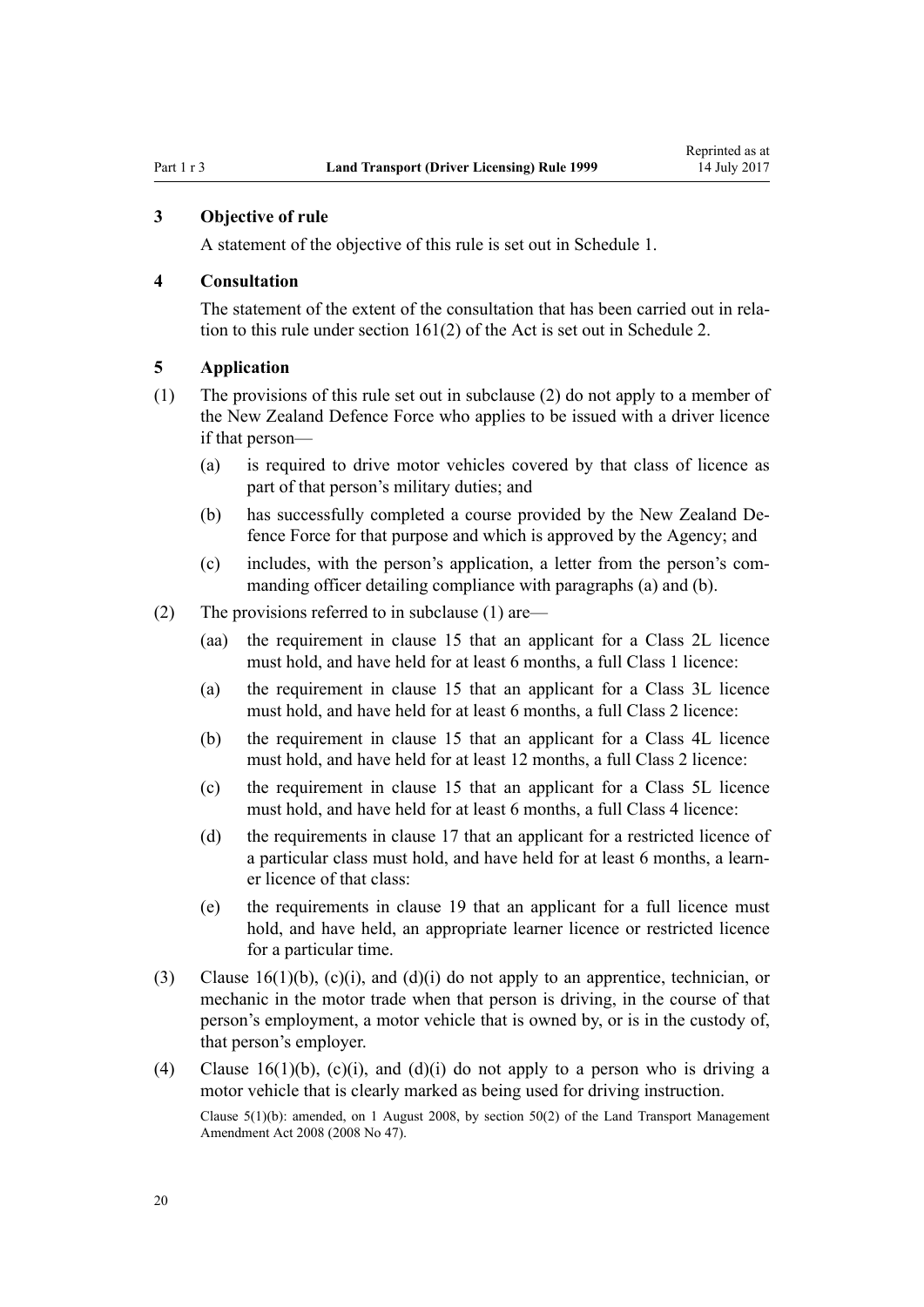<span id="page-20-0"></span>Clause 5(2)(aa): inserted, on 1 June 2006, by [clause 6](http://prd-lgnz-nlb.prd.pco.net.nz/pdflink.aspx?id=DLM375691) of the Land Transport (Driver Licensing) Amendment Rule 2006 (SR 2006/84).

Clause 5(3): amended, on 16 June 2008, by [clause 6\(1\)](http://prd-lgnz-nlb.prd.pco.net.nz/pdflink.aspx?id=DLM1317909) of the Land Transport (Driver Licensing) Amendment Rule 2008 (SR 2008/119).

Clause 5(4): amended, on 16 June 2008, by [clause 6\(2\)](http://prd-lgnz-nlb.prd.pco.net.nz/pdflink.aspx?id=DLM1317909) of the Land Transport (Driver Licensing) Amendment Rule 2008 (SR 2008/119).

#### **5A Transitional, savings, and related provisions**

The transitional, savings, and related provisions set out in [Schedule 2A](#page-108-0) have effect according to their terms.

Clause 5A: inserted, on 1 December 2014, by [clause 6](http://prd-lgnz-nlb.prd.pco.net.nz/pdflink.aspx?id=DLM6216910) of the Land Transport (Driver Licensing) Amendment Rule 2014 (LI 2014/265).

# **6 Restrictions on granting of exemptions by Director**

# *[Revoked]*

Clause 6: revoked, on 4 October 1999, by [clause 5](http://prd-lgnz-nlb.prd.pco.net.nz/pdflink.aspx?id=DLM293673) of the Land Transport (Driver Licensing) Amendment Rule 1999 (SR 1999/302).

# **Part 2**

# **Classification of driver licences and endorsements**

## **7 Classes of licences**

- (1) The classes of driver licences that may be issued are set out in column 1 of [Schedule 3.](#page-109-0)
- (2) The holder of a licence of a class specified in column 1 of [Schedule 3](#page-109-0) is authorised to drive a vehicle described in relation to that class of licence in column 2 of Schedule 3, and any other vehicle authorised in accordance with subclauses (3) to (6), in accordance with the conditions imposed by or under this rule.
- (3) The holder of a Class 2 licence is authorised to drive a vehicle to which Class 1 relates.
- (4) The holder of a Class 3 licence is authorised to drive a vehicle to which Class 2 or Class 1 relates.
- (5) The holder of a Class 4 licence is authorised to drive a vehicle to which Class 2 or Class 1 relates.
- (6) The holder of a Class 5 licence is authorised to drive a vehicle to which any of Classes 1 to 4 relate.

# **8 Types of endorsements**

The types of endorsements that may be issued are set out in [Schedule 4.](#page-111-0)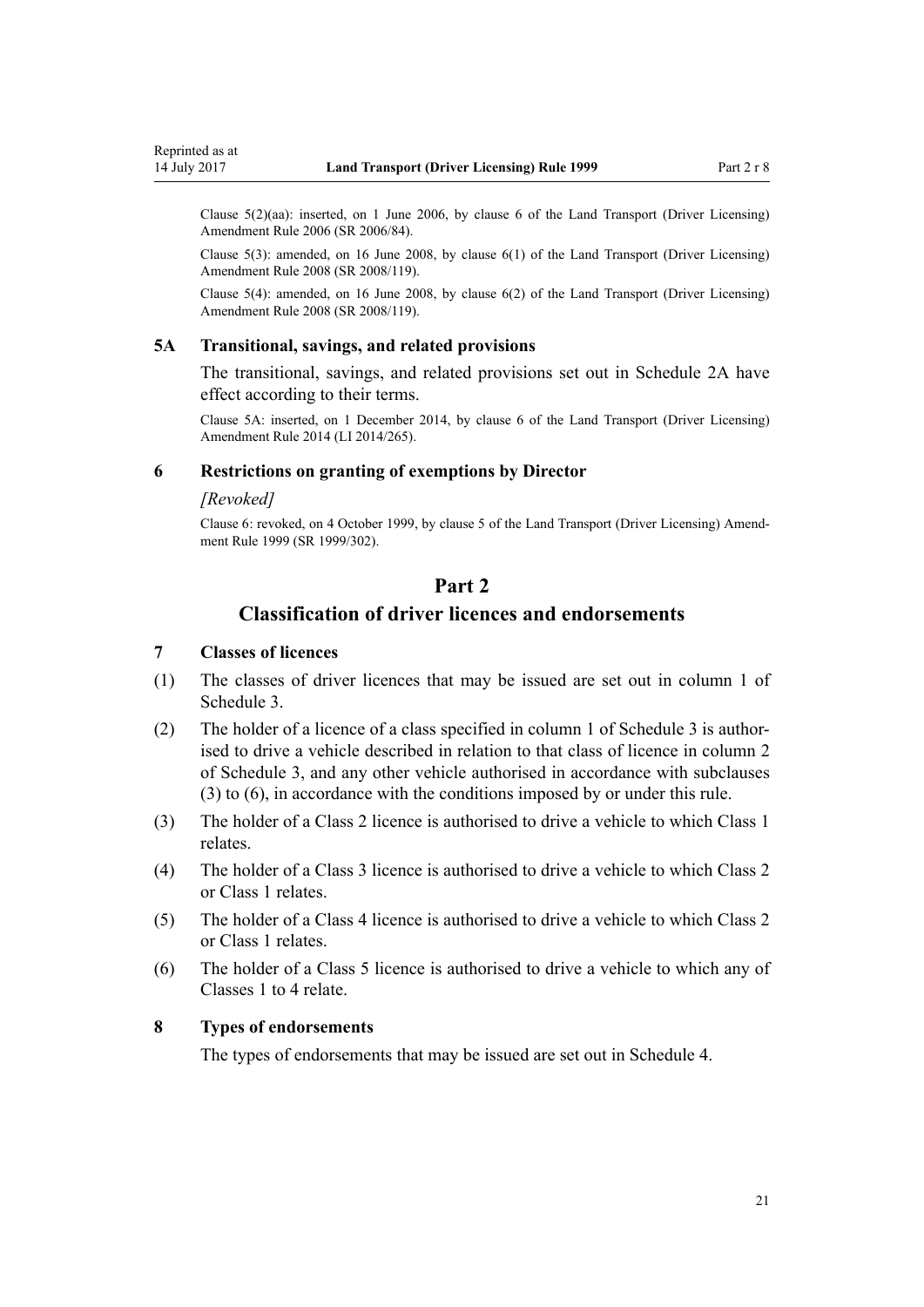# **Part 3**

# **General provisions relating to applications**

# <span id="page-21-0"></span>**9 Manner of lodging application for driver licence, endorsement, or driver identification card**

- (1) An application to obtain, renew, replace, or reinstate a driver licence, an endorsement, or a driver identification card must be lodged with a licensing agent.
- (2) An application under [clause 86\(2\)](#page-83-0) must be made to the Agency.
- (3) If the Agency provides a system for the lodging online of an application, the application may be lodged in that manner.

Clause 9: replaced, on 1 December 2014, by [clause 7](http://prd-lgnz-nlb.prd.pco.net.nz/pdflink.aspx?id=DLM6216912) of the Land Transport (Driver Licensing) Amendment Rule 2014 (LI 2014/265).

#### **10 Content of application**

A person who applies to obtain, renew, replace, or reinstate a driver licence, an endorsement, or a driver identification card must complete an application form that must include—

- (a) the applicant's full name; and
- (b) the applicant's residential and postal addresses; and
- (c) the applicant's date of birth; and
- (d) the applicant's place of birth; and
- (e) the applicant's gender; and
- (f) the medical declaration required by [clause 39](#page-49-0) and, if required by that clause, a medical certificate in accordance with that clause; and
- (g) the class of driver licence or type of endorsement applied for; and
- (h) if the application is for a passenger, vehicle recovery, driving instructor, or testing officer endorsement, whether the applicant is applying for the endorsement to be issued for a period of 1 year or a period of 5 years; and
- (i) whether the applicant agrees to be an organ donor; and
- (j) whether the applicant requests that the applicant's address appear on the driver licence; and
- (k) a signed statement by the applicant that, to the best of the applicant's knowledge and belief, all the information given by the applicant is correct and that the applicant is not disqualified from obtaining or holding a driver licence.

Clause 10: replaced, on 1 December 2014, by [clause 7](http://prd-lgnz-nlb.prd.pco.net.nz/pdflink.aspx?id=DLM6216912) of the Land Transport (Driver Licensing) Amendment Rule 2014 (LI 2014/265).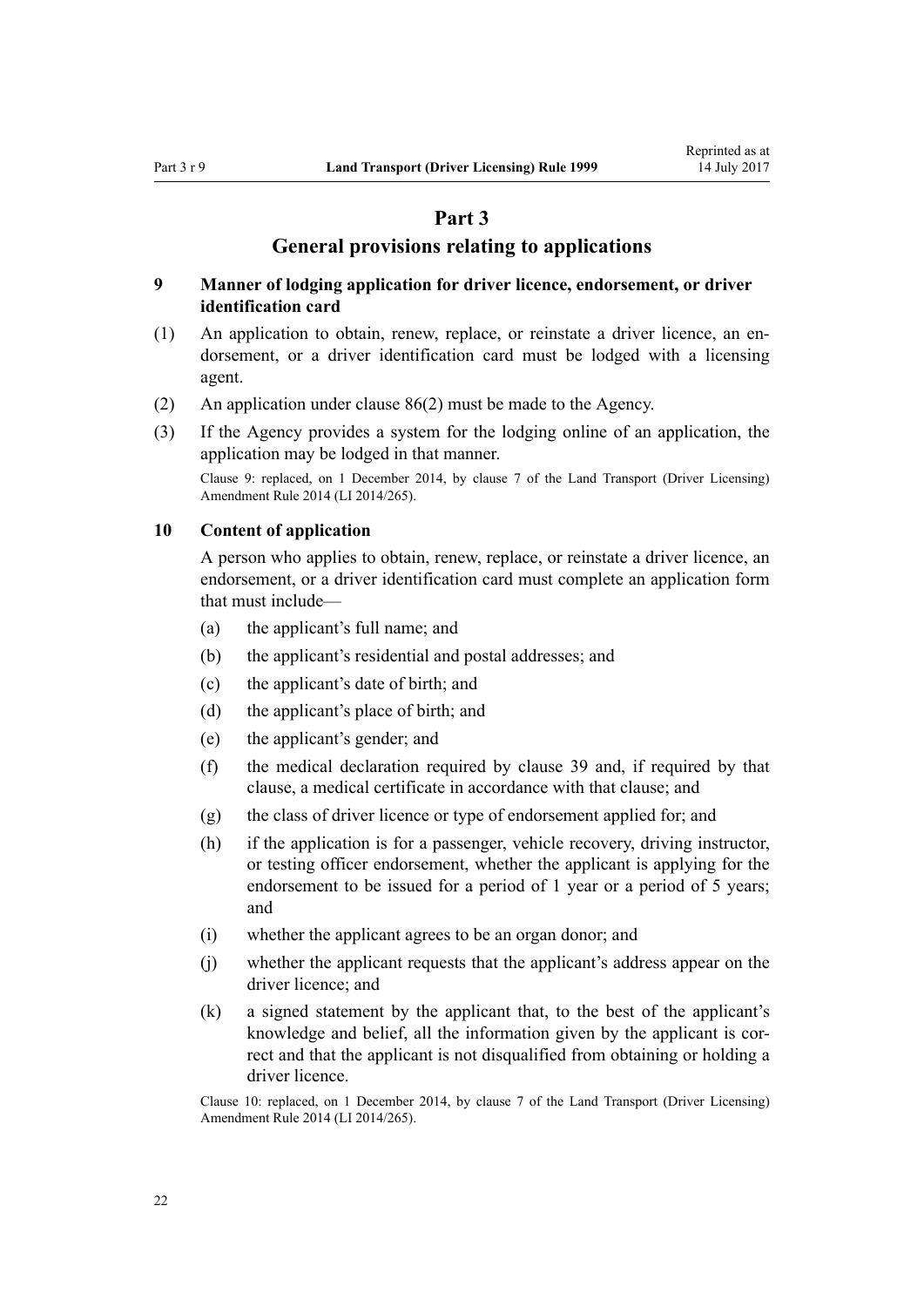## **11 Identification: application in person**

<span id="page-22-0"></span>Reprinted as at

- (1) This clause applies if an application is made in person.
- (2) An applicant who is applying to obtain the applicant's first New Zealand photographic driver licence must produce the following evidence of identity of the applicant to be sighted by a licensing agent:
	- (a) a current and valid New Zealand passport; or
	- (b) an original and current document specified in [Part 1](#page-116-0) of Schedule 9 and an original and current document specified in [Part 2](#page-116-0) of Schedule 9.
- (3) In any case other than one to which subclause (2) applies, the applicant must produce the following evidence of identity of the applicant to be sighted by a licensing agent:
	- (a) a current New Zealand photographic driver licence; or
	- (b) a current and valid New Zealand passport; or
	- (c) an original and current document specified in [Part 1](#page-116-0) of Schedule 9 and an original and current document specified in [Part 2](#page-116-0) of Schedule 9.
- (4) Despite subclauses (2) and (3), the Agency may accept the following documents for up to 2 years after their expiry date:
	- (a) a New Zealand passport, if accompanied by an original and current document specified in [Part 2](#page-116-0) of Schedule 9:
	- (b) a New Zealand photographic driver licence:
	- (c) a passport issued by or on behalf of the government of a country other than New Zealand:
	- (d) a firearms licence issued under the [Arms Act 1983](http://prd-lgnz-nlb.prd.pco.net.nz/pdflink.aspx?id=DLM72621) that contains a photograph.
- (5) If an applicant provides a document from [Part 1](#page-116-0) or [2](#page-116-0) of Schedule 9 that does not contain a photographic image of the applicant, the applicant must also provide the Agency with—
	- (a) a photographic image of the applicant that has been taken within the previous 6 months, and that complies with the requirements of [clause 12\(4\)](#page-23-0) and  $(5)$ ; and
	- (b) a verification statement in relation to that photographic image that has been signed by an identity referee.
- (6) The applicant must provide one of the documents specified in [Part 3](#page-117-0) of Schedule 9 if the applicant wishes to have the driver licence, endorsement, or driver identification card issued in a name that—
	- (a) is not the same as the applicant's name on a document referred to in [Part](#page-116-0) [1](#page-116-0) or [2](#page-116-0) of Schedule 9; or
	- (b) is not the same as the applicant's name on the national register of driver licences.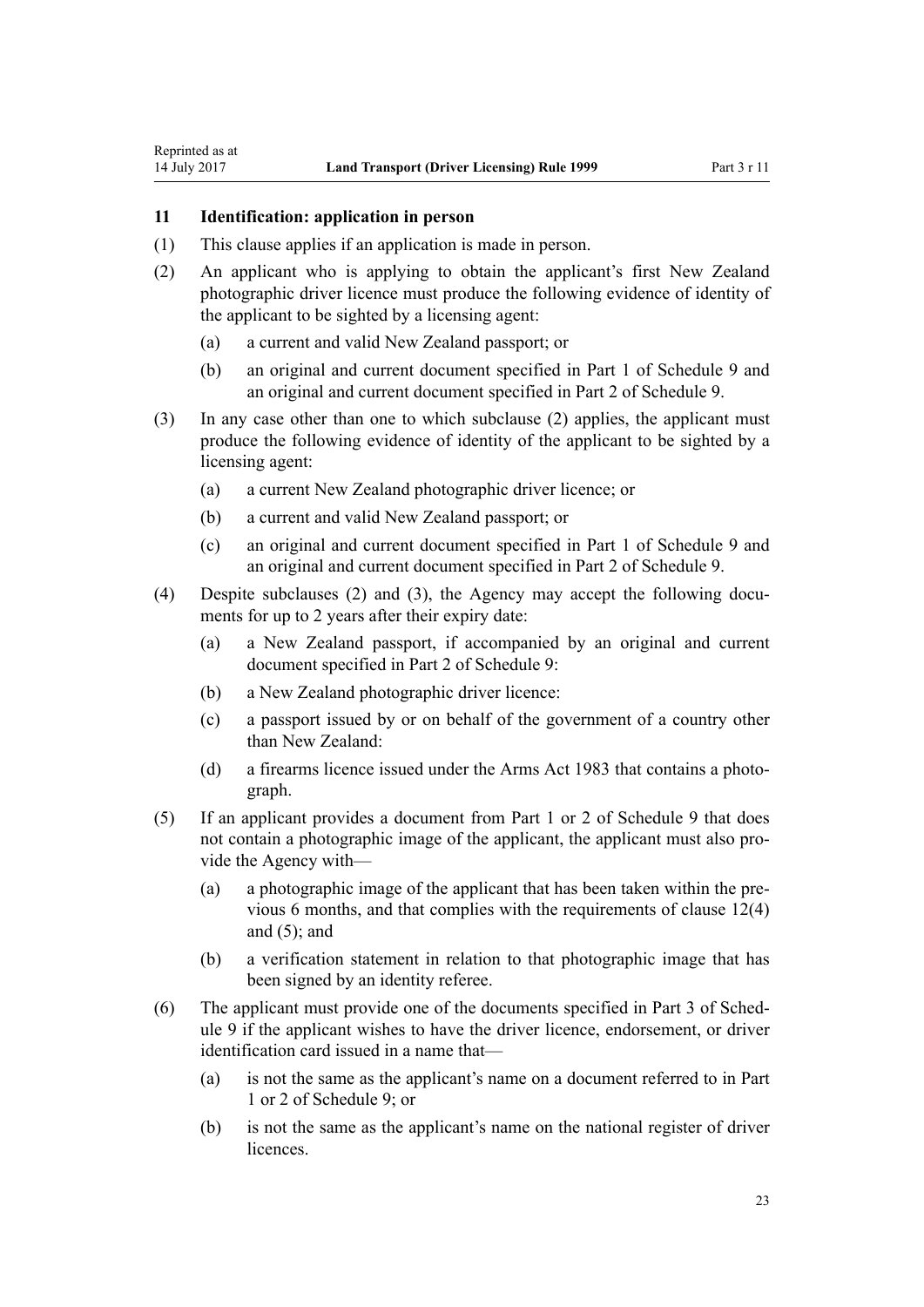- <span id="page-23-0"></span>(7) Despite anything in subclauses (2) to  $(6)$ —
	- (a) if the Agency considers that the information contained in driver licences, passports, or other documents issued by or on behalf of the government of a country other than New Zealand may not be reliable, the Agency may issue a direction to all licensing agents prohibiting the acceptance of all or any specified class of documents issued by or on behalf of the government of that country as evidence of the identity of the applicant; and
	- (b) no document to which a direction under paragraph (a) applies may be accepted by a licensing agent as evidence of the identity of the applicant while that direction remains in force.
- (8) The Agency may accept any document in substitution for a document of a kind specified in [Schedule 9](#page-116-0) if the Agency is satisfied that—
	- (a) the applicant is unable to provide the document of the kind specified in Schedule 9: and
	- (b) the alternative document is of equivalent authenticity and effect.
- (9) In this clause, **identity referee** means a person who—
	- (a) holds a valid and current New Zealand passport or New Zealand driver licence; and
	- (b) has known the applicant for 1 year or more; and
	- (c) is 16 years of age or older; and
	- (d) is not related to the applicant or part of the applicant's extended family; and
	- (e) is not a spouse or partner of the applicant; and
	- (f) does not live at the same address as the applicant.

Clause 11: replaced, on 1 December 2014, by [clause 7](http://prd-lgnz-nlb.prd.pco.net.nz/pdflink.aspx?id=DLM6216912) of the Land Transport (Driver Licensing) Amendment Rule 2014 (LI 2014/265).

# **11A Identification: application online**

If an application is lodged online, the applicant must, instead of complying with [clause 11](#page-22-0), use identity credentials in terms of the [Electronic Identity Veri](http://prd-lgnz-nlb.prd.pco.net.nz/pdflink.aspx?id=DLM1777800)[fication Act 2012.](http://prd-lgnz-nlb.prd.pco.net.nz/pdflink.aspx?id=DLM1777800)

Clause 11A: inserted, on 1 December 2014, by [clause 7](http://prd-lgnz-nlb.prd.pco.net.nz/pdflink.aspx?id=DLM6216912) of the Land Transport (Driver Licensing) Amendment Rule 2014 (LI 2014/265).

## **12 Images on driver licences and driver identification cards**

- (1) An applicant who is applying to obtain the applicant's first New Zealand photographic driver licence must allow the licensing agent to take a photographic image of the applicant and an electronic impression of the applicant's signature.
- (2) Subclause (3) applies if a person is applying to-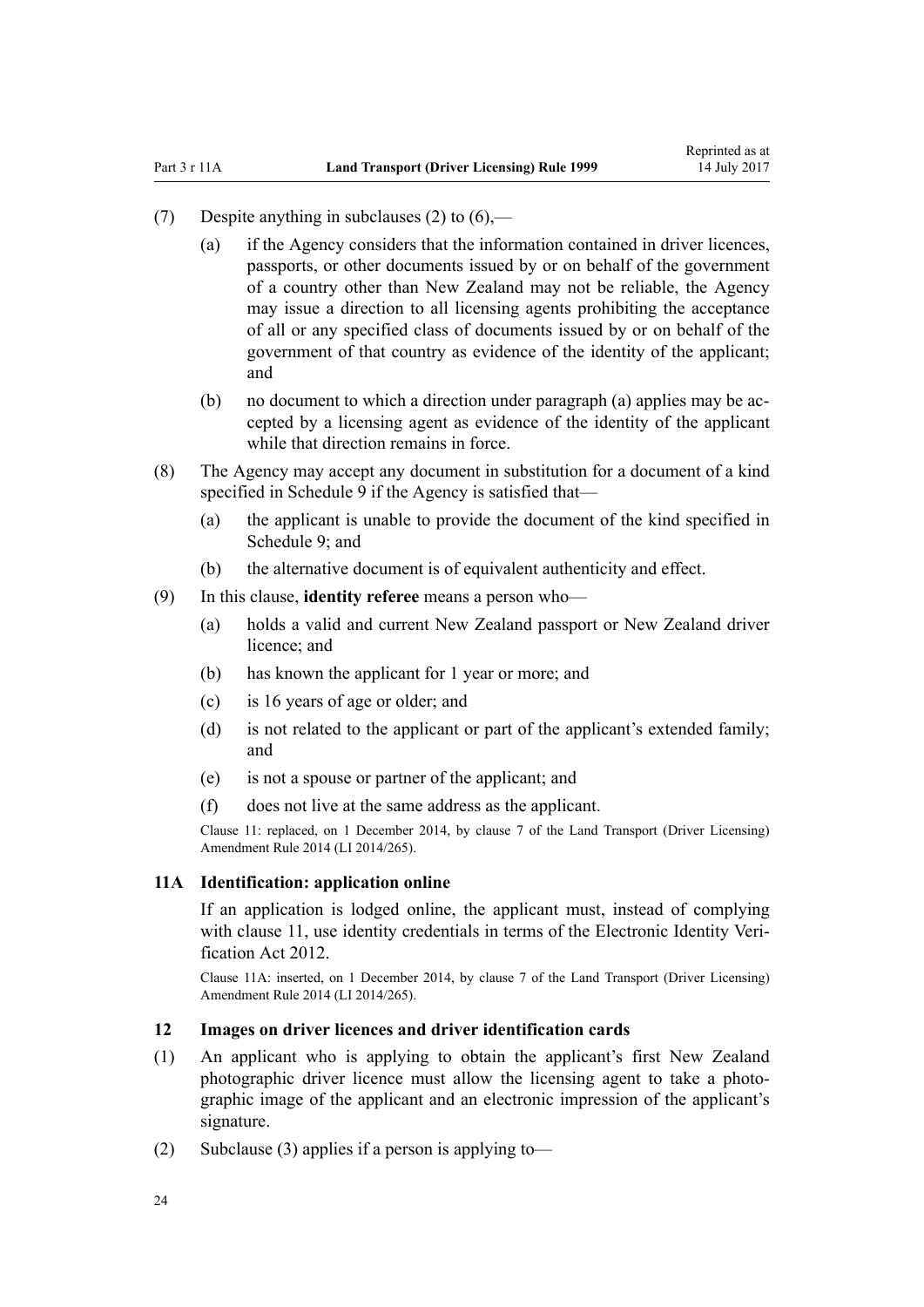- <span id="page-24-0"></span>(a) renew or reinstate a driver licence or obtain an additional licence class; or
- (b) obtain or renew a driver identification card; or
- (c) replace a driver licence or driver identification card where [clause](#page-74-0)  $74(2)(c)$  applies.
- (3) The applicant must,—
	- (a) if applying in person, allow the licensing agent to take a photographic image of the applicant; or
	- (b) if applying online, provide a photographic image of the applicant that complies with the specified requirements of the Agency in relation to electronic format, file size, and any other matter.
- (4) In the photographic image, the applicant must not be wearing sunglasses, a hat, any head coverings, or anything else that obscures the applicant's face or prevents the photographic image from being a good likeness of the applicant.
- (5) Despite subclause (4), the Agency may permit an applicant to wear an item on or near the applicant's face if—
	- (a) the Agency is satisfied that the applicant is required to wear the item for religious or medical reasons; and
	- (b) the applicant provides the Agency with a signed statement to that effect; and
	- (c) the applicant's facial features from the bottom of the chin to the top of the forehead and both edges of the face are clearly shown; and
	- (d) the Agency is satisfied that the item does not prevent the photographic image from being a good likeness of the applicant.
- (6) An applicant for the renewal of a driver licence who is 80 years of age or over is required to comply with subclause (3) only if renewing a licence at 86 years of age or any birthday that is 10 years or a multiple of 10 years after the person's 86th birthday.

Clause 12: replaced, on 1 December 2014, by [clause 7](http://prd-lgnz-nlb.prd.pco.net.nz/pdflink.aspx?id=DLM6216912) of the Land Transport (Driver Licensing) Amendment Rule 2014 (LI 2014/265).

# **12A Statements in applications made online**

Where this rule provides that a signed statement must be made by an applicant or other specified person, and the application is made online, the statement must be made, but need not be signed.

Clause 12A: inserted, on 1 December 2014, by [clause 7](http://prd-lgnz-nlb.prd.pco.net.nz/pdflink.aspx?id=DLM6216912) of the Land Transport (Driver Licensing) Amendment Rule 2014 (LI 2014/265).

# **13 Eyesight test**

An applicant must pass an eyesight test as specified in [clause 38](#page-48-0) when applying—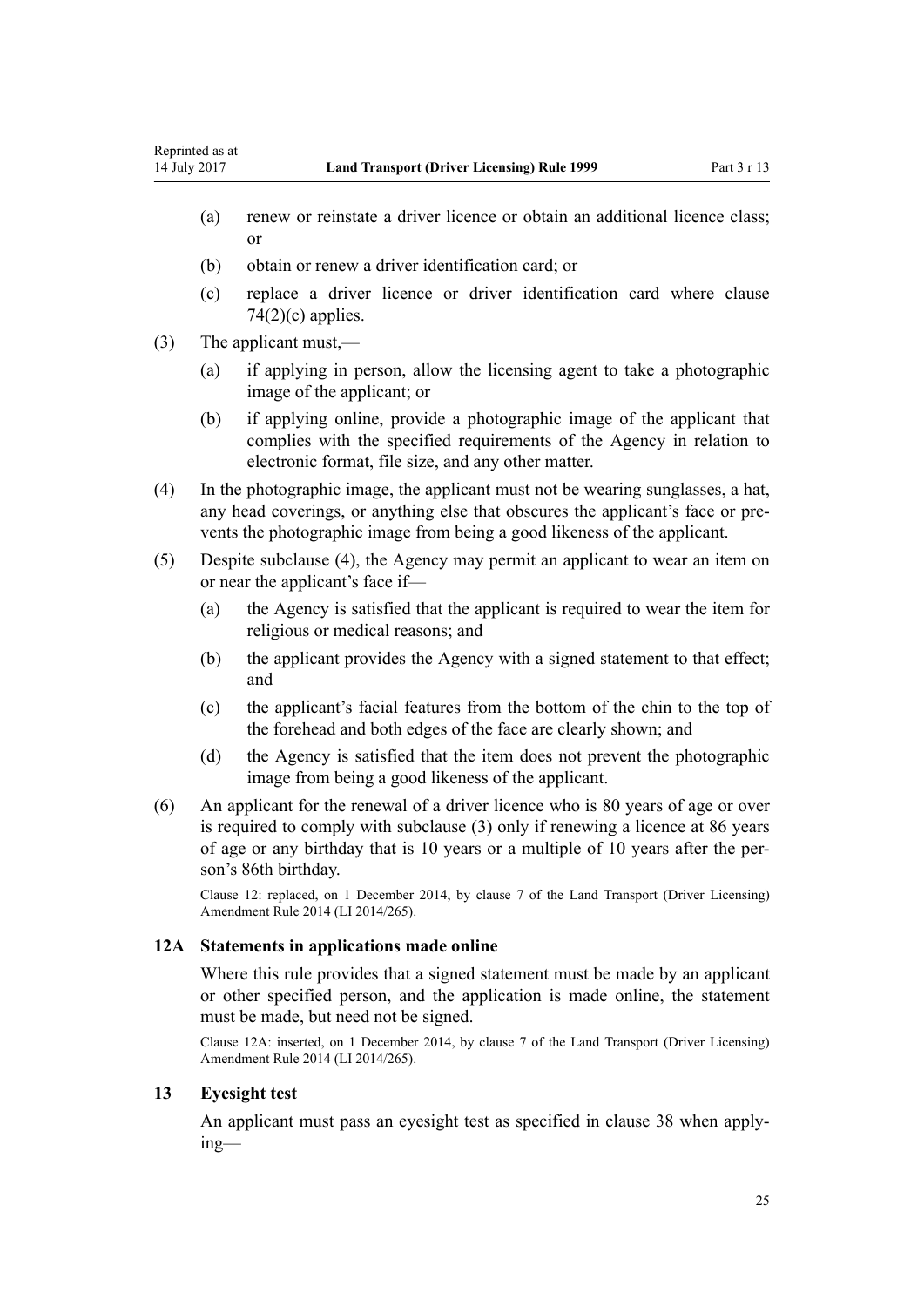- <span id="page-25-0"></span>(a) to obtain a driver licence or an endorsement; or
- (b) to obtain an additional licence class; or
- (c) to renew a driver licence or an endorsement; or
- (d) to reinstate a licence where the licence will be issued with a new expiry date.

Clause 13: replaced, on 1 December 2014, by [clause 7](http://prd-lgnz-nlb.prd.pco.net.nz/pdflink.aspx?id=DLM6216912) of the Land Transport (Driver Licensing) Amendment Rule 2014 (LI 2014/265).

#### **14 Fees**

When applying to obtain, renew, replace, or reinstate a driver licence, an endorsement, or a driver identification card or any application under [Part 4A](#page-33-0) a person must pay the appropriate fee or fees (if any) specified in or assessed in accordance with regulations made under the Act.

Clause 14: amended, on 1 October 2011, by [clause 9](http://prd-lgnz-nlb.prd.pco.net.nz/pdflink.aspx?id=DLM3956593) of the Land Transport (Driver Licensing) Amendment Rule 2011 (SR 2011/306).

Clause 14: amended, on 10 May 2011, by [section 100\(3\)](http://prd-lgnz-nlb.prd.pco.net.nz/pdflink.aspx?id=DLM3231293) of the Land Transport (Road Safety and Other Matters) Amendment Act 2011 (2011 No 13).

# **Part 4**

# **Learner licences, restricted licences, and full licences**

#### *Learner licences*

#### **15 Obtaining learner licence**

A person is entitled to be issued with a learner licence of the class specified in column 1 of the table to this clause if the person—

- (a) has made an application in accordance with [Part 3;](#page-21-0) and
- (b) has satisfied the requirements set out in column 2 of the table in relation to that class of licence.

#### Table to clause 15

#### **Class of licence Requirements to be satisfied by applicant**

| Class 1L | (a)  | is 16 years of age or over at date of application                                              |  |  |
|----------|------|------------------------------------------------------------------------------------------------|--|--|
|          | (b)  | passes the appropriate theory test under clause 45                                             |  |  |
|          | (c)  | if 75 years of age or over, produces a medical certificate in accordance<br>with clause 44     |  |  |
| Class 2L | (a)  | holds, and has held for at least 6 months, a full Class 1 licence                              |  |  |
|          | (b)  | passes the appropriate theory test under clause 45                                             |  |  |
|          | (c)  | produces a medical certificate in accordance with clause 44                                    |  |  |
| Class 3L | (a)  | if under 25 years of age, holds, and has held for at least 6 months, a full<br>Class 2 licence |  |  |
|          | (ab) | if 25 years of age or over,—                                                                   |  |  |
|          |      | holds, and has held for at least 3 months, a full Class 2 licence;<br>$\left( 1\right)$<br>or  |  |  |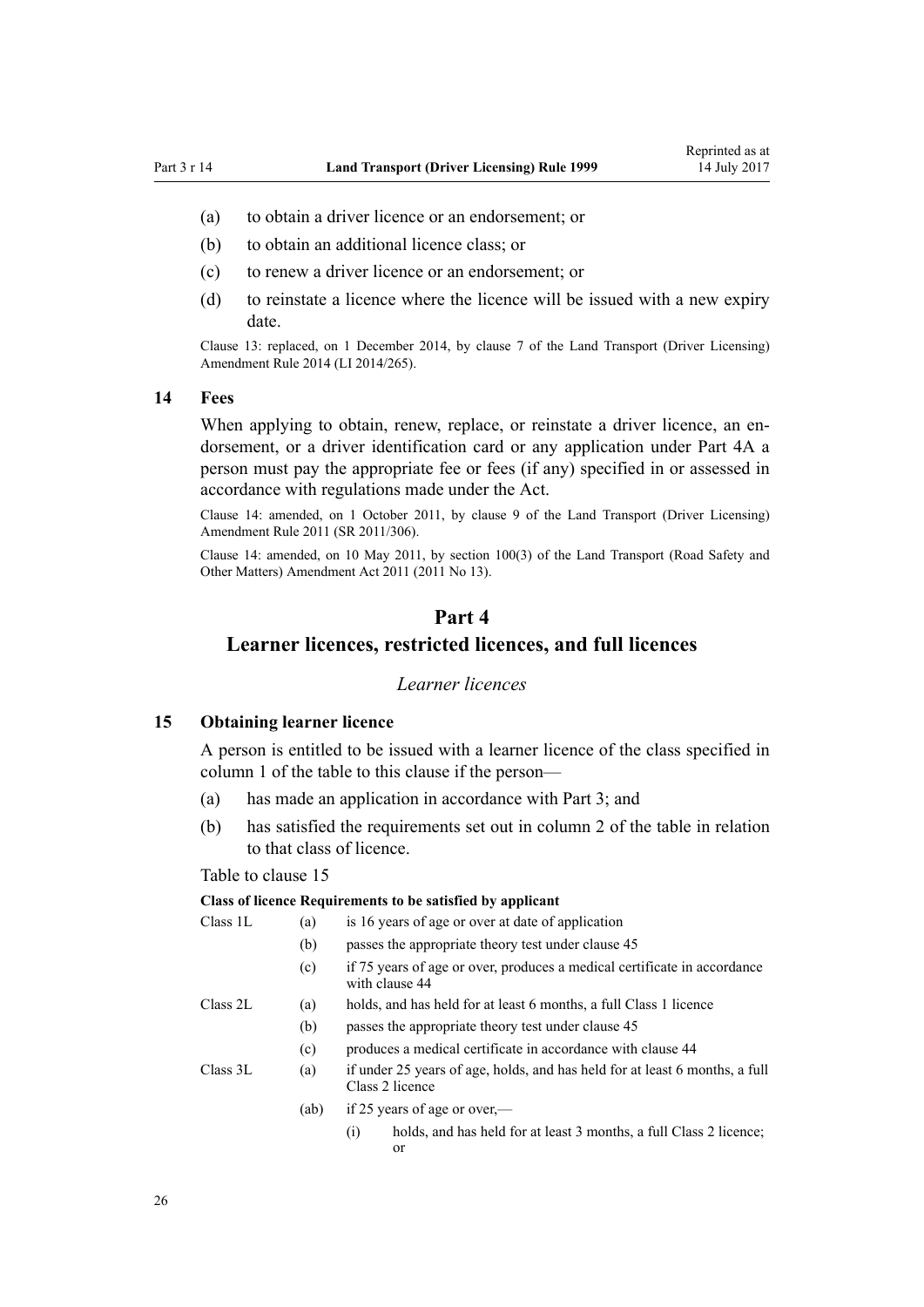### <span id="page-26-0"></span>**Class of licence Requirements to be satisfied by applicant**

|          |      | (ii)                                                                                           | holds a full Class 2 licence and provides a certificate showing<br>successful completion of an approved course                                       |  |
|----------|------|------------------------------------------------------------------------------------------------|------------------------------------------------------------------------------------------------------------------------------------------------------|--|
|          | (b)  |                                                                                                | passes the appropriate theory test under clause 45                                                                                                   |  |
|          | (c)  |                                                                                                | produces a medical certificate in accordance with clause 44                                                                                          |  |
| Class 4L | (a)  |                                                                                                | if under 25 years of age, holds, and has held for at least 6 months, a full<br>Class 2 licence                                                       |  |
|          | (ab) |                                                                                                | if 25 years of age or over,—                                                                                                                         |  |
|          |      | (i)                                                                                            | holds, and has held for at least 3 months, a full Class 2 licence;<br>or                                                                             |  |
|          |      | (ii)                                                                                           | holds a full Class 2 licence and provides a certificate showing<br>successful completion of an approved course                                       |  |
|          | (b)  |                                                                                                | produces a medical certificate in accordance with clause 44                                                                                          |  |
| Class 5L | (a)  | if under 25 years of age, holds, and has held for at least 6 months, a full<br>Class 4 licence |                                                                                                                                                      |  |
|          | (ab) |                                                                                                | if 25 years of age or over,—                                                                                                                         |  |
|          |      | (i)                                                                                            | holds, and has held for at least 3 months, a full Class 4 licence;<br>or                                                                             |  |
|          |      | (ii)                                                                                           | holds a full Class 4 licence and provides a certificate showing<br>successful completion of an approved course                                       |  |
|          | (b)  |                                                                                                | passes the appropriate theory test under clause 45 (unless applicant has<br>previously passed the theory test required to obtain a Class 3L licence) |  |
|          | (c)  |                                                                                                | produces a medical certificate in accordance with clause 44                                                                                          |  |
| Class 6L | (a)  |                                                                                                | is 16 years of age or over at date of application                                                                                                    |  |
|          | (b)  |                                                                                                | passes the appropriate theory test under clause 45                                                                                                   |  |
|          | (c)  |                                                                                                | produces certificate of successful completion of basic handling skills<br>test under clause 48                                                       |  |
|          | (d)  |                                                                                                | if 75 years of age or over, produces a medical certificate in accordance<br>with clause 44                                                           |  |
|          |      |                                                                                                | $C_{\text{plane}}$ $15(a)$ replaced on 1 December 2014 by clause 8 of the L and Transport (Driver Licensing)                                         |  |

Clause 15(a): replaced, on 1 December 2014, by [clause 8](http://prd-lgnz-nlb.prd.pco.net.nz/pdflink.aspx?id=DLM6216921) of the Land Transport (Driver Licensing) Amendment Rule 2014 (LI 2014/265).

Clause 15 table: amended, on 1 August 2011, by [section 100\(4\)](http://prd-lgnz-nlb.prd.pco.net.nz/pdflink.aspx?id=DLM3231293) of the Land Transport (Road Safety and Other Matters) Amendment Act 2011 (2011 No 13).

Clause 15 table: amended, on 1 June 2006, by [clause 8\(1\)](http://prd-lgnz-nlb.prd.pco.net.nz/pdflink.aspx?id=DLM375693) of the Land Transport (Driver Licensing) Amendment Rule 2006 (SR 2006/84).

Clause 15 table: amended, on 1 June 2006, by [clause 8\(2\)](http://prd-lgnz-nlb.prd.pco.net.nz/pdflink.aspx?id=DLM375693) of the Land Transport (Driver Licensing) Amendment Rule 2006 (SR 2006/84).

Clause 15 table: amended, on 1 June 2006, by [clause 8\(3\)](http://prd-lgnz-nlb.prd.pco.net.nz/pdflink.aspx?id=DLM375693) of the Land Transport (Driver Licensing) Amendment Rule 2006 (SR 2006/84).

#### **16 Conditions of learner licence**

- (1) The holder of a learner licence of a particular class is authorised to drive a vehicle to which that class of licence relates if the holder complies with the following conditions:
	- (a) the holder must not drive the vehicle (unless driving a motorcycle, moped, or an all-terrain vehicle) unless the holder is accompanied in the vehicle by a person who—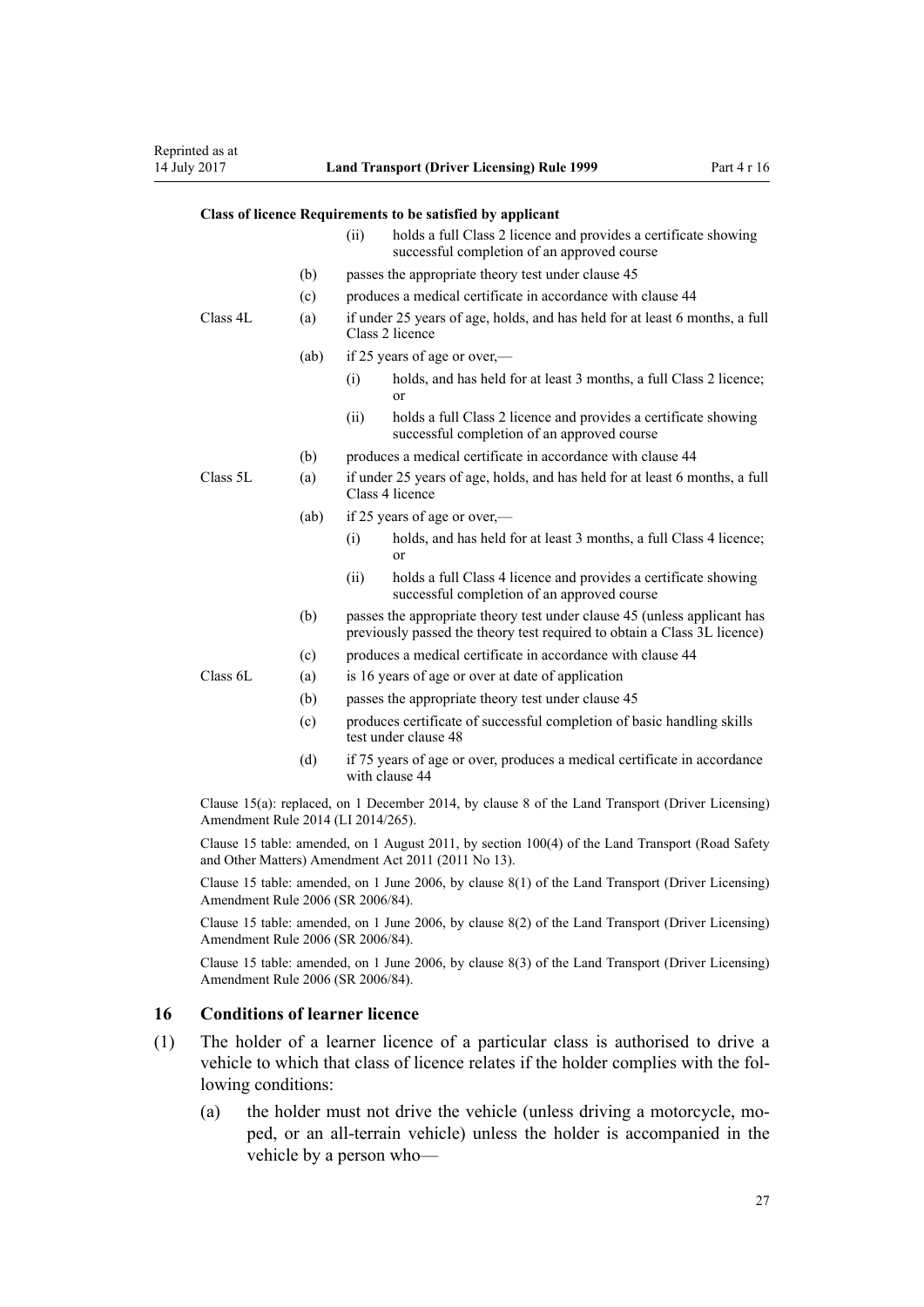- (i) either—
	- (A) holds, and has held for at least 2 years, a full New Zealand photographic driver licence that authorises that person to drive that vehicle and that is not subject to a condition imposed under [clause 67](#page-66-0), [67A,](#page-68-0) [86,](#page-83-0) or [89;](#page-87-0) or
	- (B) holds a full New Zealand photographic driver licence that authorises that person to drive that vehicle and that is not subject to a condition imposed under [clause 67,](#page-66-0) [67A,](#page-68-0) [86](#page-83-0), or [89,](#page-87-0) and has held for at least 2 years the equivalent of a full New Zealand photographic driver licence issued in a licensing jurisdiction other than New Zealand; and
- (ii) is in charge of the vehicle; and
- (iii) is seated in the front passenger seat or, if there is no front passenger seat available, is seated as close as is practicable to the driver; and
- (b) in the case of a Class 1L licence, where the holder is driving a car, the holder must display on the vehicle an "L" plate as specified in [clause 66](#page-65-0):
- (c) in the case of a Class 1L or Class 6L licence, where the holder is riding a moped, the holder—
	- (i) must display on the vehicle an "L" plate as specified in [clause 66;](#page-65-0) and
	- (ii) must not drive between the hours of 10 pm and 5 am; and
	- (iii) must not carry another person on the moped or in a sidecar attached to the moped:
- (d) in the case of a Class 6L licence, where the holder is riding a motorcycle, the holder—
	- $(i)$  must—
		- (A) ride an approved motorcycle; and
		- (B) display on the vehicle an "L" plate as specified in [clause](#page-65-0) [66;](#page-65-0) and
	- (ii) must not—
		- (A) ride between the hours of 10 pm and 5 am; or
		- (B) use the motorcycle to tow another vehicle; or
		- (C) carry another person on the motorcycle or in a sidecar attached to the motorcycle.
- (2) The conditions imposed under this clause are in addition to any conditions imposed on the licence holder under [Part 9](#page-58-0).

Clause 16(1)(a)(i): substituted, on 1 October 2011, by [clause 10\(1\)](http://prd-lgnz-nlb.prd.pco.net.nz/pdflink.aspx?id=DLM3956503) of the Land Transport (Driver Licensing) Amendment Rule 2011 (SR 2011/306).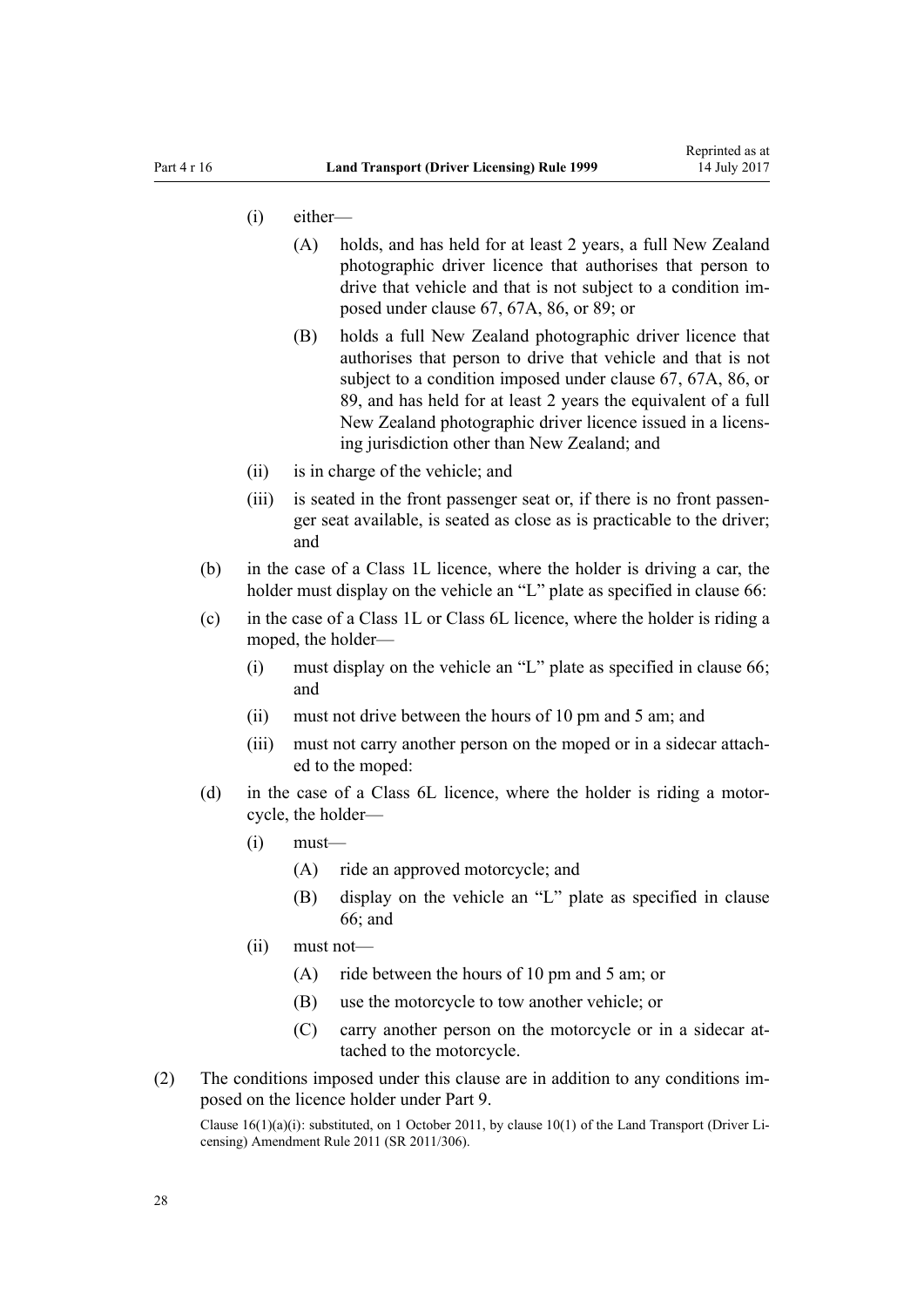<span id="page-28-0"></span>Clause 16(1)(b): substituted, on 1 June 2006, by [clause 9](http://prd-lgnz-nlb.prd.pco.net.nz/pdflink.aspx?id=DLM375694) of the Land Transport (Driver Licensing) Amendment Rule 2006 (SR 2006/84).

Clause  $16(1)(c)$ : substituted, on 1 June 2006, by [clause 9](http://prd-lgnz-nlb.prd.pco.net.nz/pdflink.aspx?id=DLM375694) of the Land Transport (Driver Licensing) Amendment Rule 2006 (SR 2006/84).

Clause 16(1)(c)(ii): amended, on 16 June 2008, by [clause 7\(1\)](http://prd-lgnz-nlb.prd.pco.net.nz/pdflink.aspx?id=DLM1317910) of the Land Transport (Driver Licensing) Amendment Rule 2008 (SR 2008/119).

Clause  $16(1)(c)(iii)$ : added, on 16 June 2008, by [clause 7\(2\)](http://prd-lgnz-nlb.prd.pco.net.nz/pdflink.aspx?id=DLM1317910) of the Land Transport (Driver Licensing) Amendment Rule 2008 (SR 2008/119).

Clause 16(1)(d): replaced, on 1 October 2012, by [clause 5\(2\)](http://prd-lgnz-nlb.prd.pco.net.nz/pdflink.aspx?id=DLM4064302) of the Land Transport (Driver Licensing) Amendment Rule (No 2) 2011 (SR 2011/346).

# *Restricted licences*

### **17 Obtaining restricted licence**

A person is entitled to be issued with a restricted licence of the class specified in column 1 of the table to this clause if the person—

- (a) has made an application in accordance with [Part 3;](#page-21-0) and
- (b) has satisfied the requirements set out in column 2 of the table in relation to that class of licence.

| <b>Class of</b> |               |     |                                                                                                                                                 |
|-----------------|---------------|-----|-------------------------------------------------------------------------------------------------------------------------------------------------|
| licence         |               |     | Requirements to be satisfied by applicant                                                                                                       |
| Class 1R        |               | (a) | is 16 years and 6 months of age or over on the date of<br>application, and holds and has held for at least 6 months,<br>a Class 1L licence      |
|                 |               | (b) | passes the restricted licence test under clause 48                                                                                              |
|                 |               | (c) | if 75 years of age or over or if renewing a licence under<br>clause $67(5)(a)$ , produces a medical certificate in<br>accordance with clause 44 |
| Class 6R        | either        | (a) | is 16 years and 6 months of age or over on the date of<br>application, and holds and has held for at least 6 months,<br>a Class 6L licence      |
|                 |               | (b) | passes the restricted licence test under clause 48                                                                                              |
|                 |               | (c) | if 75 years of age or over or if renewing a licence under<br>clause $67(5)(a)$ , produces a medical certificate in<br>accordance with clause 44 |
|                 | <sub>or</sub> | (a) | is 16 years and 6 months of age or over on the date of<br>application and holds a Class 6L licence                                              |
|                 |               | (b) | provides a certificate showing successful completion by<br>the applicant of an approved course of a type specified<br>in clause $93(d)$         |
|                 |               | (c) | if 75 years of age or over or if renewing a licence under<br>clause $67(5)(a)$ , produces a medical certificate in<br>accordance with clause 44 |
|                 |               |     |                                                                                                                                                 |

Clause 17(a): replaced, on 1 December 2014, by [clause 9](http://prd-lgnz-nlb.prd.pco.net.nz/pdflink.aspx?id=DLM6216922) of the Land Transport (Driver Licensing) Amendment Rule 2014 (LI 2014/265).

Clause 17 table: replaced, on 1 October 2012, by [clause 11](http://prd-lgnz-nlb.prd.pco.net.nz/pdflink.aspx?id=DLM3956505) of the Land Transport (Driver Licensing) Amendment Rule 2011 (SR 2011/306).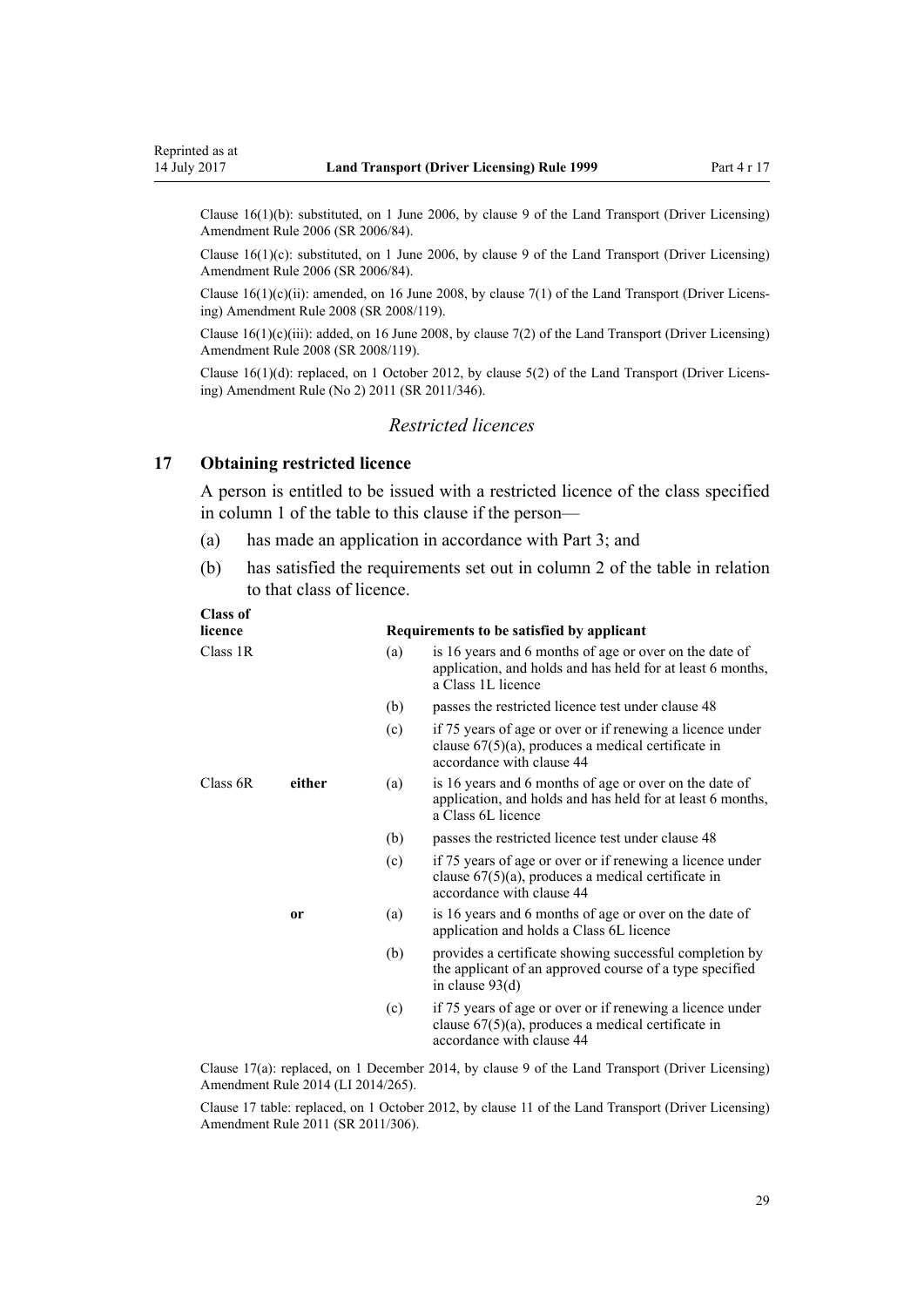#### <span id="page-29-0"></span>**18 Conditions of restricted licence**

- (1) The holder of a restricted licence of a particular class is authorised to drive a vehicle to which that class of licence relates if the holder complies with the following conditions:
	- (a) in the case of a Class 1R licence, the holder—
		- (i) must not carry any passenger, other than the holder's spouse, partner, parent, guardian, or dependant, unless the holder is accompanied by a person described in subclause (2); and
		- (ii) must not drive between the hours of 10 pm and 5 am unless the holder is accompanied by a person described in subclause (2); and
	- (b) in the case of a Class 6R licence, where the holder is riding a motorcycle, the holder—
		- (i) must ride an approved motorcycle; and
		- (ii) must not—
			- (A) ride between the hours of 10 pm and 5 am; or
			- (B) use the motorcycle to tow another vehicle; or
			- (C) carry another person on the motorcycle or in a sidecar attached to the motorcycle; and
	- (c) in the case of a Class 6R licence, where the holder is riding a moped, the holder must not—
		- (i) ride between the hours of 10 pm and 5 am; or
		- (ii) carry another person on the moped or in a sidecar attached to the moped.
- (2) A person referred to in subclause  $(1)(a)(i)$  and  $(ii)$  is a person who—
	- (a) either—
		- (i) holds, and has held for at least 2 years, a full New Zealand photographic driver licence that authorises that person to drive that vehicle and that is not subject to a condition imposed under [clause](#page-66-0) [67,](#page-66-0) [67A](#page-68-0), [86,](#page-83-0) or [89](#page-87-0); or
		- (ii) holds a full New Zealand photographic driver licence that authorises that person to drive that vehicle and that is not subject to a condition imposed under [clause 67](#page-66-0), [67A,](#page-68-0) [86](#page-83-0), or [89,](#page-87-0) and has held for at least 2 years the equivalent of a full New Zealand photographic driver licence issued in a licensing jurisdiction other than New Zealand; and
	- (b) is in charge of the vehicle; and
	- (c) is seated in the front passenger seat or, if there is no front passenger seat available, is seated as close as is practicable to the driver.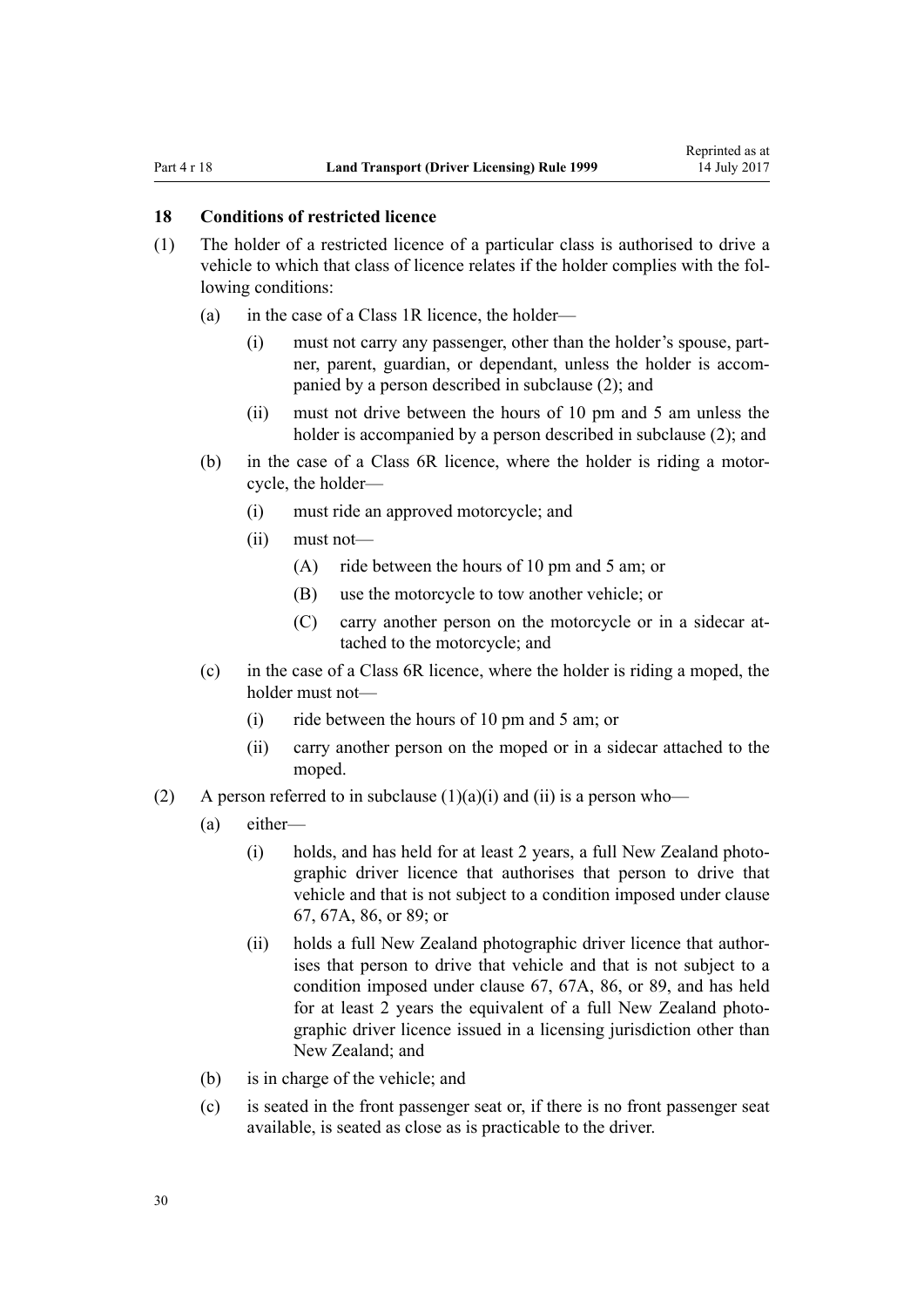<span id="page-30-0"></span>(3) The conditions imposed under this clause are in addition to any conditions imposed on the licence holder under [Part 9](#page-58-0).

Clause 18(1)(a)(i): amended, on 1 October 2011, by [clause 12\(1\)](http://prd-lgnz-nlb.prd.pco.net.nz/pdflink.aspx?id=DLM3956507) of the Land Transport (Driver Licensing) Amendment Rule 2011 (SR 2011/306).

Clause 18(1)(b): replaced, on 1 October 2012, by [clause 6\(2\)](http://prd-lgnz-nlb.prd.pco.net.nz/pdflink.aspx?id=DLM4064304) of the Land Transport (Driver Licensing) Amendment Rule (No 2) 2011 (SR 2011/346).

Clause 18(1)(c): added, on 1 October 2011, by [clause 12\(2\)](http://prd-lgnz-nlb.prd.pco.net.nz/pdflink.aspx?id=DLM3956507) of the Land Transport (Driver Licensing) Amendment Rule 2011 (SR 2011/306).

Clause 18(2): substituted, on 1 October 2011, by [clause 12\(3\)](http://prd-lgnz-nlb.prd.pco.net.nz/pdflink.aspx?id=DLM3956507) of the Land Transport (Driver Licensing) Amendment Rule 2011 (SR 2011/306).

# *Full licences*

# **19 Obtaining full licence**

**Class of**

A person is entitled to be issued with a full licence of the class specified in column 1 of the table to this clause if the person—

- (a) has made an application in accordance with [Part 3;](#page-21-0) and
- (b) has satisfied the requirements set out in column 2 of the table in relation to that class of licence.

| licence |        |     | Requirements to be satisfied by applicant                                                                                                                                                                                                                                                                  |
|---------|--------|-----|------------------------------------------------------------------------------------------------------------------------------------------------------------------------------------------------------------------------------------------------------------------------------------------------------------|
| Class 1 |        | (a) | if under 25 years of age,—                                                                                                                                                                                                                                                                                 |
|         |        |     | (i)<br>is 18 years of age or over on the date of<br>application and holds, and has held for at least<br>18 months, a Class 1R licence; or                                                                                                                                                                  |
|         |        |     | is 17 years and 6 months of age or over on the<br>(ii)<br>date of application and holds, and has held for at<br>least 12 months, a Class 1R licence, if the person<br>provides a certificate showing successful<br>completion by the person of an approved course<br>of a type specified in clause $93(a)$ |
|         |        | (b) | if 25 years of age or over, holds and has held a Class 1R<br>licence for either—                                                                                                                                                                                                                           |
|         |        |     | (i)<br>at least 6 months; or                                                                                                                                                                                                                                                                               |
|         |        |     | at least 3 months if the person provides a<br>(ii)<br>certificate showing successful completion by the<br>person of an approved course of a type specified<br>in clause $93(a)$                                                                                                                            |
|         |        | (c) | passes the full licence test under clause 48                                                                                                                                                                                                                                                               |
|         |        | (d) | if 75 years of age or over or if renewing a licence under<br>clause $67(5)(a)$ , produces a medical certificate in<br>accordance with clause 44                                                                                                                                                            |
| Class 2 | either | (a) | holds, and has held for at least 6 months, a Class 2L<br>licence                                                                                                                                                                                                                                           |
|         |        | (b) | passes the full licence test under clause 48                                                                                                                                                                                                                                                               |
|         |        | (c) | produces a medical certificate in accordance with clause<br>44                                                                                                                                                                                                                                             |
|         | or     | (a) | holds a Class 2L licence                                                                                                                                                                                                                                                                                   |
|         |        |     |                                                                                                                                                                                                                                                                                                            |
|         |        |     | 31                                                                                                                                                                                                                                                                                                         |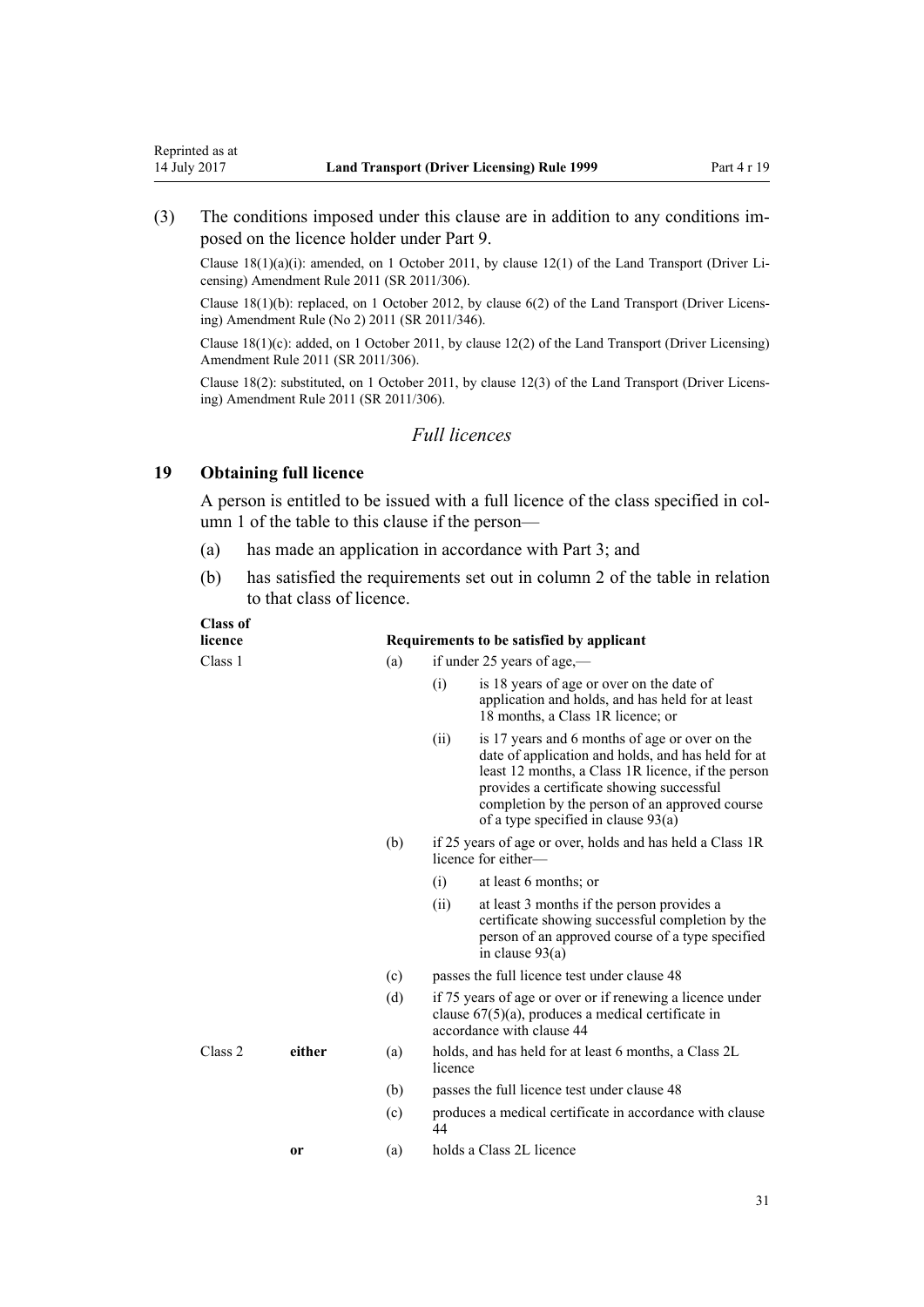| <b>Class of</b><br>licence |           |     | Requirements to be satisfied by applicant                                                                                                                                                        |
|----------------------------|-----------|-----|--------------------------------------------------------------------------------------------------------------------------------------------------------------------------------------------------|
|                            |           | (b) | provides a certificate showing successful completion by<br>the person of an approved course of a type specified in<br>clause 93(c) in a motor vehicle for which a Class 2<br>licence is required |
|                            |           | (c) | produces a medical certificate in accordance with clause<br>44                                                                                                                                   |
| Class 3                    | either    | (a) | holds, and has held for at least 6 months, a Class 3L<br>licence                                                                                                                                 |
|                            |           | (b) | passes the full licence test under clause 48                                                                                                                                                     |
|                            |           | (c) | produces a medical certificate in accordance with clause<br>44                                                                                                                                   |
|                            | or        | (a) | holds a Class 3L licence                                                                                                                                                                         |
|                            |           | (b) | provides a certificate showing successful completion by<br>the person of an approved course of a type specified in<br>clause 93(c) in a motor vehicle for which a Class 3<br>licence is required |
|                            |           | (c) | produces a medical certificate in accordance with clause<br>44                                                                                                                                   |
| Class 4                    | either    | (a) | holds, and has held for at least 6 months, a Class 4L<br>licence                                                                                                                                 |
|                            |           | (b) | passes the full licence test under clause 48                                                                                                                                                     |
|                            |           | (c) | produces a medical certificate in accordance with clause<br>44                                                                                                                                   |
|                            | <b>or</b> | (a) | holds a Class 4L licence                                                                                                                                                                         |
|                            |           | (b) | provides a certificate showing successful completion by<br>the person of an approved course of a type specified in<br>clause 93(c) in a motor vehicle for which a Class 4<br>licence is required |
|                            |           | (c) | produces a medical certificate in accordance with clause<br>44                                                                                                                                   |
|                            | 0r        | (a) | if under 25 years of age,—                                                                                                                                                                       |
|                            |           |     | holds and has held a Class 1 licence for at least 2<br>(i)<br>years; and                                                                                                                         |
|                            |           |     | holds a Class 2 licence<br>(11)                                                                                                                                                                  |
|                            |           | (b) | if 25 years of age or over,-                                                                                                                                                                     |
|                            |           |     | holds and has held a Class 1 licence for at least<br>(i)<br>12 months; and                                                                                                                       |
|                            |           |     | holds a Class 2 licence<br>(ii)                                                                                                                                                                  |
|                            |           | (c) | provides a certificate showing successful completion of<br>an approved course of a type specified under clause<br>$93(k)$ in a motor vehicle requiring a class 4 licence                         |
|                            |           | (d) | produces a medical certificate in accordance with clause<br>44                                                                                                                                   |
| Class 5                    | either    | (a) | holds, and has held for at least 6 months, a Class 5L<br>licence                                                                                                                                 |
|                            |           | (b) | passes the full licence test under clause 48                                                                                                                                                     |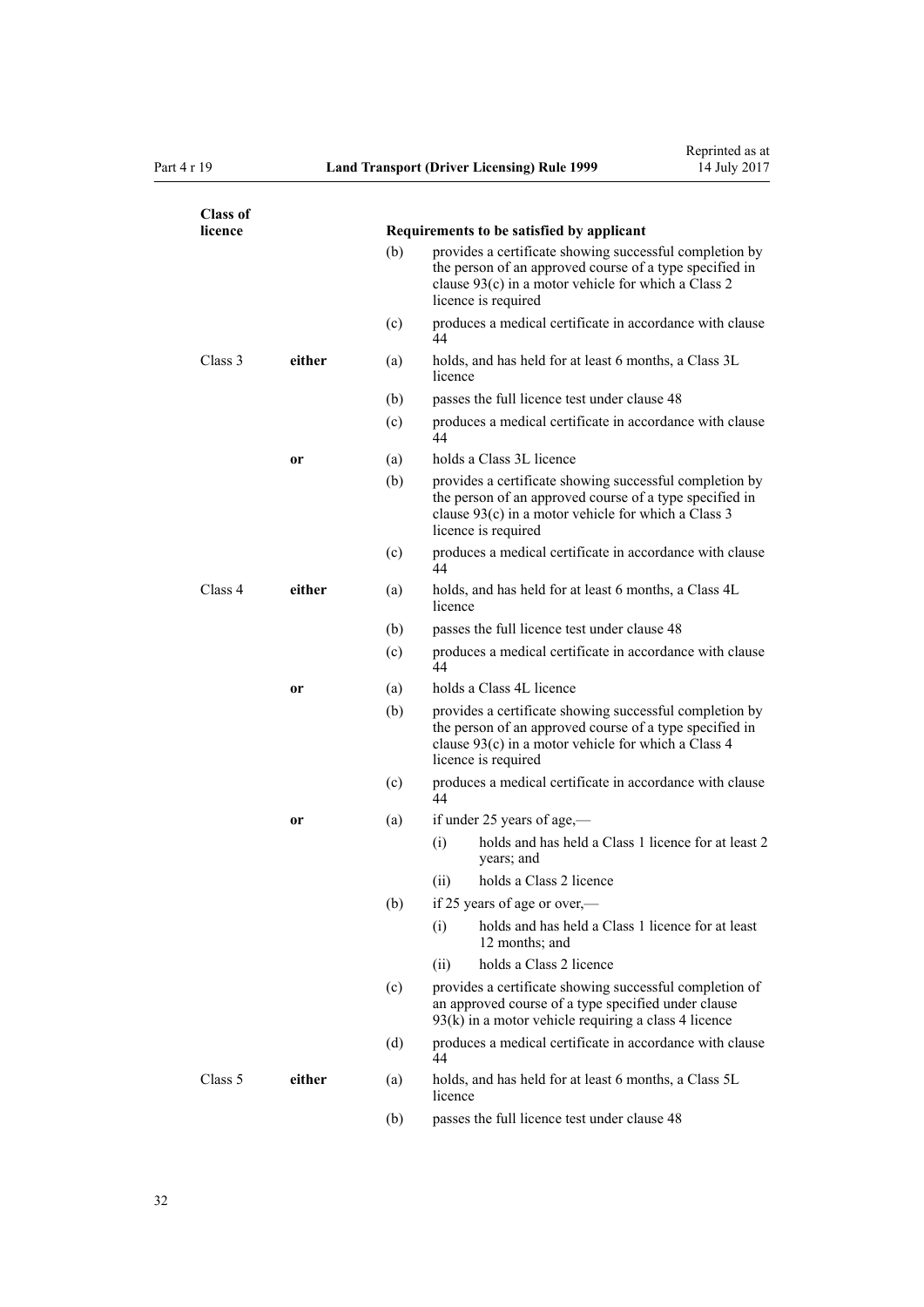| licence       | Requirements to be satisfied by applicant |                                                                                                                                                                                                    |  |
|---------------|-------------------------------------------|----------------------------------------------------------------------------------------------------------------------------------------------------------------------------------------------------|--|
|               | (c)                                       | produces a medical certificate in accordance with clause<br>44                                                                                                                                     |  |
| or            | (a)                                       | holds a Class 5L licence                                                                                                                                                                           |  |
|               | (b)                                       | provides a certificate showing successful completion by<br>the person of an approved course of a type specified in<br>clause $93(c)$ in a motor vehicle for which a Class 5<br>licence is required |  |
|               | (c)                                       | produces a medical certificate in accordance with clause<br>44                                                                                                                                     |  |
| <sub>or</sub> | (a)                                       | if under 25 years of age,—                                                                                                                                                                         |  |
|               |                                           | holds and has held a Class 1 licence for at least 2<br>(i)<br>years; and                                                                                                                           |  |
|               |                                           | holds a Class 2 licence<br>(ii)                                                                                                                                                                    |  |
|               | (b)                                       | if 25 years of age or over,—                                                                                                                                                                       |  |
|               |                                           | holds and has held a Class 1 licence for at least<br>(i)<br>12 months; and                                                                                                                         |  |
|               |                                           | holds a Class 2 licence<br>(ii)                                                                                                                                                                    |  |
|               | (c)                                       | provides a certificate showing successful completion of<br>an approved course of a type specified under clause<br>$93(k)$ in a motor vehicle requiring a Class 5 licence                           |  |
|               | (d)                                       | produces a medical certificate in accordance with clause<br>44                                                                                                                                     |  |
|               | (e)                                       | passes the theory test for a Class 5 licence under clause<br>45(1)                                                                                                                                 |  |
| Class 6       | (a)                                       | if 18 years of age or over on the date of application,—                                                                                                                                            |  |
|               |                                           | (i)<br>holds, and has held for at least 18 months, a<br>Class 6R licence; and                                                                                                                      |  |
|               |                                           | passes the full licence test under clause 48<br>(ii)                                                                                                                                               |  |
|               | (b)                                       | if 17 years and 6 months of age or over on the date of<br>application,-                                                                                                                            |  |
|               |                                           | (i)<br>holds, and has held for at least 12 months, a<br>Class 6R licence; and                                                                                                                      |  |
|               |                                           | (ii)<br>provides a certificate showing successful<br>completion by the person of an approved course<br>of a type specified in clause 93(e)                                                         |  |
|               | (c)                                       | if 75 years of age or over or if renewing a licence under<br>clause $67(5)(a)$ , produces a medical certificate in<br>accordance with clause 44                                                    |  |

Clause 19 table: replaced, on 1 October 2012, by [clause 13](http://prd-lgnz-nlb.prd.pco.net.nz/pdflink.aspx?id=DLM3956509) of the Land Transport (Driver Licensing) Amendment Rule 2011 (SR 2011/306).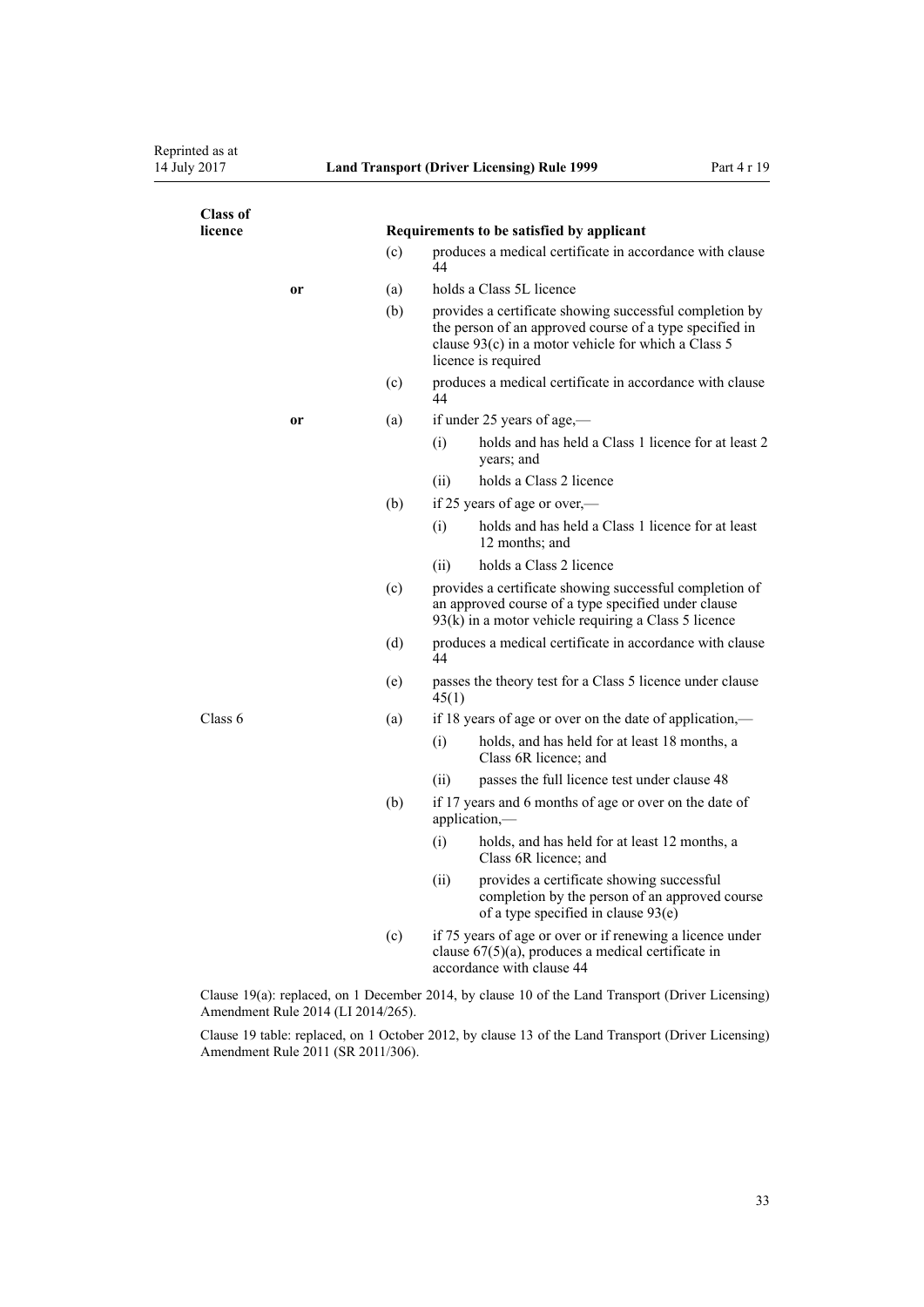# **Part 4A**

# **Accelerated licensing process**

<span id="page-33-0"></span>Part 4A: inserted, on 1 October 2012, by [clause 14](http://prd-lgnz-nlb.prd.pco.net.nz/pdflink.aspx?id=DLM3956511) of the Land Transport (Driver Licensing) Amendment Rule 2011 (SR 2011/306).

# **19A Interpretation**

In this Part,—

**application** means an application to take part in the accelerated licensing process under this Part

**approved employer** means a transport service operator approved by the Agency under [clause 19D](#page-34-0)

**hours of darkness** has the same meaning as in [clause 1.6](http://prd-lgnz-nlb.prd.pco.net.nz/pdflink.aspx?id=DLM302197) of the Land Transport (Road User) Rule 2004.

Clause 19A: inserted, on 1 October 2012, by [clause 14](http://prd-lgnz-nlb.prd.pco.net.nz/pdflink.aspx?id=DLM3956511) of the Land Transport (Driver Licensing) Amendment Rule 2011 (SR 2011/306).

# **19B Accelerated licensing process: who may apply**

- (1) A person may apply to the Agency under this Part to take part as a driver in the accelerated licensing process to obtain a Class 4 licence or a Class 5 licence (as the case may be), if the person—
	- (a) holds, and has held a Class 1 licence for—
		- (i) at least 2 years, if under 25 years of age; or
		- (ii) at least 12 months, if 25 years of age or over; and
	- (b) holds a Class 2 licence.
- (2) A transport service operator may apply to the Agency under this Part to take part as an approved employer in the accelerated licensing process if the operator has—
	- (a) an operator safety rating of 4 stars or more as specified in clause 2.1(2) of Land Transport Rule: Operator Safety Rating 2008, if a rating has been assigned; and
	- (b) a reporting and control system that is—
		- (i) approved by the Agency in writing; and
		- (ii) designed to provide appropriate supervision of a driver participating in the accelerated licensing process.

Clause 19B: inserted, on 1 October 2012, by [clause 14](http://prd-lgnz-nlb.prd.pco.net.nz/pdflink.aspx?id=DLM3956511) of the Land Transport (Driver Licensing) Amendment Rule 2011 (SR 2011/306).

#### **19C Form of application**

- (1) An application to take part in the accelerated licensing process must be made on an application form approved by the Agency.
- (2) The application must include the following information: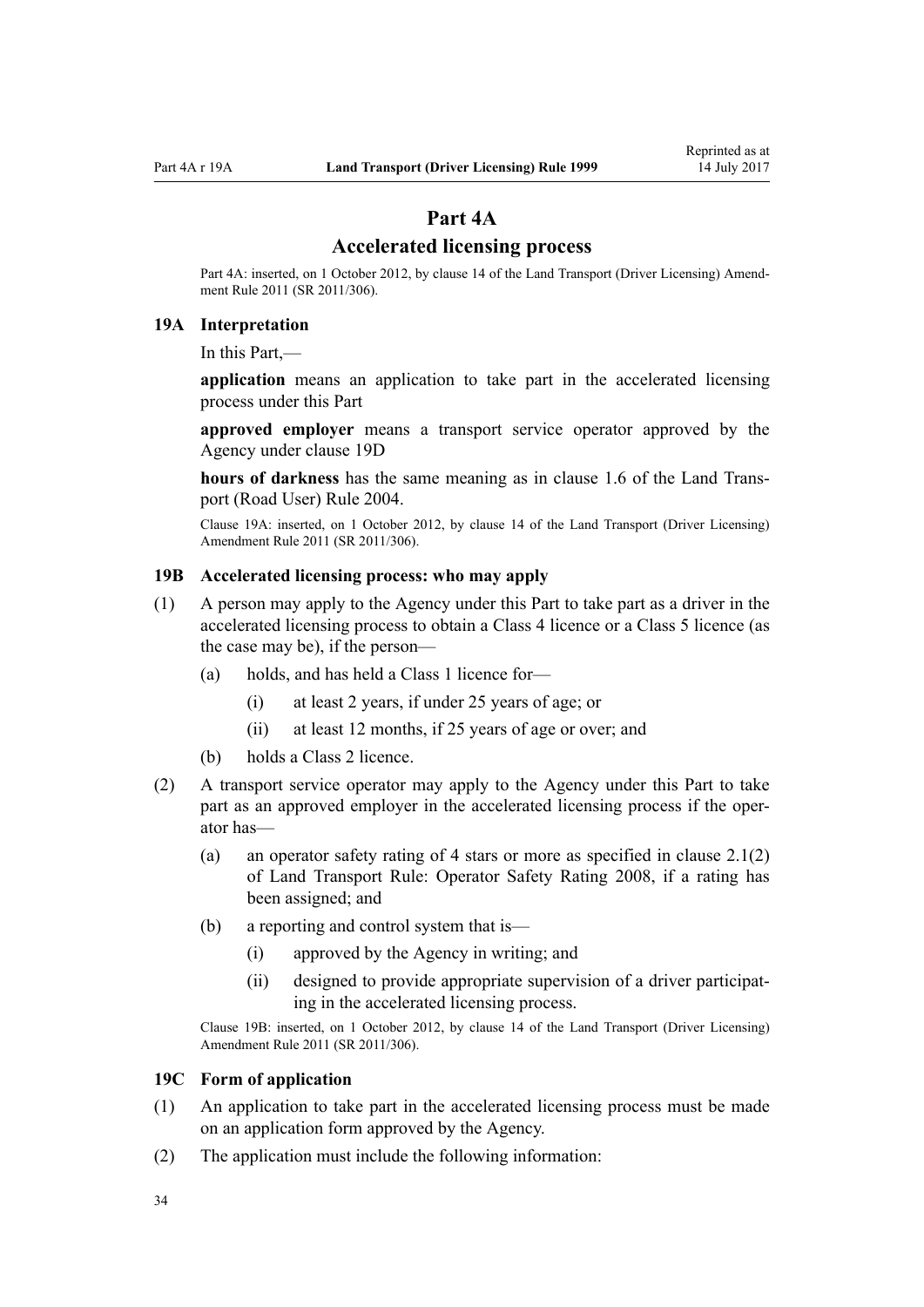(a) the applicant's full name and address:

<span id="page-34-0"></span>Reprinted as at

- (b) the applicant's driver licence number:
- (c) if the application is to take part as a driver, the name of the applicant's employer during the accelerated licensing process and the employer's transport service licence number:
- (d) the licence class to which the application relates:
- (e) details of any traffic offences committed by the applicant.
- (3) If the application is to take part as a driver, the applicant must produce to the Agency a medical certificate in accordance with [clause 44.](#page-51-0)

Clause 19C: inserted, on 1 October 2012, by [clause 14](http://prd-lgnz-nlb.prd.pco.net.nz/pdflink.aspx?id=DLM3956511) of the Land Transport (Driver Licensing) Amendment Rule 2011 (SR 2011/306).

#### **19D Approval to take part in accelerated licensing process**

The Agency may approve an application to take part in the accelerated licensing process as a driver or an employer if the Agency considers that the applicant is—

- (a) a suitable candidate for the process; and
- (b) likely to comply with the requirements of this Part.

Clause 19D: inserted, on 1 October 2012, by [clause 14](http://prd-lgnz-nlb.prd.pco.net.nz/pdflink.aspx?id=DLM3956511) of the Land Transport (Driver Licensing) Amendment Rule 2011 (SR 2011/306).

#### **19E Revocation of approval**

The Agency may revoke an approval of a driver or an employer under clause 19D if—

- (a) the driver does not comply with any of the conditions specified in [clause](#page-35-0) [19H\(3\)](#page-35-0) or [19K\(3\);](#page-37-0) or
- (b) the employer is assigned an operator safety rating of 1, 2, or 3 stars under clause 2.1(2) of Land Transport Rule: Operator Safety Rating 2008, if a rating has been assigned; or
- (c) the Agency considers that the employer's reporting and control system does not provide appropriate supervision of the driver.

Clause 19E: inserted, on 1 October 2012, by [clause 14](http://prd-lgnz-nlb.prd.pco.net.nz/pdflink.aspx?id=DLM3956511) of the Land Transport (Driver Licensing) Amendment Rule 2011 (SR 2011/306).

# *Stage 1: Preliminary assessment*

Heading: inserted, on 1 October 2012, by [clause 14](http://prd-lgnz-nlb.prd.pco.net.nz/pdflink.aspx?id=DLM3956511) of the Land Transport (Driver Licensing) Amendment Rule 2011 (SR 2011/306).

#### **19F Notice of approval to commence stage 1**

- (1) On approving an application under clause 19D, the Agency must provide the driver with a written notice of approval to commence stage 1.
- (2) The notice of approval must state—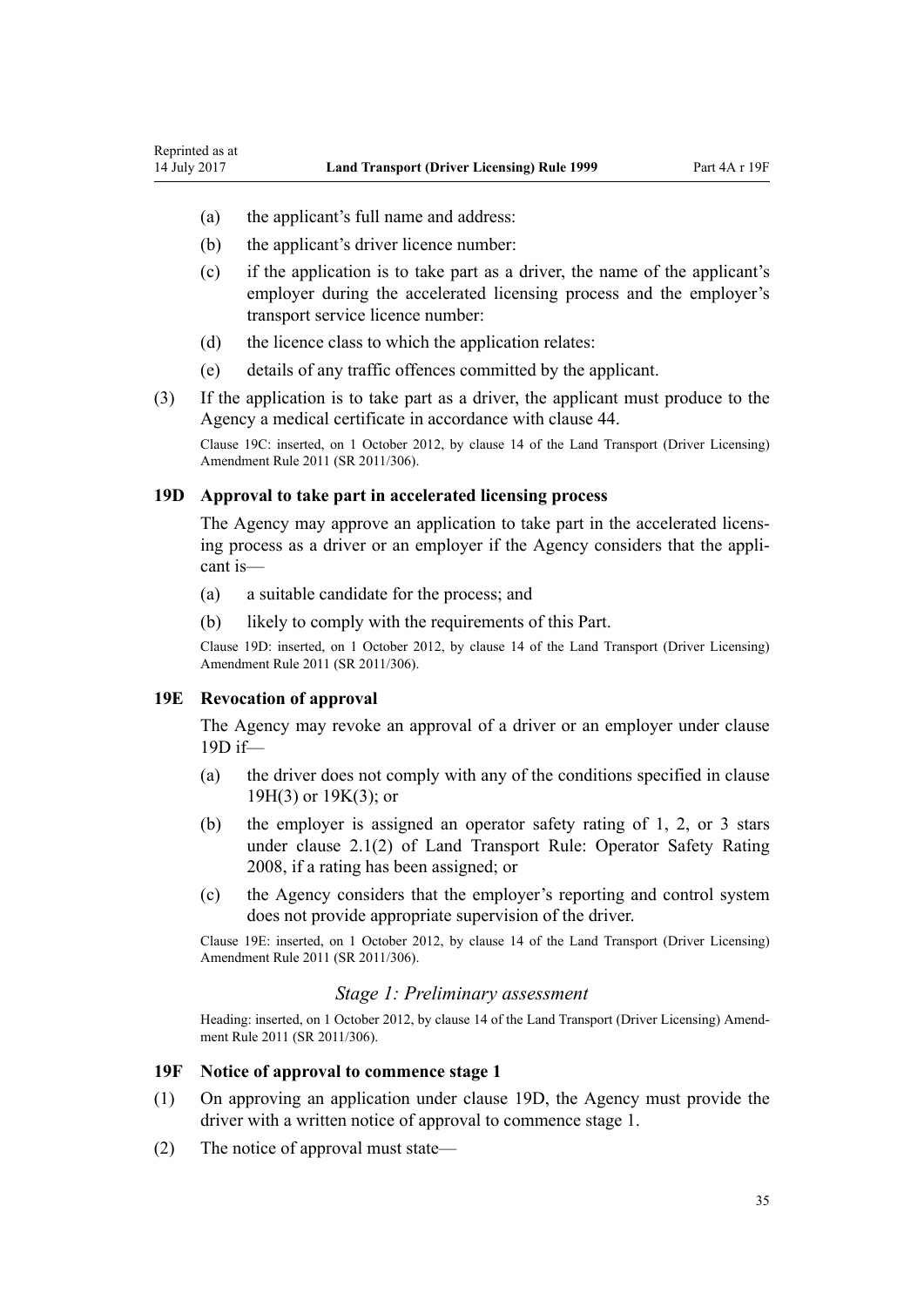- <span id="page-35-0"></span>(a) the applicant's name and driver licence number; and
- (b) whether the approval is in respect of a Class 4 or Class 5 licence.
- (3) The Agency must specify an expiry date on the notice of approval after which date the approval is no longer valid for the purpose of commencing stage 1. Clause 19F: inserted, on 1 October 2012, by [clause 14](http://prd-lgnz-nlb.prd.pco.net.nz/pdflink.aspx?id=DLM3956511) of the Land Transport (Driver Licensing)

#### **19G Stage 1: preliminary assessment**

Amendment Rule 2011 (SR 2011/306).

A driver whose application has been approved by the Agency must successfully complete a preliminary assessment to determine the driver's suitability to drive a vehicle for which either a Class 4 or Class 5 licence is required in accordance with the conditions set out in clause 19H(3).

Clause 19G: inserted, on 1 October 2012, by [clause 14](http://prd-lgnz-nlb.prd.pco.net.nz/pdflink.aspx?id=DLM3956511) of the Land Transport (Driver Licensing) Amendment Rule 2011 (SR 2011/306).

# *Stage 2: Supervised driving with conditions and assessment*

Heading: inserted, on 1 October 2012, by [clause 14](http://prd-lgnz-nlb.prd.pco.net.nz/pdflink.aspx?id=DLM3956511) of the Land Transport (Driver Licensing) Amendment Rule 2011 (SR 2011/306).

#### **19H Stage 2: supervised driving with conditions**

- (1) A driver who has successfully completed the stage 1 assessment under clause 19G may be issued with a written notice of approval by the Agency to drive a motor vehicle for which either a Class 4 or Class 5 licence would otherwise be required.
- (2) The notice of approval must state the conditions with which the driver must comply.
- (3) The conditions are that the driver—
	- (a) must carry the notice of approval at all times when driving a vehicle to which the approval relates:
	- (b) must produce the notice of approval for inspection without delay after being required to do so by an enforcement officer:
	- (c) may only be employed by the approved employer specified under [clause](#page-33-0)  $19C(2)(c)$  while driving a vehicle for which either a Class 4 or Class 5 licence is required:
	- (d) must maintain a logbook in a format specified in clause 8.1(6) of Land Transport Rule: Work Time and Logbooks 2007:
	- (e) must comply with the rest breaks requirements specified in clause 2.1(1) of Land Transport Rule: Work Time and Logbooks 2007 or in any variation of those requirements that are approved by the Agency (including an alternative fatigue management scheme):
	- (f) must not drive the vehicle for more than 8 hours in a cumulative work day: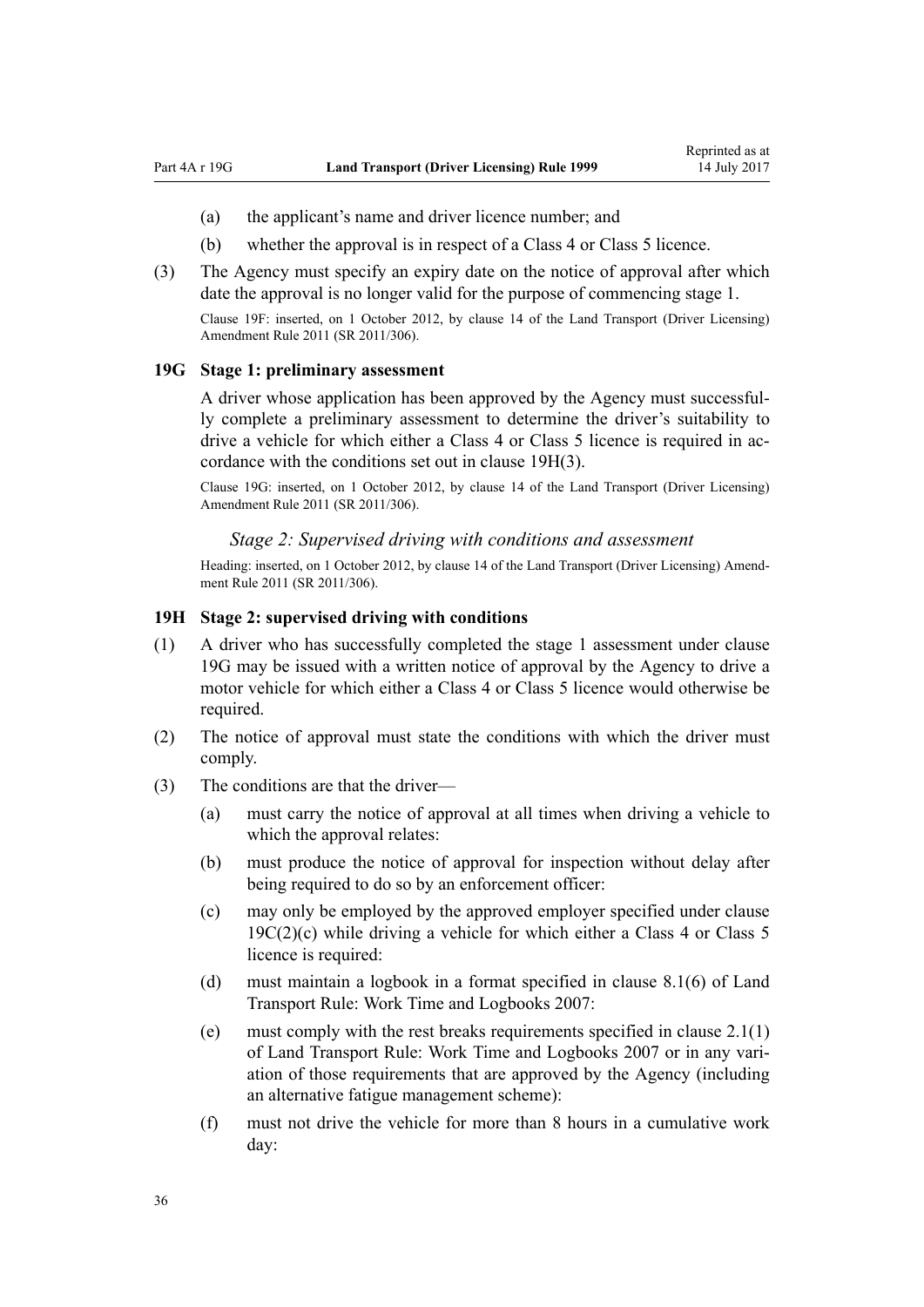- <span id="page-36-0"></span>(g) must not undertake any other work time duties, except those specified in the notice of approval:
- (h) must not drive the vehicle during the hours of darkness:
- (i) must not drive the vehicle unless accompanied by a supervisor.
- (4) Despite subclause  $(3)(c)$ , a driver who changes employment may continue to take part in the accelerated licensing process only if the driver's new employer is an approved employer and the Agency has approved the change for the purposes of this Part.
- (5) The driver must not drive a vehicle to which the approval relates unless accompanied by a supervisor who—
	- (a) holds, and has held for at least 2 years, a New Zealand full licence of a class that authorises the person to drive that vehicle; and
	- (b) is in charge of the vehicle; and
	- (c) is seated next to the driver at all times.
- (6) The Agency must specify an expiry date on the notice of approval after which date the approval is no longer valid.

Clause 19H: inserted, on 1 October 2012, by [clause 14](http://prd-lgnz-nlb.prd.pco.net.nz/pdflink.aspx?id=DLM3956511) of the Land Transport (Driver Licensing) Amendment Rule 2011 (SR 2011/306).

### **19I Application to undertake stage 2 assessment**

- (1) A driver who has completed at least 60 hours of supervised driving in a vehicle for which a Class 4 or Class 5 licence is required may apply to the Agency to undertake a stage 2 assessment.
- (2) The application must be in a form approved by the Agency and be accompanied by a signed statement from the driver and the applicant's approved employer that the conditions set out in [clause 19H\(3\)](#page-35-0) have been complied with.
- (3) The Agency may approve an application to take part in a stage 2 assessment if the Agency considers that the applicant is a suitable candidate for the process and has completed the requirements set out in [clause 19G.](#page-35-0)

Clause 19I: inserted, on 1 October 2012, by [clause 14](http://prd-lgnz-nlb.prd.pco.net.nz/pdflink.aspx?id=DLM3956511) of the Land Transport (Driver Licensing) Amendment Rule 2011 (SR 2011/306).

### **19J Stage 2 assessment**

- (1) A driver whose application has been approved under clause 19I(3) must successfully complete a course specified in [clause 93\(j\)](#page-90-0) to determine the driver's suitability for an approval to drive a vehicle for which either a Class 4 or Class 5 licence is required in accordance with the conditions set out in [clause 19K\(3\)](#page-37-0).
- (2) The course provider must issue a driver who successfully completes the course with a certificate of completion.
- (3) The certificate must show the licence class for which the assessment was taken.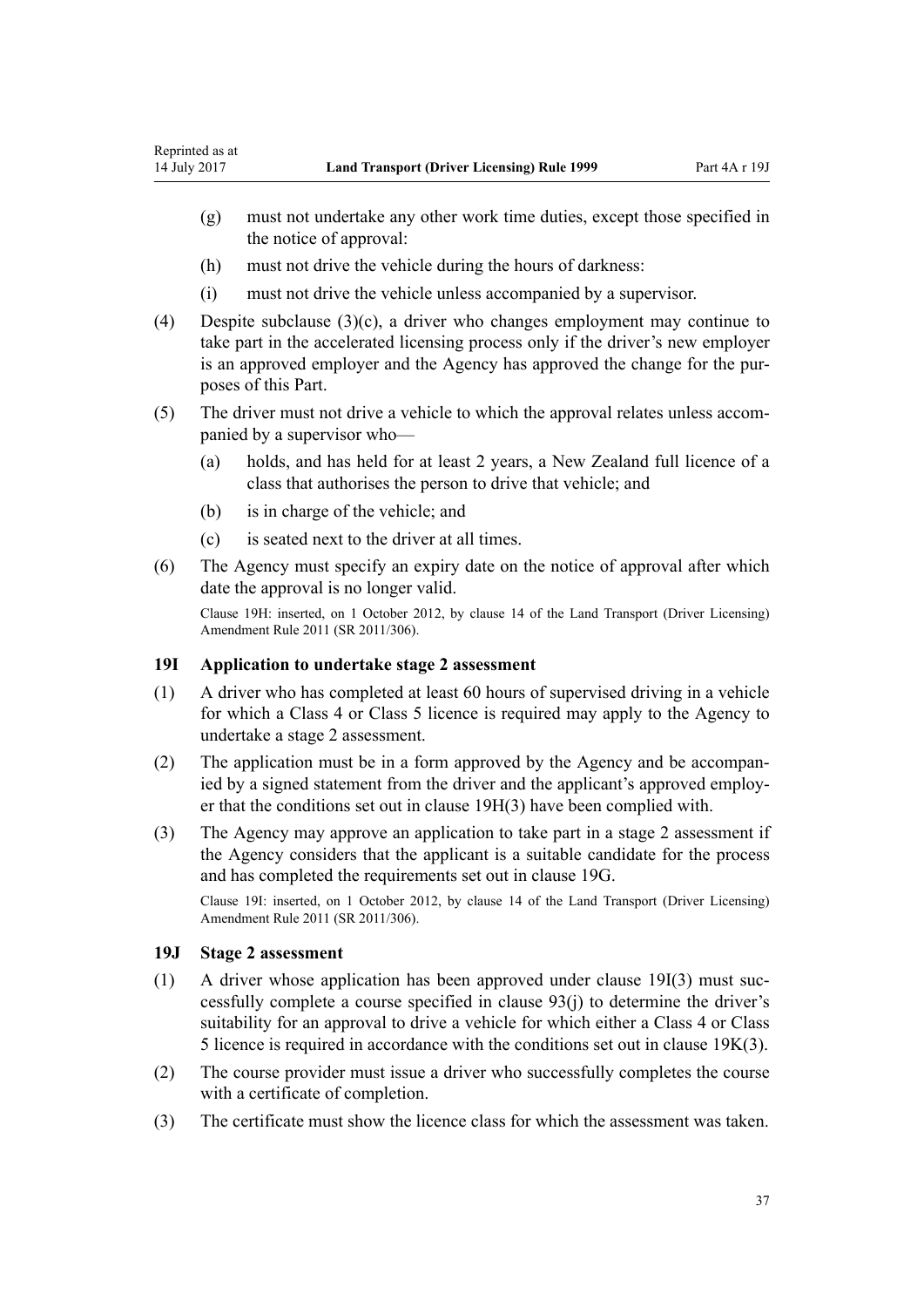<span id="page-37-0"></span>Clause 19J: inserted, on 1 October 2012, by [clause 14](http://prd-lgnz-nlb.prd.pco.net.nz/pdflink.aspx?id=DLM3956511) of the Land Transport (Driver Licensing) Amendment Rule 2011 (SR 2011/306).

#### *Stage 3: Unsupervised driving with conditions and assessment*

Heading: inserted, on 1 October 2012, by [clause 14](http://prd-lgnz-nlb.prd.pco.net.nz/pdflink.aspx?id=DLM3956511) of the Land Transport (Driver Licensing) Amendment Rule 2011 (SR 2011/306).

#### **19K Stage 3: unsupervised driving with conditions**

- (1) A driver who has successfully completed the requirements of a course specified in [clause 93\(j\)](#page-90-0) may be issued with a written notice of approval by the Agency to drive a vehicle for which either a Class 4 or Class 5 licence would otherwise be required.
- (2) A notice of approval must state the conditions with which the driver must comply.
- (3) The conditions are that the driver—
	- (a) must carry the notice of approval at all times when driving a vehicle to which the approval relates:
	- (b) must produce the notice of approval for inspection without delay if required to do so by an enforcement officer:
	- (c) may only be employed by the approved employer specified under [clause](#page-33-0)  $19C(2)(c)$  while driving a vehicle for which either a Class 4 or Class 5 licence is required:
	- (d) must maintain a logbook in a format specified in clause 8.1(6) of Land Transport Rule: Work Time and Logbooks 2007:
	- (e) must comply with the rest breaks requirements specified in clause 2.1(1) of Land Transport Rule: Work Time and Logbooks 2007 or in any variation of those requirements that are approved by the Agency (including an alternative fatigue management scheme):
	- (f) may only drive for more than 8 hours in each cumulative work day when 140 hours or more of unsupervised driving of the vehicle have been completed:
	- (g) must not undertake any other work time duties, except those specified in the notice of approval:
	- (h) may only drive during the hours of darkness when 60 hours or more of unsupervised driving of the vehicle have been completed.
- (4) Despite subclause (3)(c), a driver who changes employment may continue to take part in the accelerated licensing process only if the driver's new employer is an approved employer and the Agency has approved the change for the purposes of this Part.
- (5) The Agency must state an expiry date on the notice of approval after which date the approval is no longer valid.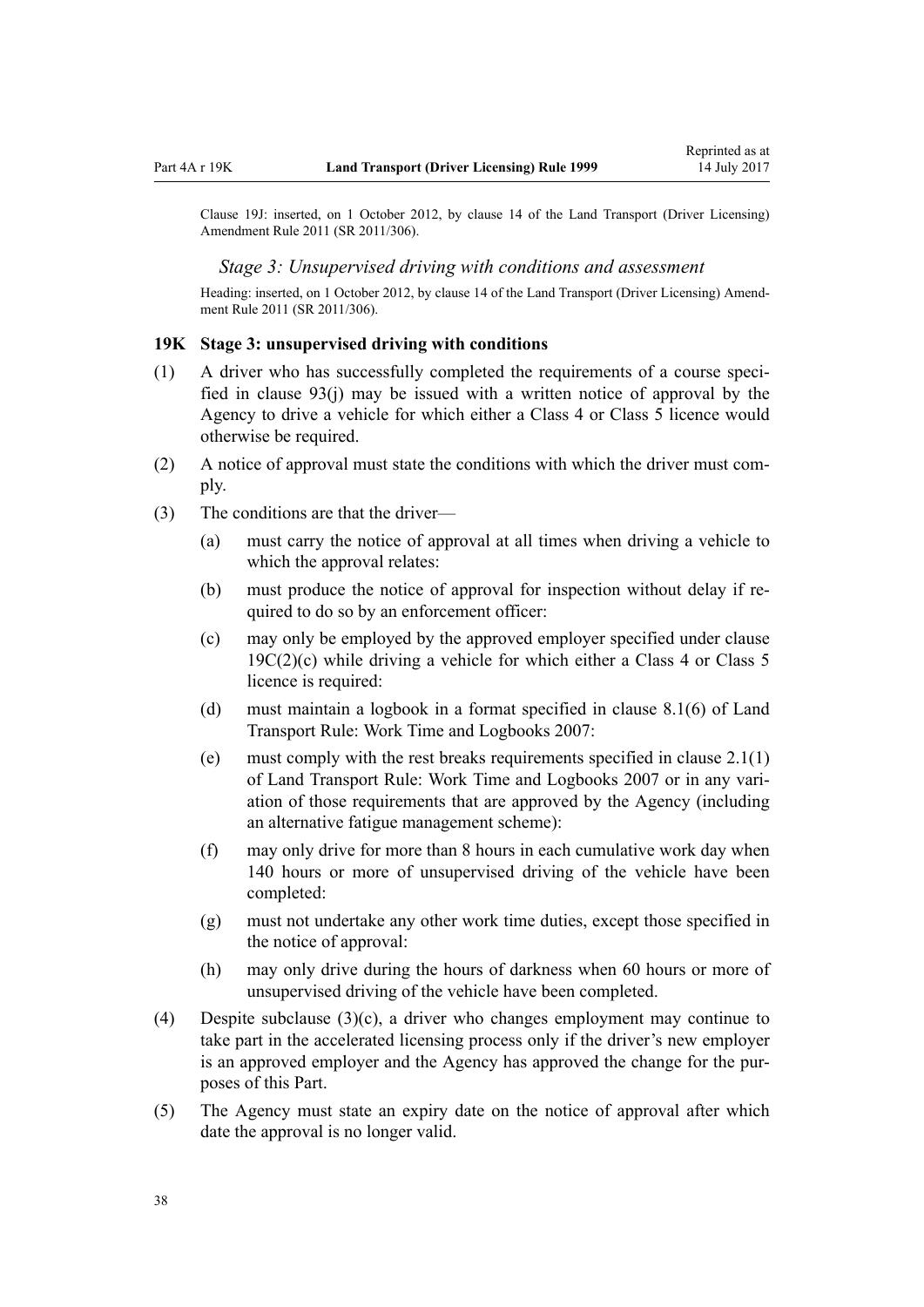Clause 19K: inserted, on 1 October 2012, by [clause 14](http://prd-lgnz-nlb.prd.pco.net.nz/pdflink.aspx?id=DLM3956511) of the Land Transport (Driver Licensing) Amendment Rule 2011 (SR 2011/306).

#### *Exit assessment and obtaining Class 4 or Class 5 licence*

Heading: inserted, on 1 October 2012, by [clause 14](http://prd-lgnz-nlb.prd.pco.net.nz/pdflink.aspx?id=DLM3956511) of the Land Transport (Driver Licensing) Amendment Rule 2011 (SR 2011/306).

#### **19L Application to undertake exit assessment**

- (1) A driver who has completed at least 200 hours of unsupervised driving may apply to the Agency for an approval to undertake a course assessing the driver's driving skills specified in [clause 93\(k\)](#page-90-0).
- (2) The application must be in a form approved by the Agency and be accompanied by a signed statement from the driver and the driver's employer that the conditions specified in [clause 19K\(3\)](#page-37-0) have been complied with.
- (3) To avoid doubt, the hours of unsupervised driving accumulated for the purposes of an exit assessment are in addition to the hours of supervised driving specified in [clause 19I\(1\).](#page-36-0)
- (4) An applicant under this clause must have completed at least 20 hours of unsupervised driving during the hours of darkness.

Clause 19L: inserted, on 1 October 2012, by [clause 14](http://prd-lgnz-nlb.prd.pco.net.nz/pdflink.aspx?id=DLM3956511) of the Land Transport (Driver Licensing) Amendment Rule 2011 (SR 2011/306).

#### **19M Exit assessment**

- (1) A driver whose application has been approved under clause 19L must successfully complete an exit assessment specified in [clause 93\(k\)](#page-90-0) to determine the driver's suitability to hold a Class 4 or Class 5 licence.
- (2) The course provider must issue a driver who successfully completes the exit assessment with a certificate of completion.
- (3) The certificate must show the licence class for which the assessment was taken. Clause 19M: inserted, on 1 October 2012, by [clause 14](http://prd-lgnz-nlb.prd.pco.net.nz/pdflink.aspx?id=DLM3956511) of the Land Transport (Driver Licensing) Amendment Rule 2011 (SR 2011/306).

#### **19N Obtaining Class 4 or Class 5 licence**

On successful completion of an exit assessment, a person is entitled to apply for and to be issued with a Class 4 or Class 5 licence (as the case may be) if the person complies with the requirements of [clause 19](#page-30-0) in relation to a Class 4 or Class 5 licence.

Clause 19N: inserted, on 1 October 2012, by [clause 14](http://prd-lgnz-nlb.prd.pco.net.nz/pdflink.aspx?id=DLM3956511) of the Land Transport (Driver Licensing) Amendment Rule 2011 (SR 2011/306).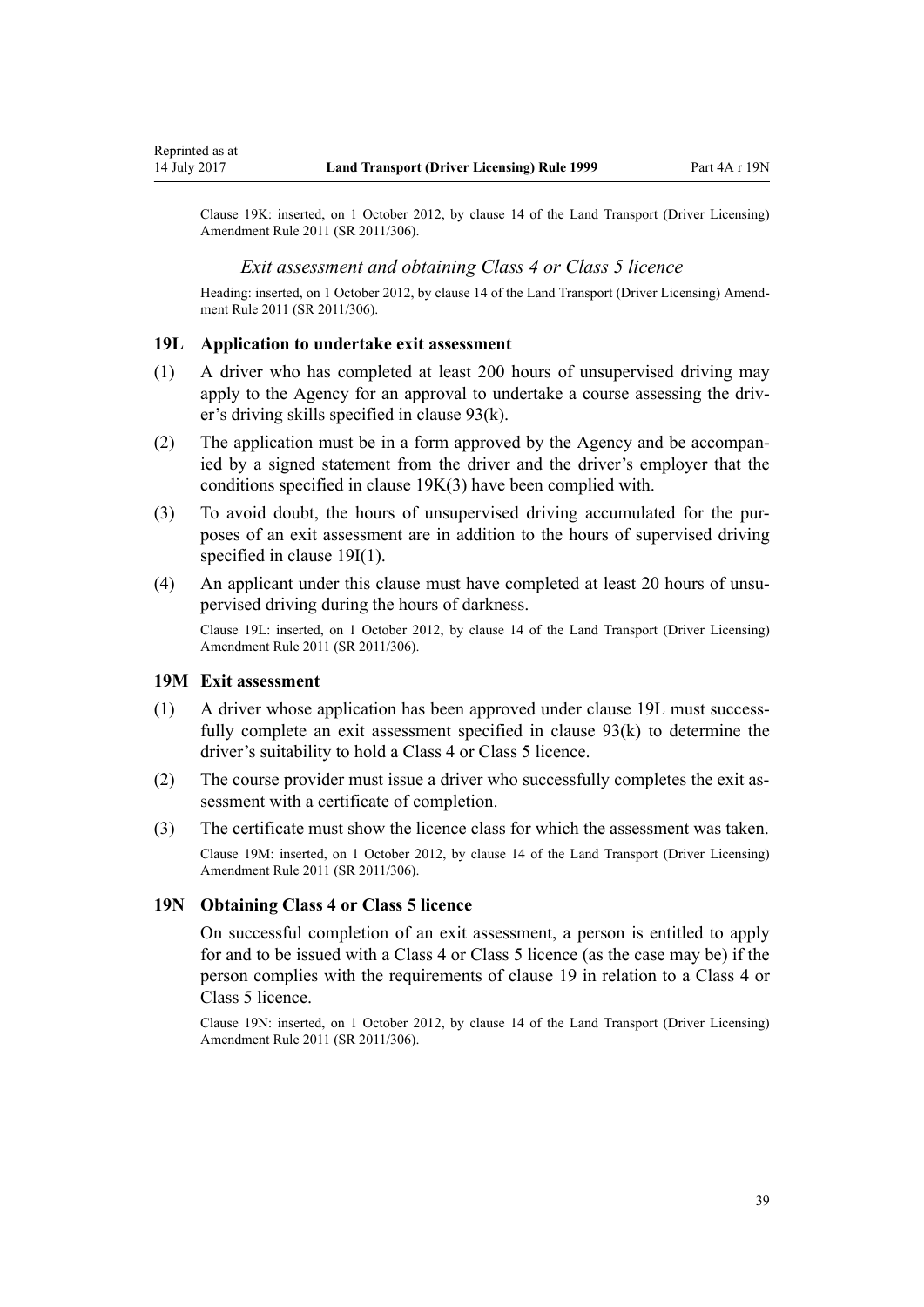# **Part 5**

# **Endorsements**

*Dangerous goods (D) endorsement*

#### **20 When dangerous goods endorsement required**

A person who drives a motor vehicle that is transporting dangerous goods must hold a dangerous goods endorsement if required to do so under Land Transport Rule: Dangerous Goods 2005.

Clause 20: amended, on 1 October 2011, by [clause 15](http://prd-lgnz-nlb.prd.pco.net.nz/pdflink.aspx?id=DLM3956721) of the Land Transport (Driver Licensing) Amendment Rule 2011 (SR 2011/306).

### **21 Obtaining dangerous goods endorsement**

A person is entitled to obtain a dangerous goods endorsement on that person's driver licence if the person—

- (a) has made an application in accordance with [Part 3;](#page-21-0) and
- (b) provides a certificate of his or her successful completion of an approved course of a type specified in clause  $93(b)(iii)$  that is issued within 60 days of the date of the application.

Clause 21(a): replaced, on 1 December 2014, by [clause 11](http://prd-lgnz-nlb.prd.pco.net.nz/pdflink.aspx?id=DLM6216924) of the Land Transport (Driver Licensing) Amendment Rule 2014 (LI 2014/265).

Clause 21(b): replaced, on 1 October 2012, by [clause 16](http://prd-lgnz-nlb.prd.pco.net.nz/pdflink.aspx?id=DLM3956513) of the Land Transport (Driver Licensing) Amendment Rule 2011 (SR 2011/306).

#### *Driving instructor (I) endorsement*

#### **22 When driving instructor endorsement required**

A person who, for financial or commercial gain, provides instruction on a road in driving a motor vehicle must hold a driving instructor endorsement for those classes of licence that relate to the motor vehicles for which the person intends to provide instruction.

Clause 22: amended, on 22 June 2005, by [section 95\(10\)](http://prd-lgnz-nlb.prd.pco.net.nz/pdflink.aspx?id=DLM353501) of the Land Transport Amendment Act 2005 (2005 No 77).

### **23 Obtaining driving instructor endorsement**

- (1) A person is entitled to obtain a driving instructor endorsement on that person's driver licence if—
	- (a) the person has made an application in accordance with [Part 3](#page-21-0); and
	- (b) the person holds, and has held for at least 2 years, a New Zealand full licence of a class that authorises the person to drive a vehicle of a type in which the applicant intends to provide instruction; and
	- (c) the person provides evidence of his or her successful completion of an approved course of a type specified in [clause 93\(b\)\(iv\)](#page-90-0); and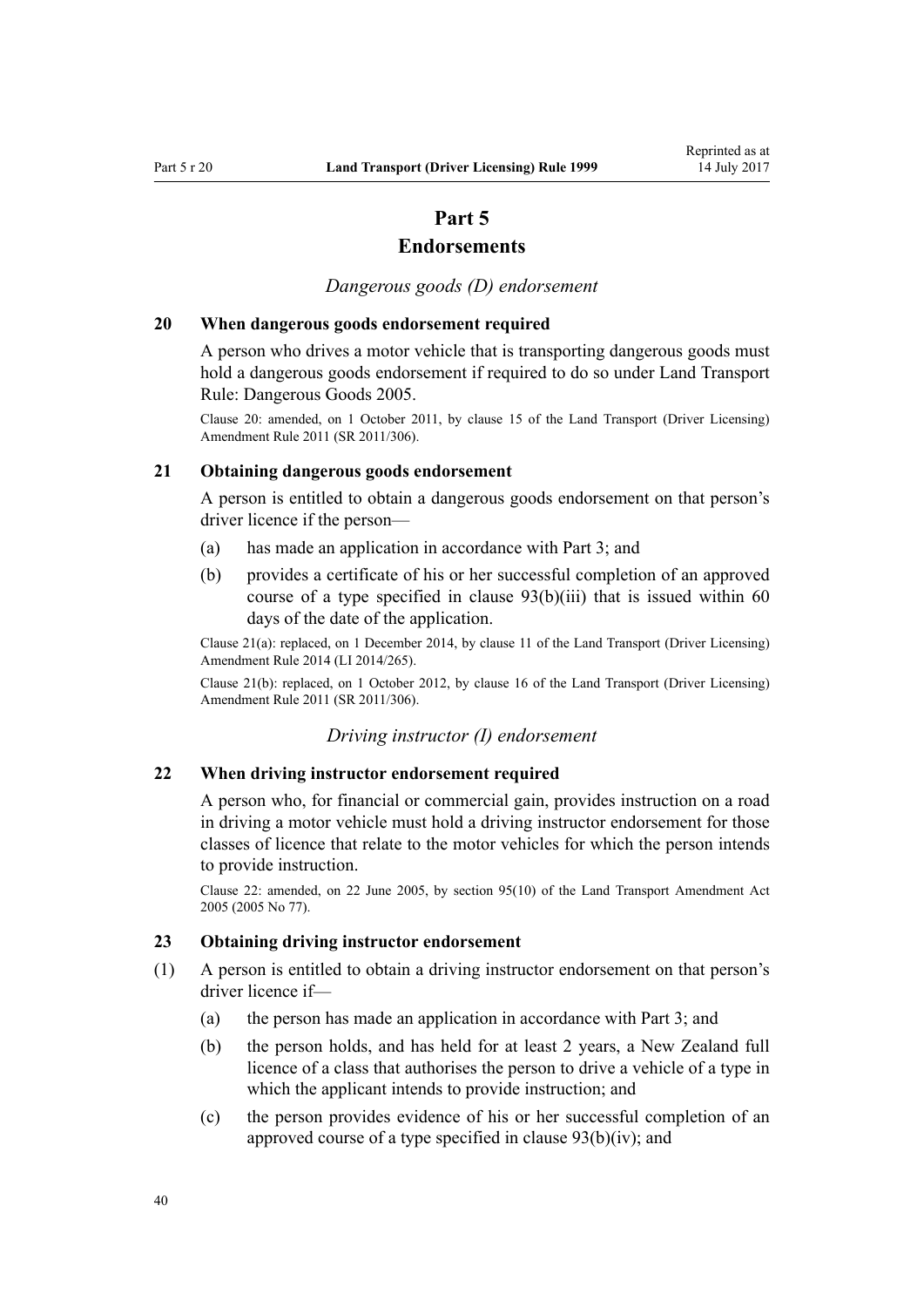- (d) the person passes a full licence test under [clause 48](#page-54-0) unless, in the 5 years immediately preceding the date of application, the person has passed a full licence test required for a Class 1 licence; and
- (e) the person produces a medical certificate in accordance with [clause 44;](#page-51-0) and
- (f) the person consents to the carrying out of checks as to whether or not the person is a fit and proper person to be the holder of a driving instructor endorsement, and consents to the carrying out of those checks from time to time during the period of validity of the endorsement; and
- (g) the Agency is satisfied in accordance with clause  $35(1)$  that the person is a fit and proper person to be the holder of a driving instructor endorsement.
- (2) Despite subclause (1), a person who holds a driving instructor endorsement and who applies to add another class of vehicle to that endorsement is entitled to obtain a driving instructor endorsement for that class of vehicle if—
	- (a) the person holds, and has held for at least 2 years, a New Zealand full licence of a class that authorises the person to drive that class of vehicle; and
	- (b) the person complies with—
		- (i) the provisions listed in subclause  $(1)(a)$ , other than [clause 13](#page-24-0); and
		- (ii) subclause  $(1)(f)$  and  $(g)$ .

Clause 23(1)(a): replaced, on 1 December 2014, by [clause 12](http://prd-lgnz-nlb.prd.pco.net.nz/pdflink.aspx?id=DLM6216925) of the Land Transport (Driver Licensing) Amendment Rule 2014 (LI 2014/265).

Clause 23(1)(b): amended, on 1 October 2011, by [clause 17\(1\)](http://prd-lgnz-nlb.prd.pco.net.nz/pdflink.aspx?id=DLM3956722) of the Land Transport (Driver Licensing) Amendment Rule 2011 (SR 2011/306).

Clause 23(1)(d): substituted, on 1 June 2006, by [clause 11](http://prd-lgnz-nlb.prd.pco.net.nz/pdflink.aspx?id=DLM375696) of the Land Transport (Driver Licensing) Amendment Rule 2006 (SR 2006/84).

Clause 23(1)(d): amended, on 1 August 2011, by [section 100\(4\)](http://prd-lgnz-nlb.prd.pco.net.nz/pdflink.aspx?id=DLM3231293) of the Land Transport (Road Safety and Other Matters) Amendment Act 2011 (2011 No 13).

Clause 23(1)(f): amended, on 4 October 1999, by [clause 9\(1\)](http://prd-lgnz-nlb.prd.pco.net.nz/pdflink.aspx?id=DLM293677) of the Land Transport (Driver Licensing) Amendment Rule 1999 (SR 1999/302).

Clause 23(1)(g): amended, on 1 August 2008, by [section 50\(2\)](http://prd-lgnz-nlb.prd.pco.net.nz/pdflink.aspx?id=DLM1313622) of the Land Transport Management Amendment Act 2008 (2008 No 47).

Clause 23(2): added, on 4 October 1999, by [clause 9\(2\)](http://prd-lgnz-nlb.prd.pco.net.nz/pdflink.aspx?id=DLM293677) of the Land Transport (Driver Licensing) Amendment Rule 1999 (SR 1999/302).

Clause 23(2)(a): amended, on 1 October 2011, by [clause 17\(2\)](http://prd-lgnz-nlb.prd.pco.net.nz/pdflink.aspx?id=DLM3956722) of the Land Transport (Driver Licensing) Amendment Rule 2011 (SR 2011/306).

#### **24 Vehicles in which driving instructor endorsement authorises instruction**

A driving instructor endorsement, when followed by a licence class number, authorises the holder to provide instruction in the driving of motor vehicles to which that licence class relates.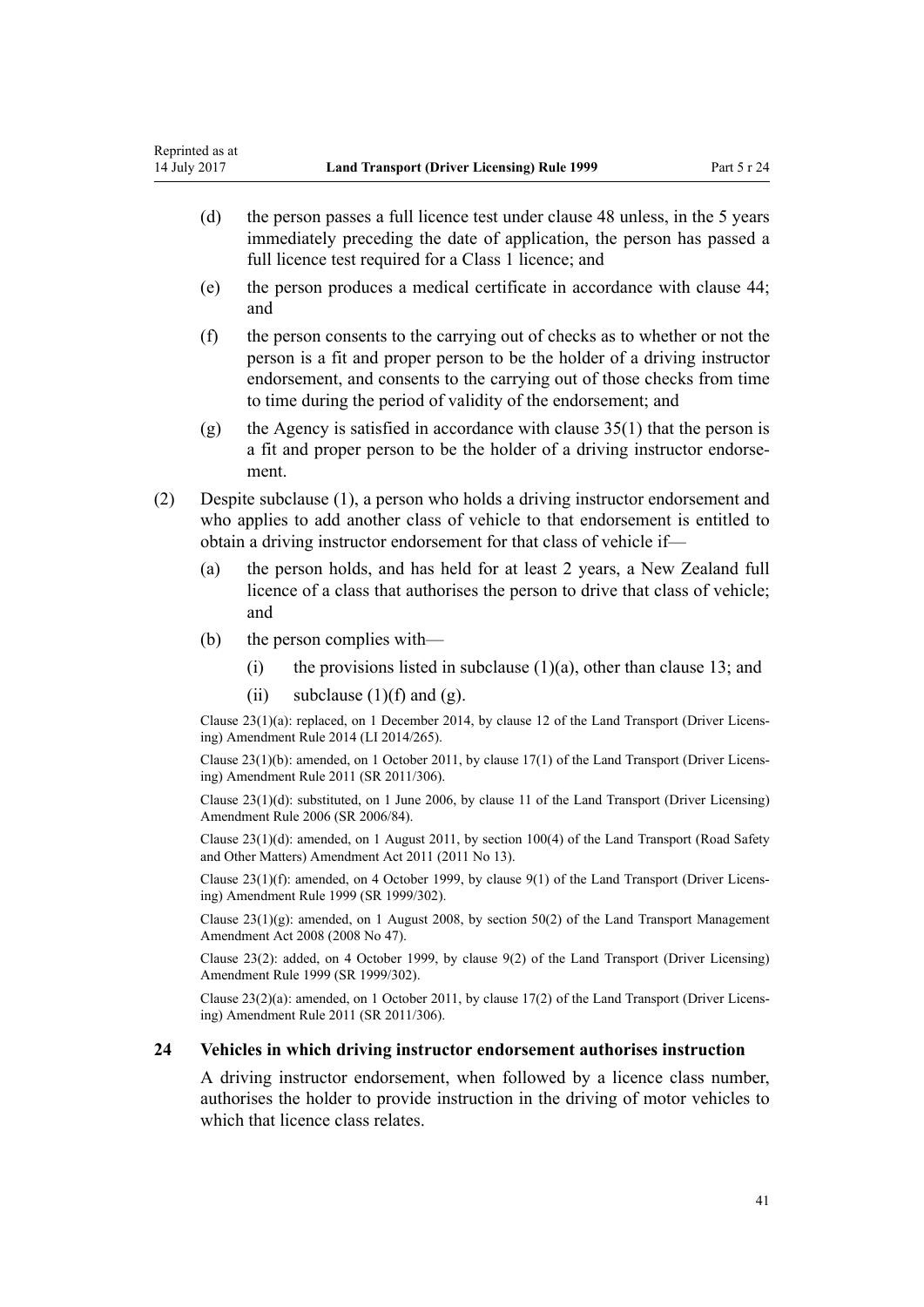# **25 Holder of driving instructor endorsement must retain records of instruction provided and comply with requirements arising out of audits**

The holder of a driving instructor endorsement must—

- (a) retain, for at least 12 months after the instruction is provided, records of the driving instruction provided by the person for financial or commercial gain; and
- (b) comply with any requirement made in writing by the Agency to that person arising out of an audit of that person under [section 198](http://prd-lgnz-nlb.prd.pco.net.nz/pdflink.aspx?id=DLM435602) of the Act.

Clause 25(a): amended, on 22 June 2005, by [section 95\(10\)](http://prd-lgnz-nlb.prd.pco.net.nz/pdflink.aspx?id=DLM353501) of the Land Transport Amendment Act 2005 (2005 No 77).

Clause 25(b): amended, on 1 August 2008, by [section 50\(2\)](http://prd-lgnz-nlb.prd.pco.net.nz/pdflink.aspx?id=DLM1313622) of the Land Transport Management Amendment Act 2008 (2008 No 47).

# *Passenger (P) endorsement*

### **26 When passenger endorsement required**

- (1) A person must hold a passenger endorsement if that person drives—
	- (a) a motor vehicle that is operated in a passenger service; or
	- (b) *[Revoked]*
- (2) Despite subclause (1), a passenger endorsement is not required if the transport is provided in any of the following situations:
	- (a) when the motor vehicle is an ambulance being used in an ambulance service; or
	- (b) when an employer is providing transport for the employer's employees and the driver is an employee of that employer; or
	- (c) when a car pool is being conducted in which persons are carried to or from their place of employment, business, or education under a costsharing arrangement between occupants of the vehicle; or
	- (d) when a parent is transporting a child under a Ministry of Education transport allowance; or
	- (e) when the driver is a volunteer driving the motor vehicle to assist in the activities of an incorporated charitable organisation or a hospital; or
	- (f) when the motor vehicle is being operated to escort a lawfully detained person by—
		- (i) a personal guard; or
		- (ii) a Police employee; or
		- (iii) a security officer; or
	- (g) when the only person or persons being carried in the vehicle, in addition to the driver, is or are present—
		- (i) to service or test the vehicle; or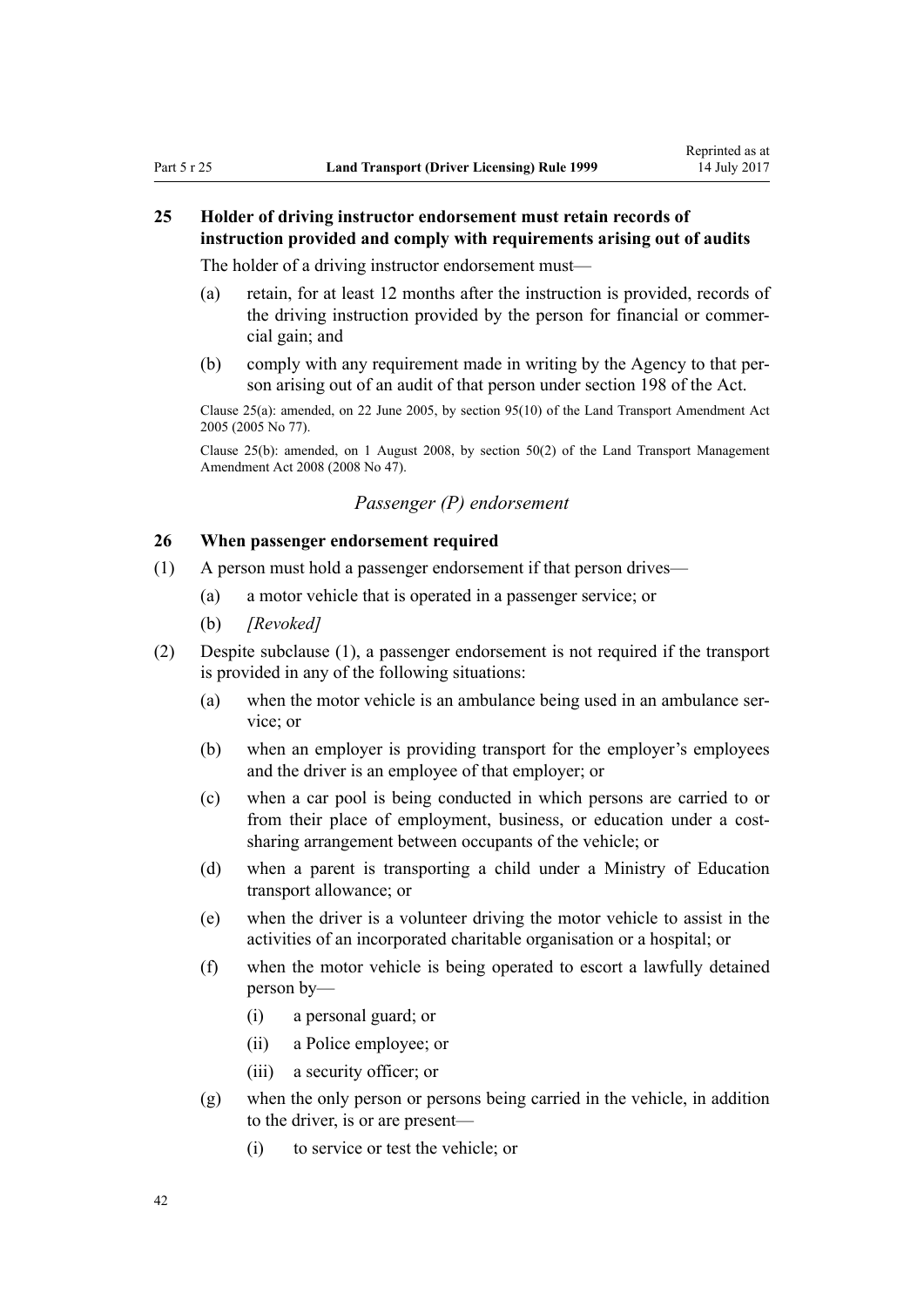- (ii) to instruct or test the driver; or
- (iii) to receive instruction; or
- (h) when the driver is a private chauffeur.
- (3) In subclause  $(2)(f)$ ,—

**personal guard** has the meaning given to it in [section 10](http://prd-lgnz-nlb.prd.pco.net.nz/pdflink.aspx?id=DLM1594507) of the Private Security Personnel and Private Investigators Act 2010

**Police employee** has the meaning given to it in [section 4](http://prd-lgnz-nlb.prd.pco.net.nz/pdflink.aspx?id=DLM1102132) of the Policing Act 2008

**security officer** means a person appointed or engaged under [section 17](http://prd-lgnz-nlb.prd.pco.net.nz/pdflink.aspx?id=DLM295415) of the Corrections Act 2004.

Clause 26(1)(b): revoked, on 1 October 2007, by [section 95\(11\)](http://prd-lgnz-nlb.prd.pco.net.nz/pdflink.aspx?id=DLM353501) of the Land Transport Amendment Act 2005 (2005 No 77).

Clause 26(2)(f): replaced, on 1 November 2012, by [clause 7\(1\)](http://prd-lgnz-nlb.prd.pco.net.nz/pdflink.aspx?id=DLM4773437) of the Land Transport (Driver Licensing) Amendment Rule 2012 (SR 2012/302).

Clause  $26(2)(g)$ : added, on 1 June 2006, by [clause 12\(2\)](http://prd-lgnz-nlb.prd.pco.net.nz/pdflink.aspx?id=DLM375697) of the Land Transport (Driver Licensing) Amendment Rule 2006 (SR 2006/84).

Clause 26(2)(h): added, on 1 June 2006, by [clause 12\(2\)](http://prd-lgnz-nlb.prd.pco.net.nz/pdflink.aspx?id=DLM375697) of the Land Transport (Driver Licensing) Amendment Rule 2006 (SR 2006/84).

Clause 26(3): added, on 1 June 2006, by [clause 12\(3\)](http://prd-lgnz-nlb.prd.pco.net.nz/pdflink.aspx?id=DLM375697) of the Land Transport (Driver Licensing) Amendment Rule 2006 (SR 2006/84).

Clause 26(3) **personal guard**: inserted, on 1 April 2011, by [section 121\(2\)](http://prd-lgnz-nlb.prd.pco.net.nz/pdflink.aspx?id=DLM1594656) of the Private Security Personnel and Private Investigators Act 2010 (2010 No 115).

Clause 26(3) **Police employee**: inserted, on 1 November 2012, by [clause 7\(2\)](http://prd-lgnz-nlb.prd.pco.net.nz/pdflink.aspx?id=DLM4773437) of the Land Transport (Driver Licensing) Amendment Rule 2012 (SR 2012/302).

Clause 26(3) **security guard**: revoked, on 1 April 2011, by [section 121\(2\)](http://prd-lgnz-nlb.prd.pco.net.nz/pdflink.aspx?id=DLM1594656) of the Private Security Personnel and Private Investigators Act 2010 (2010 No 115).

Clause 26(3) **security officer**: substituted, on 16 June 2008, by [clause 9](http://prd-lgnz-nlb.prd.pco.net.nz/pdflink.aspx?id=DLM1317912) of the Land Transport (Driver Licensing) Amendment Rule 2008 (SR 2008/119).

### **27 Obtaining passenger endorsement**

- (1) A person is entitled to obtain a passenger endorsement on that person's driver licence if—
	- (a) the person has made an application in accordance with [Part 3](#page-21-0); and
	- (b) the person holds, and has held for at least 2 years, a New Zealand full licence of a class other than Class 6; and
	- (c) the person passes a full licence test under [clause 48](#page-54-0) unless, in the 5 years immediately preceding the date of application, the person has passed a full licence test required for a Class 1 licence; and
	- (d) the person provides evidence of his or her successful completion of an approved course of a type specified in [clause 93\(b\)\(i\)](#page-90-0); and
	- (e) the person produces a medical certificate in accordance with [clause 44;](#page-51-0) and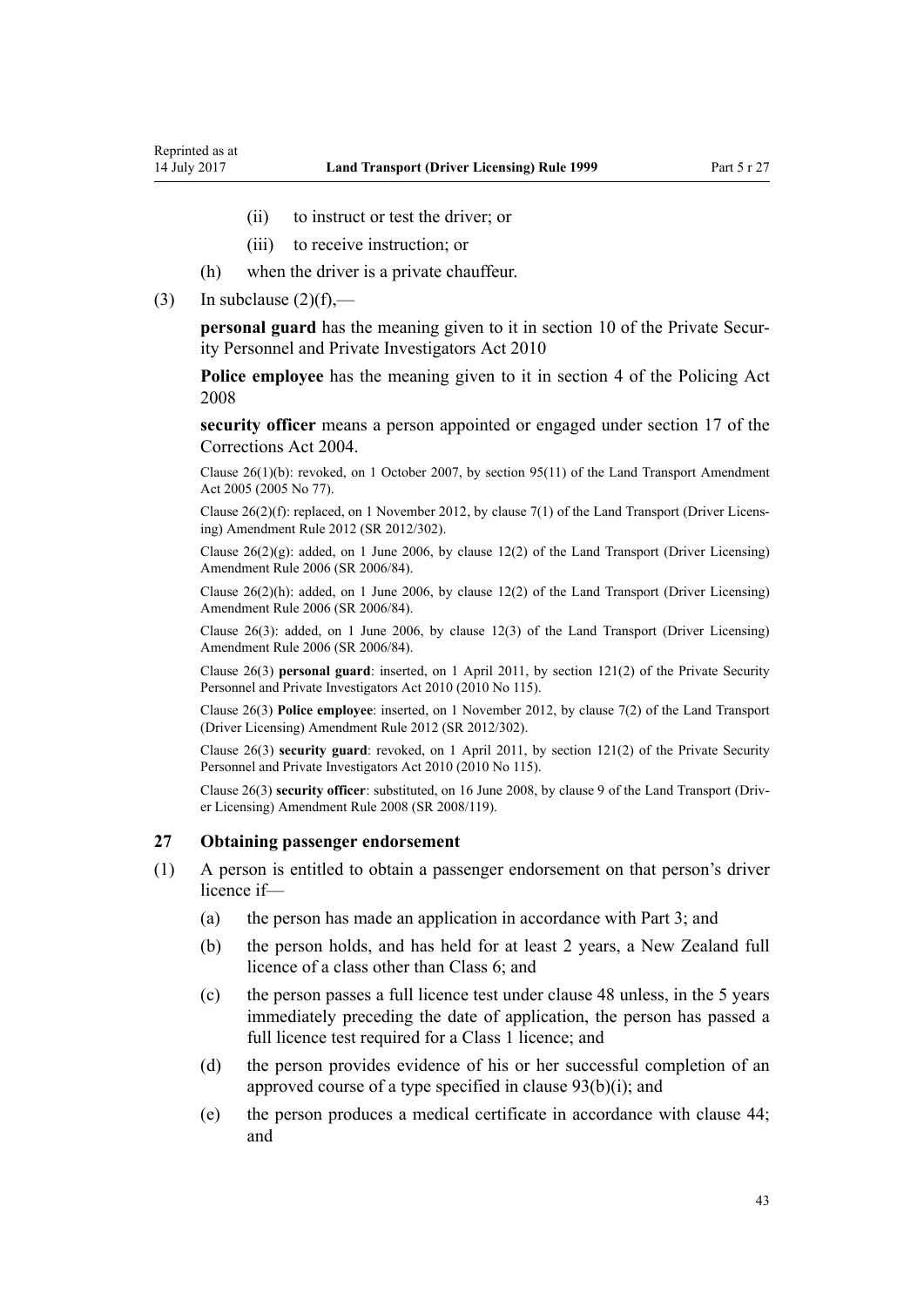- (f) the person consents to the carrying out of checks as to whether or not the person is a fit and proper person to be the holder of a passenger endorsement, and consents to the carrying out of those checks from time to time during the period of validity of the endorsement; and
- (g) the Agency is satisfied in accordance with [clause 35\(1\)](#page-46-0) that the person is a fit and proper person to be the holder of a passenger endorsement.
- (2) Despite subclause (1), a person need not comply with paragraph (d) of that subclause if,—
	- (a) at the close of 2 May 1999, the person held a Class CL or Class DL licence; and
	- (b) the person applies for a passenger endorsement before 3 May 2001.

Clause 27(1)(a): replaced, on 1 December 2014, by [clause 13](http://prd-lgnz-nlb.prd.pco.net.nz/pdflink.aspx?id=DLM6216926) of the Land Transport (Driver Licensing) Amendment Rule 2014 (LI 2014/265).

Clause 27(1)(b): amended, on 1 October 2011, by [clause 18](http://prd-lgnz-nlb.prd.pco.net.nz/pdflink.aspx?id=DLM3956723) of the Land Transport (Driver Licensing) Amendment Rule 2011 (SR 2011/306).

Clause 27(1)(c): amended, on 1 August 2011, by [section 100\(4\)](http://prd-lgnz-nlb.prd.pco.net.nz/pdflink.aspx?id=DLM3231293) of the Land Transport (Road Safety and Other Matters) Amendment Act 2011 (2011 No 13).

Clause 27(1)(c): amended, on 1 June 2006, by [clause 13\(2\)](http://prd-lgnz-nlb.prd.pco.net.nz/pdflink.aspx?id=DLM376102) of the Land Transport (Driver Licensing) Amendment Rule 2006 (SR 2006/84).

Clause 27(1)(f): amended, on 4 October 1999, by [clause 10\(1\)](http://prd-lgnz-nlb.prd.pco.net.nz/pdflink.aspx?id=DLM293678) of the Land Transport (Driver Licensing) Amendment Rule 1999 (SR 1999/302).

Clause  $27(1)(g)$ : amended, on 1 August 2008, by [section 50\(2\)](http://prd-lgnz-nlb.prd.pco.net.nz/pdflink.aspx?id=DLM1313622) of the Land Transport Management Amendment Act 2008 (2008 No 47).

Clause 27(2): added, on 4 October 1999, by [clause 10\(2\)](http://prd-lgnz-nlb.prd.pco.net.nz/pdflink.aspx?id=DLM293678) of the Land Transport (Driver Licensing) Amendment Rule 1999 (SR 1999/302).

*Forklift, roller, tracks, and wheels (special-type vehicle F, R, T and W) endorsements*

### **28 When special-type vehicle endorsement required**

A person who drives a special-type vehicle on a road must hold the appropriate special-type vehicle endorsement as specified in [Schedule 4](#page-111-0), unless the person holds a class 2 licence and the vehicle—

- (a) is also an agricultural motor vehicle; and
- (b) has a gross laden weight of less than 18 000 kg; and
- (c) is driven at a speed not exceeding 40 kph.

Clause 28: replaced, on 1 June 2013, by [clause 7](http://prd-lgnz-nlb.prd.pco.net.nz/pdflink.aspx?id=DLM5102242) of the Land Transport (Driver Licensing) Amendment Rule 2013 (SR 2013/100).

# **29 Obtaining special-type endorsement**

A person is entitled to obtain a special-type endorsement on that person's driver licence if the person—

(a) has made an application in accordance with [Part 3;](#page-21-0) and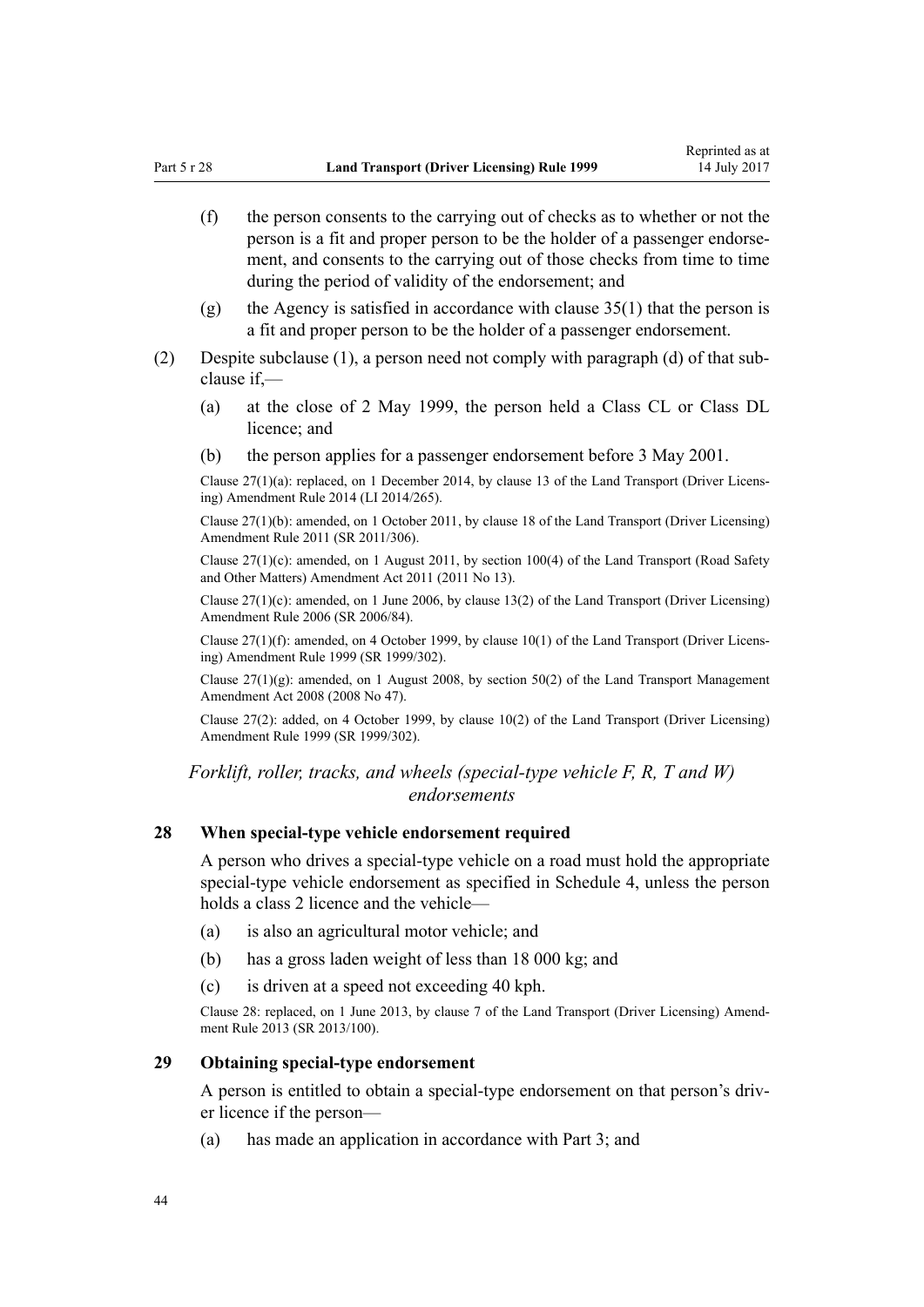- (b) holds a New Zealand full licence of a class, other than Class 6, that authorises the person to drive motor vehicles of an equivalent gross laden weight to the special-type vehicle the person intends to drive; and
- (c) provides a certificate showing successful completion by the person of the appropriate approved course of a type specified in subparagraphs (v) to (viii) of [clause 93\(b\).](#page-90-0)

Clause 29(a): replaced, on 1 December 2014, by [clause 14](http://prd-lgnz-nlb.prd.pco.net.nz/pdflink.aspx?id=DLM6216927) of the Land Transport (Driver Licensing) Amendment Rule 2014 (LI 2014/265).

Clause 29(b): amended, on 1 October 2011, by [clause 19](http://prd-lgnz-nlb.prd.pco.net.nz/pdflink.aspx?id=DLM3956724) of the Land Transport (Driver Licensing) Amendment Rule 2011 (SR 2011/306).

*Testing officer (O) endorsement*

### **30 When testing officer endorsement required**

A person who conducts tests of practical driving skill required under [clause 48](#page-54-0) or [clause 49](#page-55-0) must hold a testing officer endorsement.

### **31 Obtaining testing officer endorsement**

A person is entitled to obtain a testing officer endorsement on that person's driver licence if—

- (a) the person has made an application in accordance with [Part 3](#page-21-0); and
- (b) the person holds, and has held for at least 2 years, a New Zealand full licence of a class other than Class 6; and
- (ba) the person passes a full licence test under [clause 48](#page-54-0) unless, in the 5 years immediately preceding the date of application, the person has passed a full licence test required for a Class 1 licence; and
- (c) the person passes a certification test under [clause 54](#page-57-0); and
- (d) the person produces a medical certificate in accordance with [clause 44;](#page-51-0) and
- (e) the person consents to the carrying out of checks as to whether or not the person is a fit and proper person to be the holder of a testing officer endorsement, and consents to the carrying out of those checks from time to time during the period of validity of the endorsement; and
- (f) the Agency is satisfied in accordance with clause  $35(1)$  that the person is a fit and proper person to be the holder of a testing officer endorsement.

Clause 31(a): replaced, on 1 December 2014, by [clause 15](http://prd-lgnz-nlb.prd.pco.net.nz/pdflink.aspx?id=DLM6216928) of the Land Transport (Driver Licensing) Amendment Rule 2014 (LI 2014/265).

Clause 31(b): amended, on 1 October 2011, by [clause 20](http://prd-lgnz-nlb.prd.pco.net.nz/pdflink.aspx?id=DLM3956725) of the Land Transport (Driver Licensing) Amendment Rule 2011 (SR 2011/306).

Clause 31(ba): inserted, on 1 June 2006, by [clause 14](http://prd-lgnz-nlb.prd.pco.net.nz/pdflink.aspx?id=DLM376103) of the Land Transport (Driver Licensing) Amendment Rule 2006 (SR 2006/84).

Clause 31(ba): amended, on 1 August 2011, by [section 100\(4\)](http://prd-lgnz-nlb.prd.pco.net.nz/pdflink.aspx?id=DLM3231293) of the Land Transport (Road Safety and Other Matters) Amendment Act 2011 (2011 No 13).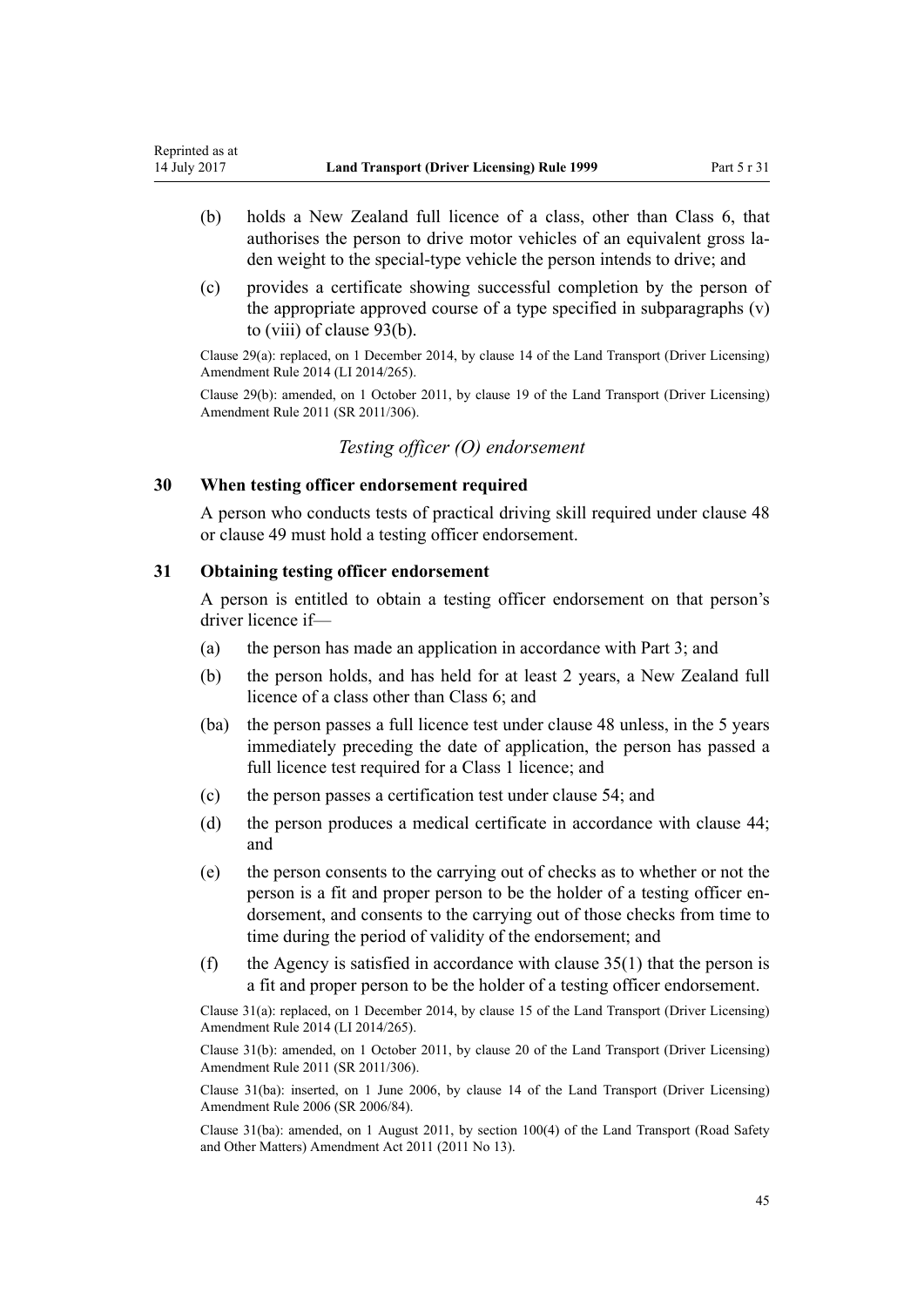Clause 31(e): amended, on 4 October 1999, by [clause 11](http://prd-lgnz-nlb.prd.pco.net.nz/pdflink.aspx?id=DLM293679) of the Land Transport (Driver Licensing) Amendment Rule 1999 (SR 1999/302).

Clause 31(f): amended, on 1 August 2008, by [section 50\(2\)](http://prd-lgnz-nlb.prd.pco.net.nz/pdflink.aspx?id=DLM1313622) of the Land Transport Management Amendment Act 2008 (2008 No 47).

# **32 Holder of testing officer endorsement must retain records of driver testing undertaken and comply with requirements arising out of audits**

The holder of a testing officer endorsement must—

- (a) retain, for at least 12 months after the testing is provided, records of the driver testing undertaken by the person for hire or reward; and
- (b) comply with any requirement made in writing by the Agency to that person arising out of an audit of that person under [section 198](http://prd-lgnz-nlb.prd.pco.net.nz/pdflink.aspx?id=DLM435602) of the Act.

Clause 32(b): amended, on 1 August 2008, by [section 50\(2\)](http://prd-lgnz-nlb.prd.pco.net.nz/pdflink.aspx?id=DLM1313622) of the Land Transport Management Amendment Act 2008 (2008 No 47).

#### *Vehicle recovery (V) endorsement*

#### **33 When vehicle recovery endorsement required**

A person who drives a vehicle recovery service vehicle while it is being used in a vehicle recovery service must hold a vehicle recovery endorsement.

#### **34 Obtaining vehicle recovery endorsement**

- (1) A person is entitled to obtain a vehicle recovery endorsement on that person's driver licence if—
	- (a) the person has made an application in accordance with [Part 3](#page-21-0); and
	- (b) the person holds, and has held for at least 2 years, a New Zealand full licence of a class other than Class 6; and
	- (c) the person passes a full licence test under [clause 48](#page-54-0) unless, in the 5 years immediately preceding the date of application, the person has passed a full licence test required for a Class 1 licence; and
	- (d) the person provides evidence of successful completion by the person of an approved course of a type specified in clause  $93(b)(ii)$ ; and
	- (e) the person produces a medical certificate in accordance with [clause 44;](#page-51-0) and
	- (f) the person consents to the carrying out of checks as to whether or not the person is a fit and proper person to be the holder of a vehicle recovery endorsement, and consents to the carrying out of those checks from time to time during the period of validity of the endorsement; and
	- (g) the Agency is satisfied in accordance with [clause 35\(1\)](#page-46-0) that the person is a fit and proper person to be the holder of a vehicle recovery endorsement.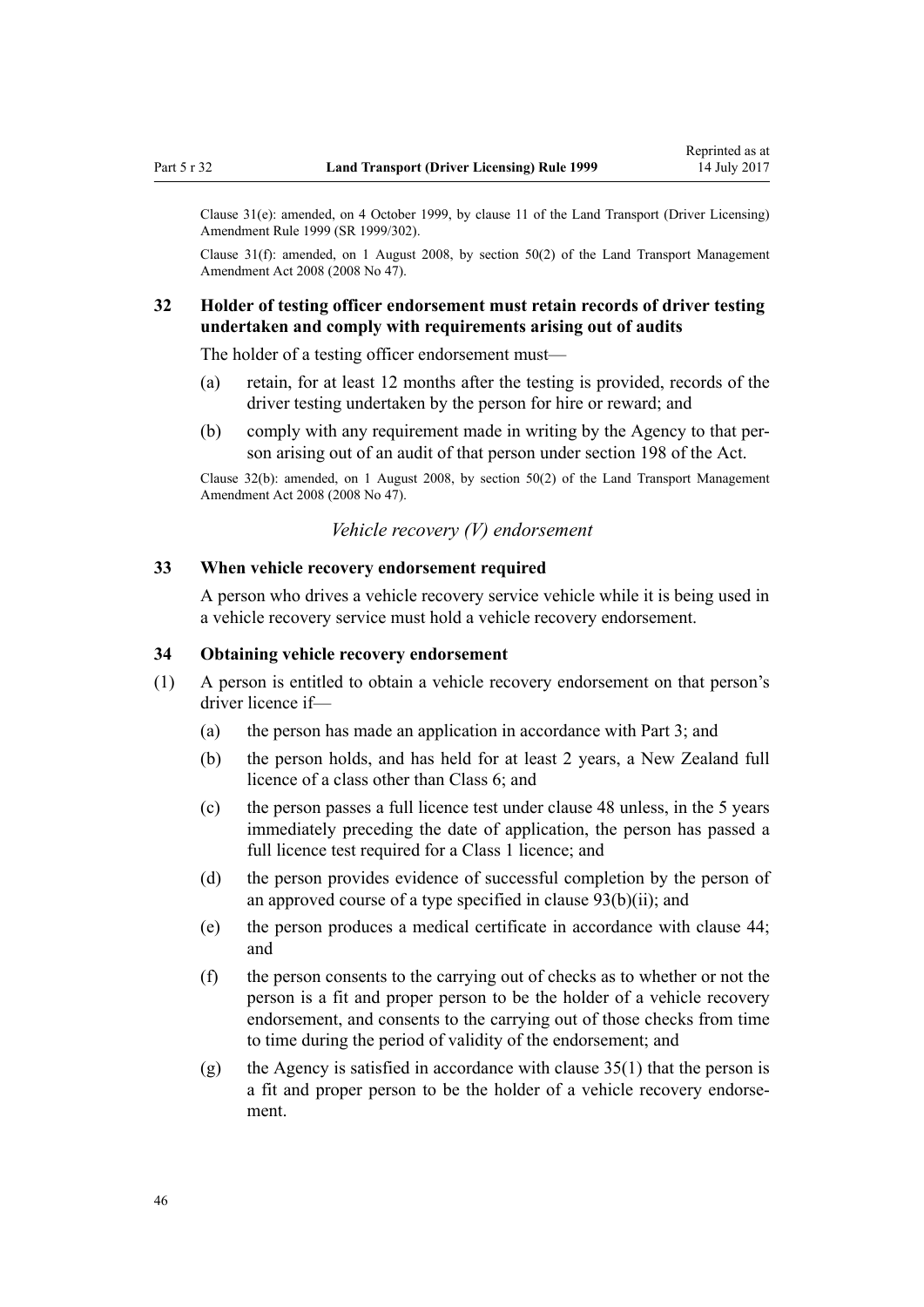- <span id="page-46-0"></span>(2) Despite subclause (1), a person need not comply with paragraph (d) of that subclause if,—
	- (a) at the close of 2 May 1999, the person held a Class NL licence; and
	- (b) the person applies for a vehicle recovery endorsement before 3 May 2001.

Clause 34(1)(a): replaced, on 1 December 2014, by [clause 16](http://prd-lgnz-nlb.prd.pco.net.nz/pdflink.aspx?id=DLM6216929) of the Land Transport (Driver Licensing) Amendment Rule 2014 (LI 2014/265).

Clause 34(1)(b): amended, on 1 October 2011, by [clause 21](http://prd-lgnz-nlb.prd.pco.net.nz/pdflink.aspx?id=DLM3956726) of the Land Transport (Driver Licensing) Amendment Rule 2011 (SR 2011/306).

Clause 34(1)(c): amended, on 1 August 2011, by [section 100\(4\)](http://prd-lgnz-nlb.prd.pco.net.nz/pdflink.aspx?id=DLM3231293) of the Land Transport (Road Safety and Other Matters) Amendment Act 2011 (2011 No 13).

Clause 34(1)(c): amended, on 1 June 2006, by [clause 15\(2\)](http://prd-lgnz-nlb.prd.pco.net.nz/pdflink.aspx?id=DLM376104) of the Land Transport (Driver Licensing) Amendment Rule 2006 (SR 2006/84).

Clause 34(1)(f): amended, on 4 October 1999, by [clause 12\(1\)](http://prd-lgnz-nlb.prd.pco.net.nz/pdflink.aspx?id=DLM293680) of the Land Transport (Driver Licensing) Amendment Rule 1999 (SR 1999/302).

Clause  $34(1)(g)$ : amended, on 1 August 2008, by [section 50\(2\)](http://prd-lgnz-nlb.prd.pco.net.nz/pdflink.aspx?id=DLM1313622) of the Land Transport Management Amendment Act 2008 (2008 No 47).

Clause 34(2): added, on 4 October 1999, by [clause 12\(2\)](http://prd-lgnz-nlb.prd.pco.net.nz/pdflink.aspx?id=DLM293680) of the Land Transport (Driver Licensing) Amendment Rule 1999 (SR 1999/302).

#### **35 Criteria and procedure in relation to fit and proper person test**

(1) In determining whether the applicant for, or the holder of, an endorsement specified in column 1 of the table to this subclause is a fit and proper person for the purposes of this rule, the Agency may consider, and give such relative weight as the Agency considers fit to, the criteria in subpart 2 of [Part 4A](http://prd-lgnz-nlb.prd.pco.net.nz/pdflink.aspx?id=DLM434587) of the Act set out in column 2 of the table to this subclause in relation to that type of endorsement.

#### Table to clause 35(1)

| <b>Type of endorsement</b> | Criteria in subpart 2 of Part 4A of Act                                                                      |
|----------------------------|--------------------------------------------------------------------------------------------------------------|
| Driving instructor         | section 30C                                                                                                  |
|                            | section 30D                                                                                                  |
| Passenger                  | section 30C                                                                                                  |
|                            | section 30D (in the case of a person who is driving or intends<br>to drive small passenger service vehicles) |
|                            | section 30E (in the case of a person who is driving or intends<br>to drive large passenger service vehicles) |
| Testing officer            | section 30C                                                                                                  |
|                            | section 30D                                                                                                  |
| Vehicle recovery           | section 30C                                                                                                  |
|                            | section 30D                                                                                                  |

- (2) The Agency may, for the purpose of determining whether or not a person is a fit and proper person for the purposes of this rule,—
	- (a) seek and receive such information as the Agency thinks fit; and
	- (b) consider information obtained from any source.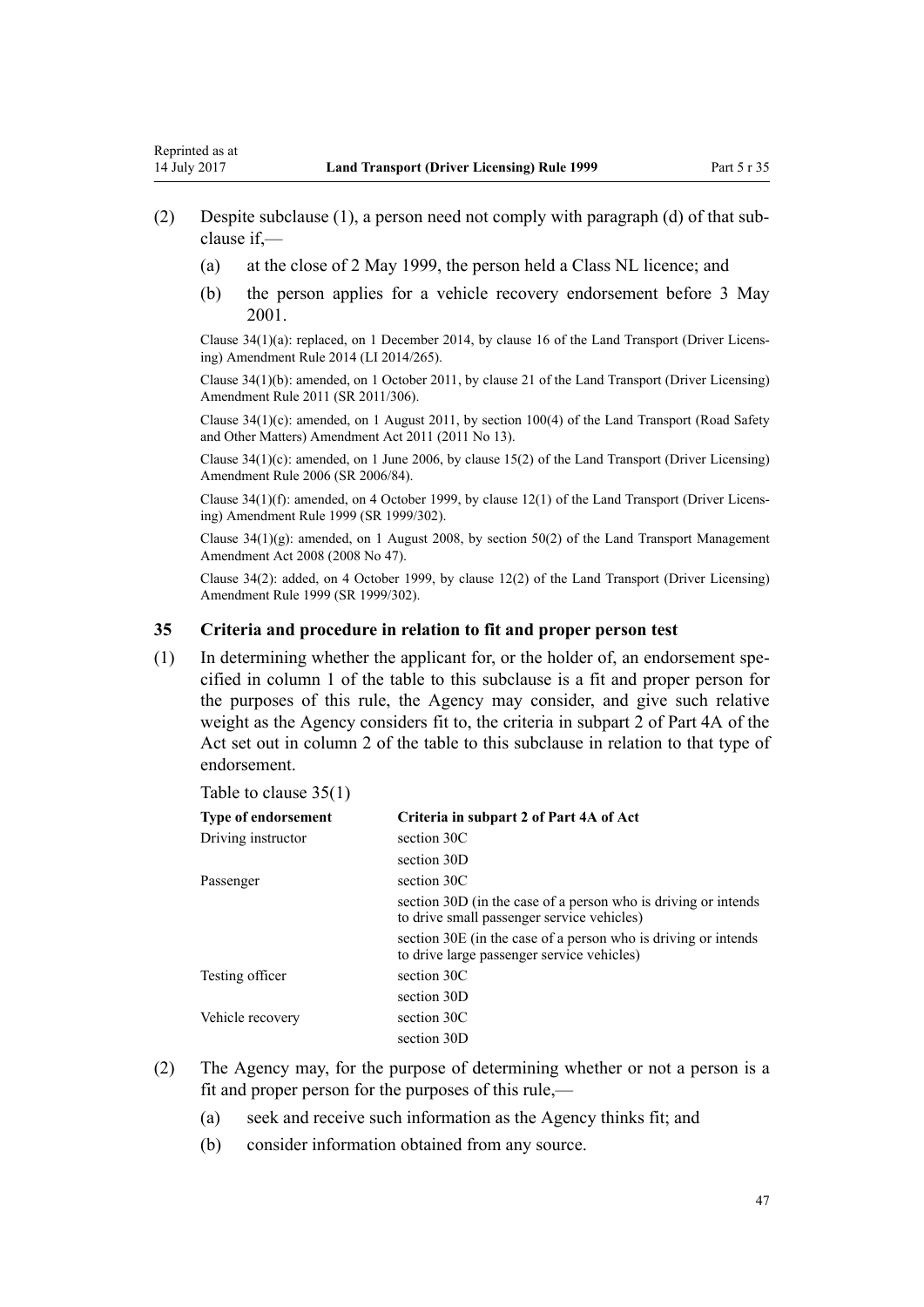- (3) If the Agency proposes to take into account any information that is or may be prejudicial to the person, the Agency must disclose that information to the person and give the person a reasonable opportunity to refute or comment on it.
- (4) Nothing in subclause (3) requires the Agency to disclose any information the disclosure of which would be likely to endanger the safety of any person.
- (5) Nothing in this clause limits or affects the provisions of [Part 4A](http://prd-lgnz-nlb.prd.pco.net.nz/pdflink.aspx?id=DLM434587) of the Act in respect of any transport service driver.

Clause 35(1): substituted, on 1 October 2007, by [section 95\(11\)](http://prd-lgnz-nlb.prd.pco.net.nz/pdflink.aspx?id=DLM353501) of the Land Transport Amendment Act 2005 (2005 No 77).

Clause 35(1): amended, on 1 August 2008, by [section 50\(2\)](http://prd-lgnz-nlb.prd.pco.net.nz/pdflink.aspx?id=DLM1313622) of the Land Transport Management Amendment Act 2008 (2008 No 47).

Clause 35(2): amended, on 1 August 2008, by [section 50\(2\)](http://prd-lgnz-nlb.prd.pco.net.nz/pdflink.aspx?id=DLM1313622) of the Land Transport Management Amendment Act 2008 (2008 No 47).

Clause 35(2)(a): amended, on 1 August 2008, by [section 50\(2\)](http://prd-lgnz-nlb.prd.pco.net.nz/pdflink.aspx?id=DLM1313622) of the Land Transport Management Amendment Act 2008 (2008 No 47).

Clause 35(3): amended, on 1 August 2008, by [section 50\(2\)](http://prd-lgnz-nlb.prd.pco.net.nz/pdflink.aspx?id=DLM1313622) of the Land Transport Management Amendment Act 2008 (2008 No 47).

Clause 35(4): amended, on 1 August 2008, by [section 50\(2\)](http://prd-lgnz-nlb.prd.pco.net.nz/pdflink.aspx?id=DLM1313622) of the Land Transport Management Amendment Act 2008 (2008 No 47).

Clause 35(5): amended, on 1 December 2014, by [clause 17](http://prd-lgnz-nlb.prd.pco.net.nz/pdflink.aspx?id=DLM6216930) of the Land Transport (Driver Licensing) Amendment Rule 2014 (LI 2014/265).

# **Part 6**

# **Driver identification cards**

### **36 Application for driver identification card**

- (1) An application for a driver identification card required under clauses 3.2, 10.3, and 11.3 of Land Transport Rule: Operator Licensing 2007 must be in accordance with [Part 3.](#page-21-0)
- (2) The applicant must provide a unique identifier as described in clauses 3.2, 10.3, and 11.3 of Land Transport Rule: Operator Licensing 2007.

Clause 36: replaced, on 1 December 2014, by [clause 18](http://prd-lgnz-nlb.prd.pco.net.nz/pdflink.aspx?id=DLM6216931) of the Land Transport (Driver Licensing) Amendment Rule 2014 (LI 2014/265).

# *Driver identification card property of Agency*

Heading: amended, on 1 August 2008, by [section 50\(2\)](http://prd-lgnz-nlb.prd.pco.net.nz/pdflink.aspx?id=DLM1313622) of the Land Transport Management Amendment Act 2008 (2008 No 47).

#### **37 Driver identification card property of Agency**

- (1) A driver identification card issued to a person under clauses 3.2, 10.3, and 11.3 of Land Transport Rule: Operator Licensing 2007 is the property of the Agency.
- (2) A person must surrender his or her driver identification card as and when required under this rule.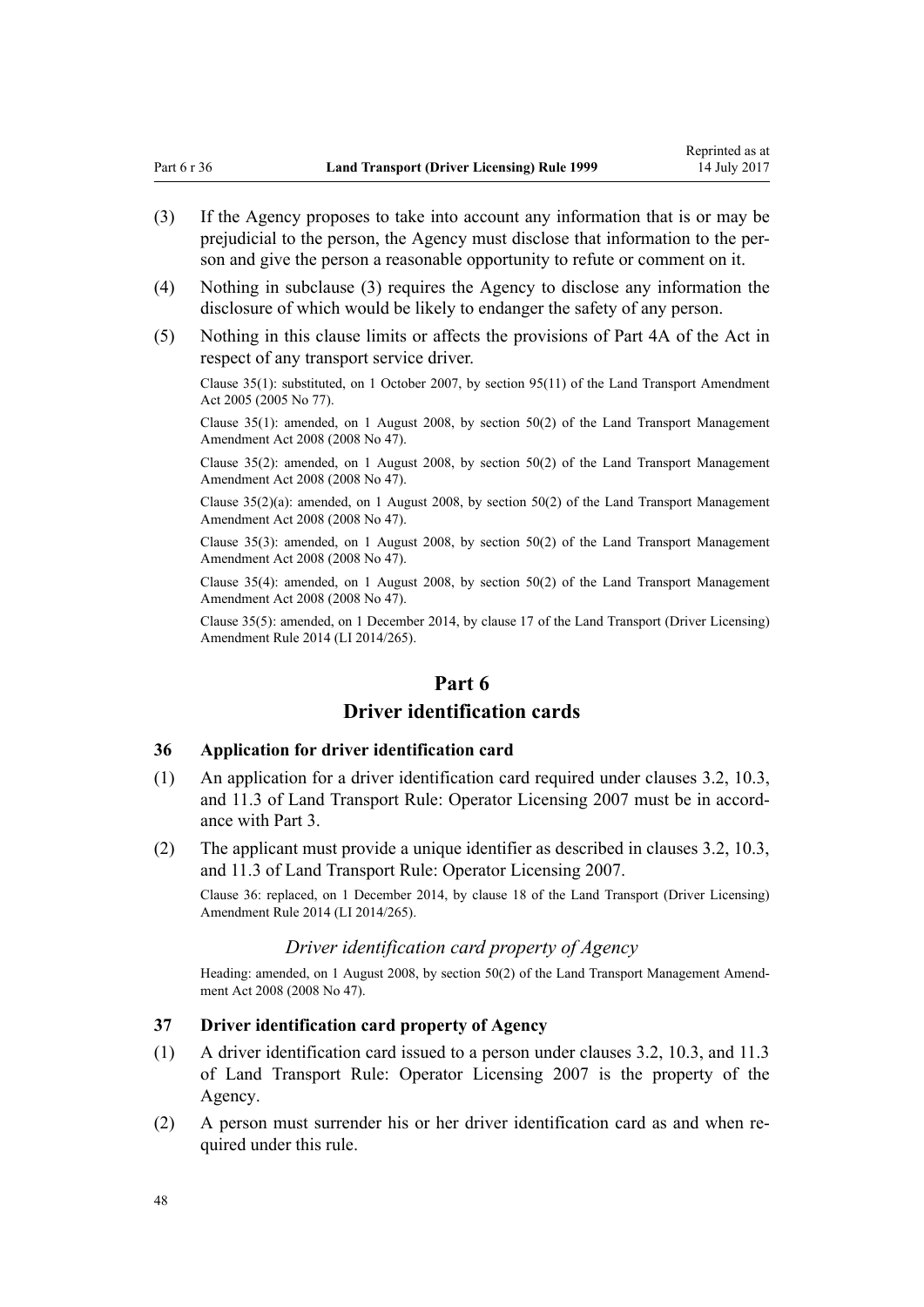<span id="page-48-0"></span>Clause 37 heading: amended, on 1 August 2008, by [section 50\(2\)](http://prd-lgnz-nlb.prd.pco.net.nz/pdflink.aspx?id=DLM1313622) of the Land Transport Management Amendment Act 2008 (2008 No 47).

Clause 37(1): amended, on 1 December 2014, by [clause 19](http://prd-lgnz-nlb.prd.pco.net.nz/pdflink.aspx?id=DLM6216933) of the Land Transport (Driver Licensing) Amendment Rule 2014 (LI 2014/265).

Clause 37(1): amended, on 1 August 2008, by [section 50\(2\)](http://prd-lgnz-nlb.prd.pco.net.nz/pdflink.aspx?id=DLM1313622) of the Land Transport Management Amendment Act 2008 (2008 No 47).

# **Part 7 Medical fitness**

#### **38 Eyesight testing**

- (1) An applicant for a driver licence or an endorsement, or for the renewal of a driver licence or an endorsement, must either—
	- (a) have the applicant's eyesight tested by a licensing agent; or
	- (b) provide a licensing agent with a certificate issued by a optometrist or medical practitioner within 60 days of the date that it is produced to the licensing agent stating that the applicant's eyesight complies with the standards specified in subclause (2).
- (2) An applicant to whom subclause (1) applies must,—
	- (a) in the case of an applicant with vision in both eyes who applies to obtain a Class 1 or Class 6 driver licence, or a dangerous goods or special type vehicle endorsement,—
		- (i) have a visual acuity of at least 6/12 using both eyes; and
		- (ii) have a visual field of at least 140 degrees; and
	- (b) in the case of an applicant with vision only in 1 eye who applies to obtain a Class 1 or Class 6 driver licence, or a dangerous goods or specialtype vehicle endorsement,—
		- (i) have a visual acuity of at least 6/12 in 1 eye; and
		- (ii) have a visual field of at least 140 degrees in that eye; and
	- (c) to obtain a driver licence of classes 2 to 5, or a passenger, vehicle recovery, driving instructor, or testing officer endorsement,—
		- (i) have a visual acuity of at least 6/9 using both eyes and at least 6/18 using each eye separately; and
		- (ii) have a visual field of at least 140 degrees.
- (3) The minimum eyesight standards specified in subclause (2) may be met either with or without correcting lenses.
- (4) If an applicant to whom subclause (1) applies fails an eyesight test administered by a licensing agent, the agent must advise the applicant that the applicant may provide a certificate in accordance with subclause (1)(b) as an alternative method of satisfying the requirements of subclause (2).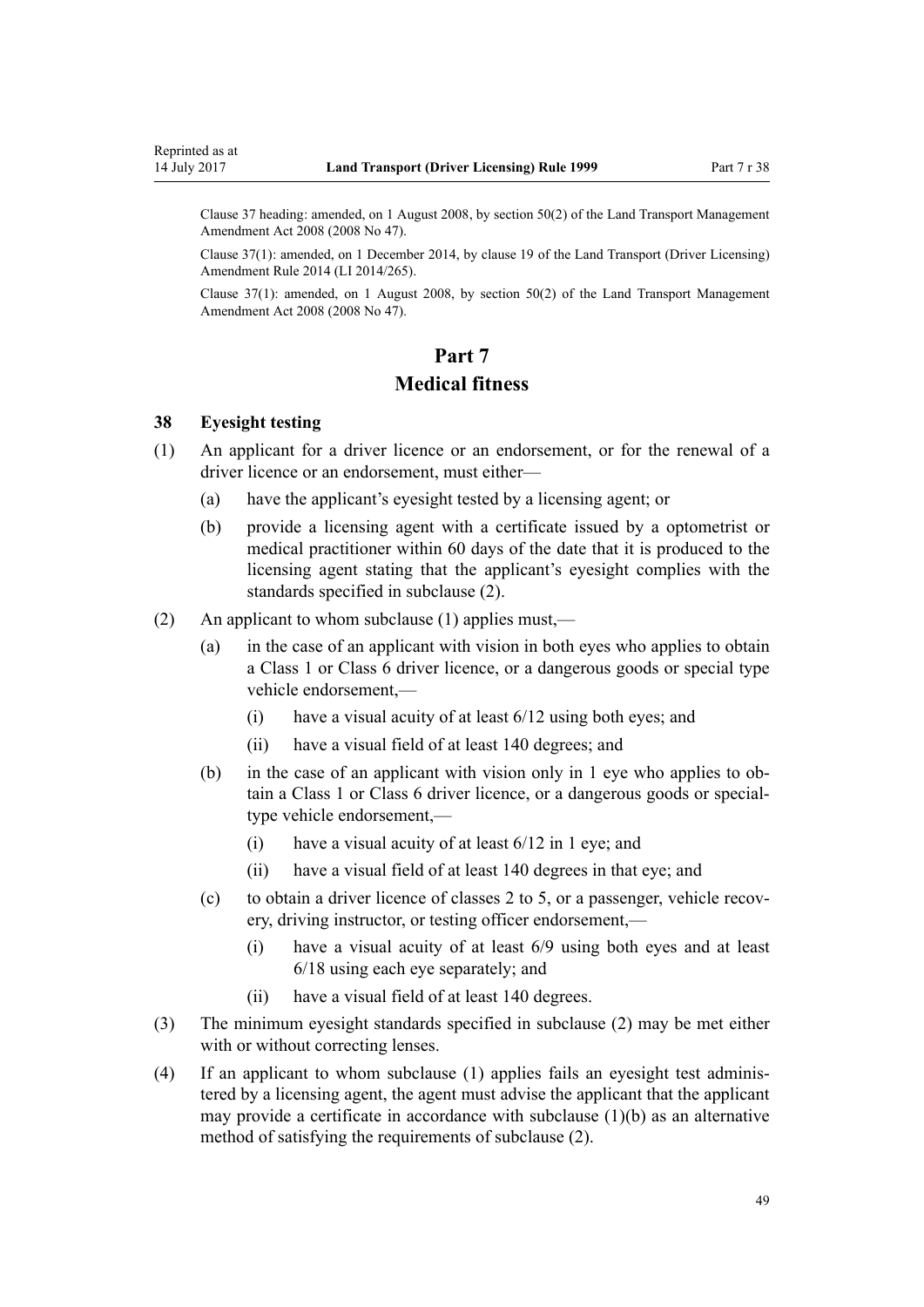<span id="page-49-0"></span>(5) A licensing agent is not required to administer an eyesight test to an applicant with vision only in 1 eye to whom subclause (1) applies, but must advise the applicant that the applicant must produce a certificate in accordance with subclause (1)(b) to satisfy the requirements of subclause (2).

Clause 38(1)(b): amended, on 18 September 2004, by [section 175\(3\)](http://prd-lgnz-nlb.prd.pco.net.nz/pdflink.aspx?id=DLM205009) of the Health Practitioners Competence Assurance Act 2003 (2003 No 48).

Clause 38(2)(a)(i): amended, on 1 October 2011, by [clause 22](http://prd-lgnz-nlb.prd.pco.net.nz/pdflink.aspx?id=DLM3956727) of the Land Transport (Driver Licensing) Amendment Rule 2011 (SR 2011/306).

#### **39 Medical declaration**

- (1) If an applicant for a driver licence or an endorsement, or for a renewal of a driver licence or an endorsement, has suffered from any medical condition or conditions (including any condition relating to eyesight) that has, to the applicant's knowledge, in the 5 years immediately preceding the date of application adversely affected the applicant's ability to drive safely, the applicant must—
	- (a) state this fact on the application form; and
	- (b) produce with the application form a medical certificate that complies with [clause 44.](#page-51-0)
- (2) If an applicant for a driver licence or an endorsement, or for a renewal of a driver licence or an endorsement, has suffered from any medical condition or conditions (including any conditions relating to eyesight) that could, to the applicant's knowledge, adversely affect the ability of the applicant to drive safely, but has not done so in the 5 years immediately preceding the date of application, the applicant must—
	- (a) state this fact on the application form; and
	- (b) sign a statement to that effect.
- (3) If the applicant for a driver licence or an endorsement, or for a renewal of a driver licence or an endorsement, does not suffer from any medical condition or conditions (including conditions relating to eyesight) that could, to the applicant's knowledge, adversely affect the ability of the applicant to drive safely, the applicant must—
	- (a) state this fact on the application form; and
	- (b) sign a statement to that effect.

Clause 39(2)(b): amended, on 1 October 2011, by [clause 23\(1\)](http://prd-lgnz-nlb.prd.pco.net.nz/pdflink.aspx?id=DLM3956728) of the Land Transport (Driver Licensing) Amendment Rule 2011 (SR 2011/306).

Clause 39(3): added, on 1 October 2011, by [clause 23\(2\)](http://prd-lgnz-nlb.prd.pco.net.nz/pdflink.aspx?id=DLM3956728) of the Land Transport (Driver Licensing) Amendment Rule 2011 (SR 2011/306).

#### **40 Special medical examination**

(1) The Agency may require any of the following persons to undergo a medical examination if he or she considers that there are reasonable grounds to require the person to undergo a medical examination in the interests of public safety: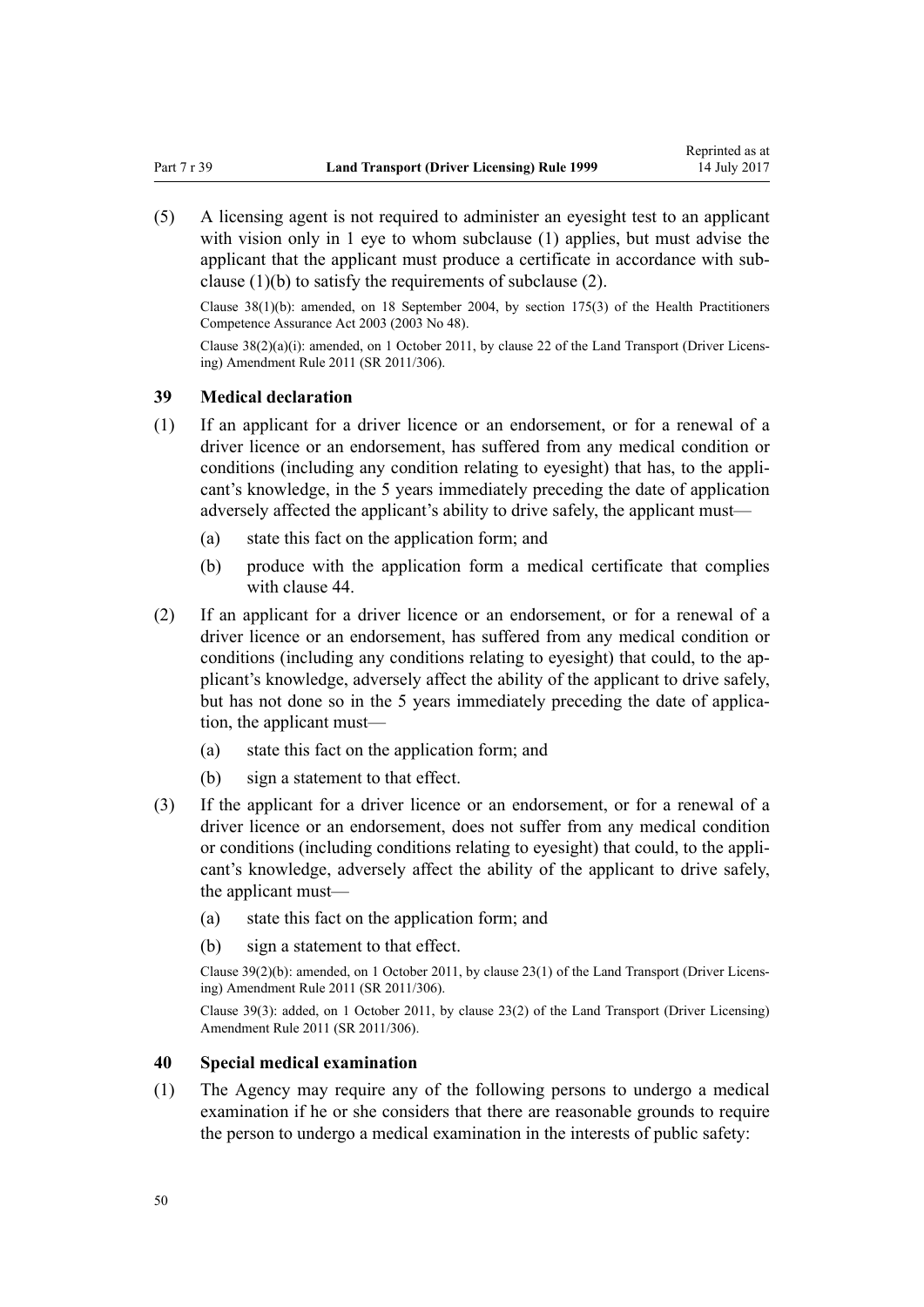- (a) an applicant for a driver licence:
- (b) an applicant for an endorsement:
- (c) an applicant for the renewal of a driver licence:
- (d) an applicant for the renewal of an endorsement.
- (2) A licensing agent (other than the Agency) may, if the licensing agent considers that there may be grounds for requiring an applicant to be medically examined under subclause (1), refer any application for a driver licence or an endorsement, or for the renewal of a driver licence or an endorsement, to the Agency to enable the Agency to consider whether to require a medical examination under subclause (1).

Clause 40(1): amended, on 1 August 2008, by [section 50\(2\)](http://prd-lgnz-nlb.prd.pco.net.nz/pdflink.aspx?id=DLM1313622) of the Land Transport Management Amendment Act 2008 (2008 No 47).

Clause 40(2): amended, on 1 August 2008, by [section 50\(2\)](http://prd-lgnz-nlb.prd.pco.net.nz/pdflink.aspx?id=DLM1313622) of the Land Transport Management Amendment Act 2008 (2008 No 47).

#### **41 Requirements of medical examination**

- (1) A medical examination required under clause  $40(1)$  must be carried out by—
	- (a) a medical practitioner, a optometrist, or a occupational therapist, nominated by the applicant; or
	- (b) a medical practitioner, or a optometrist, or a occupational therapist, nominated by the Agency.
- (2) The Agency may nominate a person under subclause  $(1)(b)$  only if—
	- (a) the applicant fails to nominate a person under subclause  $(1)(a)$ ; or
	- (b) the Agency is not satisfied that the person nominated by the applicant is appropriately qualified to undertake the medical examination.
- (3) A person who is nominated to undertake a medical examination under subclause (1) must be a member of one of the class or classes of registered health professional that, in the opinion of the Agency, is appropriately qualified to undertake the examination in the particular case.
- (4) A medical examination required under [clause 40\(1\)](#page-49-0) must be carried out having regard to the document issued by the Agency entitled Medical Aspects of Fitness to Drive: A Guide for Medical Practitioners.

Clause 41(1)(a): amended, on 18 September 2004, by [section 175\(3\)](http://prd-lgnz-nlb.prd.pco.net.nz/pdflink.aspx?id=DLM205009) of the Health Practitioners Competence Assurance Act 2003 (2003 No 48).

Clause 41(1)(b): amended, on 1 August 2008, by [section 50\(2\)](http://prd-lgnz-nlb.prd.pco.net.nz/pdflink.aspx?id=DLM1313622) of the Land Transport Management Amendment Act 2008 (2008 No 47).

Clause  $41(1)(b)$ : amended, on 18 September 2004, by [section 175\(3\)](http://prd-lgnz-nlb.prd.pco.net.nz/pdflink.aspx?id=DLM205009) of the Health Practitioners Competence Assurance Act 2003 (2003 No 48).

Clause 41(2): amended, on 1 August 2008, by [section 50\(2\)](http://prd-lgnz-nlb.prd.pco.net.nz/pdflink.aspx?id=DLM1313622) of the Land Transport Management Amendment Act 2008 (2008 No 47).

Clause 41(2)(b): amended, on 1 August 2008, by [section 50\(2\)](http://prd-lgnz-nlb.prd.pco.net.nz/pdflink.aspx?id=DLM1313622) of the Land Transport Management Amendment Act 2008 (2008 No 47).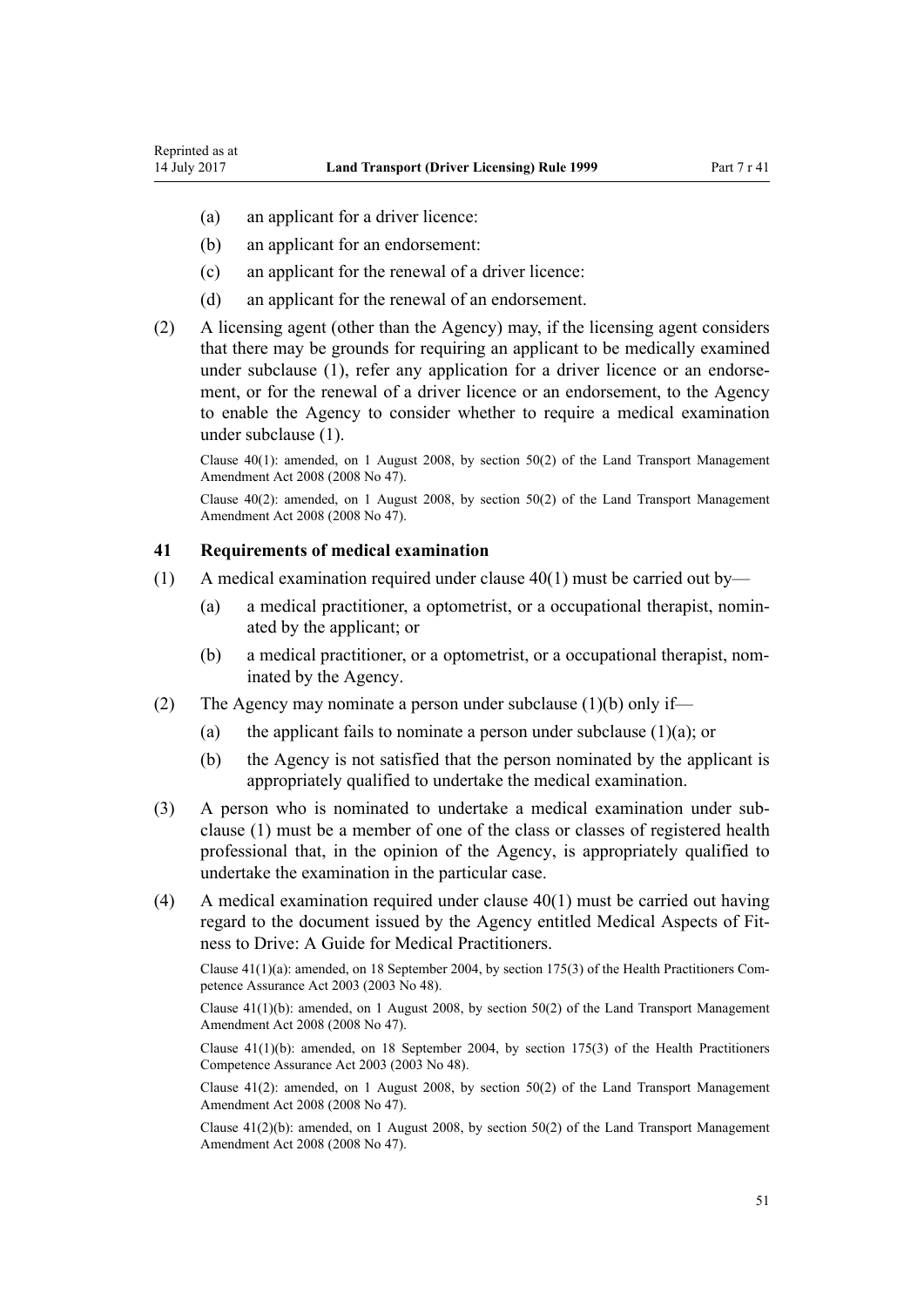<span id="page-51-0"></span>Clause 41(3): amended, on 1 August 2008, by [section 50\(2\)](http://prd-lgnz-nlb.prd.pco.net.nz/pdflink.aspx?id=DLM1313622) of the Land Transport Management Amendment Act 2008 (2008 No 47).

Clause 41(4): amended, on 1 August 2008, by [section 50\(2\)](http://prd-lgnz-nlb.prd.pco.net.nz/pdflink.aspx?id=DLM1313622) of the Land Transport Management Amendment Act 2008 (2008 No 47).

### **42 Powers of Agency**

The Agency may decline to issue or renew a driver licence or endorsement or may issue or renew the licence or endorsement with conditions—

- (a) if an applicant refuses or fails to undergo an examination required under clause  $40(1)$ ; or
- (b) if, following an examination required under clause  $40(1)$ , the Agency—
	- (i) is satisfied on medical grounds that the applicant is not a fit and proper person to be granted a driver licence or endorsement of the relevant class or type; or
	- (ii) considers that, in the interests of public safety, any driver licence or endorsement held by the applicant requires conditions that take into account any relevant physical or mental condition of the applicant.

Clause 42 heading: amended, on 1 August 2008, by [section 50\(2\)](http://prd-lgnz-nlb.prd.pco.net.nz/pdflink.aspx?id=DLM1313622) of the Land Transport Management Amendment Act 2008 (2008 No 47).

Clause 42: amended, on 1 August 2008, by [section 50\(2\)](http://prd-lgnz-nlb.prd.pco.net.nz/pdflink.aspx?id=DLM1313622) of the Land Transport Management Amendment Act 2008 (2008 No 47).

Clause 42(b): amended, on 1 August 2008, by [section 50\(2\)](http://prd-lgnz-nlb.prd.pco.net.nz/pdflink.aspx?id=DLM1313622) of the Land Transport Management Amendment Act 2008 (2008 No 47).

#### **43 Advice of right to appeal**

The Agency must give written notice to an applicant whose application for the issue or renewal of a driver licence or endorsement has been declined under clause 42, or granted subject to conditions under that clause, of the rights of appeal given by [section 106](http://prd-lgnz-nlb.prd.pco.net.nz/pdflink.aspx?id=DLM435083) of the Act.

Clause 43: amended, on 1 August 2008, by [section 50\(2\)](http://prd-lgnz-nlb.prd.pco.net.nz/pdflink.aspx?id=DLM1313622) of the Land Transport Management Amendment Act 2008 (2008 No 47).

### *General provision about medical certificates*

## *[Revoked]*

Heading: revoked, on 4 December 2006, by [clause 7](http://prd-lgnz-nlb.prd.pco.net.nz/pdflink.aspx?id=DLM386144) of the Land Transport (Driver Licensing) Amendment Rule (No 2) 2006 (SR 2006/152).

### **44 Medical certificates**

- (1) A person who is required by this rule to produce a medical certificate to any person must—
	- (a) obtain, from a person who is a member of 1 or more of the class or classes of registered health professional qualified to issue the certificate, a certificate that states whether the person is medically fit to drive under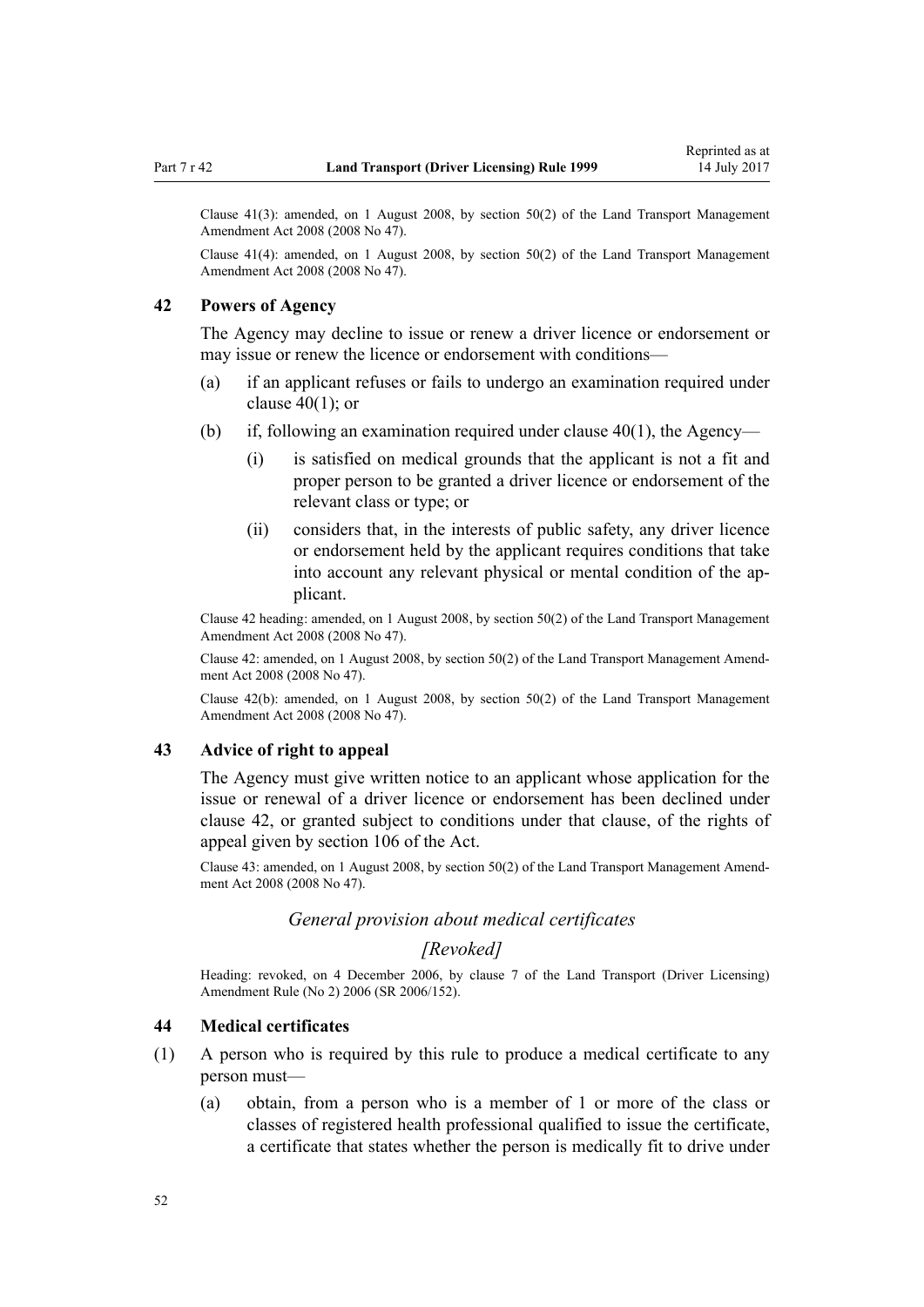the applicable class of licence or type of endorsement, having regard to the document issued by the Agency entitled Medical Aspects of Fitness to Drive: A Guide for Medical Practitioners; and

- (b) pay the appropriate fee (if any) specified in or assessed in accordance with regulations made under the Act.
- (1A) In the case of a person applying for a driver licence of Classes 2 to 5, a Class 1 medical certificate issued under [Part 2A](http://prd-lgnz-nlb.prd.pco.net.nz/pdflink.aspx?id=DLM216176) of the Civil Aviation Act 1990 and Part 67 of the Civil Aviation Rules may be produced instead of a medical certificate described in subclause (1)(a).
- (2) A medical certificate produced under this rule is valid only if it is issued within 60 days before the date on which it is produced.
- (2A) A medical certificate produced under subclause (1A) may be—
	- (a) the original certificate; or

Reprinted as at

- (b) a copy of that certificate certified by a solicitor of the High Court of New Zealand, a registrar of a District Court, a Justice of the Peace, or the medical practitioner who issued the certificate.
- (3) A person who would otherwise be required by this rule to produce a medical certificate is not required to do so if—
	- (a) the person has obtained, in the 5 years immediately preceding the date of application for the issue or renewal of a driver licence or endorsement, another driver licence or endorsement for which the person was required to produce a medical certificate to the same medical standards as required in subclause (1); and
	- (b) the person provides the licensing agent with a signed statement that any adverse condition the person suffers from that may affect the person's ability to drive safely has not worsened since the medical certificate referred to in subclause (3)(a) was produced.
- (4) Subclause (3) does not apply to a medical certificate required in respect of an applicant—
	- (a) for a driver licence who is 75 years of age or over; or
	- (b) for renewal of a driver licence under clause  $67(5)(a)$ .
- (5) This clause does not apply to a medical certificate issued under [clause 38\(1\)\(b\).](#page-48-0)

Clause 44(1)(a): amended, on 1 August 2008, by [section 50\(2\)](http://prd-lgnz-nlb.prd.pco.net.nz/pdflink.aspx?id=DLM1313622) of the Land Transport Management Amendment Act 2008 (2008 No 47).

Clause 44(1A): inserted, on 1 June 2006, by [clause 16\(1\)](http://prd-lgnz-nlb.prd.pco.net.nz/pdflink.aspx?id=DLM376105) of the Land Transport (Driver Licensing) Amendment Rule 2006 (SR 2006/84).

Clause 44(2A): inserted, on 1 June 2006, by [clause 16\(2\)](http://prd-lgnz-nlb.prd.pco.net.nz/pdflink.aspx?id=DLM376105) of the Land Transport (Driver Licensing) Amendment Rule 2006 (SR 2006/84).

Clause 44(4): substituted, on 1 October 2011, by [clause 24](http://prd-lgnz-nlb.prd.pco.net.nz/pdflink.aspx?id=DLM3956729) of the Land Transport (Driver Licensing) Amendment Rule 2011 (SR 2011/306).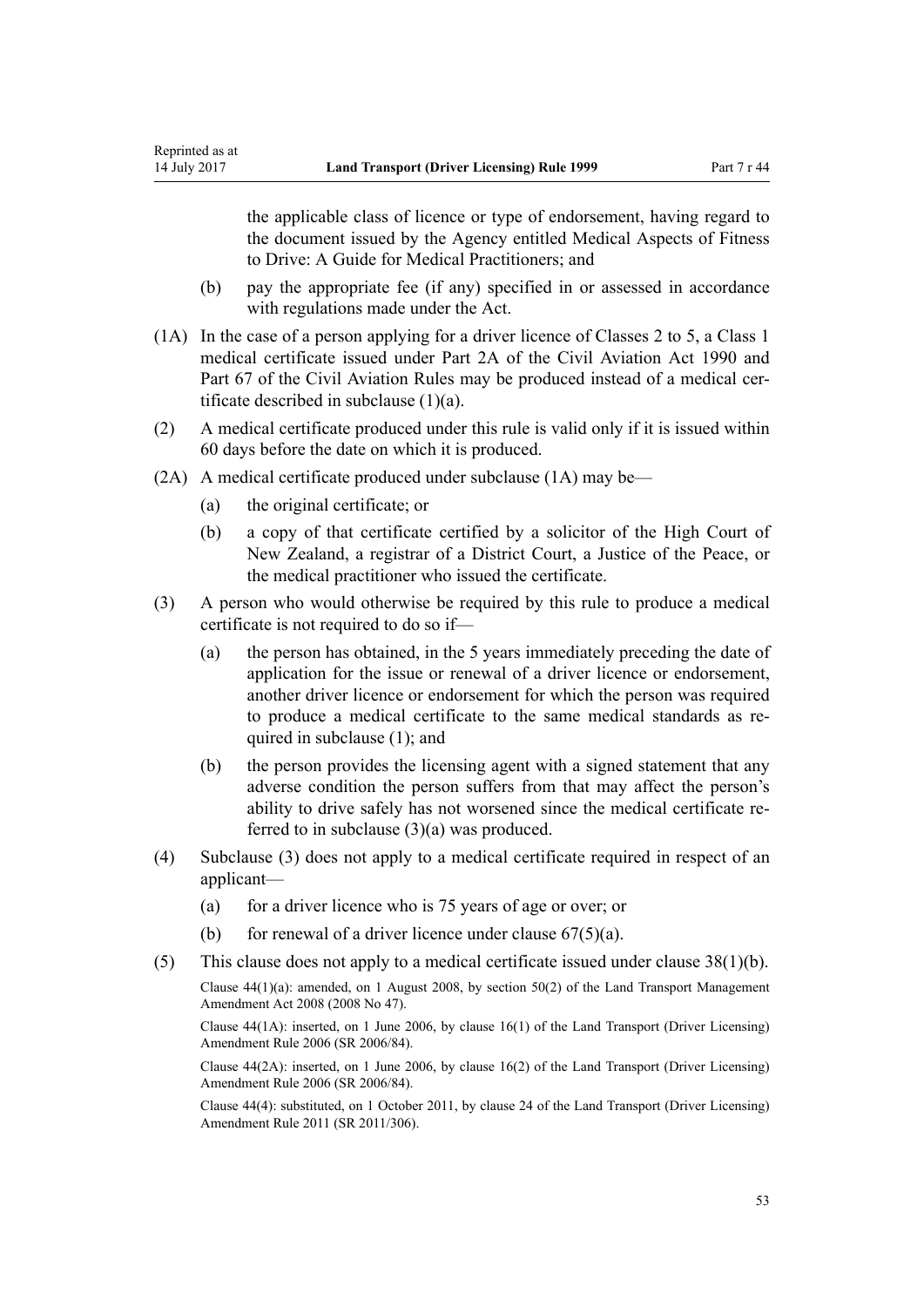### <span id="page-53-0"></span>**44A Obligations of person who issues medical certificate**

- (1) This clause applies if a medical certificate is required for the purposes of this rule.
- (2) The person who issues the medical certificate must, as soon as practicable, give written notice to the Agency of his or her assessment if he or she assesses the applicant as not medically fit to drive a motor vehicle for which a driver licence is required.

Clause 44A: inserted, on 4 December 2006, by [clause 8](http://prd-lgnz-nlb.prd.pco.net.nz/pdflink.aspx?id=DLM386145) of the Land Transport (Driver Licensing) Amendment Rule (No 2) 2006 (SR 2006/152).

Clause 44A(2): amended, on 1 August 2008, by [section 50\(2\)](http://prd-lgnz-nlb.prd.pco.net.nz/pdflink.aspx?id=DLM1313622) of the Land Transport Management Amendment Act 2008 (2008 No 47).

#### **44B Applicants may be referred for on-road safety test**

- (1) This clause applies if a medical certificate is required for a Class 1 or Class 6 licence and the applicant—
	- (a) is 75 years of age or older; or
	- (b) is 74 years of age or older and is renewing his or her licence under clause  $67(5)(a)$ .
- (2) The person who issues the medical certificate may refer the applicant for an on-road safety test if he or she—
	- (a) assesses the applicant as medically fit to drive under the applicable class of licence; but
	- (b) has significant doubts about the applicant's ability to drive safely.
- (3) This clause does not apply if a medical certificate is required only for the renewal of an endorsement on a Class 1 driver licence.

Clause 44B: inserted, on 4 December 2006, by [clause 8](http://prd-lgnz-nlb.prd.pco.net.nz/pdflink.aspx?id=DLM386145) of the Land Transport (Driver Licensing) Amendment Rule (No 2) 2006 (SR 2006/152).

#### **Part 8**

### **Theory and practical tests for driver licences**

*Theory tests*

#### **45 Theory tests required**

- (1) An applicant for a driver licence—
	- (a) of any of Classes 1L, 2L, 3L, 5L, or 6L; or
	- (b) for a licence of any class if the applicant is required under any other provision of this rule to pass a theory test—

must pass the appropriate theory test approved by the Agency in relation to the class of licence sought.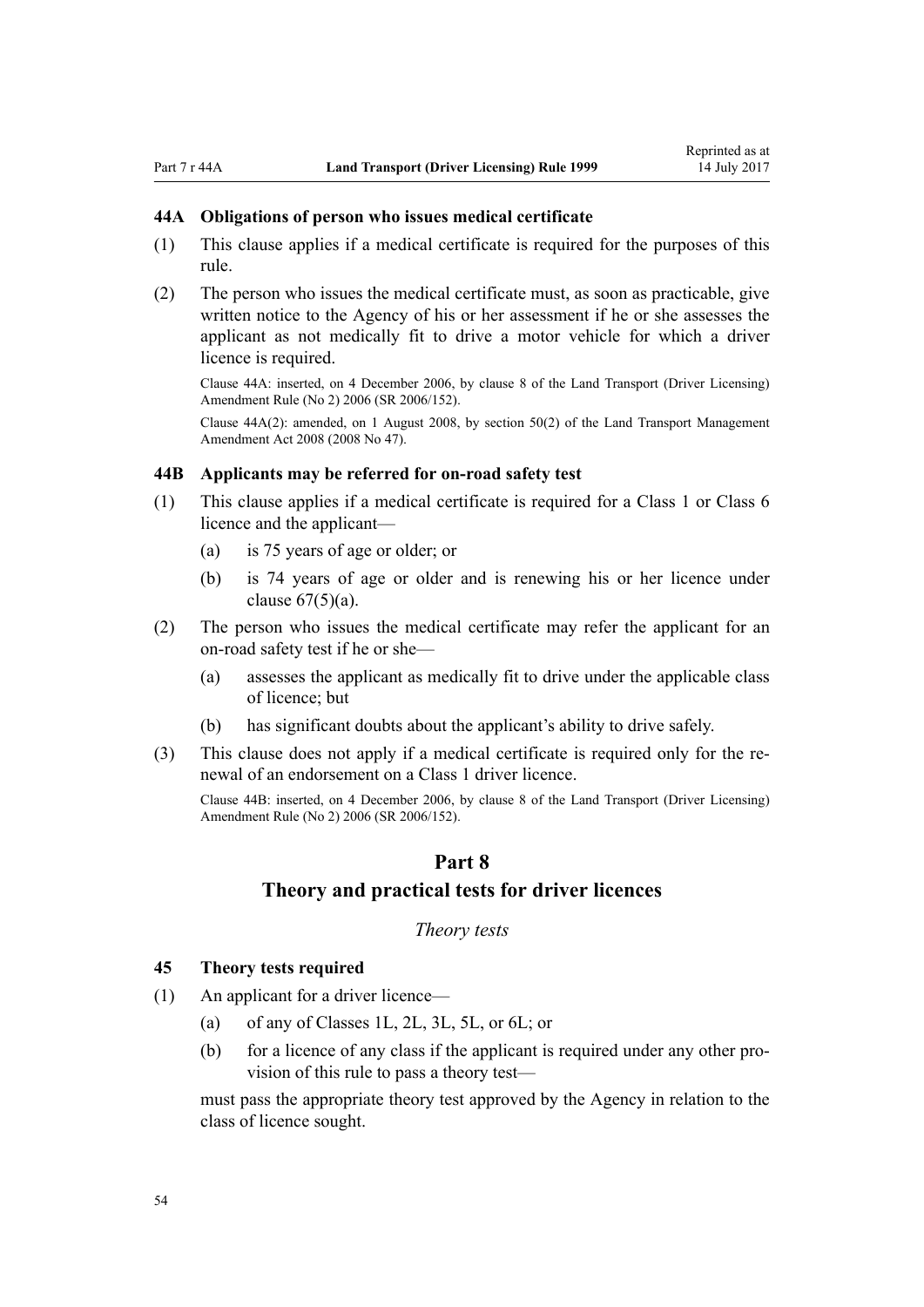- <span id="page-54-0"></span>(1A) Despite subclause (1), a person does not have to pass the appropriate theory test approved by the Agency if,—
	- (a) at the close of 2 May 1999, the person held a Class LL licence; and
	- (b) the person applies for a Class 3L or Class 5L licence before 3 May 2001.
- (2) This clause is subject to [clause 53](#page-56-0).

Clause 45(1): amended, on 1 August 2008, by [section 50\(2\)](http://prd-lgnz-nlb.prd.pco.net.nz/pdflink.aspx?id=DLM1313622) of the Land Transport Management Amendment Act 2008 (2008 No 47).

Clause 45(1): amended, on 16 January 2006, by [section 95\(12\)](http://prd-lgnz-nlb.prd.pco.net.nz/pdflink.aspx?id=DLM353501) of the Land Transport Amendment Act 2005 (2005 No 77).

Clause 45(1A): inserted, on 4 October 1999, by [clause 14](http://prd-lgnz-nlb.prd.pco.net.nz/pdflink.aspx?id=DLM293682) of the Land Transport (Driver Licensing) Amendment Rule 1999 (SR 1999/302).

Clause 45(1A): amended, on 1 August 2008, by [section 50\(2\)](http://prd-lgnz-nlb.prd.pco.net.nz/pdflink.aspx?id=DLM1313622) of the Land Transport Management Amendment Act 2008 (2008 No 47).

Clause 45(1A): amended, on 16 January 2006, by [section 95\(12\)](http://prd-lgnz-nlb.prd.pco.net.nz/pdflink.aspx?id=DLM353501) of the Land Transport Amendment Act 2005 (2005 No 77).

#### **46 Standard for passing theory test**

An applicant passes a theory test approved by the Agency if the applicant answers correctly the number of questions required to be answered correctly as approved by the Agency.

Clause 46: amended, on 1 August 2008, by [section 50\(2\)](http://prd-lgnz-nlb.prd.pco.net.nz/pdflink.aspx?id=DLM1313622) of the Land Transport Management Amendment Act 2008 (2008 No 47).

Clause 46: amended, on 16 January 2006, by [section 95\(12\)](http://prd-lgnz-nlb.prd.pco.net.nz/pdflink.aspx?id=DLM353501) of the Land Transport Amendment Act 2005 (2005 No 77).

### **47 Theory test to be conducted by licensing agent or testing officer**

A theory test must be conducted by a licensing agent or a testing officer.

### *Practical driving tests*

# **48 Practical skills tests required**

- (1) An applicant for a Class 6L licence must take a basic handling skills test approved by the Agency.
- (2) An applicant for a Class 1R or 6R licence must take the appropriate restricted licence test approved by the Agency in relation to the class of licence sought.
- (3) An applicant for a Class 1, 2, 3, 4, 5, or 6 licence must take the appropriate full licence test approved by the Agency in relation to the class of licence sought.
- (4) Except as provided in subclause (5) or [clause 53](#page-56-0), the applicant must, in accordance with [Schedule 3](#page-109-0), take the practical driving test in a vehicle to which the class of licence sought relates.
- (5) An applicant may take the practical driving test in an appropriately configured or loaded vehicle of a class other than that to which the class of licence sought relates if the Agency approves the use of that other vehicle for the test.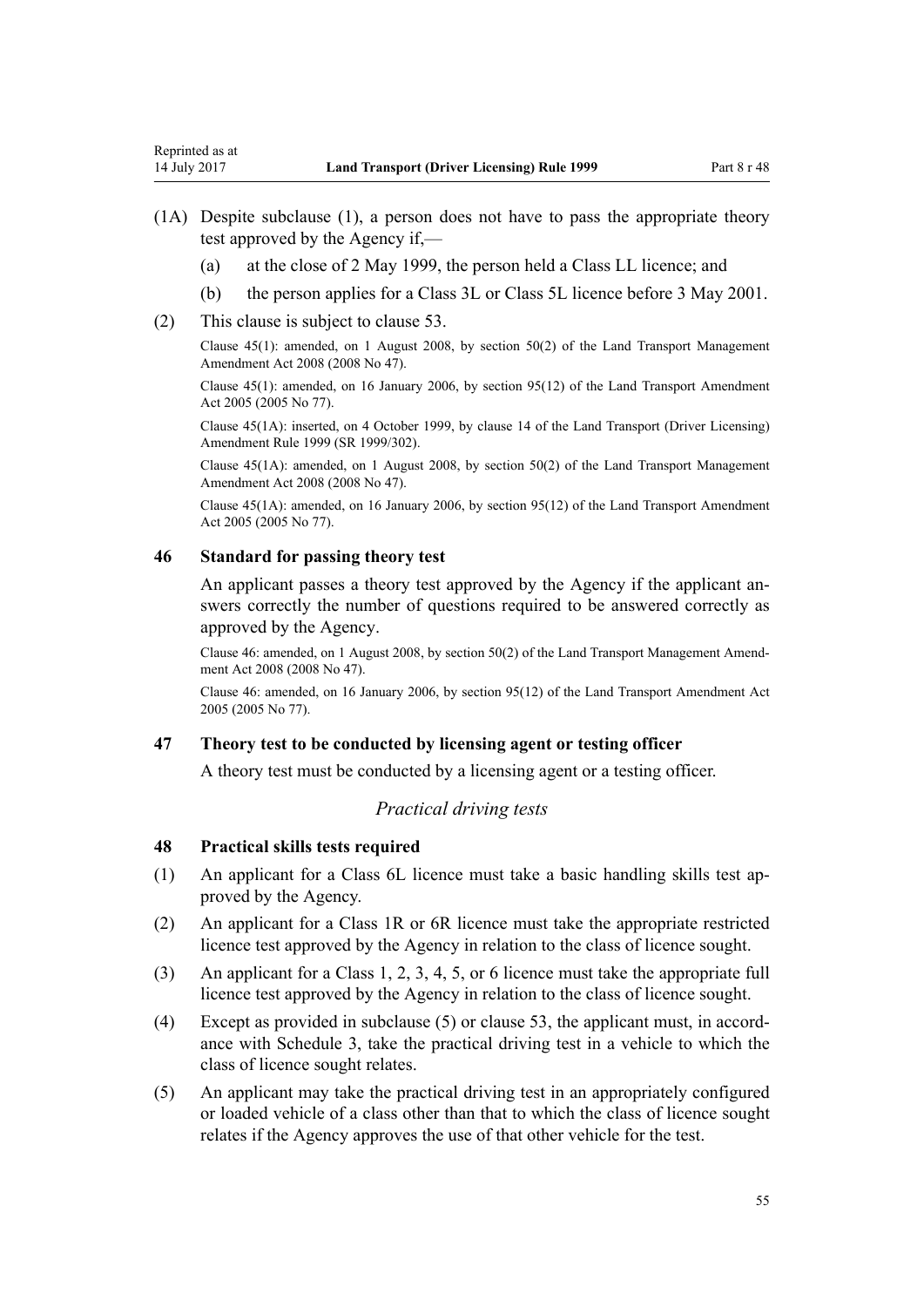<span id="page-55-0"></span>Clause 48: substituted, on 1 August 2011, by [section 100\(4\)](http://prd-lgnz-nlb.prd.pco.net.nz/pdflink.aspx?id=DLM3231293) of the Land Transport (Road Safety and Other Matters) Amendment Act 2011 (2011 No 13).

### **49 On-road safety test**

- (1) An applicant for a Class 1 or Class 6 licence must pass the on-road safety test if he or she is referred for the test under [clause 44B](#page-53-0).
- (2) The applicant must take the test in a vehicle to which the class of licence sought relates in accordance with [Schedule 3](#page-109-0).
- (3) If the applicant fails the test and his or her driver licence has expired or been revoked, a temporary driver licence issued under [section 24\(3\)](http://prd-lgnz-nlb.prd.pco.net.nz/pdflink.aspx?id=DLM434553) of the Act may be made subject to the condition specified in [clause 16\(1\)\(a\).](#page-26-0)
- (4) An applicant is not required to pass the on-road safety test if he or she is required to complete a practical driving test under [clause 48.](#page-54-0)

Clause 49: substituted, on 4 December 2006, by [clause 9](http://prd-lgnz-nlb.prd.pco.net.nz/pdflink.aspx?id=DLM386148) of the Land Transport (Driver Licensing) Amendment Rule (No 2) 2006 (SR 2006/152).

# **49A Transitional provision for applicants 80 years and over applying for driver licence**

- (1) This clause applies to an applicant for a driver licence who—
	- (a) is 80 years of age or over; and
	- (b) failed his or her most recent attempt at the test in [Part F](http://prd-lgnz-nlb.prd.pco.net.nz/pdflink.aspx?id=DLM282294) of Schedule 6 before the commencement of this clause.
- (2) The applicant must pass the on-road safety test in order to obtain his or her licence, in addition to the other requirements of this rule.

Clause 49A: inserted, on 4 December 2006, by [clause 9](http://prd-lgnz-nlb.prd.pco.net.nz/pdflink.aspx?id=DLM386148) of the Land Transport (Driver Licensing) Amendment Rule (No 2) 2006 (SR 2006/152).

#### **50 Practical driving test not to be completed using certain vehicles**

No practical driving test may be taken on a moped, all-terrain vehicle, tractor, or special-type vehicle.

Clause 50: amended, on 16 June 2008, by [clause 10](http://prd-lgnz-nlb.prd.pco.net.nz/pdflink.aspx?id=DLM1317916) of the Land Transport (Driver Licensing) Amendment Rule 2008 (SR 2008/119).

#### **51 Standard for passing practical test**

An applicant passes a practical test approved by the Agency if the applicant passes the test to the standard determined by the Agency.

Clause 51: substituted, on 1 August 2011, by [section 100\(4\)](http://prd-lgnz-nlb.prd.pco.net.nz/pdflink.aspx?id=DLM3231293) of the Land Transport (Road Safety and Other Matters) Amendment Act 2011 (2011 No 13).

#### **52 Persons who may conduct practical driving tests**

- (1) A practical driving test may be conducted by a person who is—
	- (a) a testing officer; and
	- (b) either employed by, or under contract to,—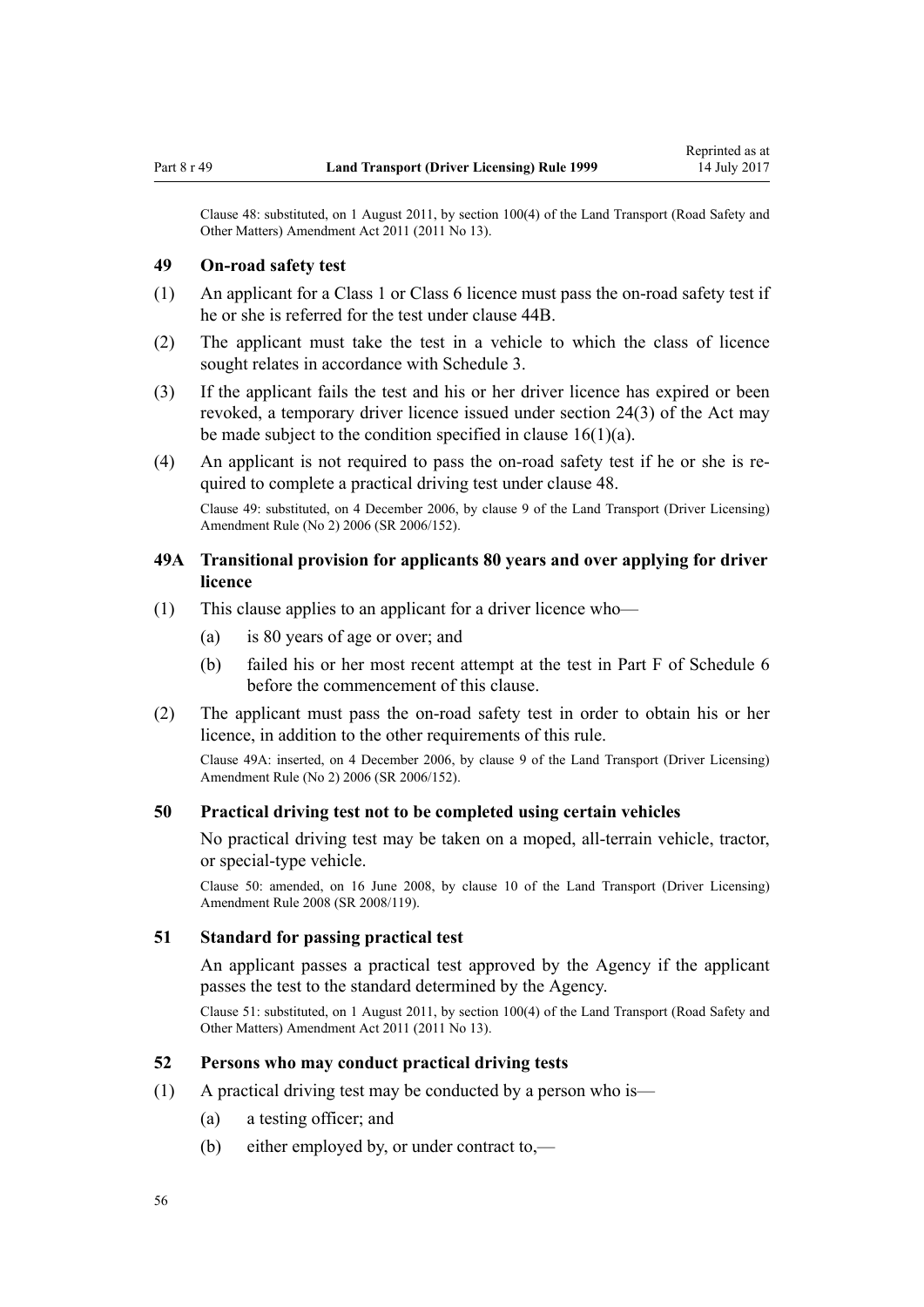- <span id="page-56-0"></span>(i) the Authority; or
- (ii) an agent of the Authority; or
- (iii) the New Zealand Defence Force.
- (2) Despite subclause (1), a basic motorcycle handling skills test approved by the Agency may only be carried out by—
	- (a) a person referred to in subclause (1); or
	- (b) an approved motorcycle instructor.
- (3) The Agency may approve a motorcycle instructor to conduct the test referred to in subclause (2).

Clause 52: substituted, on 1 June 2006, by [clause 19](http://prd-lgnz-nlb.prd.pco.net.nz/pdflink.aspx?id=DLM376108) of the Land Transport (Driver Licensing) Amendment Rule 2006 (SR 2006/84).

Clause 52(2): amended, on 1 August 2011, by [section 100\(4\)](http://prd-lgnz-nlb.prd.pco.net.nz/pdflink.aspx?id=DLM3231293) of the Land Transport (Road Safety and Other Matters) Amendment Act 2011 (2011 No 13).

Clause 52(3): amended, on 1 August 2008, by [section 50\(2\)](http://prd-lgnz-nlb.prd.pco.net.nz/pdflink.aspx?id=DLM1313622) of the Land Transport Management Amendment Act 2008 (2008 No 47).

#### **52A Practical driving test may be terminated**

A testing officer may terminate a practical driving test at any time during the course of the test if, in the opinion of the testing officer, the applicant—

- (a) commits an offence under section  $35(1)(a)$  or (b) or section  $36(1)(a)$  (relating to reckless or dangerous driving), or under [section 37\(1\),](http://prd-lgnz-nlb.prd.pco.net.nz/pdflink.aspx?id=DLM434658) [section](http://prd-lgnz-nlb.prd.pco.net.nz/pdflink.aspx?id=DLM434659) [38\(1\)](http://prd-lgnz-nlb.prd.pco.net.nz/pdflink.aspx?id=DLM434659), or [section 39\(1\)](http://prd-lgnz-nlb.prd.pco.net.nz/pdflink.aspx?id=DLM434662) (relating to careless or inconsiderate driving) of the Act; or
- (b) is wholly or partly responsible for an accident; or
- (c) is unable, because of lack of driving ability, to carry out an instruction of the testing officer; or
- (d) exceeds the applicable speed limit by more than 10 km/h; or
- (e) fails to comply with give-way rules or give-way signs; or
- (f) fails to comply with traffic signals or stop signs.

Clause 52A: inserted, on 1 June 2006, by [clause 19](http://prd-lgnz-nlb.prd.pco.net.nz/pdflink.aspx?id=DLM376108) of the Land Transport (Driver Licensing) Amendment Rule 2006 (SR 2006/84).

## *Applicant for more than 1 class of licence*

#### **53 Applicant for more than 1 class of licence**

- (1) Subject to subclause (2), a person who is—
	- (a) applying for the renewal of a driver licence where the person is the holder of more than 1 class of licence; or
	- (b) applying for a replacement licence under [clause 86](#page-83-0); or
	- (c) applying for a New Zealand driver licence of more than 1 class under [clause 89](#page-87-0),—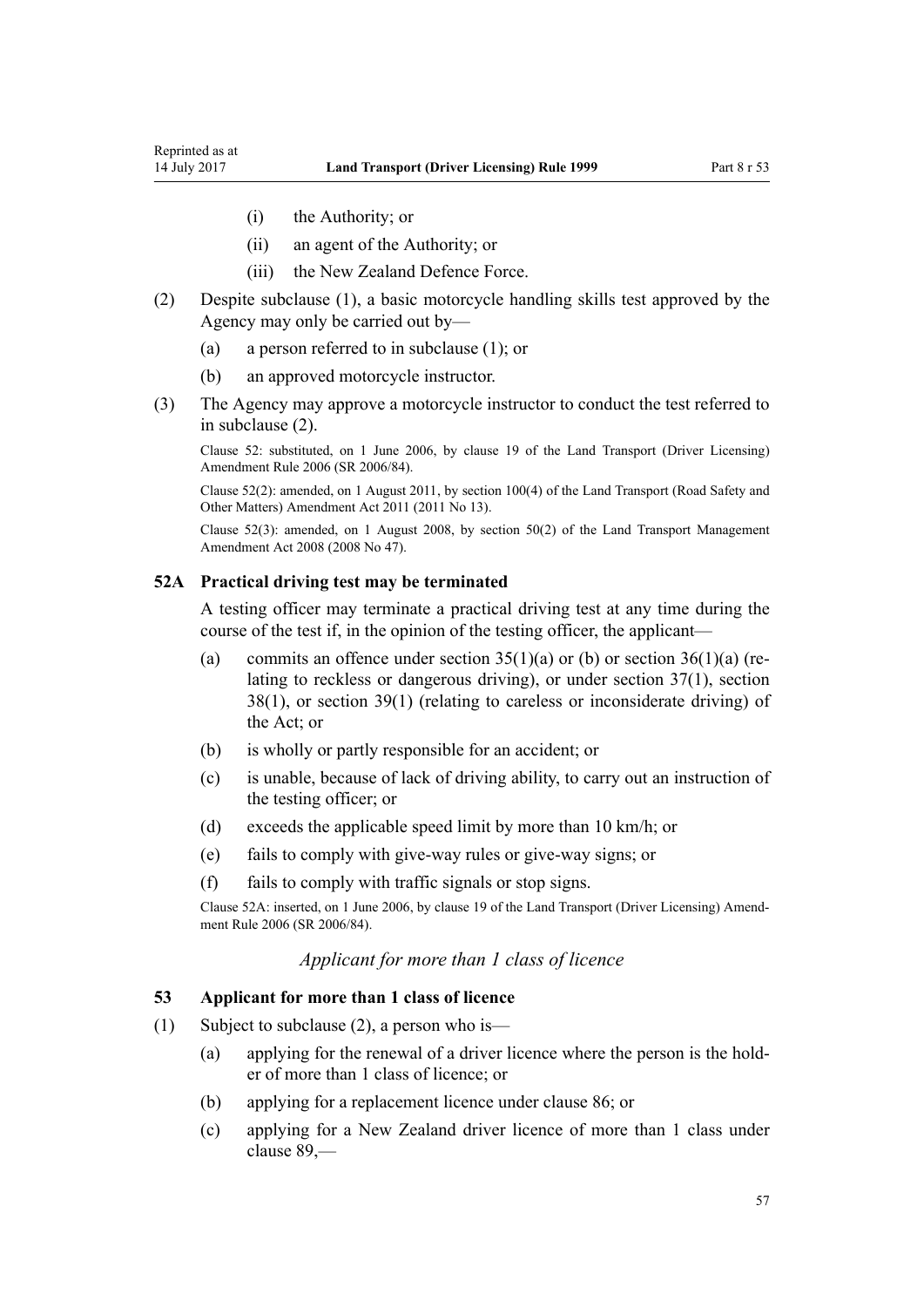<span id="page-57-0"></span>

is only required to complete 1 practical driving test if the applicant completes the appropriate practical driving test in a vehicle to which the highest class of licence sought relates in accordance with [Schedule 3.](#page-109-0)

- (2) A person who is applying for a Class 6 licence in addition to any other class or classes of licence must complete the appropriate practical driving test on a motorcycle, in addition to completing the appropriate practical driving test in relation to the other class or classes of licence sought.
- (3) Subject to subclause (4), a person referred to in paragraph (a) or paragraph (b) or paragraph (c) of subclause (1) is only required to complete 1 theory test if the person completes the appropriate theory test required for the highest class of licence sought.
- (4) A person who is applying for a Class 6 licence in addition to any other class or classes of licence must complete the appropriate theory test required for a Class 6 licence in addition to completing the appropriate theory test in relation to the other class or classes of licence sought.

# *Certification test for testing officer*

### **54 Certification test for testing officer**

An applicant for a testing officer endorsement must complete the certification test approved by the Agency to the standard determined by the Agency.

Clause 54: substituted, on 1 August 2011, by [section 100\(4\)](http://prd-lgnz-nlb.prd.pco.net.nz/pdflink.aspx?id=DLM3231293) of the Land Transport (Road Safety and Other Matters) Amendment Act 2011 (2011 No 13).

### *Person taking test must produce identification*

### **55 Person taking test must produce identification**

A person undertaking a test required under this Part must present to the person conducting the test either—

- (a) the person's photographic driver licence or a current temporary driver licence that is accompanied by a form of photographic identification of the applicant that is acceptable to the Agency; or
- (b) in the case of a theory test, identification in the form specified in [clause](#page-22-0) [11\(2\) or 11\(3\).](#page-22-0)

Clause 55(a): amended, on 1 October 2011, by [clause 25\(1\)](http://prd-lgnz-nlb.prd.pco.net.nz/pdflink.aspx?id=DLM3956730) of the Land Transport (Driver Licensing) Amendment Rule 2011 (SR 2011/306).

Clause 55(b): amended, on 1 December 2014, by [clause 20](http://prd-lgnz-nlb.prd.pco.net.nz/pdflink.aspx?id=DLM6216934) of the Land Transport (Driver Licensing) Amendment Rule 2014 (LI 2014/265).

Clause 55(b): amended, on 1 October 2011, by [clause 25\(2\)](http://prd-lgnz-nlb.prd.pco.net.nz/pdflink.aspx?id=DLM3956730) of the Land Transport (Driver Licensing) Amendment Rule 2011 (SR 2011/306).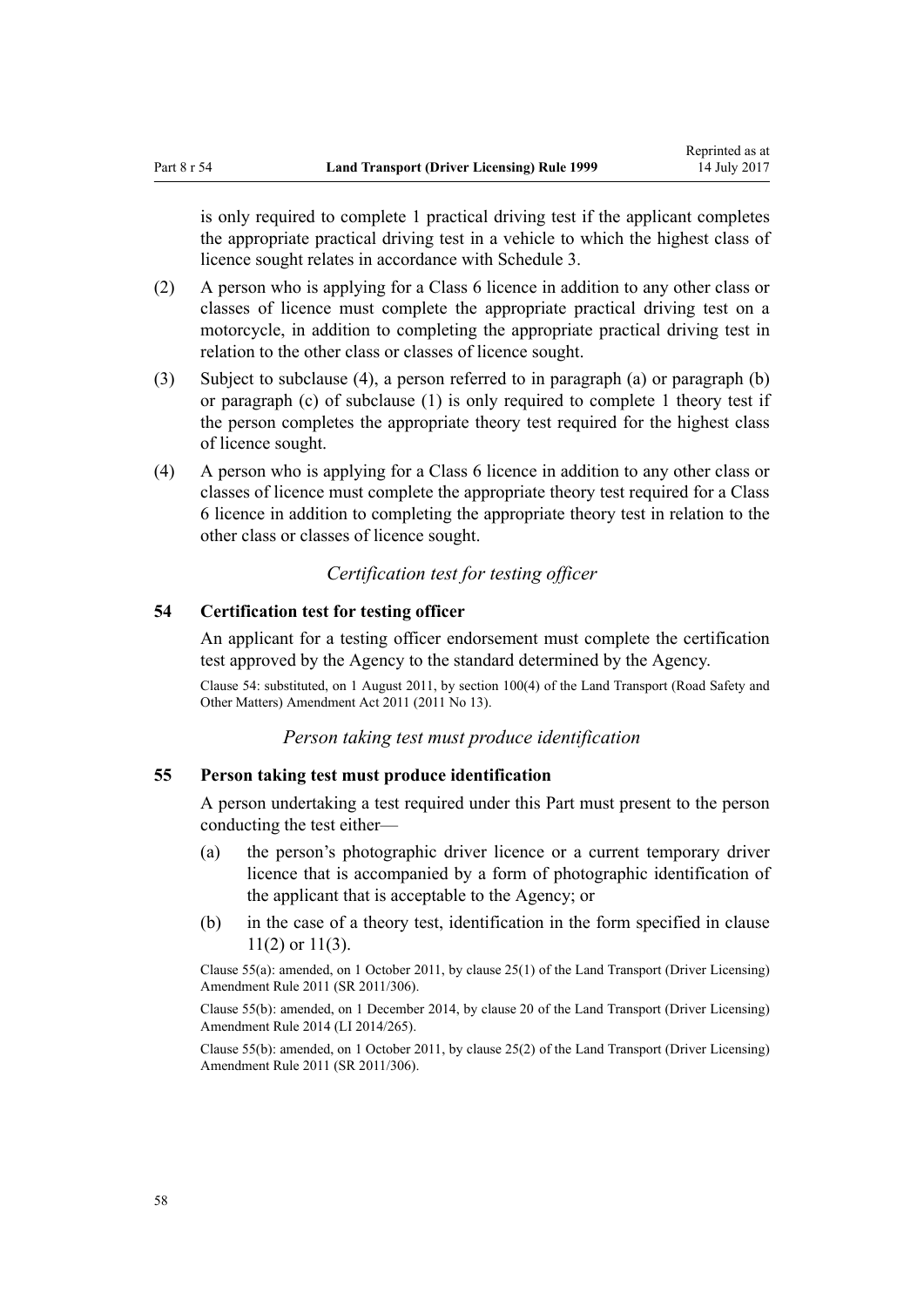# **Part 9**

### **Conditions relating to driver licences and endorsements**

### <span id="page-58-0"></span>**56 Conditions relating to physical disability**

- (1) The Agency may direct that a person may drive a motor vehicle only if the person complies with 1 or more of the following conditions:
	- (a) the person uses correcting lenses, an occluder covering 1 eye, aids to hearing, or artificial limbs, that the Agency considers are appropriate; or
	- (b) the person drives the vehicle during periods, and under circumstances, that the Agency considers are appropriate given—
		- (i) the person's physical or mental condition at the time of application; or
		- (ii) the outcome of a review of the person's fitness to drive under clause  $77(1)$ ; or
	- (c) the vehicle is specially adapted or has specified features; or
	- (d) the person consults with a medical practitioner, optometrist, or occupational therapist at intervals specified by the Agency.
- (2) The Agency must notify a person on whose driver licence or endorsement conditions have been imposed under subclause (1) of the rights of appeal given by [section 106](http://prd-lgnz-nlb.prd.pco.net.nz/pdflink.aspx?id=DLM435083) of the Act.

Clause 56(1): amended, on 1 August 2008, by [section 50\(2\)](http://prd-lgnz-nlb.prd.pco.net.nz/pdflink.aspx?id=DLM1313622) of the Land Transport Management Amendment Act 2008 (2008 No 47).

Clause  $56(1)(a)$ : amended, on 1 August 2008, by section  $50(2)$  of the Land Transport Management Amendment Act 2008 (2008 No 47).

Clause  $56(1)(b)$ : amended, on 1 August 2008, by section  $50(2)$  of the Land Transport Management Amendment Act 2008 (2008 No 47).

Clause  $56(1)(d)$ : amended, on 1 August 2008, by section  $50(2)$  of the Land Transport Management Amendment Act 2008 (2008 No 47).

Clause  $56(1)(d)$ : amended, on 18 September 2004, by [section 175\(3\)](http://prd-lgnz-nlb.prd.pco.net.nz/pdflink.aspx?id=DLM205009) of the Health Practitioners Competence Assurance Act 2003 (2003 No 48).

Clause 56(2): amended, on 1 August 2008, by [section 50\(2\)](http://prd-lgnz-nlb.prd.pco.net.nz/pdflink.aspx?id=DLM1313622) of the Land Transport Management Amendment Act 2008 (2008 No 47).

#### **57 Condition imposed on Class 1R licence in relation to driving motor vehicle with automatic transmission**

The Agency must impose a condition on a person's Class 1R licence permitting the person to drive only a motor vehicle with an automatic transmission if, when obtaining a Class 1R licence, the person passes the restricted licence test under [clause 48](#page-54-0) in a motor vehicle with an automatic transmission.

Clause 57: substituted, on 1 June 2006, by [clause 20](http://prd-lgnz-nlb.prd.pco.net.nz/pdflink.aspx?id=DLM376111) of the Land Transport (Driver Licensing) Amendment Rule 2006 (SR 2006/84).

Clause 57: amended, on 1 August 2011, by [section 100\(4\)](http://prd-lgnz-nlb.prd.pco.net.nz/pdflink.aspx?id=DLM3231293) of the Land Transport (Road Safety and Other Matters) Amendment Act 2011 (2011 No 13).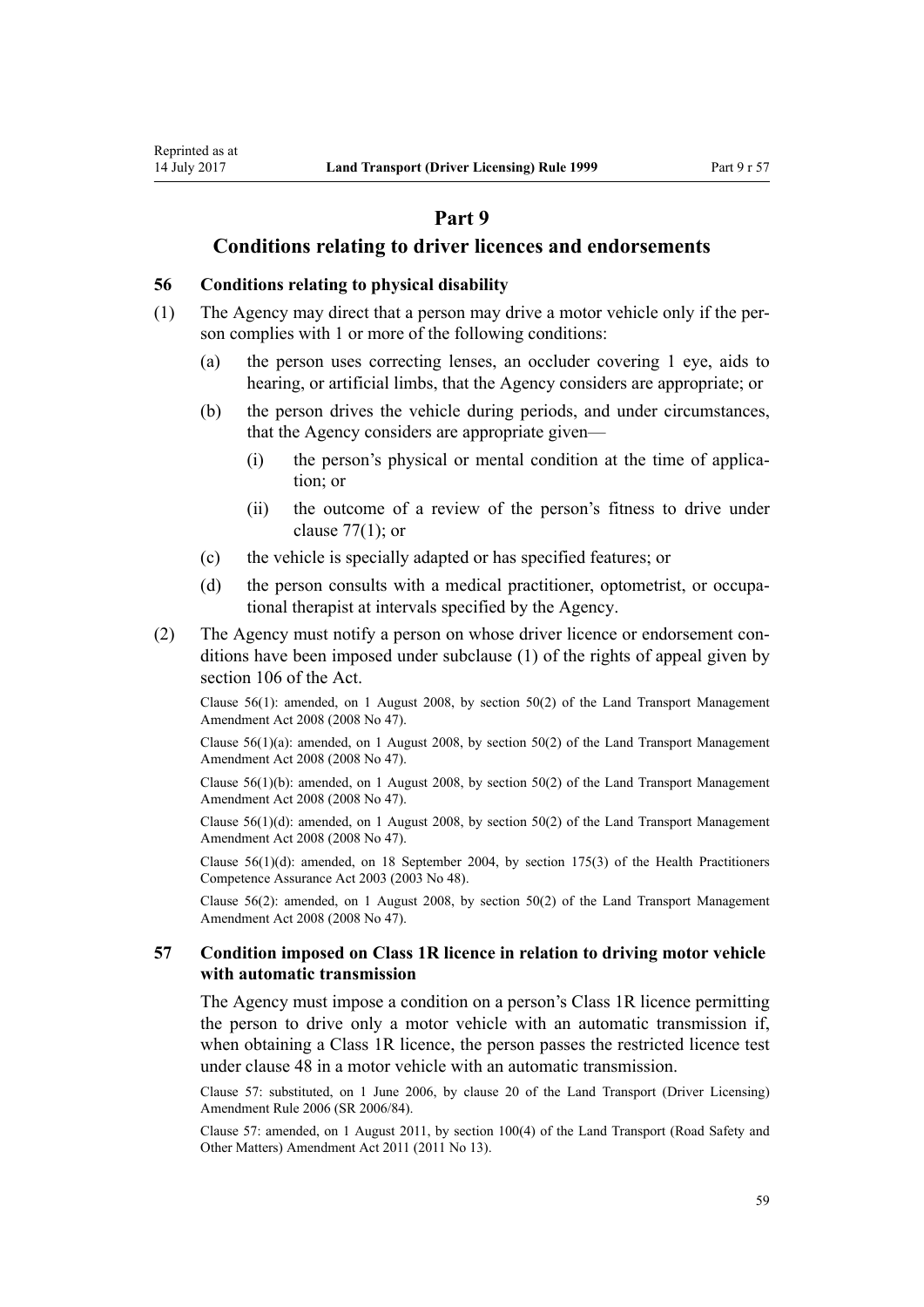Clause 57: amended, on 1 August 2008, by [section 50\(2\)](http://prd-lgnz-nlb.prd.pco.net.nz/pdflink.aspx?id=DLM1313622) of the Land Transport Management Amendment Act 2008 (2008 No 47).

### **57A Transitional provision for condition relating to automatic transmission vehicle**

- (1) In the case of an existing driver licence of a driver who is 80 years of age or over, a condition that the person is permitted to drive only a vehicle with automatic transmission, imposed as a result of passing a driving test in a vehicle with automatic transmission,—
	- (a) does not apply unless subclause (2) also applies; and
	- (b) must be removed from the driver licence of the applicant when he or she renews or replaces his or her licence unless subclause (2) applies.
- (2) Despite subclause (1), a driver who is 80 years of age or over who renews or replaces his or her driver licence may be subject to a condition imposed on medical grounds that allows that person to drive only a motor vehicle with an automatic transmission.

Clause 57A: inserted, on 1 June 2006, by [clause 20](http://prd-lgnz-nlb.prd.pco.net.nz/pdflink.aspx?id=DLM376111) of the Land Transport (Driver Licensing) Amendment Rule 2006 (SR 2006/84).

#### **58 Removal of condition relating to automatic transmission**

A condition under [clause 57](#page-58-0) must be removed if the person to whom it applies,—

- (a) being less than 80 years of age, holds a restricted licence, and passes a full licence test under [clause 48;](#page-54-0) or
- (b) being less than 80 years of age, passes a restricted licence test under [clause 48](#page-54-0) in a motor vehicle with a manual transmission.
- (c) *[Revoked]*

Clause 58(b): amended, on 1 August 2011, by [section 100\(4\)](http://prd-lgnz-nlb.prd.pco.net.nz/pdflink.aspx?id=DLM3231293) of the Land Transport (Road Safety and Other Matters) Amendment Act 2011 (2011 No 13).

Clause 58(b): amended, on 1 June 2006, by [clause 21](http://prd-lgnz-nlb.prd.pco.net.nz/pdflink.aspx?id=DLM376114) of the Land Transport (Driver Licensing) Amendment Rule 2006 (SR 2006/84).

Clause 58(c): revoked, on 1 June 2006, by [clause 21](http://prd-lgnz-nlb.prd.pco.net.nz/pdflink.aspx?id=DLM376114) of the Land Transport (Driver Licensing) Amendment Rule 2006 (SR 2006/84).

#### **59 Condition relating to automatic transmission not to apply in certain circumstances**

A condition under [clause 57](#page-58-0) does not apply if the person is driving a manual vehicle while accompanied by a person who—

- (a) holds, and has held for at least 2 years, a full licence of a class that authorises that person to drive that vehicle; and
- (b) is in charge of the vehicle; and
- (c) is seated in the front passenger seat or, if there is no front passenger seat available, is seated as close as is practicable to the driver.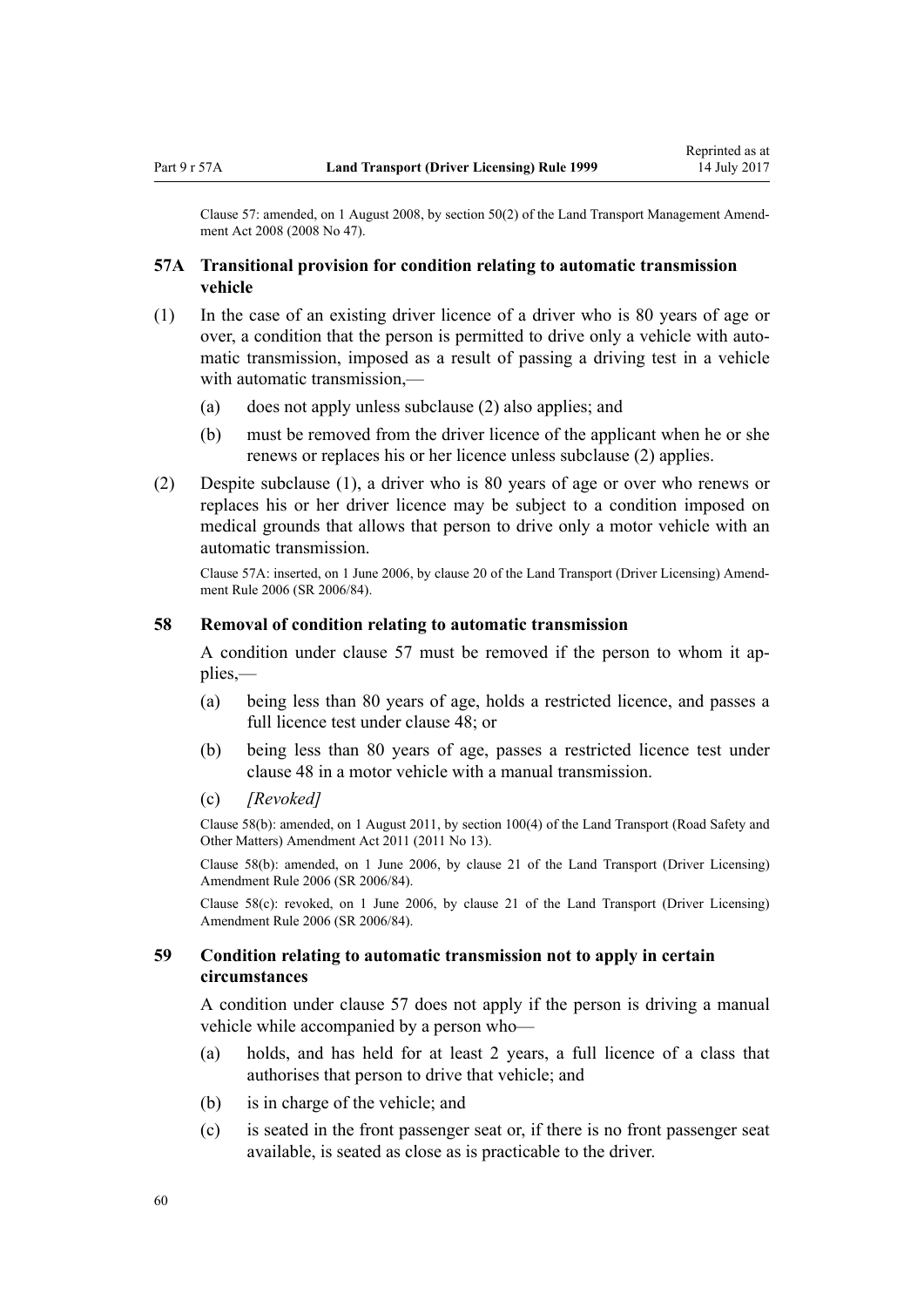# **Part 10**

## **Period of validity of driver licences and endorsements**

#### **60 Period of validity of driver licence**

Reprinted as at

- (1) A driver licence that is obtained or renewed under this rule may be issued for a period of 10 years except that,—
	- (a) if the person is at least 64 years of age but younger than 75 years of age at the date of the issue of the licence, the expiry date specified on the licence must be,—
		- (i) unless subparagraph (ii) applies, the date of the person's 75th birthday:
		- (ii) if the licence is of Class 1L, Class 1R, Class 6L, or Class 6R, 5 years after the date of issue, or the person's 75th birthday, whichever is the earlier:
	- (b) if the person is at least 75 years of age but younger than 80 years of age at the date of the issue of the licence, the expiry date specified on the licence must be the date of the person's 80th birthday:
	- (c) if the person is 80 years of age or over at the date of the issue of the licence, the expiry date specified on the licence must be the next birthday of the applicant that is a whole multiple of 2:
	- (ca) if the licence is of Class 1L, Class 1R, Class 6L, or Class 6R, the expiry date for that licence must be 5 years after the date of the issue of the licence:
	- (d) if a renewed licence is issued under clause  $67(5)$  with an expiry date that is more than 10 years after the date of the issue of the licence, the licence expires on the date specified on the licence.
- (1A) Nothing in subclause (1)(ca) applies in a case to which subclause (1)(b) or (c) applies.
- (2) A driver licence that is replaced under this rule must be issued with an expiry date that is the same as the expiry date of the licence being replaced.
- (3) Despite subclause (1), but subject to subclause (3A), the Agency may extend the period of validity of a driver licence for a period not exceeding 1 year.
- (3A) The period of validity of a driver licence of Class 1L, Class 1R, Class 6L, or Class 6R must not be extended beyond the expiry date on the licence unless the holder of the licence passes an appropriate theory test in accordance with [clause 45\(1\)\(b\)](#page-53-0).
- (4) The period of validity of a driver licence is not affected by the holder obtaining a driver licence or endorsement of any other class or type.
- (5) Despite subclause (4), if a person who holds a driver licence obtains an additional licence class or endorsement, the person's existing licence may be reis-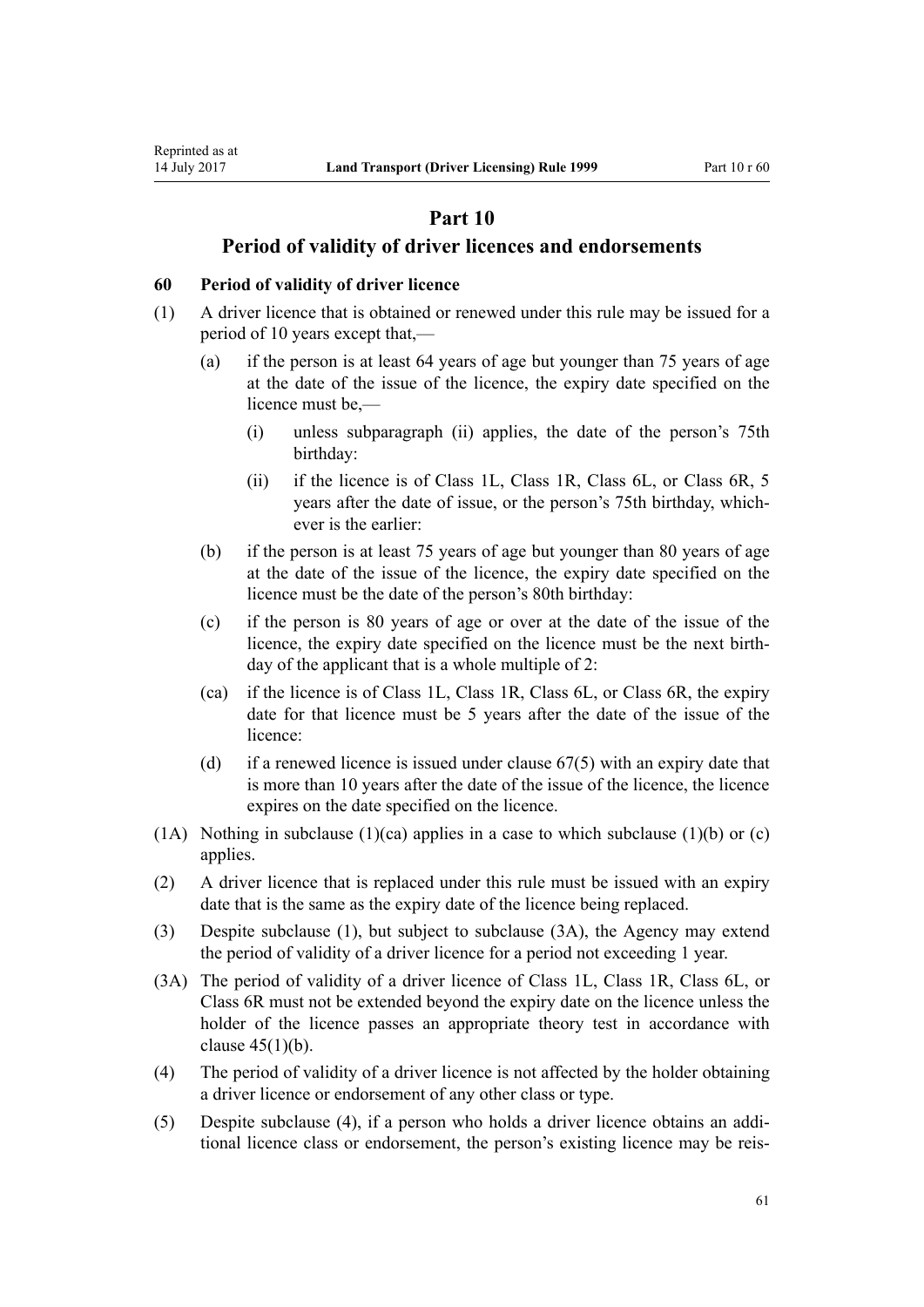<span id="page-61-0"></span>sued with an expiry date in accordance with subclause (1) from the date of issue, but only if the minimum requirements of that application also satisfy the minimum requirements for renewal of the person's existing licence class or classes under [clause 67](#page-66-0).

(6) Subclause (5) does not apply if the existing licence is of Class 1L, Class 1R, Class 6L, or Class 6R.

Clause 60: replaced, on 1 October 2012, by [clause 26](http://prd-lgnz-nlb.prd.pco.net.nz/pdflink.aspx?id=DLM3956515) of the Land Transport (Driver Licensing) Amendment Rule 2011 (SR 2011/306).

Clause  $60(1)(a)$ : replaced, on 1 December 2014, by [clause 21\(1\)](http://prd-lgnz-nlb.prd.pco.net.nz/pdflink.aspx?id=DLM6216935) of the Land Transport (Driver Licensing) Amendment Rule 2014 (LI 2014/265).

Clause  $60(1)(ca)$ : inserted, on 1 December 2014, by [clause 21\(2\)](http://prd-lgnz-nlb.prd.pco.net.nz/pdflink.aspx?id=DLM6216935) of the Land Transport (Driver Licensing) Amendment Rule 2014 (LI 2014/265).

Clause 60(1A): inserted, on 1 December 2014, by [clause 21\(3\)](http://prd-lgnz-nlb.prd.pco.net.nz/pdflink.aspx?id=DLM6216935) of the Land Transport (Driver Licensing) Amendment Rule 2014 (LI 2014/265).

Clause 60(3): replaced, on 1 December 2014, by [clause 21\(4\)](http://prd-lgnz-nlb.prd.pco.net.nz/pdflink.aspx?id=DLM6216935) of the Land Transport (Driver Licensing) Amendment Rule 2014 (LI 2014/265).

Clause 60(3A): inserted, on 1 December 2014, by [clause 21\(4\)](http://prd-lgnz-nlb.prd.pco.net.nz/pdflink.aspx?id=DLM6216935) of the Land Transport (Driver Licensing) Amendment Rule 2014 (LI 2014/265).

Clause 60(6): inserted, on 1 December 2014, by [clause 21\(5\)](http://prd-lgnz-nlb.prd.pco.net.nz/pdflink.aspx?id=DLM6216935) of the Land Transport (Driver Licensing) Amendment Rule 2014 (LI 2014/265).

#### **61 Period of validity of endorsement**

- (1) A dangerous goods endorsement may be issued for a period of 5 years.
- (2) Subject to subclause (3), a passenger, vehicle recovery, driving instructor, or testing officer endorsement may be issued for a period of 1 year or a period of 5 years.
- (3) If a person who holds a passenger, vehicle recovery, driving instructor, or testing officer endorsement obtains an additional endorsement that is a passenger, vehicle recovery, driving instructor, or testing officer endorsement, the additional endorsement expires on the same date as the previous endorsement.
- (4) A special-type vehicle endorsement expires on the same date as the holder's driver licence.

Clause 61: substituted, on 4 October 1999, by [clause 16](http://prd-lgnz-nlb.prd.pco.net.nz/pdflink.aspx?id=DLM293684) of the Land Transport (Driver Licensing) Amendment Rule 1999 (SR 1999/302).

### **Part 11**

# **Format of driver licences, driver identification cards, and** "**L**" **(learner) plates**

### **62 Features to verify and protect licence integrity**

A driver licence (other than a temporary driver licence) must have the following features for the purposes of verifying or protecting the integrity of the licence: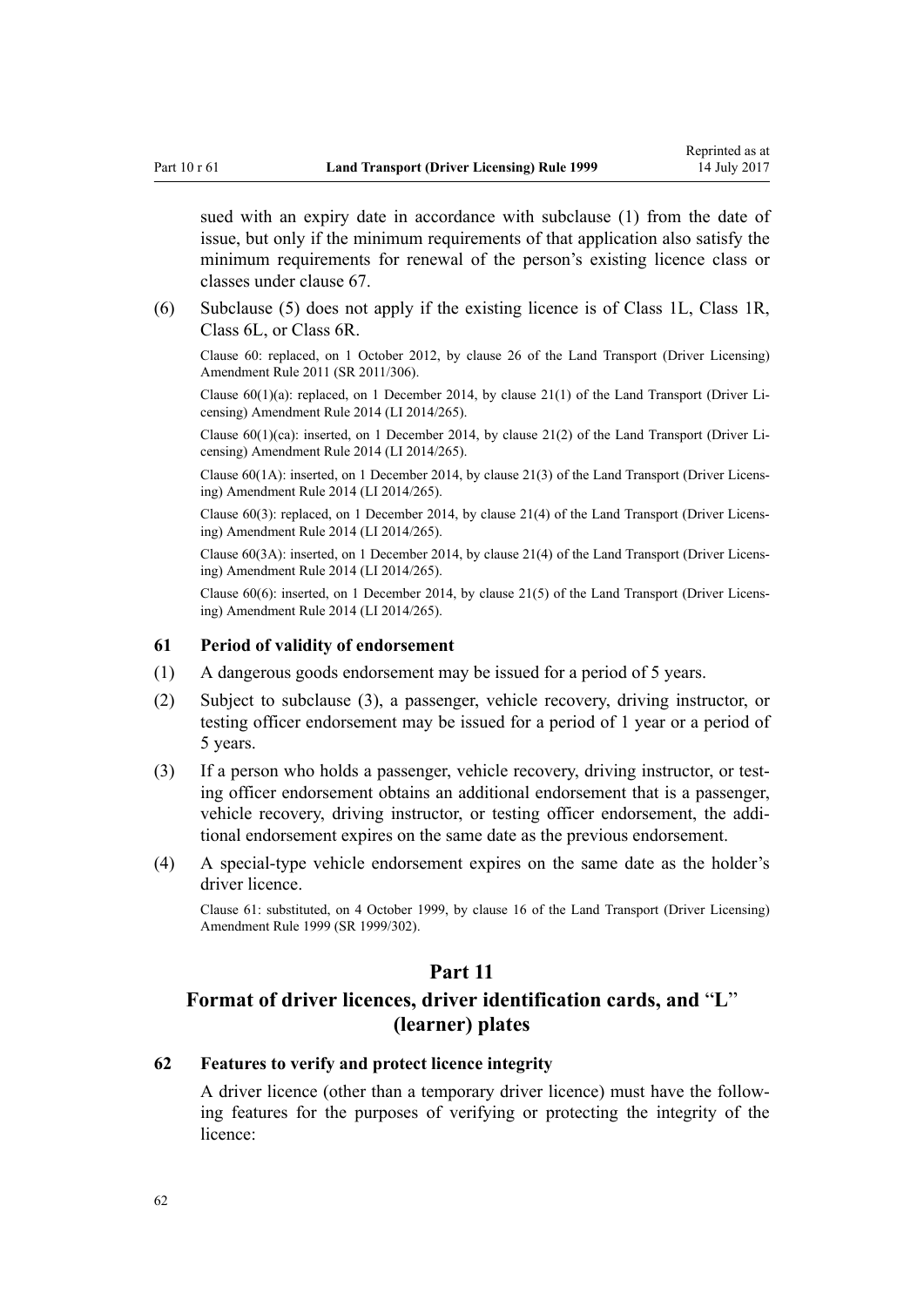| Reprinted as at<br>14 July 2017 |                                                                                                                                                | <b>Land Transport (Driver Licensing) Rule 1999</b>                                                                                                                                                            | Part 11 r 62 |
|---------------------------------|------------------------------------------------------------------------------------------------------------------------------------------------|---------------------------------------------------------------------------------------------------------------------------------------------------------------------------------------------------------------|--------------|
| (a)                             | physical characteristics that comply with International Standards Organ-<br>isation 7810: Identification Cards—Physical Characteristics: 1995: |                                                                                                                                                                                                               |              |
| (b)                             |                                                                                                                                                | the following background colour:                                                                                                                                                                              |              |
|                                 | (i)                                                                                                                                            | for a full driver licence, green:                                                                                                                                                                             |              |
|                                 | (ii)                                                                                                                                           | for a restricted driver licence, yellow:                                                                                                                                                                      |              |
|                                 | (iii)                                                                                                                                          | for a learner driver licence, blue:                                                                                                                                                                           |              |
|                                 | (iv)                                                                                                                                           | for a a limited licence, an alcohol interlock licence, or a zero alco-<br>hol licence, such background colour as the Agency considers de-<br>sirable to protect the integrity of the licence:                 |              |
|                                 | (v)                                                                                                                                            | for a driver licence if the holder holds licences to which 2 or more<br>of paragraphs (i) to (iv) apply, such background colour as the<br>Agency considers desirable to protect the integrity of the licence: |              |
| (c)                             | the words "NEW ZEALAND DRIVER LICENCE":                                                                                                        |                                                                                                                                                                                                               |              |
| (d)                             | the word "LEARNER", if the driver licence is a learner licence:                                                                                |                                                                                                                                                                                                               |              |
| (e)                             |                                                                                                                                                | the word "LIMITED", if the driver licence is a limited licence issued<br>under section 105 of the Act:                                                                                                        |              |
| (f)                             | the word "RESTRICTED", if the driver licence is a restricted licence:                                                                          |                                                                                                                                                                                                               |              |
| (fa)                            | the words "ALCOHOL INTERLOCK", if the driver licence is an alco-<br>hol interlock licence:                                                     |                                                                                                                                                                                                               |              |
| (fb)                            | licence:                                                                                                                                       | the words "ZERO ALCOHOL", if the driver licence is a zero alcohol                                                                                                                                             |              |
| (g)                             | an image of the New Zealand Flag:                                                                                                              |                                                                                                                                                                                                               |              |
| (h)                             | a one-dimensional bar code containing the driver licence number, driver<br>licence card number, and a quality control number:                  |                                                                                                                                                                                                               |              |
| (i)                             |                                                                                                                                                | 1 or more of the following:                                                                                                                                                                                   |              |
|                                 | (i)                                                                                                                                            | micro-printing:                                                                                                                                                                                               |              |
|                                 | (ii)                                                                                                                                           | special fonts:                                                                                                                                                                                                |              |
|                                 | (iii)                                                                                                                                          | a ghosted image of a photographic image:                                                                                                                                                                      |              |
|                                 | (iv)                                                                                                                                           | a holographic image:                                                                                                                                                                                          |              |
| (j)                             |                                                                                                                                                | the expiry date of each endorsement held by the holder of the licence.                                                                                                                                        |              |
|                                 |                                                                                                                                                | Clause $62(b)(iv)$ : amended, on 10 September 2012, by section 100(2) of the Land Transport (Road<br>Safety and Other Matters) Amendment Act 2011 (2011 No 13).                                               |              |
|                                 |                                                                                                                                                | Clause $62(b)(iv)$ : amended, on 1 August 2008, by section 50(2) of the Land Transport Management<br>Amendment Act 2008 (2008 No 47).                                                                         |              |
|                                 |                                                                                                                                                | Clause $62(b)(v)$ : amended, on 1 August 2008, by section 50(2) of the Land Transport Management<br>Amendment Act 2008 (2008 No 47).                                                                          |              |
|                                 |                                                                                                                                                | Clause 62(e): amended, on 1 October 2012, by clause 27 of the Land Transport (Driver Licensing)<br>Amendment Rule 2011 (SR 2011/306).                                                                         |              |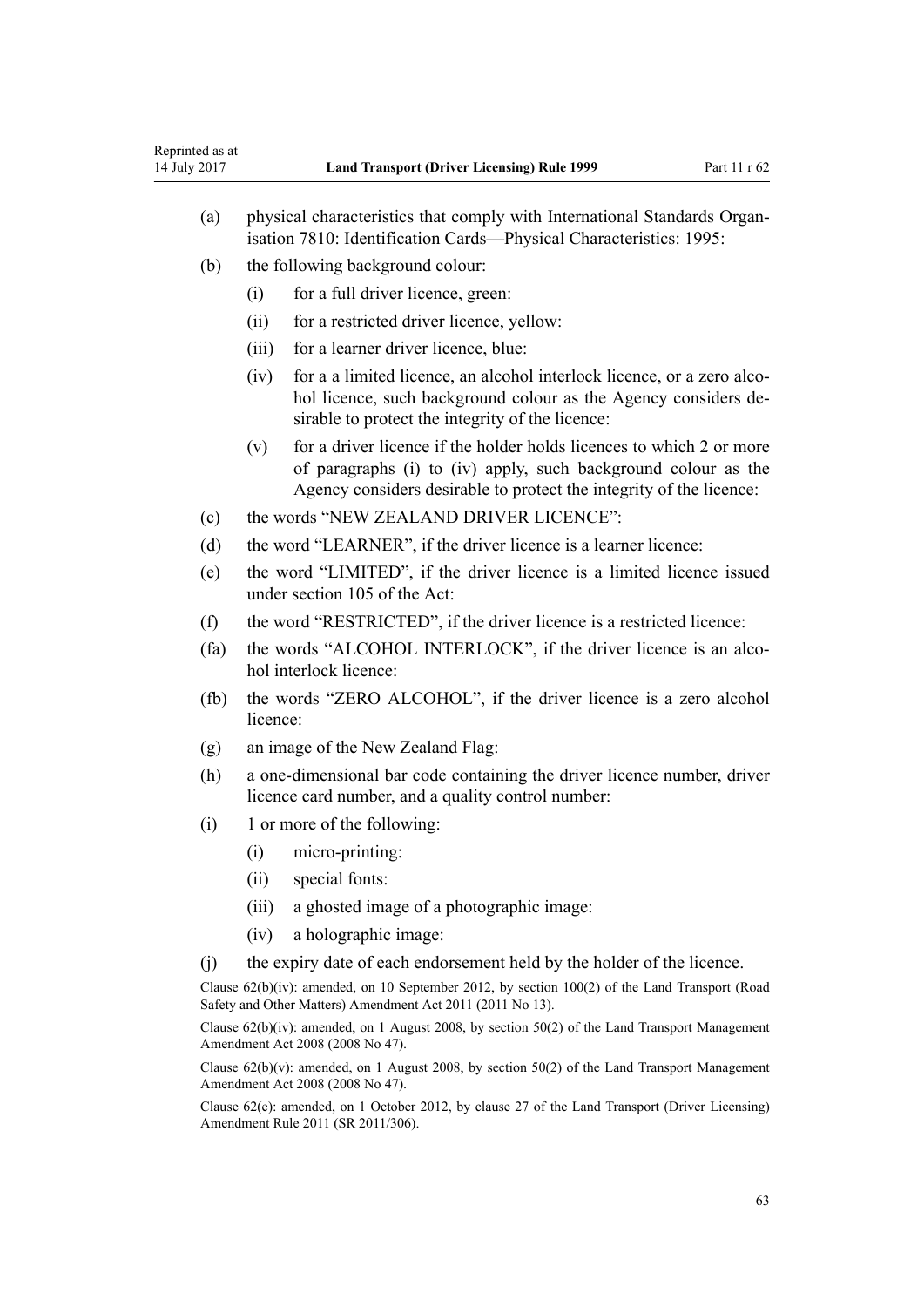Clause 62(fa): inserted, on 10 September 2012, by [section 100\(2\)](http://prd-lgnz-nlb.prd.pco.net.nz/pdflink.aspx?id=DLM3231293) of the Land Transport (Road Safety and Other Matters) Amendment Act 2011 (2011 No 13).

Clause 62(fb): inserted, on 10 September 2012, by [section 100\(2\)](http://prd-lgnz-nlb.prd.pco.net.nz/pdflink.aspx?id=DLM3231293) of the Land Transport (Road Safety and Other Matters) Amendment Act 2011 (2011 No 13).

#### **63 Form of driver licence**

(1) A driver licence must, at the discretion of the Agency, display the following information on either the front or back of the licence:

- (a) the word "LEARNER", if the driver licence is a learner licence:
- (b) the word "RESTRICTED", if the driver licence is a restricted licence:
- (c) either the word "LEARNER" or the word "RESTRICTED", if the holder holds 2 or more of those driver licences:
- (ca) the words "ALCOHOL INTERLOCK", if the driver licence is an alcohol interlock licence:
- (cb) the words "ZERO ALCOHOL", if the driver licence is a zero alcohol licence:
- (d) the word "LIMITED", if the driver licence is a limited licence issued under [section 105](http://prd-lgnz-nlb.prd.pco.net.nz/pdflink.aspx?id=DLM435080) of the Act:
- (e) the holder's signature:
- (f) the original date on which the driver licence is issued:
- (fa) the date or dates of expiry of the licence class or classes:
- (g) the expiry date of each endorsement held by the holder of the licence:
- (h) the holder's current address, if requested by the holder:
- (i) the classes to which the licence applies and the endorsements issued to the holder:
- (j) an indication of any condition the holder must comply with while driving a motor vehicle:
- (k) the word "DONOR", if the holder has indicated a willingness to be an organ donor:
- (l) a one-dimensional bar code containing the driver licence number, driver licence card number, and a production quality control number.
- (2) A driver licence must display the following information on the front of the licence:
	- (a) the words "NEW ZEALAND DRIVER LICENCE":
	- (b) an image of the New Zealand flag:
	- (c) a photographic image of the holder:
	- (d) the holder's full name, unless it is impracticable to display the name in full:
	- (e) the holder's date of birth: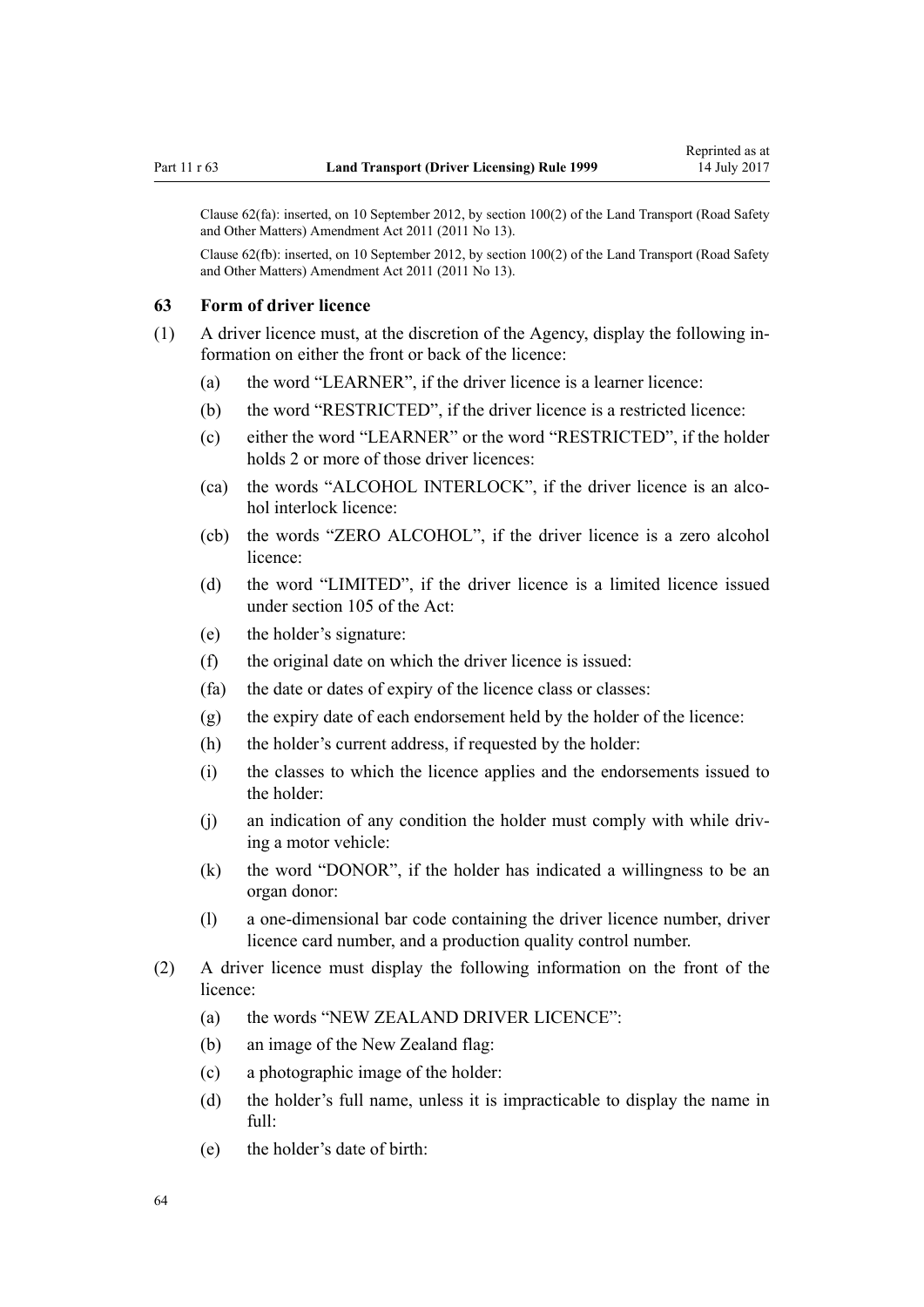- (f) *[Revoked]*
- (g) the driver licence number and driver licence card version number.
- (3) The Agency may require that anti-counterfeiting security features be included on a driver licence if the Agency considers it necessary.
- (4) An endorsement must be indicated on a driver licence in the following way:
	- (a) for all endorsements other than a driving instructor endorsement, by the appropriate single letter specified in [Schedule 4](#page-111-0):
	- (b) for a driving instructor endorsement, by the single letter specified in [Schedule 4](#page-111-0) followed by the appropriate driver licence class number specified in [Schedule 3.](#page-109-0)

Clause 63: substituted, on 1 October 2011, by [clause 28](http://prd-lgnz-nlb.prd.pco.net.nz/pdflink.aspx?id=DLM3956732) of the Land Transport (Driver Licensing) Amendment Rule 2011 (SR 2011/306).

Clause 63(1)(ca): inserted, on 10 September 2012, by [section 100\(2\)](http://prd-lgnz-nlb.prd.pco.net.nz/pdflink.aspx?id=DLM3231293) of the Land Transport (Road Safety and Other Matters) Amendment Act 2011 (2011 No 13).

Clause 63(1)(cb): inserted, on 10 September 2012, by [section 100\(2\)](http://prd-lgnz-nlb.prd.pco.net.nz/pdflink.aspx?id=DLM3231293) of the Land Transport (Road Safety and Other Matters) Amendment Act 2011 (2011 No 13).

Clause 63(1)(e): amended, on 1 December 2014, by [clause 22\(1\)](http://prd-lgnz-nlb.prd.pco.net.nz/pdflink.aspx?id=DLM6216936) of the Land Transport (Driver Licensing) Amendment Rule 2014 (LI 2014/265).

Clause 63(1)(fa): inserted, on 1 December 2014, by [clause 22\(2\)](http://prd-lgnz-nlb.prd.pco.net.nz/pdflink.aspx?id=DLM6216936) of the Land Transport (Driver Licensing) Amendment Rule 2014 (LI 2014/265).

Clause 63(2)(d): replaced, on 1 November 2012, by [clause 8](http://prd-lgnz-nlb.prd.pco.net.nz/pdflink.aspx?id=DLM4773440) of the Land Transport (Driver Licensing) Amendment Rule 2012 (SR 2012/302).

Clause 63(2)(f): revoked, on 1 December 2014, by [clause 22\(3\)](http://prd-lgnz-nlb.prd.pco.net.nz/pdflink.aspx?id=DLM6216936) of the Land Transport (Driver Licensing) Amendment Rule 2014 (LI 2014/265).

#### **64 Form of temporary driver licence**

- (1) A temporary driver licence must be—
	- (a) printed on paper; and
	- (b) signed by the holder; and
	- (c) authenticated by a licensing agent.
- (2) A temporary driver licence must display the following on the front of the licence:
	- (a) the words "TEMPORARY NEW ZEALAND DRIVER LICENCE":
	- (b) the holder's name:
	- (c) the holder's date of birth:
	- (ca) the date on which the driver licence is issued:
	- (d) the date on which the driver licence expires:
	- (e) the driver licence number and driver licence card number (if known):
	- (f) the classes of driver licence and types of endorsement issued to the holder: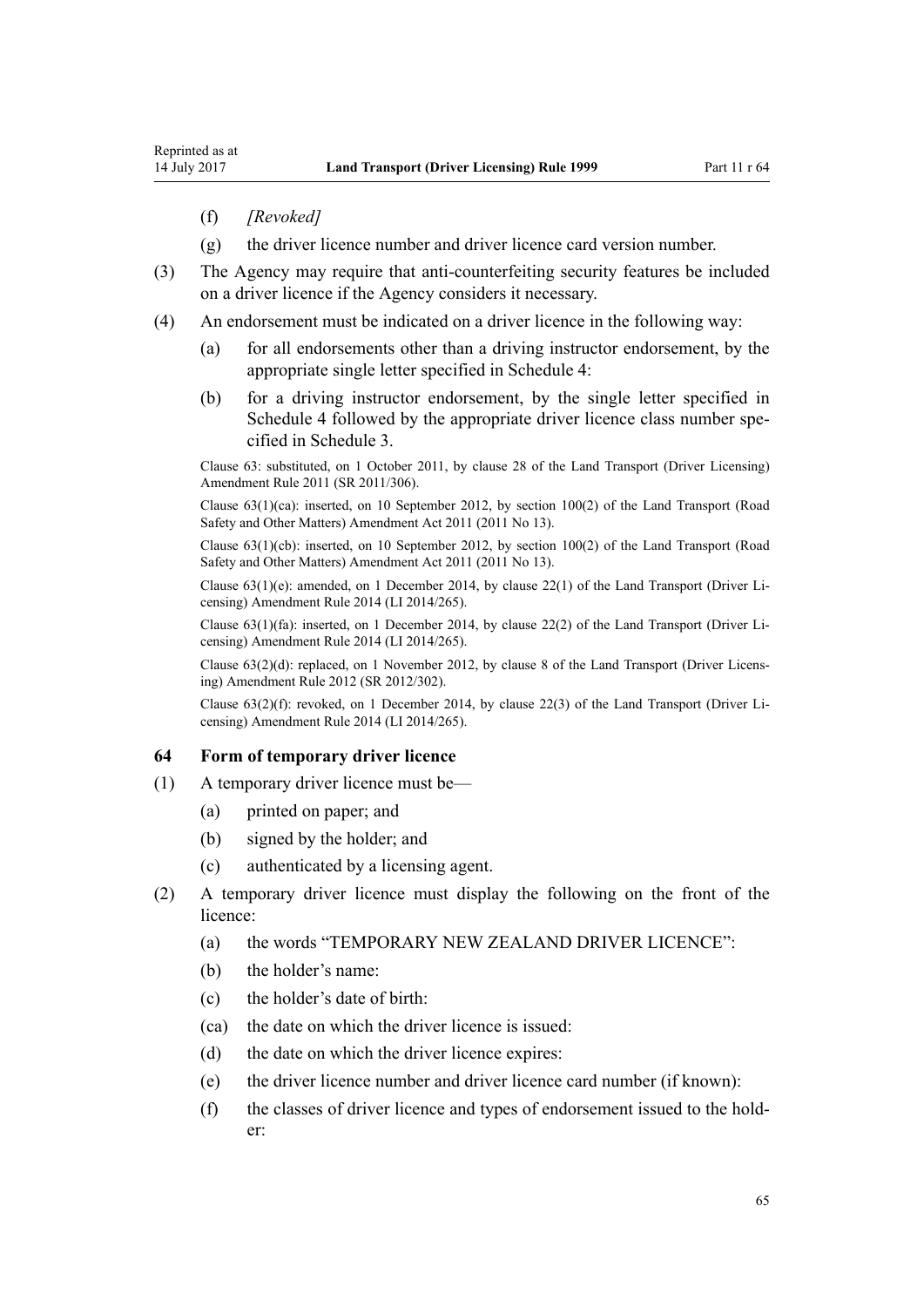- (g) an indication of any condition the holder must comply with while driving a motor vehicle.
- (3) *[Revoked]*
- (4) *[Revoked]*

Clause  $64(2)(ca)$ : inserted, on 1 June 2006, by [clause 23](http://prd-lgnz-nlb.prd.pco.net.nz/pdflink.aspx?id=DLM376116) of the Land Transport (Driver Licensing) Amendment Rule 2006 (SR 2006/84).

Clause 64(3): revoked, on 1 October 2011, by [clause 29](http://prd-lgnz-nlb.prd.pco.net.nz/pdflink.aspx?id=DLM3956734) of the Land Transport (Driver Licensing) Amendment Rule 2011 (SR 2011/306).

Clause 64(4): revoked, on 1 October 2011, by [clause 29](http://prd-lgnz-nlb.prd.pco.net.nz/pdflink.aspx?id=DLM3956734) of the Land Transport (Driver Licensing) Amendment Rule 2011 (SR 2011/306).

#### **65 Form of driver identification card**

- (1) A driver identification card must be 105 mm high and 80 mm wide.
- (2) A driver identification card must display the following on the front of the card:
	- (a) a photographic image of the holder:
	- (b) the holder's unique identifier:
	- (c) a list of the endorsements held by the holder for which a driver identification card is required:
	- (d) the expiry date of the driver identification card.
- (3) A driver identification card must display the following on the back of the card:
	- (a) the holder's name:
	- (b) the licence number on the holder's driver licence:
	- (c) the expiry date of each endorsement covered by the driver identification card:
	- (d) an indication of any conditions with which the holder must comply when undertaking an activity for which an endorsement covered by the driver identification card is required.
- (4) A driver identification card may include 1 or more of the features specified in [clause 62\(i\)](#page-61-0).
- (5) An endorsement must be indicated on a driver identification card by the appropriate single letter specified in [Schedule 4](#page-111-0).

### **66 Form of** "**L**" **plate**

- (1) An "L" plate must—
	- (a) be a rectangle with sides at least 150 mm high and 110 mm wide; and
	- (b) display the capital letter "L", in black, on a yellow background.
- (2) The letter "L" must—
	- (a) be at least 100 mm high; and
	- (b) be at least 60 mm wide.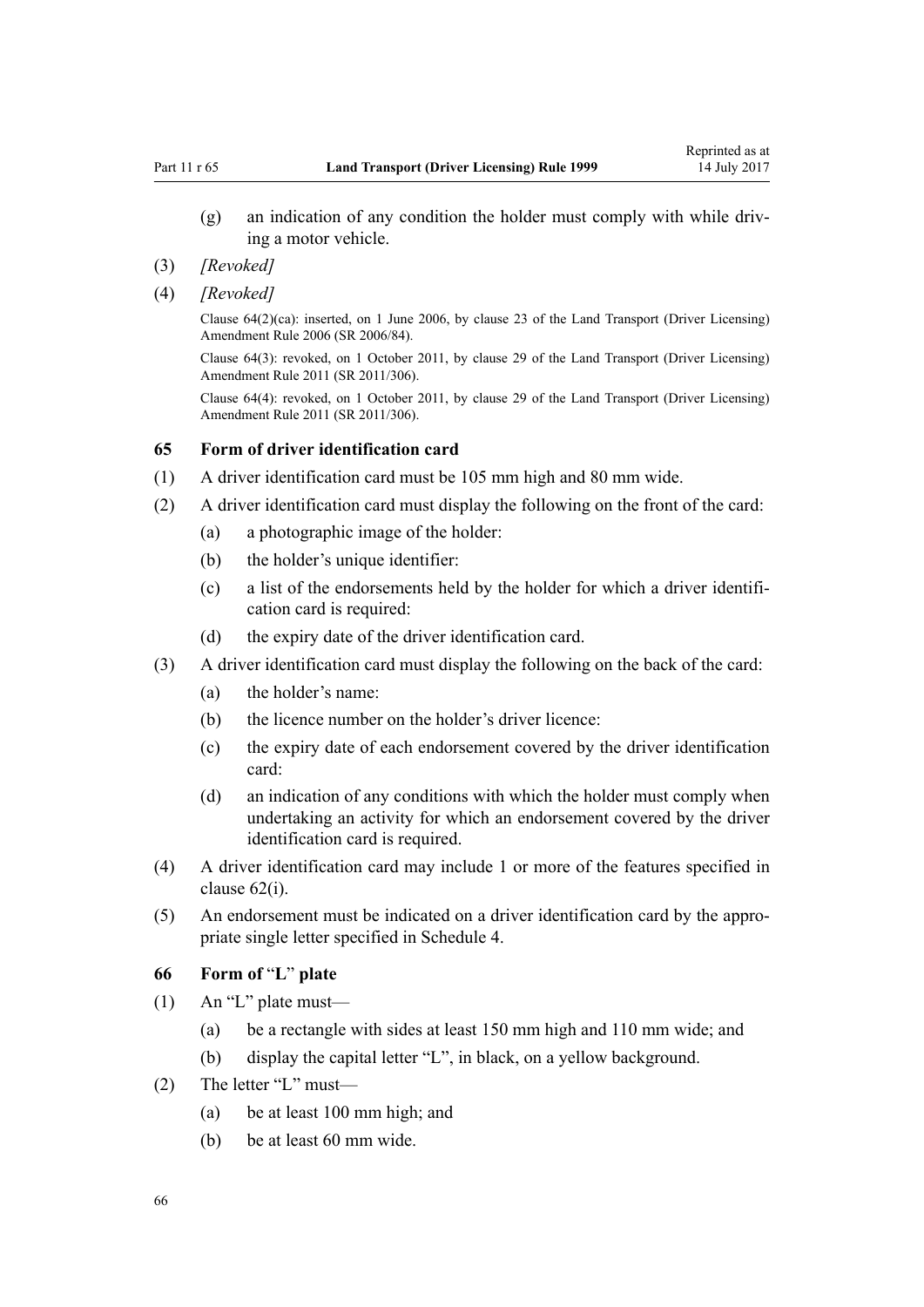- <span id="page-66-0"></span>(3) The width of each line of the letter "L" must be at least 20 mm.
- (4) An "L" plate must be positioned—
	- (a) so that it does not obstruct the driver's field of vision; and
	- (b) so that it is visible at a distance of 50 m in daylight.
- (5) An "L" plate must be attached in the following way:
	- (a) in the case of a motorcycle, moped, or all-terrain vehicle, by attaching it to the rear of the vehicle:
	- (b) in the case of a vehicle for which a Class 1 licence is required, other than a moped or an all-terrain vehicle, by attaching 1 plate visible to the front of the vehicle and another plate visible to the rear.

# **Part 12**

# **Renewal, replacement, and reinstatement of driver licences and endorsements**

Part 12 heading: amended, on 16 January 2006, by [section 95\(12\)](http://prd-lgnz-nlb.prd.pco.net.nz/pdflink.aspx?id=DLM353501) of the Land Transport Amendment Act 2005 (2005 No 77).

#### *Renewal of driver licence*

#### **67 Renewal of driver licence**

- (1) The Agency may, from time to time, on the application of the holder of a licence, renew the licence.
- (1A) The application may be made,—
	- (a) in the case of a licence of Class 1L, Class 1R, Class 6L, or Class 6R,—
		- (i) unless subparagraph (ii) applies, on or after the expiry date:
		- (ii) if the person is renewing a licence for a period beyond the person's 75th birthday, before or after the expiry of the licence; and
	- (b) in any other case, before or after the expiry of the licence.
- (2) A person is entitled to have his or her driver licence renewed if the person—
	- (a) makes an application in accordance with [Part 3](#page-21-0); and
	- (b) if the application is for the renewal of a licence of any of Classes 2, 3, 4, or 5, produces a medical certificate in accordance with [clause 44](#page-51-0); and
	- (c) is renewing the licence for a period beyond the person's 75th birthday and the person produces a medical certificate in accordance with [clause](#page-51-0) [44;](#page-51-0) and
	- (d) passes the on-road safety test, if referred for the test under [clause 44B;](#page-53-0) and
	- (e) in the case of a licence (excluding a Class 6 licence) that has been expired for more than 5 years, passes—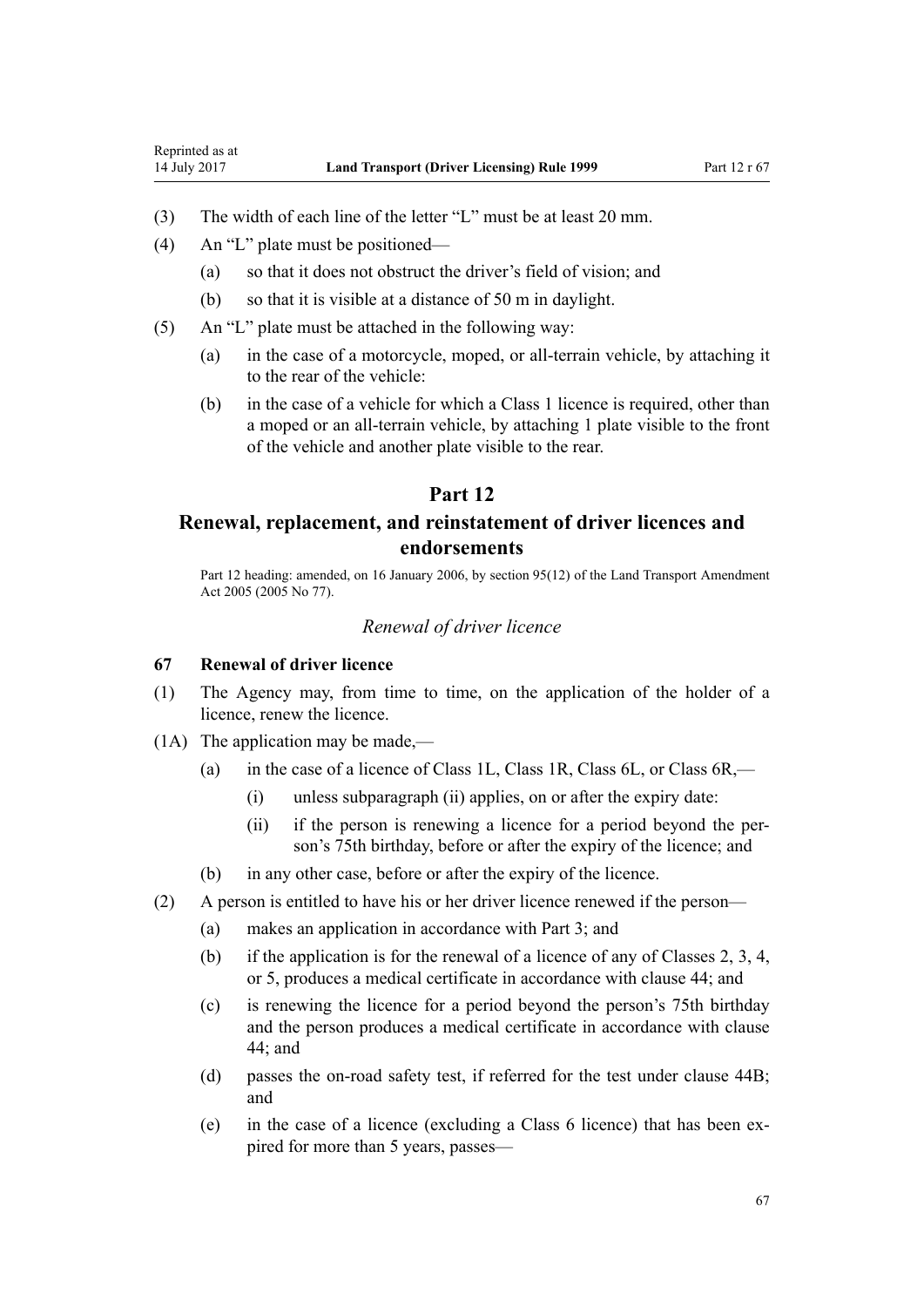- (i) the appropriate theory test under [clause 45](#page-53-0) for the highest class of driver licence that the person is applying to renew; and
- (ii) the appropriate practical driving test for the highest class of driver licence that the person is applying to renew in accordance with [clauses 48](#page-54-0) and [51](#page-55-0) or successfully completes a course approved under [clause 93](#page-90-0); and
- (f) in the case of a Class 6 licence that has been expired for more than 5 years, passes—
	- (i) the theory test for Class 6 under clause  $45(1)$ ; and
	- (ii) the practical driving test for Class 6 under [clause 48](#page-54-0).
- (2A) A person who has been overseas for 5 years or more does not have to comply with subclause  $(2)(e)$  or (f), if the person can provide evidence of being licensed to drive (whether in New Zealand or overseas) within the period of 5 years immediately preceding the date of the application.
- (2B) Unless subclause (2)(e) or (f) applies or the person is required to pass a theory test under clause  $67A(2)(f)$  or (g) or the person is renewing a licence for a period beyond the person's 75th birthday, a person whose Class 1L, Class 1R, Class 6L, or Class 6R licence has expired, or reached its expiry date, must pass an appropriate theory test in accordance with clause  $45(1)(b)$  for the class of licence the person is applying to renew.
- (3) If a person to whom subclause (2)(e) applies complies with subclause (2)(e)(i), the person's driver licence may be renewed subject to the condition specified in clause  $16(1)(a)$ .
- (4) A condition imposed under subclause (3) continues in force until the person to whom it applies complies with subclause  $(2)(e)(ii)$ .
- (4A) If a person to whom subclause  $(2)(f)$  applies complies with subclause  $(2)(f)(i)$ , that person may be issued with a Class 6L licence, subject to the conditions specified in clause  $16(1)(d)$ .
- (5) A renewed driver licence may be issued with a new expiry date that would have applied had the licence been renewed on the expiry date if the licence is renewed,—
	- (a) in the case of a driver who is 74 years of age or over, not more than 6 months before the expiry date; and
	- (b) in all other cases, not more than 60 days before the expiry date.

Clause 67(1): replaced, on 1 December 2014, by [clause 23\(1\)](http://prd-lgnz-nlb.prd.pco.net.nz/pdflink.aspx?id=DLM6216937) of the Land Transport (Driver Licensing) Amendment Rule 2014 (LI 2014/265).

Clause 67(1A): inserted, on 1 December 2014, by [clause 23\(1\)](http://prd-lgnz-nlb.prd.pco.net.nz/pdflink.aspx?id=DLM6216937) of the Land Transport (Driver Licensing) Amendment Rule 2014 (LI 2014/265).

Clause 67(2)(a): replaced, on 1 December 2014, by [clause 23\(2\)](http://prd-lgnz-nlb.prd.pco.net.nz/pdflink.aspx?id=DLM6216937) of the Land Transport (Driver Licensing) Amendment Rule 2014 (LI 2014/265).

Clause  $67(2)(c)$ : substituted, on 1 October 2011, by [clause 30\(1\)](http://prd-lgnz-nlb.prd.pco.net.nz/pdflink.aspx?id=DLM3956735) of the Land Transport (Driver Licensing) Amendment Rule 2011 (SR 2011/306).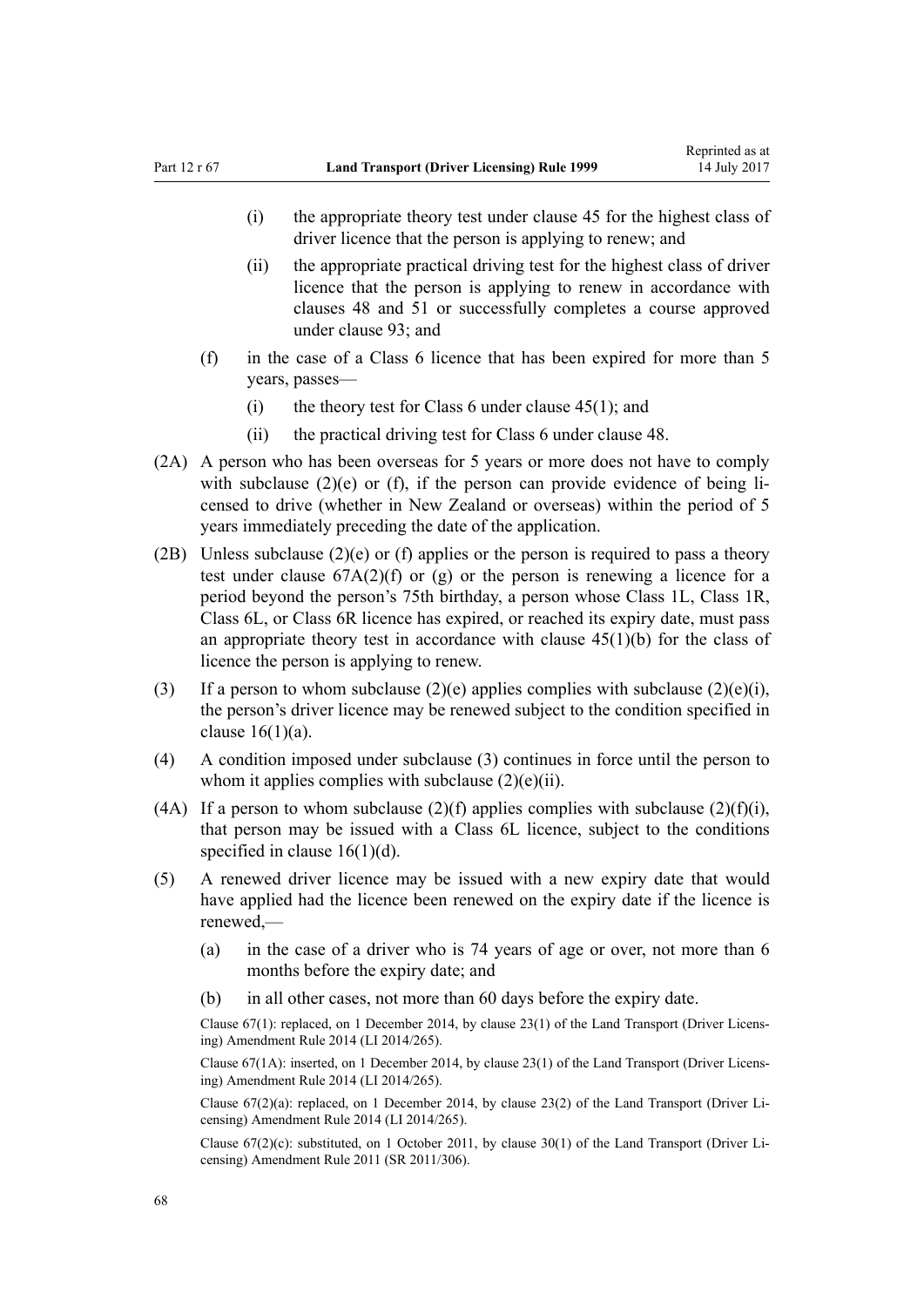<span id="page-68-0"></span>Clause 67(2)(d): substituted, on 4 December 2006, by [clause 10\(1\)](http://prd-lgnz-nlb.prd.pco.net.nz/pdflink.aspx?id=DLM386151) of the Land Transport (Driver Licensing) Amendment Rule (No 2) 2006 (SR 2006/152).

Clause  $67(2)(e)$ : substituted, on 4 December 2006, by [clause 10\(1\)](http://prd-lgnz-nlb.prd.pco.net.nz/pdflink.aspx?id=DLM386151) of the Land Transport (Driver Licensing) Amendment Rule (No 2) 2006 (SR 2006/152).

Clause 67(2)(f): substituted, on 4 December 2006, by [clause 10\(1\)](http://prd-lgnz-nlb.prd.pco.net.nz/pdflink.aspx?id=DLM386151) of the Land Transport (Driver Licensing) Amendment Rule (No 2) 2006 (SR 2006/152).

Clause  $67(2)(f)(ii)$ : amended, on 1 August 2011, by [section 100\(4\)](http://prd-lgnz-nlb.prd.pco.net.nz/pdflink.aspx?id=DLM3231293) of the Land Transport (Road Safety and Other Matters) Amendment Act 2011 (2011 No 13).

Clause 67(2A): substituted, on 1 October 2011, by [clause 30\(2\)](http://prd-lgnz-nlb.prd.pco.net.nz/pdflink.aspx?id=DLM3956735) of the Land Transport (Driver Licensing) Amendment Rule 2011 (SR 2011/306).

Clause 67(2B): inserted, on 1 December 2014, by [clause 23\(3\)](http://prd-lgnz-nlb.prd.pco.net.nz/pdflink.aspx?id=DLM6216937) of the Land Transport (Driver Licensing) Amendment Rule 2014 (LI 2014/265).

Clause 67(4A): inserted, on 1 June 2006, by [clause 24\(3\)](http://prd-lgnz-nlb.prd.pco.net.nz/pdflink.aspx?id=DLM376117) of the Land Transport (Driver Licensing) Amendment Rule 2006 (SR 2006/84).

Clause 67(5): substituted, on 1 June 2006, by [clause 24\(3\)](http://prd-lgnz-nlb.prd.pco.net.nz/pdflink.aspx?id=DLM376117) of the Land Transport (Driver Licensing) Amendment Rule 2006 (SR 2006/84).

### **67A Reinstatement of driver licence with respect to those who have been disqualified for more than 12 months after end of disqualification**

- (1) The Agency may, from time to time, on the application of a person who has been disqualified for more than 12 months, reinstate that person's licence.
- (2) A person is entitled to have his or her driver licence reinstated if—
	- (a) the person has served their disqualification, and there are no further subsequent periods of disqualification left to serve as of the date of application; and
	- (b) the person complies with clause  $67(2)(a)$ ; and
	- (c) the person is applying for reinstatement of a licence for a period beyond the person's 75th birthday and the person produces a medical certificate in accordance with [clause 44](#page-51-0); and
	- (d) the person passes the on-road safety test, if referred for the test under [clause 44B;](#page-53-0) and
	- (e) in the case of an applicant for a licence of any of Classes 2, 3, 4, or 5, the person produces a medical certificate in accordance with [clause 44](#page-51-0); and
	- (f) in the case of an applicant for a licence of any of—
		- $(i)$  Classes 1, 2, 3, 4, or 5, the person passes—
			- (A) the appropriate theory test under [clause 45](#page-53-0) for the highest class of driver licence the person is applying to reinstate; and
			- (B) the appropriate practical driving test for the highest class of driver licence the person is applying to reinstate in accordance with [clauses 48](#page-54-0) and [51;](#page-55-0) or
		- (ii) Classes 2, 3, 4, and 5, the person completes a course approved under [clause 93](#page-90-0) (if any); and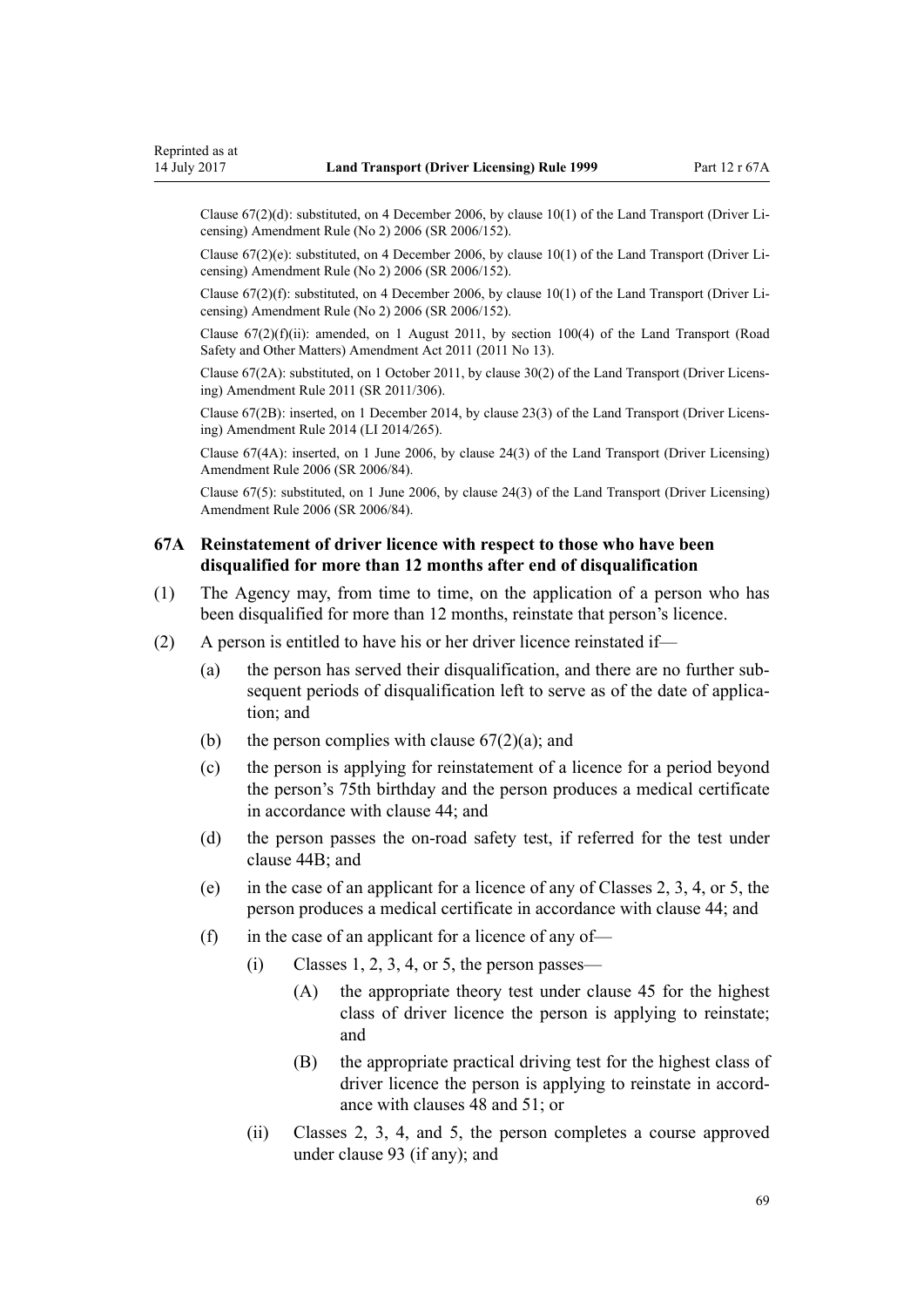- (g) in the case of an applicant for a Class 6 driver licence, the person passes—
	- (i) the theory test for a Class 6 licence under clause  $45(1)$ ; and
	- (ii) the practical driving test for a Class 6 licence under [clause 51](#page-55-0) or [clause 48](#page-54-0), as appropriate.
- (2A) To have the licence reinstated, the person must apply in accordance with [Part 3](#page-21-0).
- (3) If a person to whom subclause (2)(f) applies complies with subclause  $(2)(f)(i)(A)$ , the person's driver licence may be reinstated subject to the condition specified in clause  $16(1)(a)$ .
- (4) A condition imposed under subclause (3) continues in force until the person to whom it applies complies with subclause  $(2)(f)(i)(B)$  or subclause  $(2)(f)(ii)$ .
- (5) If a person to whom subclause  $(2)(g)$  applies complies with subclause  $(2)(g)(i)$ , the person's driver licence may be reinstated subject to the conditions specified in clause  $16(1)(c)$  and (d).
- (6) The conditions imposed under subclause (5) continue in force until the person to whom they apply complies with subclause  $(2)(g)(ii)$ .
- (7) Except as provided in subclauses (8) and (9), a licence that is reinstated under this clause will retain the expiry date of the licence being reinstated.
- (8) The person must also comply with [clause 67](#page-66-0) if—
	- (a) the licence being reinstated (not being a licence described in paragraph (b)) has expired or will expire within the following 12 months; or
	- (b) the licence being reinstated is of Class 1L, Class 1R, Class 6L, or Class 6R and has expired or reached its expiry date.
- (9) A licence that is reinstated under subclause (8) will be issued with an expiry date as if the person had applied to renew the licence under [clause 67.](#page-66-0)

Clause 67A: inserted, on 16 January 2006, by [section 95\(12\)](http://prd-lgnz-nlb.prd.pco.net.nz/pdflink.aspx?id=DLM353501) of the Land Transport Amendment Act 2005 (2005 No 77).

Clause 67A heading: amended, on 10 May 2011, by [section 100\(3\)](http://prd-lgnz-nlb.prd.pco.net.nz/pdflink.aspx?id=DLM3231293) of the Land Transport (Road Safety and Other Matters) Amendment Act 2011 (2011 No 13).

Clause 67A(1): amended, on 1 August 2008, by [section 50\(2\)](http://prd-lgnz-nlb.prd.pco.net.nz/pdflink.aspx?id=DLM1313622) of the Land Transport Management Amendment Act 2008 (2008 No 47).

Clause 67A(2)(c): substituted, on 1 October 2011, by [clause 31](http://prd-lgnz-nlb.prd.pco.net.nz/pdflink.aspx?id=DLM3956736) of the Land Transport (Driver Licensing) Amendment Rule 2011 (SR 2011/306).

Clause 67A(2)(d): substituted, on 4 December 2006, by [clause 11\(1\)](http://prd-lgnz-nlb.prd.pco.net.nz/pdflink.aspx?id=DLM386152) of the Land Transport (Driver Licensing) Amendment Rule (No 2) 2006 (SR 2006/152).

Clause  $67A(2)(f)(i)(B)$ : amended, on 4 December 2006, by [clause 11\(2\)](http://prd-lgnz-nlb.prd.pco.net.nz/pdflink.aspx?id=DLM386152) of the Land Transport (Driver Licensing) Amendment Rule (No 2) 2006 (SR 2006/152).

Clause  $67A(2)(g)(ii)$ : amended, on 1 August 2011, by [section 100\(4\)](http://prd-lgnz-nlb.prd.pco.net.nz/pdflink.aspx?id=DLM3231293) of the Land Transport (Road Safety and Other Matters) Amendment Act 2011 (2011 No 13).

Clause 67A(2A): inserted, on 1 December 2014, by [clause 24\(1\)](http://prd-lgnz-nlb.prd.pco.net.nz/pdflink.aspx?id=DLM6216938) of the Land Transport (Driver Licensing) Amendment Rule 2014 (LI 2014/265).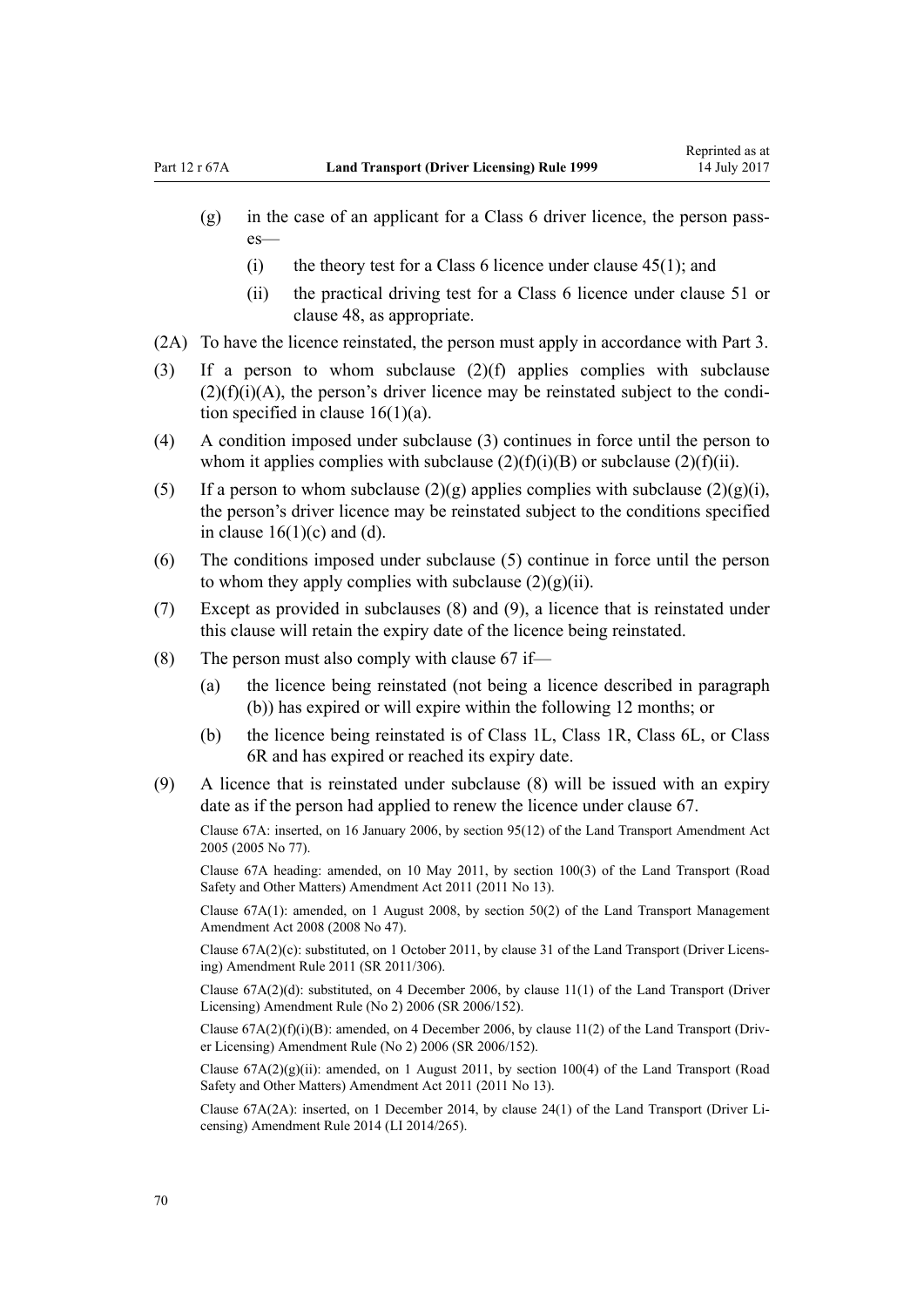Clause 67A(5): amended, on 16 June 2008, by [clause 11](http://prd-lgnz-nlb.prd.pco.net.nz/pdflink.aspx?id=DLM1317917) of the Land Transport (Driver Licensing) Amendment Rule 2008 (SR 2008/119).

Clause 67A(7): inserted, on 1 December 2014, by [clause 24\(2\)](http://prd-lgnz-nlb.prd.pco.net.nz/pdflink.aspx?id=DLM6216938) of the Land Transport (Driver Licensing) Amendment Rule 2014 (LI 2014/265).

Clause 67A(8): inserted, on 1 December 2014, by [clause 24\(2\)](http://prd-lgnz-nlb.prd.pco.net.nz/pdflink.aspx?id=DLM6216938) of the Land Transport (Driver Licensing) Amendment Rule 2014 (LI 2014/265).

Clause 67A(9): inserted, on 1 December 2014, by [clause 24\(2\)](http://prd-lgnz-nlb.prd.pco.net.nz/pdflink.aspx?id=DLM6216938) of the Land Transport (Driver Licensing) Amendment Rule 2014 (LI 2014/265).

# **67B Reinstatement of driver licence after end of suspension for any period (other than under section 95 of Act) or disqualification for a period of not more than 12 months**

- (1) The Agency may reinstate the licence of a person who—
	- (a) has been, but is no longer, subject to—
		- (i) a period or periods of suspension for any period (other than under [section 95](http://prd-lgnz-nlb.prd.pco.net.nz/pdflink.aspx?id=DLM435024) of the Act); or
		- (ii) a period or periods of disqualification of not more than 12 months; and
	- (b) has applied to have the person's licence reinstated.
- (2) A person is entitled to apply to have his or her driver licence reinstated if the person has served his or her suspension or disqualification, and there are no further subsequent periods of suspension or disqualification left to serve as at the date of application.
- (3) To have the licence reinstated, the person must apply in accordance with [Part 3](#page-21-0).
- (4) Except as provided in subclauses (5) and (6), a licence that is reinstated under this clause will retain the expiry date of the licence being reinstated.
- (5) The person must also comply with [clause 67](#page-66-0) if—
	- (a) the licence being reinstated (not being a licence described in paragraph (b)) has expired or will expire within the following 12 months; or
	- (b) the licence being reinstated is of Class 1L, Class 1R, Class 6L, or Class 6R and has expired or reached its expiry date.
- (6) A licence that is reinstated under subclause (5) will be issued with an expiry date as if the person had applied to renew the licence under [clause 67.](#page-66-0)

Clause 67B: inserted, on 10 May 2011, by [section 100\(3\)](http://prd-lgnz-nlb.prd.pco.net.nz/pdflink.aspx?id=DLM3231293) of the Land Transport (Road Safety and Other Matters) Amendment Act 2011 (2011 No 13).

Clause 67B(3): amended, on 1 December 2014, by [clause 25\(1\)](http://prd-lgnz-nlb.prd.pco.net.nz/pdflink.aspx?id=DLM6216939) of the Land Transport (Driver Licensing) Amendment Rule 2014 (LI 2014/265).

Clause 67B(4): replaced, on 1 December 2014, by [clause 25\(2\)](http://prd-lgnz-nlb.prd.pco.net.nz/pdflink.aspx?id=DLM6216939) of the Land Transport (Driver Licensing) Amendment Rule 2014 (LI 2014/265).

Clause 67B(5): replaced, on 1 December 2014, by [clause 25\(2\)](http://prd-lgnz-nlb.prd.pco.net.nz/pdflink.aspx?id=DLM6216939) of the Land Transport (Driver Licensing) Amendment Rule 2014 (LI 2014/265).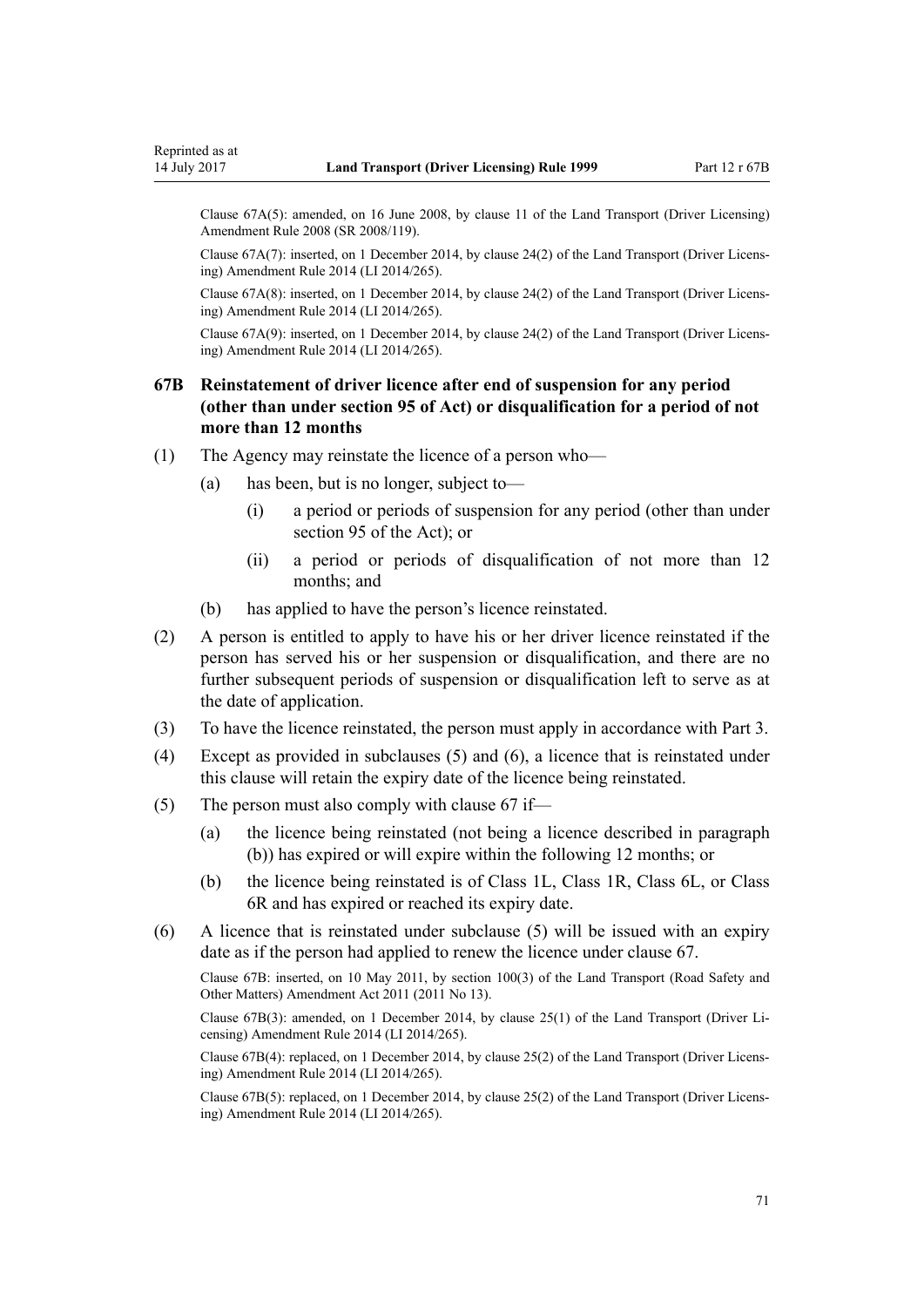# **67C Reinstatement of driver licence when there is no alcohol interlock licence or zero alcohol licence in force**

- (1) The Agency may reinstate the licence of a person who—
	- (a) has been, but is no longer, the holder of or required to hold either of the following:
		- (i) an alcohol interlock licence; or
		- (ii) a zero alcohol licence; and
	- (b) has applied to have the person's licence reinstated.
- (2) A person is entitled to apply to have his or her driver licence reinstated if the person has been, but is no longer, the holder of or required to hold an alcohol interlock licence or a zero alcohol licence.
- (3) To have the licence reinstated, the person must apply in accordance with [Part 3](#page-21-0).
- (4) Except as provided in subclauses (5) and (6), a licence that is reinstated under this clause will retain the expiry date of the licence being reinstated.
- (5) The person must also comply with [clause 67](#page-66-0) if—
	- (a) the licence being reinstated (not being a licence described in paragraph (b)) has expired or will expire within the following 12 months; or
	- (b) the licence being reinstated is of Class 1L, Class 1R, Class 6L, or Class 6R and has expired or reached its expiry date.
- (6) A licence that is reinstated under subclause (5) will be issued with an expiry date as if the person had applied to renew the licence under [clause 67.](#page-66-0)

Clause 67C: inserted, on 10 September 2012, by [section 100\(2\)](http://prd-lgnz-nlb.prd.pco.net.nz/pdflink.aspx?id=DLM3231293) of the Land Transport (Road Safety and Other Matters) Amendment Act 2011 (2011 No 13).

Clause 67C(3): amended, on 1 December 2014, by [clause 26\(1\)](http://prd-lgnz-nlb.prd.pco.net.nz/pdflink.aspx?id=DLM6216940) of the Land Transport (Driver Licensing) Amendment Rule 2014 (LI 2014/265).

Clause 67C(4): replaced, on 1 December 2014, by [clause 26\(2\)](http://prd-lgnz-nlb.prd.pco.net.nz/pdflink.aspx?id=DLM6216940) of the Land Transport (Driver Licensing) Amendment Rule 2014 (LI 2014/265).

Clause 67C(5): replaced, on 1 December 2014, by [clause 26\(2\)](http://prd-lgnz-nlb.prd.pco.net.nz/pdflink.aspx?id=DLM6216940) of the Land Transport (Driver Licensing) Amendment Rule 2014 (LI 2014/265).

### **68 Special provision relating to person who is overseas, or in prison or hospital**

#### *[Revoked]*

Clause 68: revoked, on 1 October 2011, by [clause 32](http://prd-lgnz-nlb.prd.pco.net.nz/pdflink.aspx?id=DLM3956737) of the Land Transport (Driver Licensing) Amendment Rule 2011 (SR 2011/306).

#### *Renewal of endorsement*

### **69 Renewal of endorsement**

The Agency may from time to time, on the application of the holder of an endorsement, renew the endorsement.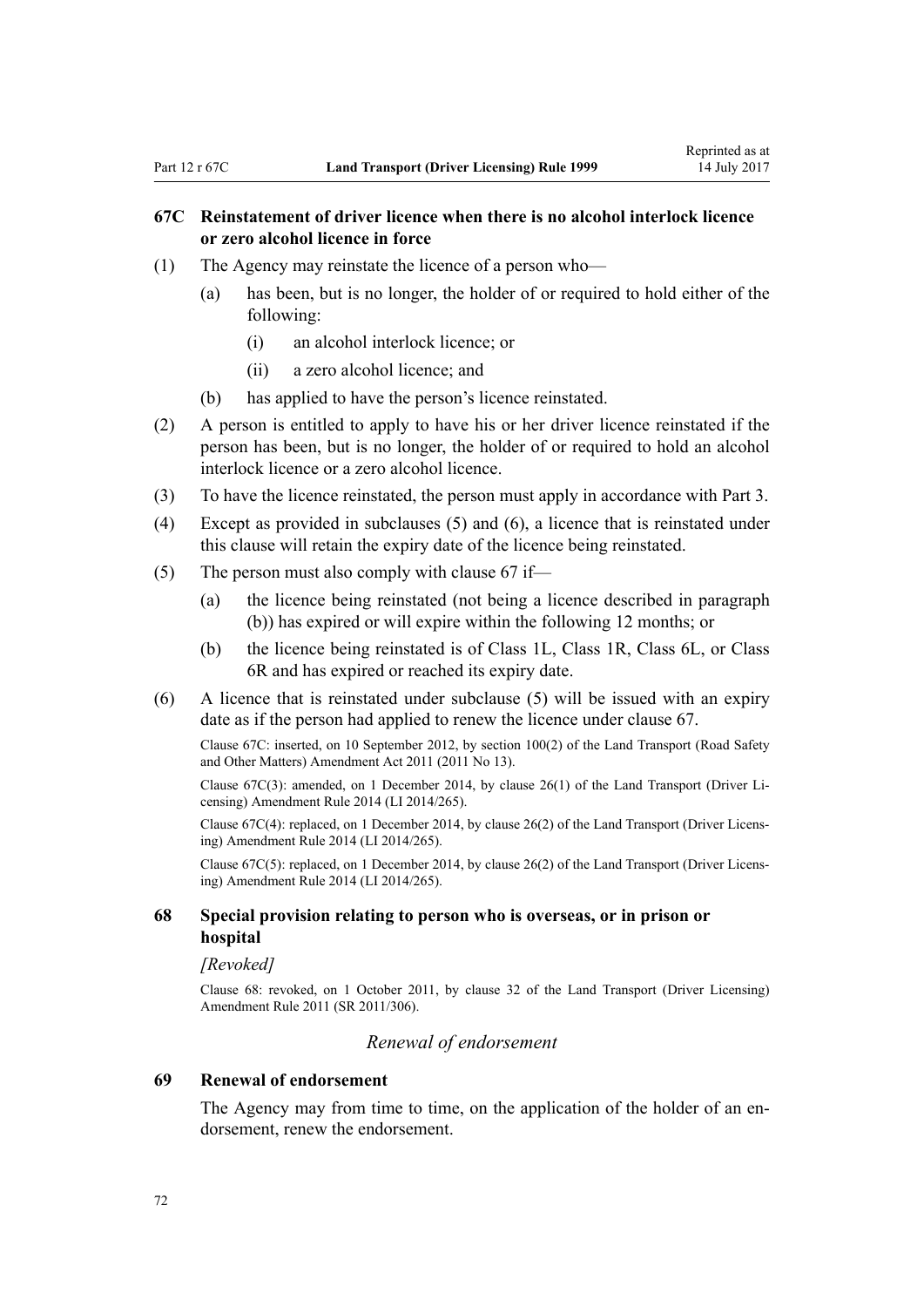Clause 69: amended, on 1 August 2008, by [section 50\(2\)](http://prd-lgnz-nlb.prd.pco.net.nz/pdflink.aspx?id=DLM1313622) of the Land Transport Management Amendment Act 2008 (2008 No 47).

# **70 Renewal of passenger, vehicle recovery, driving instructor, testing officer, or dangerous goods endorsement**

- (1) Application may be made to renew a passenger, vehicle recovery, driving instructor, testing officer, or dangerous goods endorsement with the expiry date that would have applied had the licence been renewed on the expiry date.
- (1A) An application under subclause (1) must be made—

<span id="page-72-0"></span>Reprinted as at

- (a) before the fifth anniversary of the date of expiry of the endorsement; and
- (b) not more than 60 days before the date of expiry of the endorsement.
- (2) A person is entitled to have his or her passenger, vehicle recovery, driving instructor, or testing officer endorsement renewed, for a period of 1 year or 5 years from the date of the expiry of the endorsement, or the date of renewal, whichever is later, if—
	- (a) the person makes an application in accordance with [Part 3](#page-21-0); and
	- (b) in the case of an application for the renewal of an endorsement that was issued for a period of 5 years, the person produces a medical certificate in accordance with [clause 44](#page-51-0); and
	- (ba) in the case of an application for the renewal of an endorsement that was issued for a period of less than 5 years, the person produces a medical certificate in accordance with [clause 44](#page-51-0) if the person has not, within the 5 years immediately preceding the date of the application, produced a certificate that complies with the requirements of clause 44; and
	- (c) the person consents to the carrying out of checks as to whether or not the person is a fit and proper person to be the holder of the endorsement and consents to the carrying out of those checks from time to time during the period of validity of the endorsement; and
	- (d) the Agency is satisfied in accordance with [clause 35\(1\)](#page-46-0) that the person is a fit and proper person to be the holder of the endorsement.
- (3) A person is entitled to have his or her dangerous goods endorsement renewed, for a period of 5 years from the date of the expiry of the endorsement, or the date of renewal, whichever is later, if the person—
	- (a) makes an application in accordance with [Part 3](#page-21-0); and
	- (b) produces a certificate of successful completion by the person of an approved course of the appropriate type specified in [clause 93\(b\)\(iii\)](#page-90-0) that is issued within 60 days before the date of the application for the renewal.

Clause 70(1): substituted, on 1 June 2006, by [clause 26\(1\)](http://prd-lgnz-nlb.prd.pco.net.nz/pdflink.aspx?id=DLM376119) of the Land Transport (Driver Licensing) Amendment Rule 2006 (SR 2006/84).

Clause 70(1A): inserted, on 1 June 2006, by [clause 26\(1\)](http://prd-lgnz-nlb.prd.pco.net.nz/pdflink.aspx?id=DLM376119) of the Land Transport (Driver Licensing) Amendment Rule 2006 (SR 2006/84).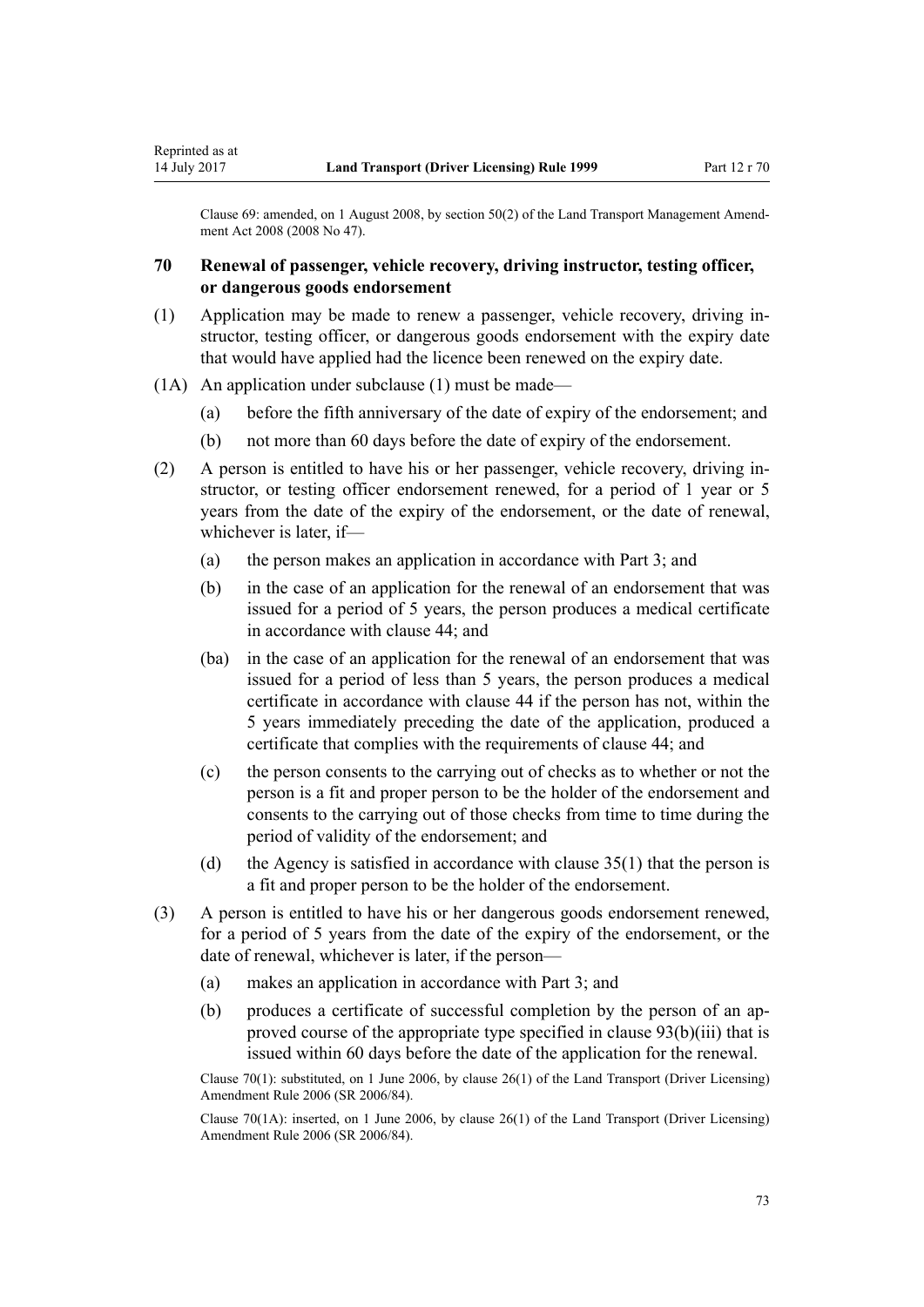<span id="page-73-0"></span>Clause 70(2): amended, on 1 June 2006, by [clause 26\(2\)](http://prd-lgnz-nlb.prd.pco.net.nz/pdflink.aspx?id=DLM376119) of the Land Transport (Driver Licensing) Amendment Rule 2006 (SR 2006/84).

Clause 70(2)(a): replaced, on 1 December 2014, by [clause 27\(1\)](http://prd-lgnz-nlb.prd.pco.net.nz/pdflink.aspx?id=DLM6216941) of the Land Transport (Driver Licensing) Amendment Rule 2014 (LI 2014/265).

Clause 70(2)(b): substituted, on 4 October 1999, by [clause 18\(2\)](http://prd-lgnz-nlb.prd.pco.net.nz/pdflink.aspx?id=DLM293687) of the Land Transport (Driver Licensing) Amendment Rule 1999 (SR 1999/302).

Clause 70(2)(ba): inserted, on 4 October 1999, by [clause 18\(2\)](http://prd-lgnz-nlb.prd.pco.net.nz/pdflink.aspx?id=DLM293687) of the Land Transport (Driver Licensing) Amendment Rule 1999 (SR 1999/302).

Clause 70(2)(c): amended, on 4 October 1999, by [clause 18\(3\)](http://prd-lgnz-nlb.prd.pco.net.nz/pdflink.aspx?id=DLM293687) of the Land Transport (Driver Licensing) Amendment Rule 1999 (SR 1999/302).

Clause 70(2)(d): amended, on 1 August 2008, by [section 50\(2\)](http://prd-lgnz-nlb.prd.pco.net.nz/pdflink.aspx?id=DLM1313622) of the Land Transport Management Amendment Act 2008 (2008 No 47).

Clause 70(3): amended, on 1 June 2006, by [clause 26\(3\)](http://prd-lgnz-nlb.prd.pco.net.nz/pdflink.aspx?id=DLM376119) of the Land Transport (Driver Licensing) Amendment Rule 2006 (SR 2006/84).

Clause 70(3)(a): replaced, on 1 December 2014, by [clause 27\(2\)](http://prd-lgnz-nlb.prd.pco.net.nz/pdflink.aspx?id=DLM6216941) of the Land Transport (Driver Licensing) Amendment Rule 2014 (LI 2014/265).

Clause 70(3)(b): amended, on 1 October 2011, by [clause 33](http://prd-lgnz-nlb.prd.pco.net.nz/pdflink.aspx?id=DLM3956738) of the Land Transport (Driver Licensing) Amendment Rule 2011 (SR 2011/306).

## **71 Renewal of special-type endorsement**

- (1) An application for the renewal of a special-type vehicle endorsement may be made before or after the date of expiry of the endorsement.
- (2) A person is entitled to have his or her special-type vehicle endorsement renewed if the person—
	- (a) makes an application in accordance with [Part 3](#page-21-0); and
	- (b) if the endorsement has been expired for more than 5 years, produces a certificate of successful completion by the person of an approved course of the appropriate type specified in subparagraphs (v) to (viii) of [clause](#page-90-0) [93\(b\)](#page-90-0) that is issued within 60 days before the date of applying for the renewal.
- (3) A person who has been overseas for 5 years or more does not have to comply with subclause (2), if the person can provide evidence of being licensed to drive (whether in New Zealand or overseas) within the period of 5 years immediately preceding the date of the application.

Clause 71(2)(a): replaced, on 1 December 2014, by [clause 28](http://prd-lgnz-nlb.prd.pco.net.nz/pdflink.aspx?id=DLM6216942) of the Land Transport (Driver Licensing) Amendment Rule 2014 (LI 2014/265).

Clause 71(2)(b): amended, on 1 October 2011, by [clause 34\(1\)](http://prd-lgnz-nlb.prd.pco.net.nz/pdflink.aspx?id=DLM3956739) of the Land Transport (Driver Licensing) Amendment Rule 2011 (SR 2011/306).

Clause 71(2)(b): amended, on 1 June 2006, by [clause 27](http://prd-lgnz-nlb.prd.pco.net.nz/pdflink.aspx?id=DLM376120) of the Land Transport (Driver Licensing) Amendment Rule 2006 (SR 2006/84).

Clause 71(3): added, on 1 October 2011, by [clause 34\(2\)](http://prd-lgnz-nlb.prd.pco.net.nz/pdflink.aspx?id=DLM3956739) of the Land Transport (Driver Licensing) Amendment Rule 2011 (SR 2011/306).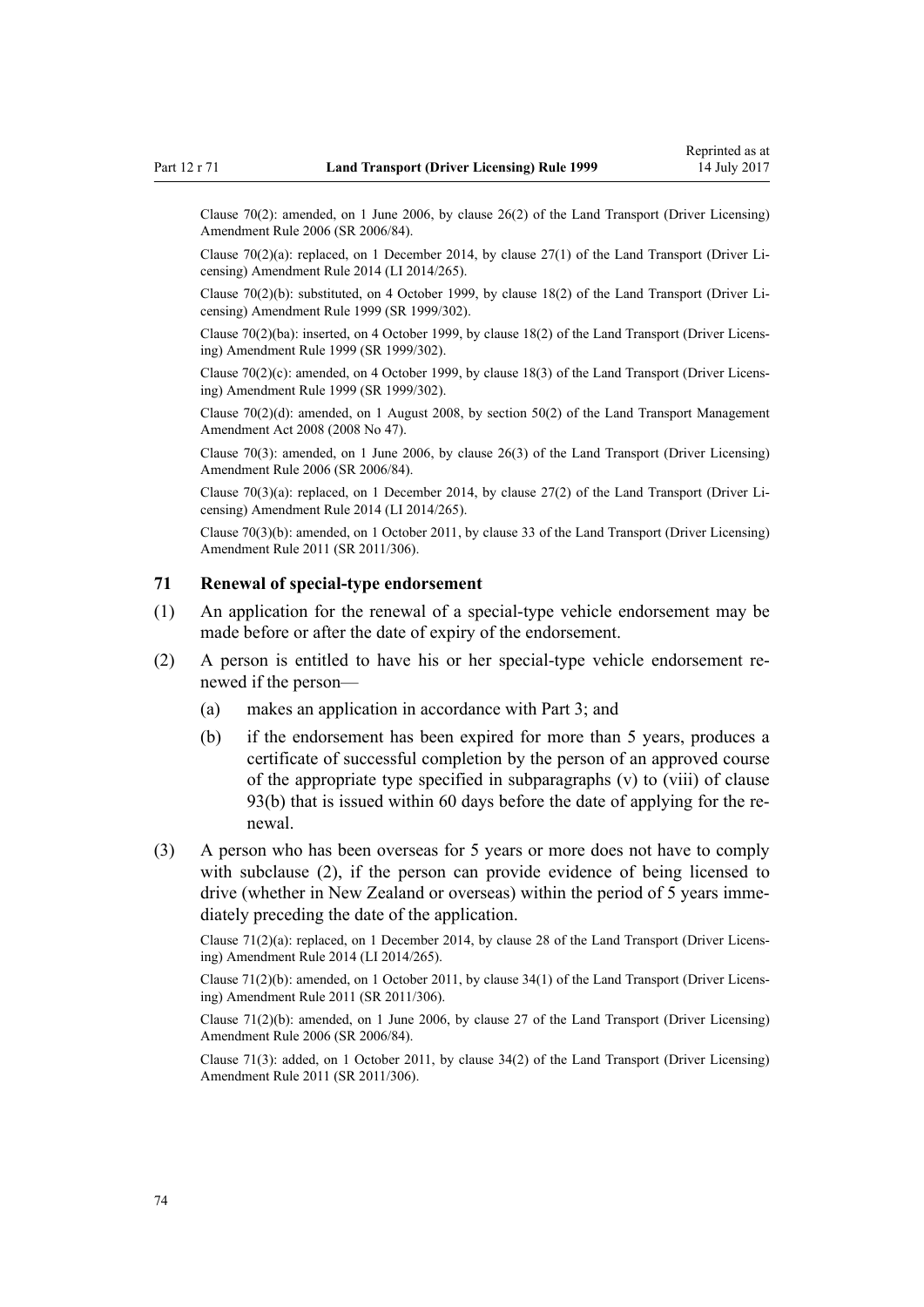# <span id="page-74-0"></span>**72 Special provision relating to person overseas, or in prison or hospital**

#### *[Revoked]*

Clause 72: revoked, on 1 October 2011, by [clause 35](http://prd-lgnz-nlb.prd.pco.net.nz/pdflink.aspx?id=DLM3956740) of the Land Transport (Driver Licensing) Amendment Rule 2011 (SR 2011/306).

#### **73 Renewal of driver identification card**

- (1) The Agency may from time to time, on the application of the holder of a driver identification card, made before or after the expiry of the card, renew the card.
- (2) The application must be made in accordance with [Part 3.](#page-21-0)

Clause 73(1): amended, on 1 August 2008, by [section 50\(2\)](http://prd-lgnz-nlb.prd.pco.net.nz/pdflink.aspx?id=DLM1313622) of the Land Transport Management Amendment Act 2008 (2008 No 47).

Clause 73(2): replaced, on 1 December 2014, by [clause 29](http://prd-lgnz-nlb.prd.pco.net.nz/pdflink.aspx?id=DLM6216943) of the Land Transport (Driver Licensing) Amendment Rule 2014 (LI 2014/265).

*Replacement of driver licence or driver identification card*

# **74 Replacement of driver licence or driver identification card if lost, stolen, etc**

- (1) The Agency may, on the application of the holder of a driver licence or a driver identification card, issue a replacement driver licence or driver identification card.
- (2) The holder of a driver licence or a driver identification card must apply for a replacement driver licence or driver identification card, as the case may be, if—
	- (a) it is lost, stolen, destroyed, defaced, mutilated, or becomes illegible; or
	- (b) the holder's name is changed from that recorded on the licence and in the person's driver licence records, or on the driver identification card; or
	- (c) in the opinion of the Agency, the holder's appearance has changed significantly from that recorded on the licence or driver identification card.
- (3) A person is entitled to be issued with a replacement driver licence or driver identification card if the person—
	- (a) makes an application in accordance with [Part 3](#page-21-0); and
	- (b) either surrenders the previous licence or driver identification card to the licensing agent in a legible form or provides the licensing agent with a signed statement stating, as appropriate, that—
		- (i) the applicant does not have the previous driver licence or driver identification card and the circumstances in which it was lost or destroyed; or
		- (ii) the driver licence or driver identification card that the applicant has surrendered in a defaced, mutilated, or illegible form is the applicant's previous driver licence or driver identification card.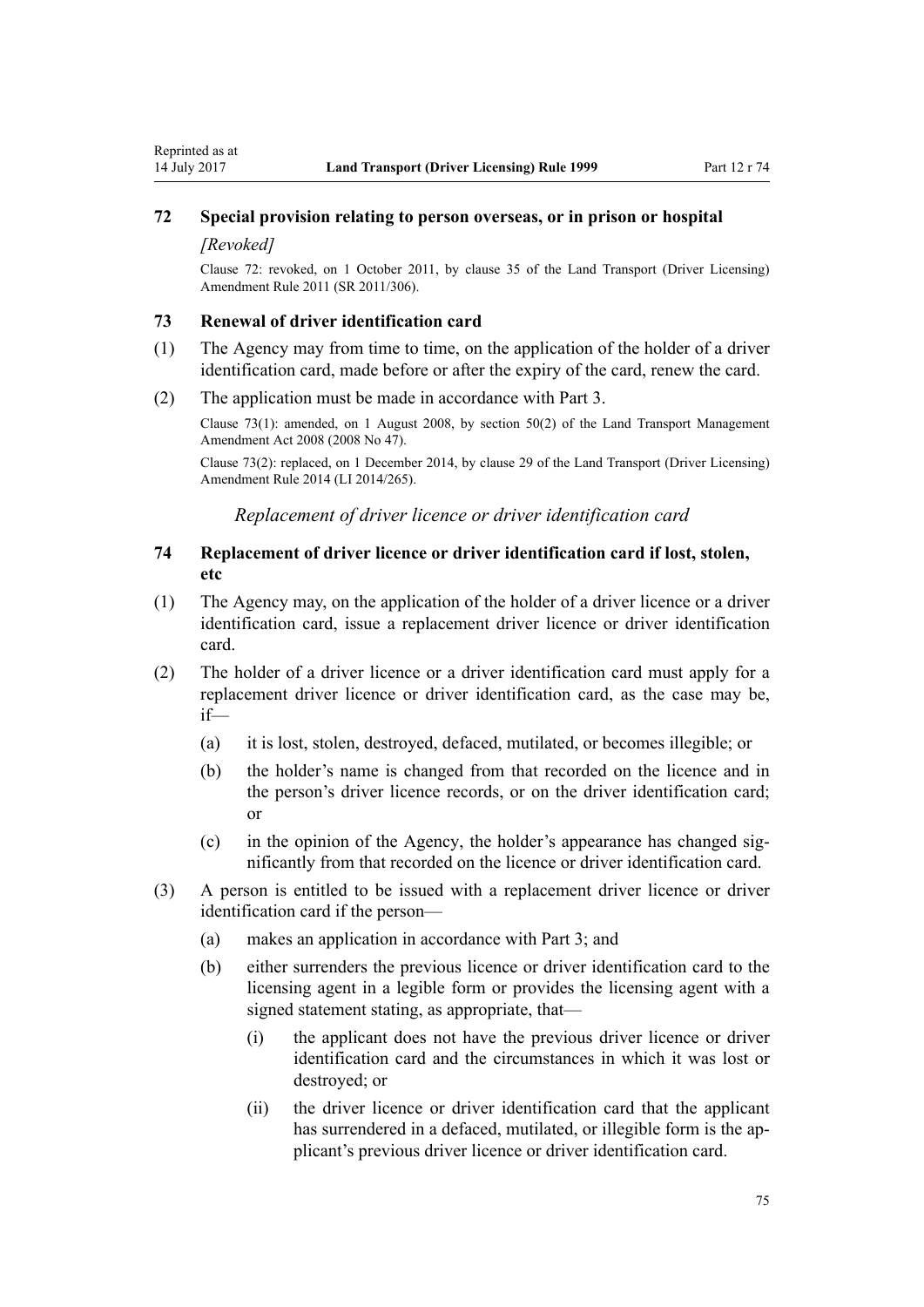# $(4)$  If—

- (a) a driver licence being replaced is due to expire within 12 months of the date of the application for the replacement licence; and
- (b) the applicant will be younger than 64 years on the date that the licence is due to expire,—

the replacement licence may be issued with an expiry date as if the person had applied to renew the licence under [clause 67](#page-66-0).

(5) A driver identification card that is replaced under this clause must be issued with an expiry date that is the same as the expiry date of the card being replaced.

Clause 74(1): amended, on 1 August 2008, by [section 50\(2\)](http://prd-lgnz-nlb.prd.pco.net.nz/pdflink.aspx?id=DLM1313622) of the Land Transport Management Amendment Act 2008 (2008 No 47).

Clause 74(2)(c): amended, on 1 August 2008, by [section 50\(2\)](http://prd-lgnz-nlb.prd.pco.net.nz/pdflink.aspx?id=DLM1313622) of the Land Transport Management Amendment Act 2008 (2008 No 47).

Clause 74(3)(a): replaced, on 1 December 2014, by [clause 30\(1\)](http://prd-lgnz-nlb.prd.pco.net.nz/pdflink.aspx?id=DLM6216944) of the Land Transport (Driver Licensing) Amendment Rule 2014 (LI 2014/265).

Clause 74(4): amended, on 1 December 2014, by [clause 30\(2\)](http://prd-lgnz-nlb.prd.pco.net.nz/pdflink.aspx?id=DLM6216944) of the Land Transport (Driver Licensing) Amendment Rule 2014 (LI 2014/265).

#### **75 Replacement of driver licence or driver identification card if surrendered**

- (1) The Agency may, on the application of the holder of a driver licence or a driver identification card, issue a replacement licence or driver identification card to a person who surrenders a driver licence under [section 30](http://prd-lgnz-nlb.prd.pco.net.nz/pdflink.aspx?id=DLM434583) of the Act, or delivers a driver licence or driver identification card to the Agency under [clause 84](#page-81-0) or [clause 85,](#page-81-0) for those classes of licence or types of endorsement held by the person (if any) that have not been revoked or surrendered.
- (2) A driver identification card that is replaced under this clause must be issued with an expiry date that is the same as the expiry date of the card being replaced.

Clause 75(1): amended, on 10 May 2011, by [section 100\(3\)](http://prd-lgnz-nlb.prd.pco.net.nz/pdflink.aspx?id=DLM3231293) of the Land Transport (Road Safety and Other Matters) Amendment Act 2011 (2011 No 13).

Clause 75(1): amended, on 1 August 2008, by [section 50\(2\)](http://prd-lgnz-nlb.prd.pco.net.nz/pdflink.aspx?id=DLM1313622) of the Land Transport Management Amendment Act 2008 (2008 No 47).

### **76 Discovery of replaced licence or driver identification card**

- (1) A person to whom a replacement driver licence or driver identification card has been issued under [clause 74](#page-74-0) must surrender the person's previous driver licence or driver identification card to the Agency if the previous driver licence or driver identification card subsequently comes into the person's possession.
- (2) A person who has been issued with a replacement driver licence or driver identification card must advise the Agency if that person becomes aware that another person has the previous driver licence or driver identification card.

Clause 76(1): amended, on 1 August 2008, by [section 50\(2\)](http://prd-lgnz-nlb.prd.pco.net.nz/pdflink.aspx?id=DLM1313622) of the Land Transport Management Amendment Act 2008 (2008 No 47).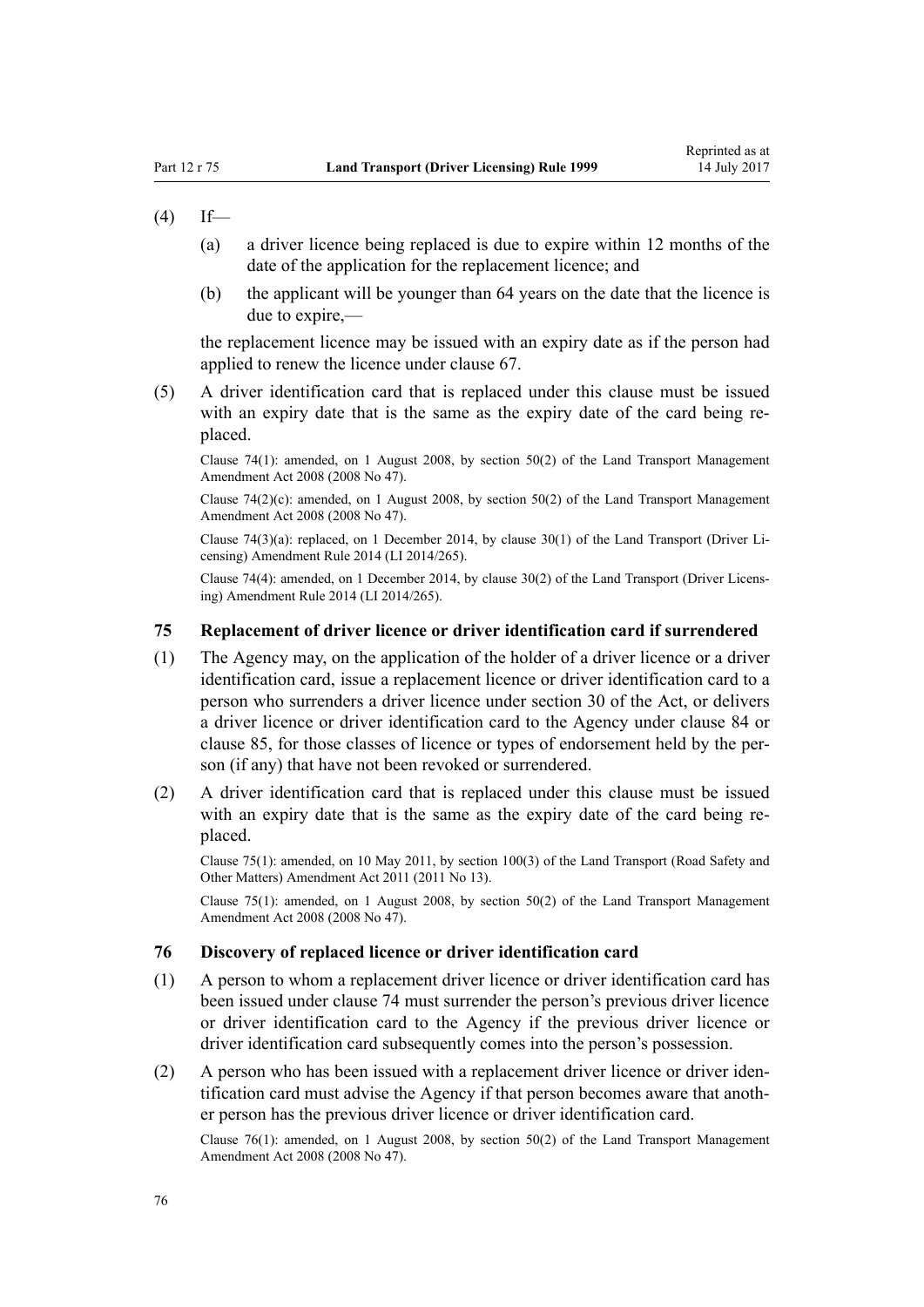<span id="page-76-0"></span>Reprinted as at

Clause 76(2): amended, on 1 August 2008, by [section 50\(2\)](http://prd-lgnz-nlb.prd.pco.net.nz/pdflink.aspx?id=DLM1313622) of the Land Transport Management Amendment Act 2008 (2008 No 47).

# **Part 13**

# **Suspension, revocation, and surrender of driver licences or endorsements**

### **77 Requirements for tests, medical examinations, and approved courses**

- (1) The Agency may, if it considers that the holder of a class of driver licence or a type of endorsement may not be a fit and proper person to continue to hold that class of licence or type of endorsement and that further information would assist the Agency to make a determination, require the person to do 1 or more of the following:
	- (a) undergo a medical examination, pass a test, or successfully complete a course approved under [clause 93](#page-90-0) that the person would be required to undergo, pass, or complete as an applicant for the class of licence or type of endorsement held:
	- (b) produce any certificate that the person would be required to produce as an applicant for the class of licence or type of endorsement held:
	- (c) undergo any other medical examination, pass any other test, or successfully complete any other course approved under [clause 93](#page-90-0) that the Agency considers to be relevant and reasonable in the circumstances, having regard to the classes of licence and types of endorsement (if any) held by the person.
- (2) A test, medical examination, or course required under subclause (1) must be carried out by a medical practitioner, optometrist, occupational therapist, testing officer, or approved course provider nominated by—
	- (a) the applicant or holder of the driver licence or endorsement; or
	- (b) the Agency.
- (3) The Agency may nominate a person under subclause (2)(b) only if—
	- (a) the person required to undertake the test, medical examination, or approved course fails to nominate a person under subclause (2)(a); or
	- (b) the Agency is not satisfied that the person nominated by the person required to undertake the test, medical examination, or approved course is appropriately qualified to carry out the test, medical examination, or approved course.
- (4) A person who is nominated to carry out a medical examination under subclause (2) must be a member of one of the class or classes of registered health professional that, in the opinion of the Agency, is appropriately qualified to carry out the examination in the particular case.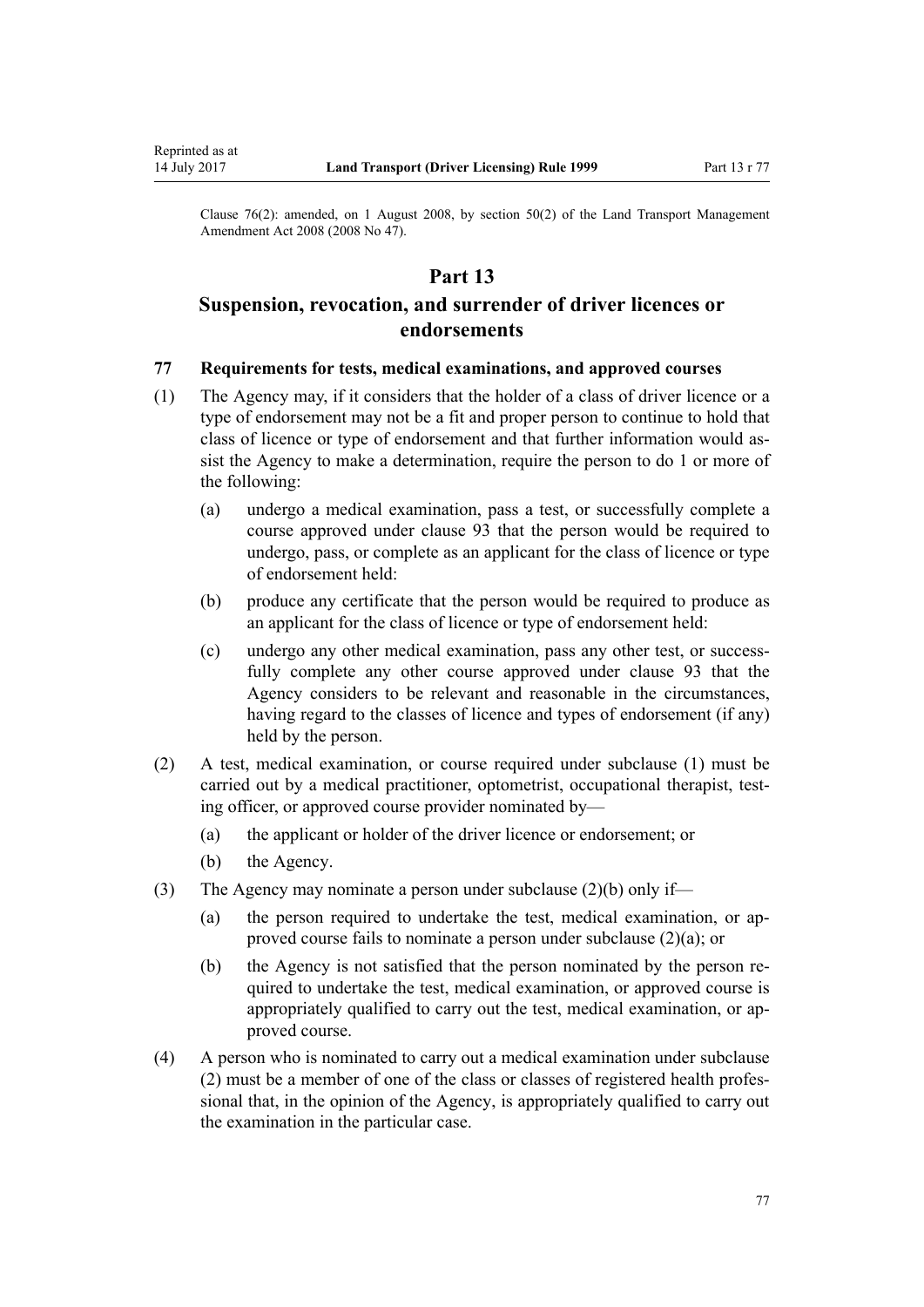<span id="page-77-0"></span>(5) A medical examination required under subclause (1) must be carried out having regard to the document issued by the Agency entitled Medical Aspects of Fitness to Drive: A Guide for Medical Practitioners.

Clause 77 heading: substituted, on 1 June 2006, by [clause 29\(1\)](http://prd-lgnz-nlb.prd.pco.net.nz/pdflink.aspx?id=DLM376122) of the Land Transport (Driver Licensing) Amendment Rule 2006 (SR 2006/84).

Clause 77(1): amended, on 1 August 2008, by [section 50\(2\)](http://prd-lgnz-nlb.prd.pco.net.nz/pdflink.aspx?id=DLM1313622) of the Land Transport Management Amendment Act 2008 (2008 No 47).

Clause 77(1)(a): substituted, on 1 June 2006, by [clause 29\(2\)](http://prd-lgnz-nlb.prd.pco.net.nz/pdflink.aspx?id=DLM376122) of the Land Transport (Driver Licensing) Amendment Rule 2006 (SR 2006/84).

Clause  $77(1)(c)$ : substituted, on 1 June 2006, by [clause 29\(3\)](http://prd-lgnz-nlb.prd.pco.net.nz/pdflink.aspx?id=DLM376122) of the Land Transport (Driver Licensing) Amendment Rule 2006 (SR 2006/84).

Clause 77(1)(c): amended, on 1 August 2008, by [section 50\(2\)](http://prd-lgnz-nlb.prd.pco.net.nz/pdflink.aspx?id=DLM1313622) of the Land Transport Management Amendment Act 2008 (2008 No 47).

Clause 77(2): substituted, on 1 June 2006, by [clause 29\(4\)](http://prd-lgnz-nlb.prd.pco.net.nz/pdflink.aspx?id=DLM376122) of the Land Transport (Driver Licensing) Amendment Rule 2006 (SR 2006/84).

Clause  $77(2)(b)$ : amended, on 1 August 2008, by section  $50(2)$  of the Land Transport Management Amendment Act 2008 (2008 No 47).

Clause 77(3): amended, on 1 August 2008, by [section 50\(2\)](http://prd-lgnz-nlb.prd.pco.net.nz/pdflink.aspx?id=DLM1313622) of the Land Transport Management Amendment Act 2008 (2008 No 47).

Clause 77(3)(a): amended, on 1 June 2006, by [clause 29\(5\)](http://prd-lgnz-nlb.prd.pco.net.nz/pdflink.aspx?id=DLM376122) of the Land Transport (Driver Licensing) Amendment Rule 2006 (SR 2006/84).

Clause 77(3)(b): amended, on 1 August 2008, by [section 50\(2\)](http://prd-lgnz-nlb.prd.pco.net.nz/pdflink.aspx?id=DLM1313622) of the Land Transport Management Amendment Act 2008 (2008 No 47).

Clause 77(3)(b): amended, on 1 June 2006, by [clause 29\(6\)](http://prd-lgnz-nlb.prd.pco.net.nz/pdflink.aspx?id=DLM376122) of the Land Transport (Driver Licensing) Amendment Rule 2006 (SR 2006/84).

Clause 77(4): amended, on 1 August 2008, by [section 50\(2\)](http://prd-lgnz-nlb.prd.pco.net.nz/pdflink.aspx?id=DLM1313622) of the Land Transport Management Amendment Act 2008 (2008 No 47).

Clause 77(4): amended, on 1 June 2006, by [clause 29\(7\)](http://prd-lgnz-nlb.prd.pco.net.nz/pdflink.aspx?id=DLM376122) of the Land Transport (Driver Licensing) Amendment Rule 2006 (SR 2006/84).

Clause  $77(5)$ : amended, on 1 August 2008, by section  $50(2)$  of the Land Transport Management Amendment Act 2008 (2008 No 47).

#### **78 Requirement to be in notice**

- (1) A requirement under [clause 77\(1\)](#page-76-0) must be issued in a notice and must state—
	- (a) the reasons for the requirement; and
	- (b) one of the following:
		- (i) the date, time, and place of the required medical examination or test (if applicable) and the date by which, and the place at which, any required certificate must be produced; or
		- (ii) that the holder of the driver licence or the endorsement must contact the Agency within a stated period to arrange the date, time, and place of the required medical examination or test and the date by which, and the place at which, any required certificate must be produced, if applicable; or
		- (iii) the date by which the approved course must be completed; and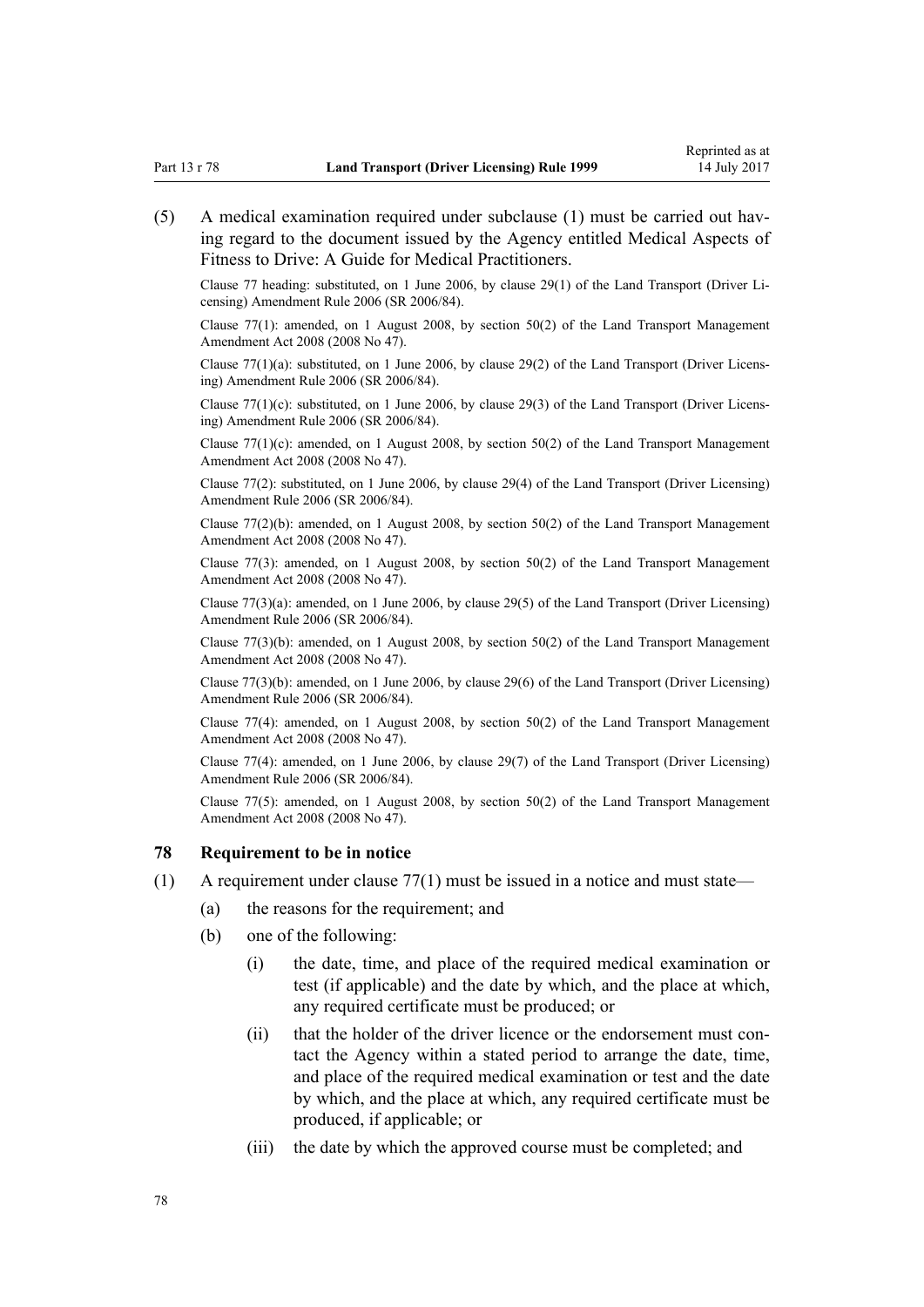- (c) that, if the person does not comply with the Agency's requirement, the Agency has the power to impose conditions, or revoke the relevant driver licence or endorsement in accordance with [clause 82](#page-79-0); and
- (d) the details of any requirement imposed under clause  $77(2)(b)$ .
- (2) A notice issued under subclause (1) must be in writing and must be delivered to the person to whom it concerns more than 5 working days before any date, or the expiry of the period, specified in the notice under subclause  $(1)(b)$ .

Clause 78(1)(b): substituted, on 1 June 2006, by [clause 30](http://prd-lgnz-nlb.prd.pco.net.nz/pdflink.aspx?id=DLM376123) of the Land Transport (Driver Licensing) Amendment Rule 2006 (SR 2006/84).

Clause 78(1)(b)(ii): amended, on 1 August 2008, by [section 50\(2\)](http://prd-lgnz-nlb.prd.pco.net.nz/pdflink.aspx?id=DLM1313622) of the Land Transport Management Amendment Act 2008 (2008 No 47).

Clause  $78(1)(c)$ : amended, on 1 August 2008, by [section 50\(2\)](http://prd-lgnz-nlb.prd.pco.net.nz/pdflink.aspx?id=DLM1313622) of the Land Transport Management Amendment Act 2008 (2008 No 47).

# **79 Obligations on person required to undertake test or medical examination, or complete approved course**

- (1) A person required to undergo a test or medical examination, or to complete an approved course, or to produce a certificate under [clause 77](#page-76-0) must either—
	- (a) comply with the requirement, and pay the appropriate fee (if any) specified in or assessed in accordance with regulations made under the Act; or
	- (b) surrender the person's driver licence (including any endorsement held by the person), and the person's driver identification card (if any).
- (2) A person may surrender a driver licence under subclause (1)(b) by notifying the Agency of that fact and delivering the driver licence and driver identification card (if any) to the Agency.

Clause 79 heading: amended, on 1 June 2006, by [clause 31\(1\)](http://prd-lgnz-nlb.prd.pco.net.nz/pdflink.aspx?id=DLM376124) of the Land Transport (Driver Licensing) Amendment Rule 2006 (SR 2006/84).

Clause 79(1): amended, on 1 June 2006, by [clause 31\(2\)](http://prd-lgnz-nlb.prd.pco.net.nz/pdflink.aspx?id=DLM376124) of the Land Transport (Driver Licensing) Amendment Rule 2006 (SR 2006/84).

Clause 79(2): amended, on 1 August 2008, by [section 50\(2\)](http://prd-lgnz-nlb.prd.pco.net.nz/pdflink.aspx?id=DLM1313622) of the Land Transport Management Amendment Act 2008 (2008 No 47).

### *Suspension of driver licences and endorsements*

### **80 Suspending driver licence for medical reasons**

- (1) The Agency may, if it considers that allowing a person to continue to hold a driver licence is, for medical reasons, a significant risk to public safety, issue a notice suspending that person's driver licence until a medical examination has been completed and reviewed.
- (2) A notice issued under subclause (1) must be in writing and must—
	- (a) state the date and time from which the driver licence is suspended (which must not be earlier than the date and time that the notice is delivered to the person); and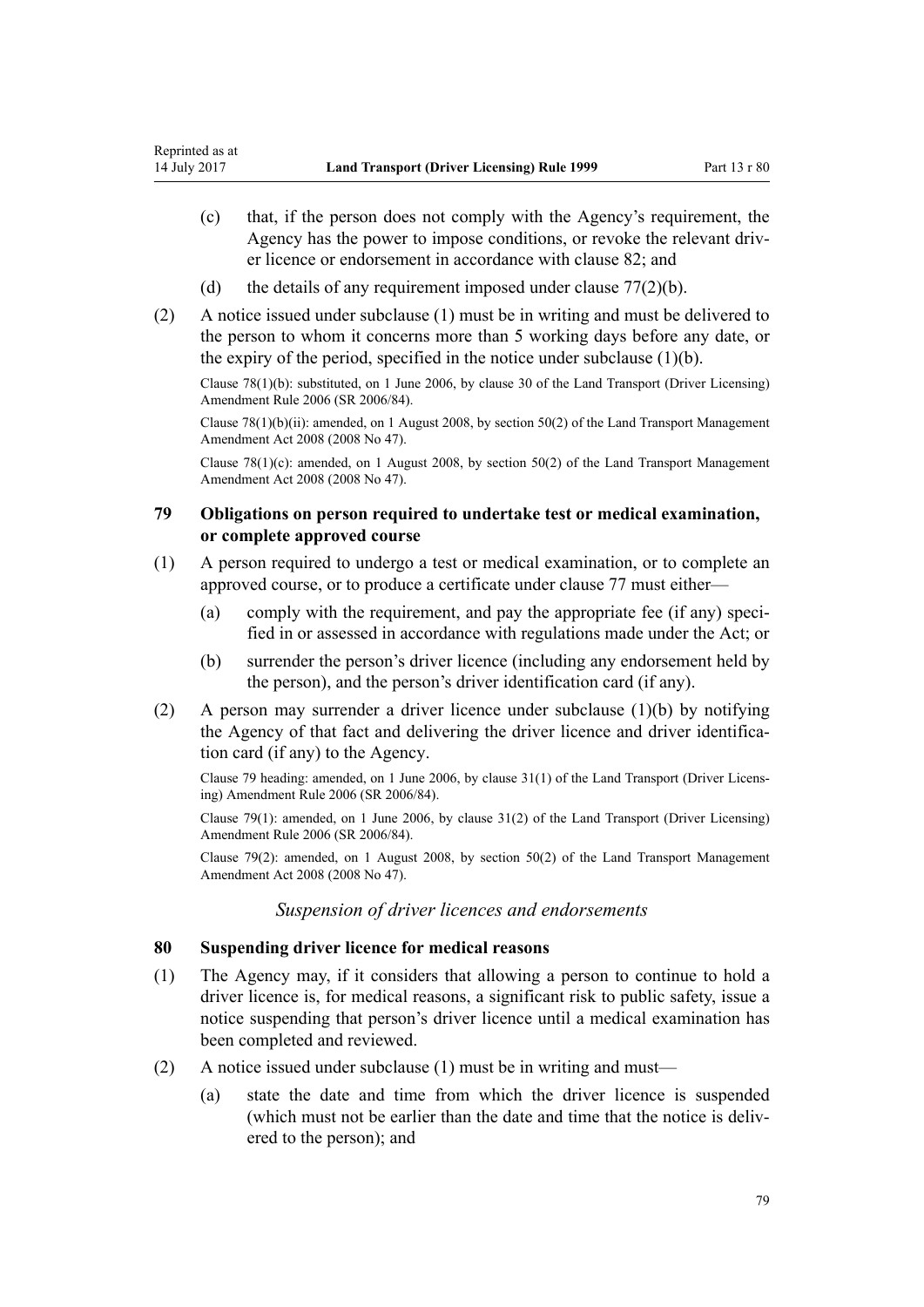- <span id="page-79-0"></span>(b) state the reasons for the suspension of the driver licence; and
- (c) state the period of suspension of the driver licence; and
- (d) outline the rights of appeal given by [section 106](http://prd-lgnz-nlb.prd.pco.net.nz/pdflink.aspx?id=DLM435083) of the Act.
- (3) The period of suspension of a driver licence specified under subclause (2)(c) must not exceed the period that, in the opinion of the Agency, will reasonably be required to determine whether conditions should be imposed on the licence or the licence should be revoked.
- (4) The Agency may at any time withdraw a suspension imposed under this clause.

Clause 80(1): amended, on 1 August 2008, by [section 50\(2\)](http://prd-lgnz-nlb.prd.pco.net.nz/pdflink.aspx?id=DLM1313622) of the Land Transport Management Amendment Act 2008 (2008 No 47).

Clause 80(3): amended, on 1 August 2008, by [section 50\(2\)](http://prd-lgnz-nlb.prd.pco.net.nz/pdflink.aspx?id=DLM1313622) of the Land Transport Management Amendment Act 2008 (2008 No 47).

Clause 80(4): amended, on 1 August 2008, by [section 50\(2\)](http://prd-lgnz-nlb.prd.pco.net.nz/pdflink.aspx?id=DLM1313622) of the Land Transport Management Amendment Act 2008 (2008 No 47).

#### **81 Suspension of endorsements**

- (1) An endorsement is suspended if the holder ceases to hold all of the classes of driver licence that formed part of the prerequisites under [Part 5](#page-39-0) for obtaining that endorsement.
- (2) A driving instructor endorsement is suspended in part if the holder ceases to hold 1 or more, but not all, of the classes of driver licence that formed part of the prerequisites under [Part 5](#page-39-0) for obtaining that endorsement.

Clause 81(1) subclause number: replaced, on 1 November 2012, by [clause 9](http://prd-lgnz-nlb.prd.pco.net.nz/pdflink.aspx?id=DLM4773441) of the Land Transport (Driver Licensing) Amendment Rule 2012 (SR 2012/302).

Clause 81(2) subclause number: replaced, on 1 November 2012, by [clause 9](http://prd-lgnz-nlb.prd.pco.net.nz/pdflink.aspx?id=DLM4773441) of the Land Transport (Driver Licensing) Amendment Rule 2012 (SR 2012/302).

### *Revocation of driver licences and endorsements*

### **82 Revocation of driver licence or endorsement**

- (1) A person may be issued with a notice under subclause (2) if—
	- (a) the person fails to comply with a requirement under [clause 77](#page-76-0) in the manner specified in [clause 78\(1\)\(b\);](#page-77-0) or
	- (b) the person fails to pass a test or successfully complete an approved course that the Agency has required the person to undergo or complete; or
	- (c) the Agency is satisfied that the person has ceased to be a fit and proper person to hold an endorsement; or
	- (d) in the opinion of a optometrist, a medical practitioner, or a occupational therapist, the person is one whose physical or mental condition is such that, in the interests of public safety, the person—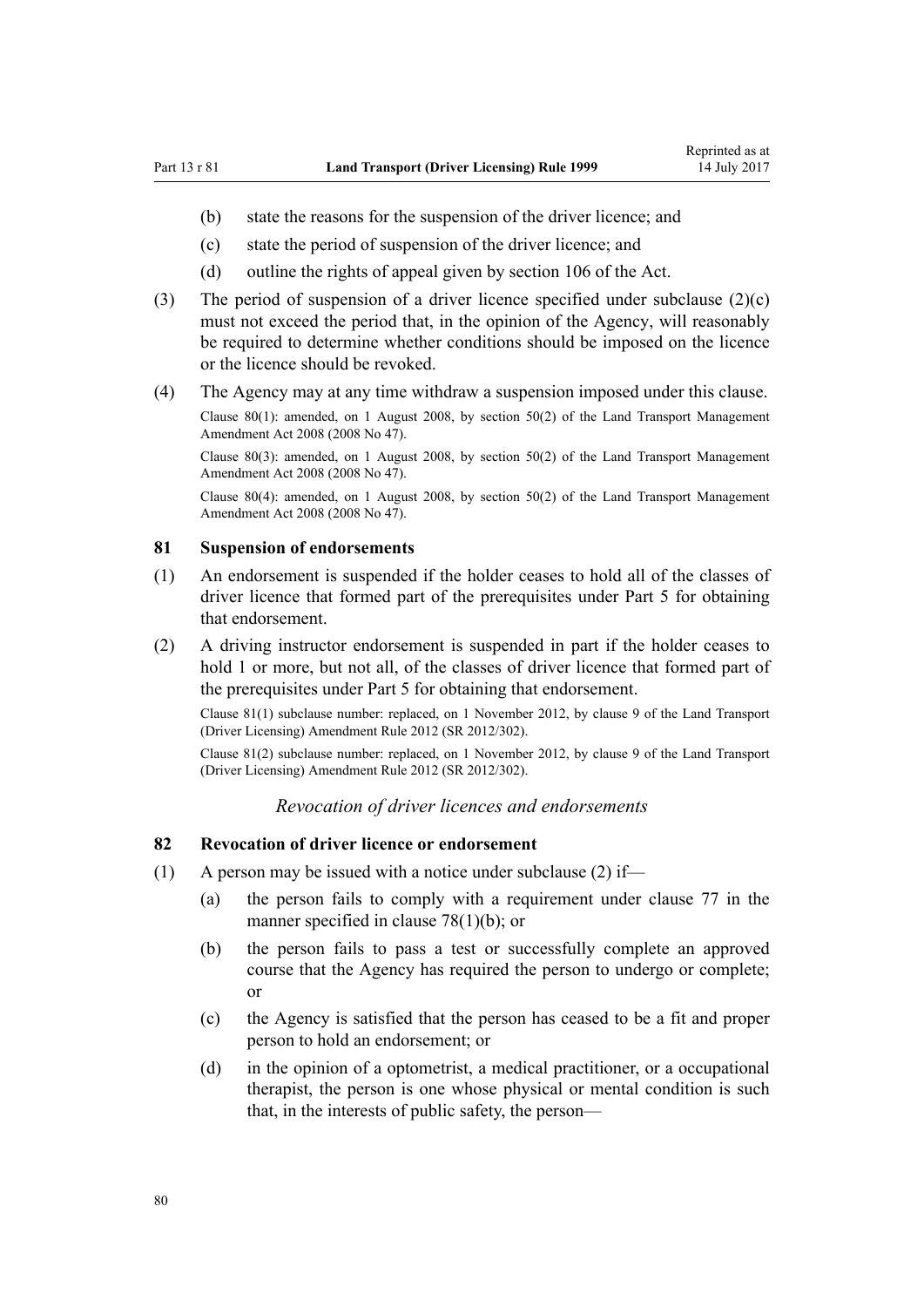- (i) should not be permitted to drive motor vehicles of a specified class or classes; or
- (ii) should only be permitted to drive motor vehicles subject to such limitations as may be warranted by the mental or physical condition of the licence holder; or
- (e) the person is the holder of a driving instructor endorsement and fails to comply with [clause 25](#page-41-0); or
- (f) the person holds a testing officer endorsement and fails to comply with [clause 32](#page-45-0); or
- (g) the person is the holder of a passenger endorsement and has been prohibited from holding or obtaining a passenger endorsement under [section](http://prd-lgnz-nlb.prd.pco.net.nz/pdflink.aspx?id=DLM434566) [29A](http://prd-lgnz-nlb.prd.pco.net.nz/pdflink.aspx?id=DLM434566) of the Act.
- (2) The Agency may, if it considers it appropriate to do so, issue 1 or more of the following notices to a person to whom this clause applies:
	- (a) a notice revoking a driver licence:
	- (b) a notice revoking an endorsement:
	- (c) a notice imposing conditions on the use of an endorsement of a kind specified in [clause 56\(1\):](#page-58-0)
	- (d) a notice imposing conditions on the use of a driver licence of a kind specified in [clause 56\(1\).](#page-58-0)
- (3) A notice issued under subclause (2) must—
	- (a) state the date and time from which the driver licence or endorsement is revoked, or has conditions attached to it (which must not be earlier than the date and time when the notice is delivered to the person); and
	- (b) state, as appropriate, the period during which the person may not apply for a driver licence, or an endorsement; and
	- (c) state the reasons for the revocation of the driver licence or endorsement or the imposition of conditions on the use of the driver licence or endorsement; and
	- (d) outline the rights of appeal given by [section 106](http://prd-lgnz-nlb.prd.pco.net.nz/pdflink.aspx?id=DLM435083) of the Act.
- (4) A notice issued to a person under subclause (2) may apply to a particular class of licence or type of endorsement or to every class of driver licence or type of endorsement held by the person.
- (5) The period specified under subclause (3)(b) must not exceed a period that the Agency considers to be reasonable in the circumstances.

Clause 82(1)(b): substituted, on 1 June 2006, by [clause 32](http://prd-lgnz-nlb.prd.pco.net.nz/pdflink.aspx?id=DLM376125) of the Land Transport (Driver Licensing) Amendment Rule 2006 (SR 2006/84).

Clause 82(1)(b): amended, on 1 August 2008, by [section 50\(2\)](http://prd-lgnz-nlb.prd.pco.net.nz/pdflink.aspx?id=DLM1313622) of the Land Transport Management Amendment Act 2008 (2008 No 47).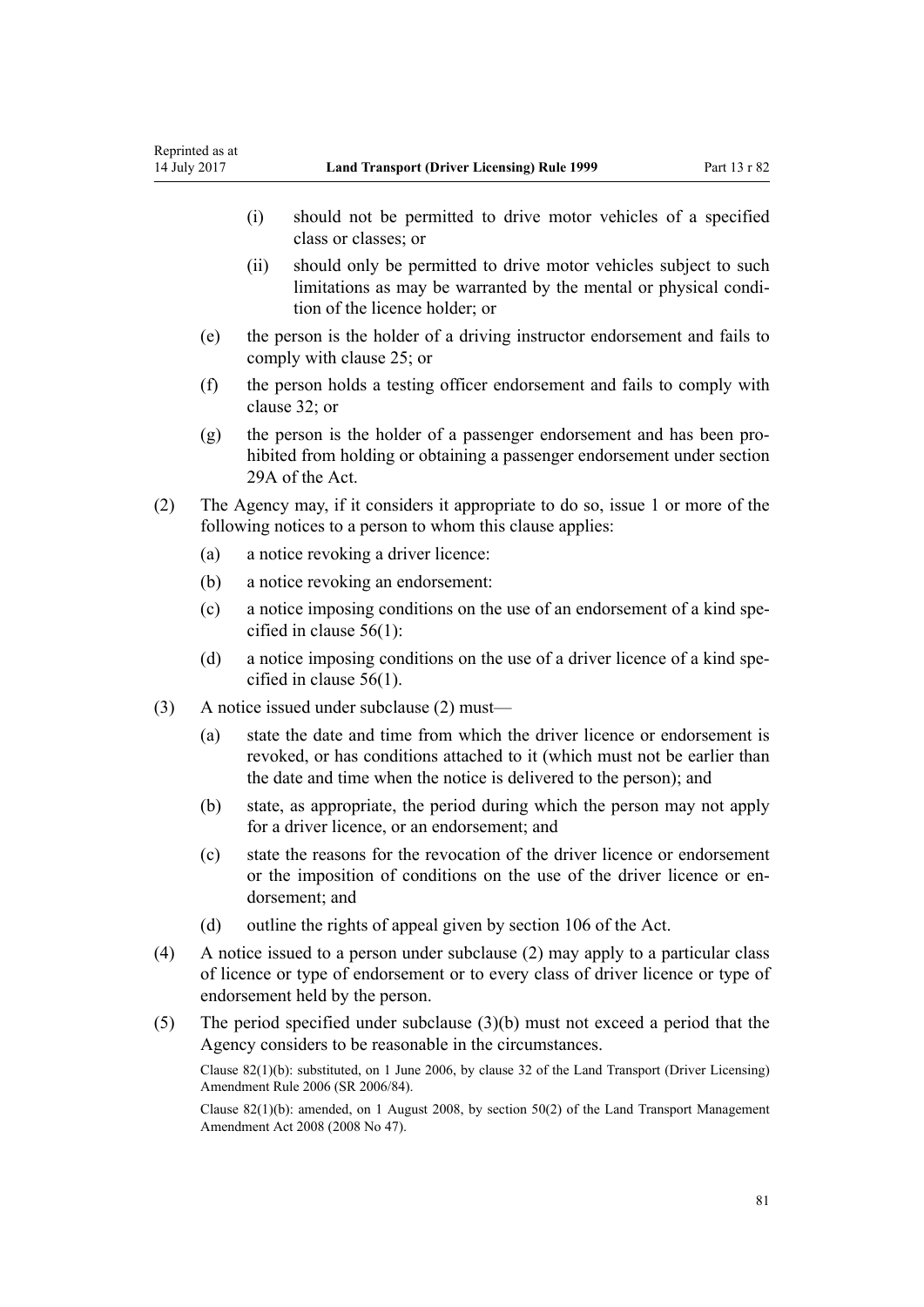<span id="page-81-0"></span>Clause 82(1)(c): amended, on 1 August 2008, by [section 50\(2\)](http://prd-lgnz-nlb.prd.pco.net.nz/pdflink.aspx?id=DLM1313622) of the Land Transport Management Amendment Act 2008 (2008 No 47).

Clause 82(1)(d): amended, on 18 September 2004, by [section 175\(3\)](http://prd-lgnz-nlb.prd.pco.net.nz/pdflink.aspx?id=DLM205009) of the Health Practitioners Competence Assurance Act 2003 (2003 No 48).

Clause 82(1)(f): amended, on 1 October 2007, by [section 95\(11\)](http://prd-lgnz-nlb.prd.pco.net.nz/pdflink.aspx?id=DLM353501) of the Land Transport Amendment Act 2005 (2005 No 77).

Clause  $82(1)(g)$ : added, on 1 October 2007, by [section 95\(11\)](http://prd-lgnz-nlb.prd.pco.net.nz/pdflink.aspx?id=DLM353501) of the Land Transport Amendment Act 2005 (2005 No 77).

Clause 82(2): amended, on 1 August 2008, by [section 50\(2\)](http://prd-lgnz-nlb.prd.pco.net.nz/pdflink.aspx?id=DLM1313622) of the Land Transport Management Amendment Act 2008 (2008 No 47).

Clause 82(5): amended, on 1 August 2008, by [section 50\(2\)](http://prd-lgnz-nlb.prd.pco.net.nz/pdflink.aspx?id=DLM1313622) of the Land Transport Management Amendment Act 2008 (2008 No 47).

# **83 Suspension and revocation of endorsements**

- (1) An endorsement is revoked if the holder does not, within 5 years after the endorsement is suspended under any provision, again become the holder of a driver licence of the class or classes that formed part of the prerequisites under [Part 5](#page-39-0) for obtaining that endorsement.
- (2) A revocation of a driving instructor endorsement under subclause (1) has effect in respect of-
	- (a) all classes of driver licence if the holder does not, within 5 years after the endorsement was suspended, again become the holder of at least 1 class of the classes of driver licence that formed part of the prerequisites under [Part 5](#page-39-0) for obtaining that endorsement; or
	- (b) each class of driver licence that formed part of the prerequisites under [Part 5](#page-39-0) for obtaining that endorsement if the holder does not, within 5 years after the endorsement was suspended in respect of that class of driver licence, again become the holder of that class of licence.

### *Surrender of certain documents*

# **84 Surrender of driver identification card that has been suspended or revoked**

The holder of a driver licence or an endorsement that has been suspended or revoked under any provision, on receiving notice of the suspension or revocation, must, in addition to complying with [section 19](http://prd-lgnz-nlb.prd.pco.net.nz/pdflink.aspx?id=DLM434536) or [section 30](http://prd-lgnz-nlb.prd.pco.net.nz/pdflink.aspx?id=DLM434583) of the Act, immediately surrender any driver identification card held by the person by delivering the card to the Agency.

Clause 84: amended, on 1 August 2008, by [section 50\(2\)](http://prd-lgnz-nlb.prd.pco.net.nz/pdflink.aspx?id=DLM1313622) of the Land Transport Management Amendment Act 2008 (2008 No 47).

### **85 Voluntary surrender of driver licence or endorsement**

The holder of a driver licence or an endorsement may surrender 1 or more classes of driver licence or 1 or more types of endorsement—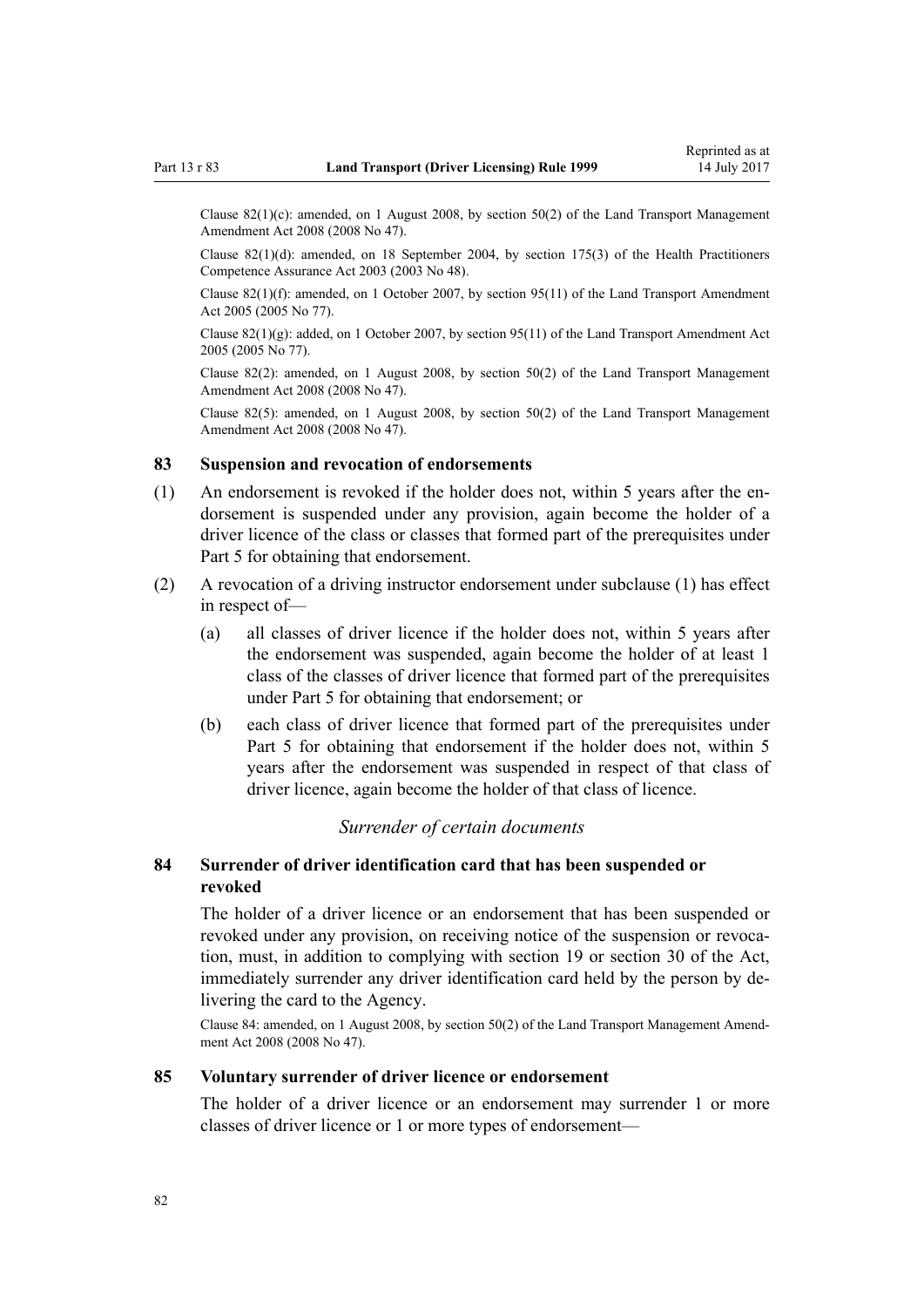- (a) by notifying the Agency that the person is surrendering 1 or more classes of driver licence or 1 or more types of endorsement; and
- (b) by delivering the driver licence and driver identification card (if any) to the Agency.

Clause 85: substituted, on 1 June 2006, by [clause 33](http://prd-lgnz-nlb.prd.pco.net.nz/pdflink.aspx?id=DLM376126) of the Land Transport (Driver Licensing) Amendment Rule 2006 (SR 2006/84).

Clause 85(a): amended, on 1 August 2008, by [section 50\(2\)](http://prd-lgnz-nlb.prd.pco.net.nz/pdflink.aspx?id=DLM1313622) of the Land Transport Management Amendment Act 2008 (2008 No 47).

Clause 85(b): amended, on 1 August 2008, by [section 50\(2\)](http://prd-lgnz-nlb.prd.pco.net.nz/pdflink.aspx?id=DLM1313622) of the Land Transport Management Amendment Act 2008 (2008 No 47).

### **85A Reinstatement of surrendered driver licence or endorsement**

- (1) A person who has surrendered 1 or more classes of driver licence or 1 or more types of endorsement under [clause 85](#page-81-0) may apply to the Agency for reinstatement of the classes of licence or types of endorsement in accordance with subclause (4), subclause (5), subclause (6), or subclause (7), as the case may be.
- (2) The Agency may reinstate a surrendered driver licence or an endorsement in accordance with this clause.
- (3) Before reinstating a surrendered driver licence or an endorsement, the Agency may require the applicant to satisfy 1 or more of the requirements in [clause](#page-76-0) [77\(1\)](#page-76-0).
- (4) The Agency may reinstate a surrendered driver licence, even if the licence has expired, provided—
	- (a) the driver licence has not been surrendered for more than 5 years; and
	- (b) the driver licence has not been expired for more than 5 years; and
	- (c) the applicant complies with the applicable requirements in [clause](#page-66-0)  $67(2)(a)$ , (b), (c), and (d) (which relates to the renewal of a driver licence).
- (5) The Agency may reinstate a surrendered special-type vehicle endorsement, even if the endorsement has expired, provided—
	- (a) the endorsement has not been surrendered for more than 5 years; and
	- (b) the endorsement has not been expired for more than 5 years; and
	- (c) the applicant complies with clause  $71(2)(a)$  (which relates to the renewal of special-type vehicle endorsements).
- (6) The Agency may reinstate a surrendered passenger, vehicle recovery, driving instructor, or testing officer endorsement, even if the endorsement has expired, provided—
	- (a) the endorsement has not been surrendered for more than 5 years; and
	- (b) the endorsement has not been expired for more than 5 years; and
	- (c) the applicant complies with clause  $70(2)$  as it relates to the endorsements referred to in this subclause.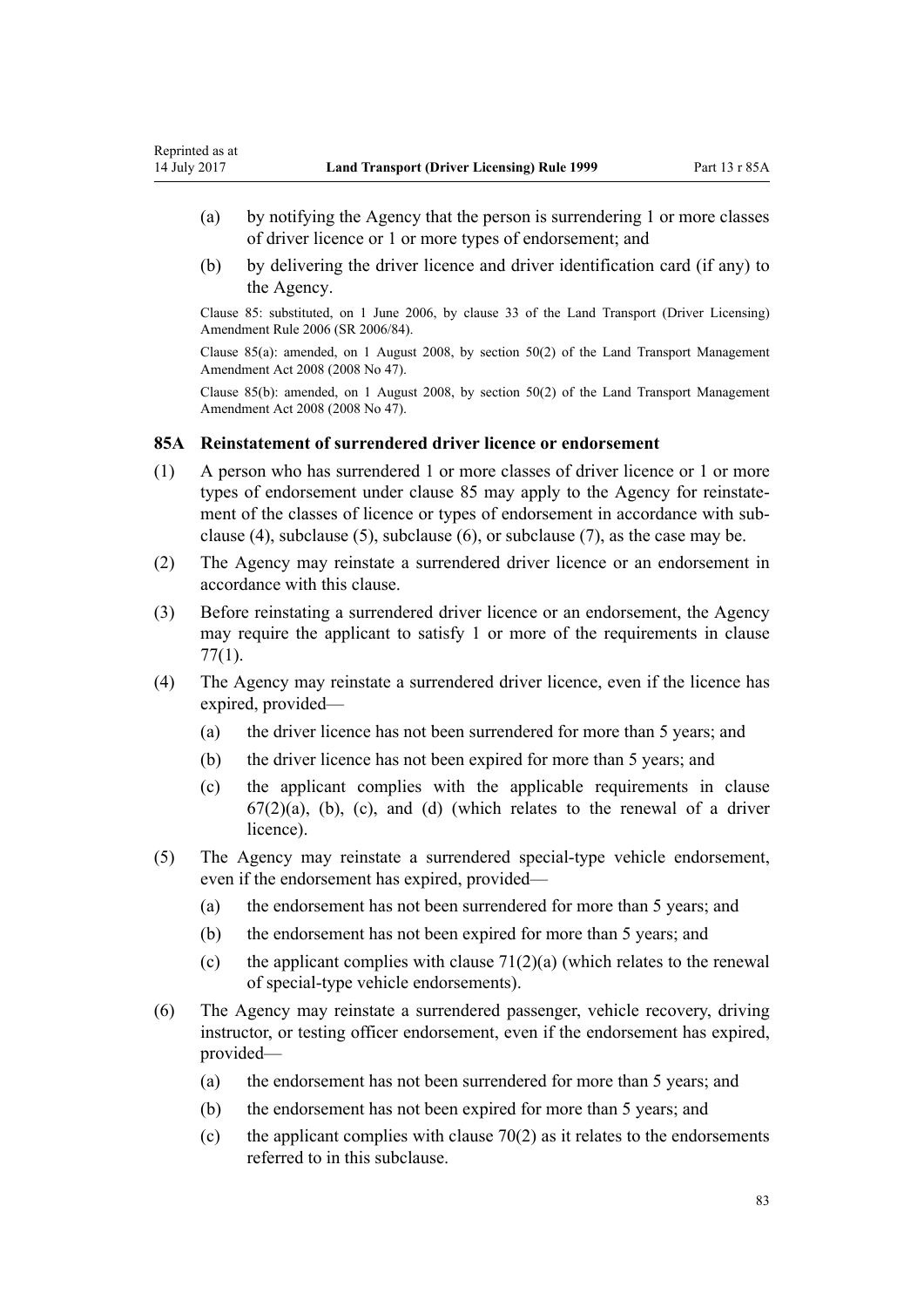- (7) The Agency may reinstate a surrendered dangerous goods endorsement only if—
	- (a) the endorsement has not expired; and
	- (b) the applicant complies with [clause 70\(3\)](#page-72-0) (which relates to the renewal of a dangerous goods endorsement).

Clause 85A: inserted, on 1 June 2006, by [clause 33](http://prd-lgnz-nlb.prd.pco.net.nz/pdflink.aspx?id=DLM376126) of the Land Transport (Driver Licensing) Amendment Rule 2006 (SR 2006/84).

Clause 85A(1): amended, on 1 August 2008, by [section 50\(2\)](http://prd-lgnz-nlb.prd.pco.net.nz/pdflink.aspx?id=DLM1313622) of the Land Transport Management Amendment Act 2008 (2008 No 47).

Clause 85A(2): amended, on 1 August 2008, by [section 50\(2\)](http://prd-lgnz-nlb.prd.pco.net.nz/pdflink.aspx?id=DLM1313622) of the Land Transport Management Amendment Act 2008 (2008 No 47).

Clause 85A(3): amended, on 1 August 2008, by [section 50\(2\)](http://prd-lgnz-nlb.prd.pco.net.nz/pdflink.aspx?id=DLM1313622) of the Land Transport Management Amendment Act 2008 (2008 No 47).

Clause 85A(4): amended, on 1 August 2008, by [section 50\(2\)](http://prd-lgnz-nlb.prd.pco.net.nz/pdflink.aspx?id=DLM1313622) of the Land Transport Management Amendment Act 2008 (2008 No 47).

Clause 85A(5): amended, on 1 August 2008, by [section 50\(2\)](http://prd-lgnz-nlb.prd.pco.net.nz/pdflink.aspx?id=DLM1313622) of the Land Transport Management Amendment Act 2008 (2008 No 47).

Clause 85A(6): amended, on 1 August 2008, by [section 50\(2\)](http://prd-lgnz-nlb.prd.pco.net.nz/pdflink.aspx?id=DLM1313622) of the Land Transport Management Amendment Act 2008 (2008 No 47).

Clause 85A(7): amended, on 1 August 2008, by [section 50\(2\)](http://prd-lgnz-nlb.prd.pco.net.nz/pdflink.aspx?id=DLM1313622) of the Land Transport Management Amendment Act 2008 (2008 No 47).

# *Replacement driver licence or endorsement*

## **86 Replacement of driver licence or endorsement revoked on medical grounds**

- (1) A person whose driver licence or endorsement has been revoked on medical grounds may apply for a replacement driver licence or replacement endorsement of the same class or type as the licence or endorsement that was revoked, if—
	- (a) the person provides the Agency with a medical certificate issued in accordance with [clause 44](#page-51-0) stating that the person is now medically fit to drive; and
	- (ab) the person passes the on-road safety test, if referred for the test under [clause 44B;](#page-53-0) and
	- (b) the Agency notifies the person that it is satisfied that the person's medical condition has improved.
- (2) A person who satisfies the requirements of subclause (1) is entitled to be issued with a replacement driver licence of the appropriate class or a replacement endorsement of the appropriate type if—
	- (a) the person makes an application in accordance with [Part 3](#page-21-0); and
	- (b) the person consents to the carrying out of checks as to whether or not the person is a fit and proper person, if the endorsement is an endorsement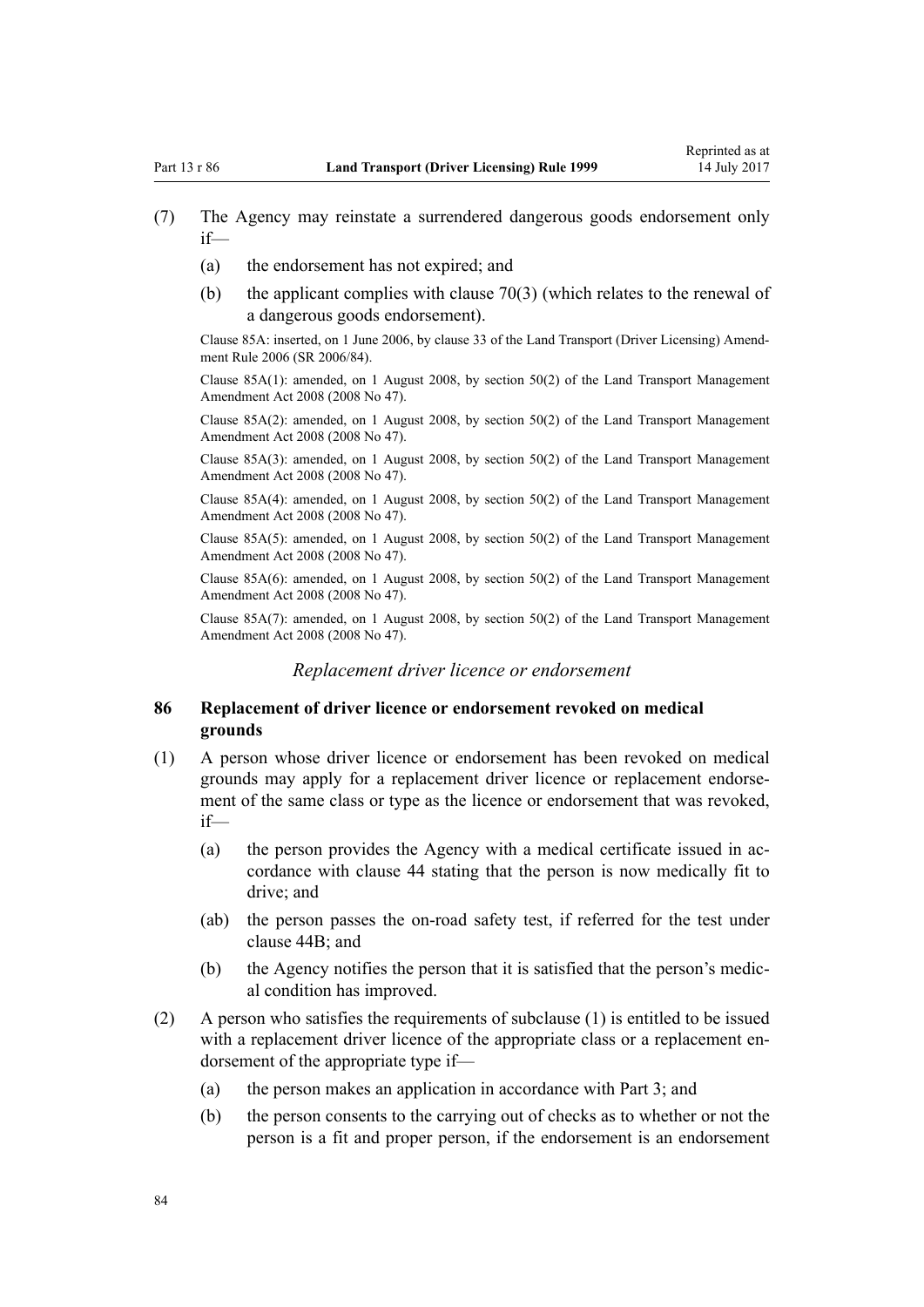for which a fit and proper person check is required, and consents to the carrying out of those checks from time to time during the period of validity of the endorsement; and

- (c) the person is, in the opinion of the Agency, a fit and proper person, in accordance with the criteria specified in the table to [clause 35\(1\),](#page-46-0) to be the holder of an endorsement of that type; and
- (d) in a case where the period since the driver licence or endorsement was revoked is more than 12 months, the person—
	- (i) passes the appropriate theory test or tests under [clause 45](#page-53-0) for the class of driver licence that the person is applying to have replaced; and
	- (ii) passes or successfully completes the appropriate practical driving test in accordance with [clauses 48](#page-54-0) and [53](#page-56-0) for that class of driver licence, or the applicable course specified in [clause 93](#page-90-0) for that type of endorsement.
- (3) If a person to whom subclause (2)(d) applies complies with subclause (2)(d)(i), the Agency may, if the person has applied for a replacement driver licence, issue a replacement licence subject to the condition specified in [clause](#page-26-0)  $16(1)(a)$ .
- (4) A condition imposed under subclause (3) continues in force until the person to whom it applies complies with subclause  $(2)(d)(ii)$ .

Clause  $86(1)(a)$ : amended, on 1 August 2008, by [section 50\(2\)](http://prd-lgnz-nlb.prd.pco.net.nz/pdflink.aspx?id=DLM1313622) of the Land Transport Management Amendment Act 2008 (2008 No 47).

Clause 86(1)(ab): inserted, on 4 December 2006, by [clause 13\(1\)](http://prd-lgnz-nlb.prd.pco.net.nz/pdflink.aspx?id=DLM386154) of the Land Transport (Driver Licensing) Amendment Rule (No 2) 2006 (SR 2006/152).

Clause 86(1)(b): amended, on 1 August 2008, by [section 50\(2\)](http://prd-lgnz-nlb.prd.pco.net.nz/pdflink.aspx?id=DLM1313622) of the Land Transport Management Amendment Act 2008 (2008 No 47).

Clause 86(2)(a): replaced, on 1 December 2014, by [clause 31](http://prd-lgnz-nlb.prd.pco.net.nz/pdflink.aspx?id=DLM6216944) of the Land Transport (Driver Licensing) Amendment Rule 2014 (LI 2014/265).

Clause 86(2)(b): amended, on 4 October 1999, by [clause 19](http://prd-lgnz-nlb.prd.pco.net.nz/pdflink.aspx?id=DLM293688) of the Land Transport (Driver Licensing) Amendment Rule 1999 (SR 1999/302).

Clause  $86(2)(c)$ : amended, on 1 August 2008, by [section 50\(2\)](http://prd-lgnz-nlb.prd.pco.net.nz/pdflink.aspx?id=DLM1313622) of the Land Transport Management Amendment Act 2008 (2008 No 47).

Clause 86(2)(d)(ii): amended, on 4 December 2006, by [clause 13\(2\)](http://prd-lgnz-nlb.prd.pco.net.nz/pdflink.aspx?id=DLM386154) of the Land Transport (Driver Licensing) Amendment Rule (No 2) 2006 (SR 2006/152).

Clause 86(3): amended, on 1 August 2008, by [section 50\(2\)](http://prd-lgnz-nlb.prd.pco.net.nz/pdflink.aspx?id=DLM1313622) of the Land Transport Management Amendment Act 2008 (2008 No 47).

# **87 Licence may not be renewed while licence suspended or holder disqualified**

If a driver licence expires during the period while the licence is suspended, or while the holder is disqualified from obtaining a licence, the licence must not be renewed until after the expiry of the period of suspension or disqualification.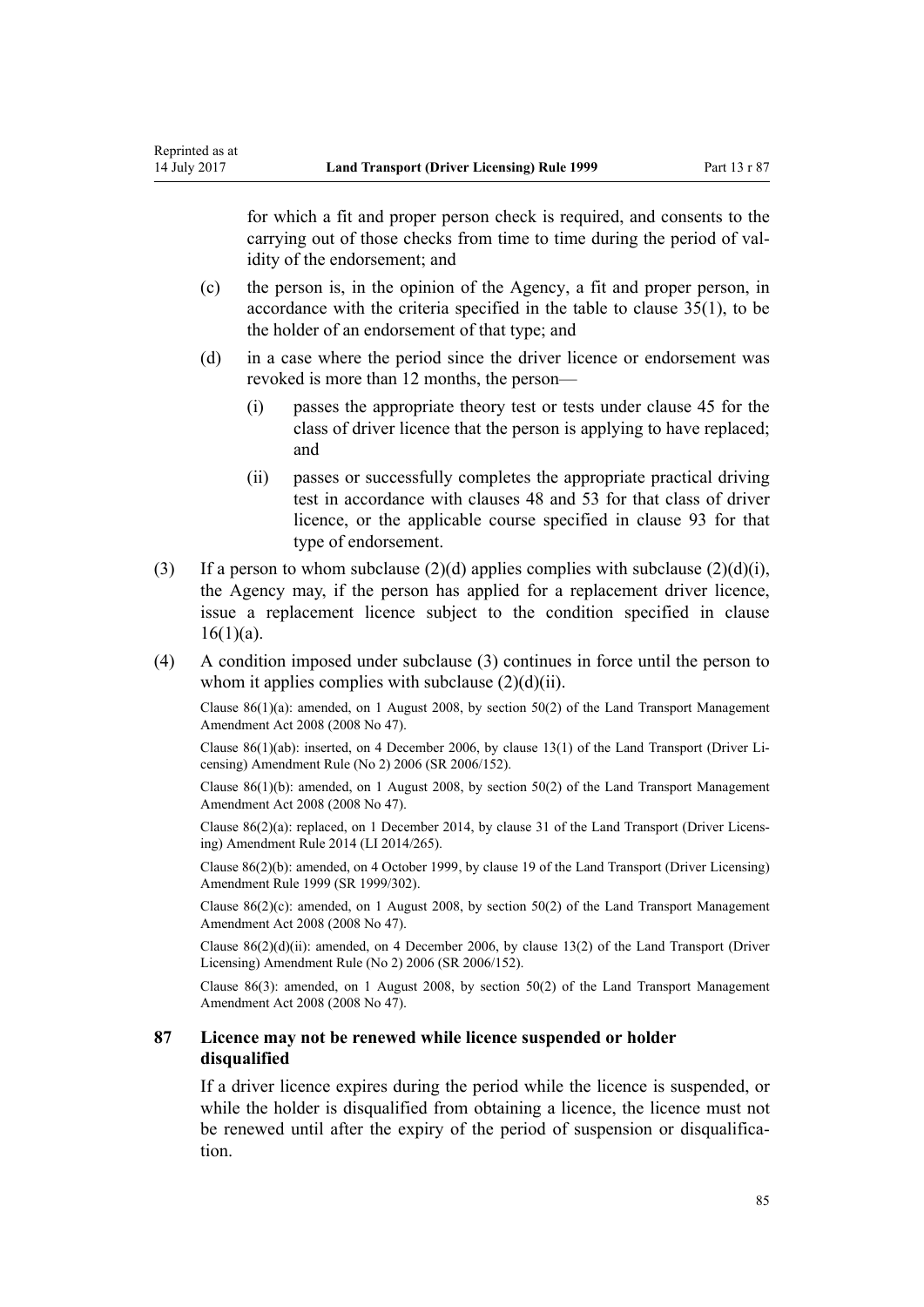# **Part 14**

# <span id="page-85-0"></span>**Recognition of overseas licences and licensing of drivers from overseas**

#### **88 Recognition of overseas driver licence or permit**

- (1) A person, on arrival in New Zealand, is deemed to hold a New Zealand driver licence of a class that entitles the person to drive the motor vehicles that the person is entitled to drive under—
	- (a) a valid and current driver licence or permit issued overseas to the person, after the person has produced proof of the person's driving competence, by an overseas authority, or an agent of that authority, authorised to issue a driver licence or permit; or
	- (b) an international driving permit.
- (2) However,—
	- (a) subclause  $(1)(a)$  does not apply unless—
		- (i) the overseas driver licence or permit is written in English; or
		- (ii) the person who holds the overseas driver licence or permit also carries an accurate English translation of the licence or permit:
	- (b) subclause (1)(b) does not apply unless the person who holds the international driving permit also carries the overseas driver licence on which the permit is based.
- (3) A person who is deemed by subclause (1) to hold a New Zealand driver licence may continue to drive under that driver licence until the first of the following situations occurs:
	- (a) the person has remained in New Zealand for a continuous period of 12 months; or
	- (b) the document that enabled that person to be deemed to hold a New Zealand driver licence under subclause (1) expires, is suspended, or is revoked; or
	- (c) an order is made disqualifying the person from holding or obtaining a driver licence, either in New Zealand or in the jurisdiction that granted the overseas driver licence or permit; or
	- (d) the person obtains or renews a New Zealand driver licence.
- (4) In this clause, **international driving permit** means a valid and current international driving permit as specified in Annex 10 of the United Nations Convention on Road Traffic signed at Geneva on 19 September 1949 or Annex 7 of the United Nations Convention on Road Traffic signed at Vienna on 8 November 1968 and issued overseas in accordance with the provisions of the appropriate convention.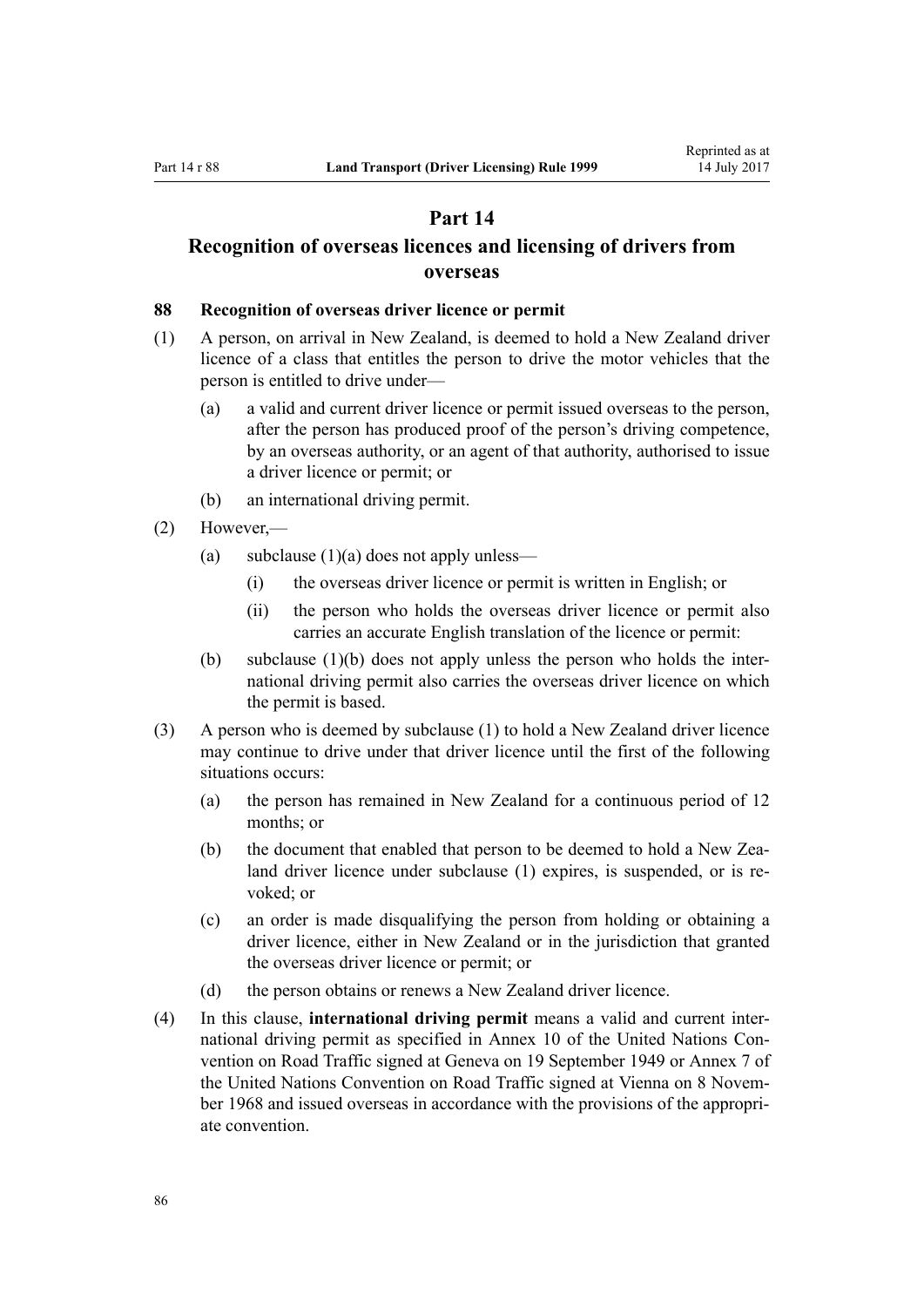Clause 88: substituted, on 1 October 2011, by [clause 36](http://prd-lgnz-nlb.prd.pco.net.nz/pdflink.aspx?id=DLM3956741) of the Land Transport (Driver Licensing) Amendment Rule 2011 (SR 2011/306).

#### **88A Recognition of overseas agricultural motor vehicle licence or permit**

(1) Subclause (2) applies—

Reprinted as at

- (a) to a person who is entitled to drive an agricultural motor vehicle or vehicles (but no other vehicles) under a valid and current driver licence or permit issued overseas to the person; and
- (b) where there is no New Zealand equivalent to that class or type of licence or permit.
- (2) A person, on arrival in New Zealand, is deemed to hold a New Zealand class 1 driver licence that entitles the person to drive an agricultural motor vehicle or vehicles equivalent to the vehicle or vehicles referred to in subclause  $(1)(a)$ (but no other vehicles) in New Zealand.
- (3) However, subclause (2) does not apply unless—
	- (a) the overseas driver licence or permit is written in English; or
	- (b) the person who holds the overseas driver licence or permit also carries an accurate English translation of the licence or permit.
- (4) A person who is deemed by subclause (2) to hold a New Zealand class 1 driver licence may continue to drive under that deemed driver licence until the first of the following situations occurs:
	- (a) the person has remained in New Zealand for a continuous period of 12 months:
	- (b) the document that enabled the person to be deemed to hold a New Zealand class 1 driver licence under subclause (2) expires, is suspended, or is revoked:
	- (c) an order is made disqualifying the person from holding or obtaining a driver licence or permit, either in New Zealand or in the jurisdiction that granted the overseas driver licence or permit:
	- (d) the person obtains or renews a New Zealand driver licence that entitles the person to drive an agricultural motor vehicle or vehicles referred to in subclause  $(1)(a)$ .
- (5) To avoid doubt, nothing in this clause entitles a person—
	- (a) to drive a vehicle other than an agricultural motor vehicle; or
	- (b) to apply for, or be issued with, a New Zealand driver licence.

Clause 88A: inserted, on 1 June 2013, by [clause 8](http://prd-lgnz-nlb.prd.pco.net.nz/pdflink.aspx?id=DLM5102244) of the Land Transport (Driver Licensing) Amendment Rule 2013 (SR 2013/100).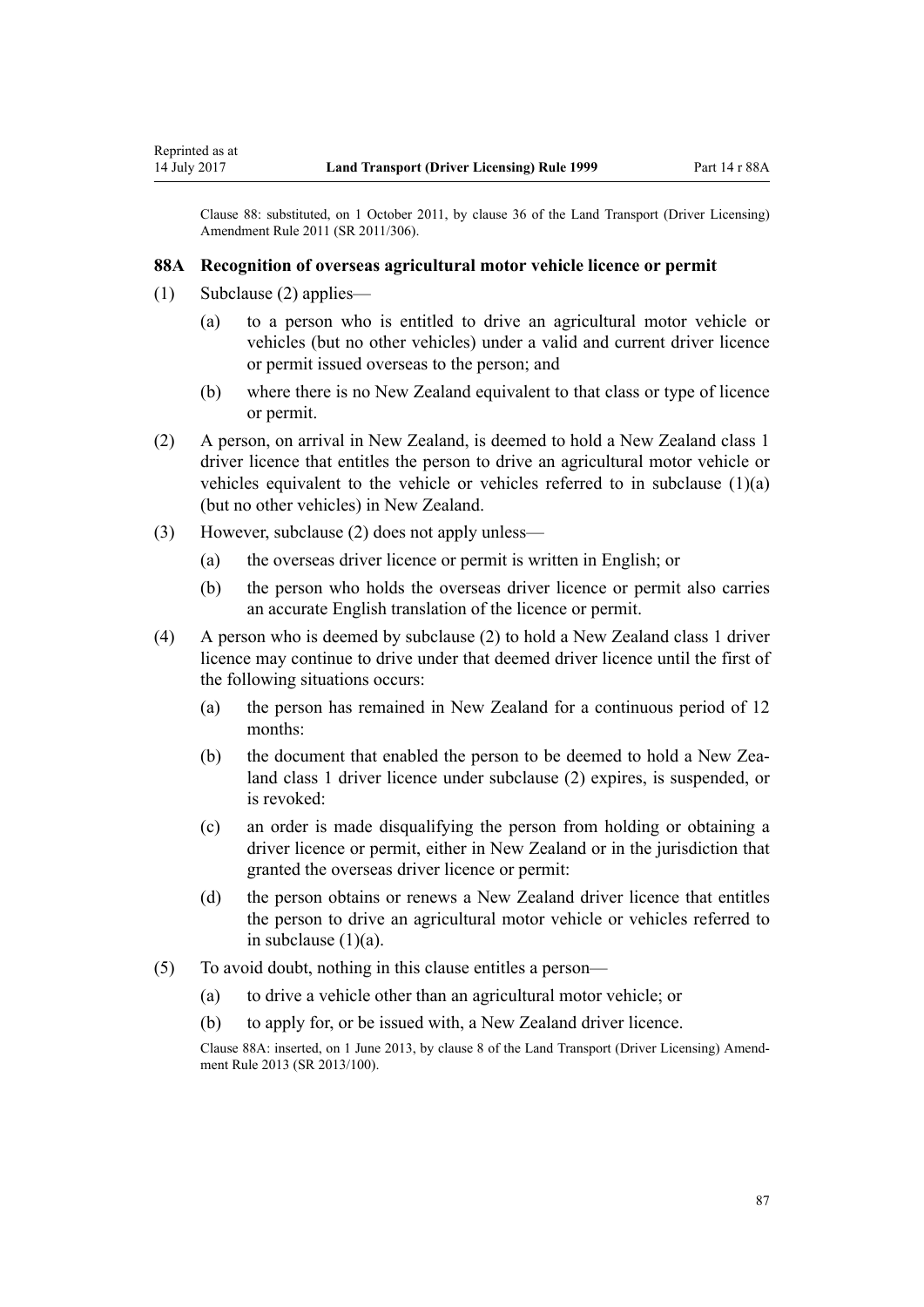#### *Overseas driver licence conversion*

<span id="page-87-0"></span>Heading: inserted, on 1 June 2006, by [clause 35](http://prd-lgnz-nlb.prd.pco.net.nz/pdflink.aspx?id=DLM376131) of the Land Transport (Driver Licensing) Amendment Rule 2006 (SR 2006/84).

#### **89 Obtaining New Zealand driver licence**

- (1) A person is entitled to apply for, and be issued with, a New Zealand driver licence to drive the same class or classes of vehicle if that person holds an overseas driver licence or permit of a type specified in [clause 88\(1\)\(a\),](#page-85-0) even if that licence has expired within the 12 months immediately preceding the date of application.
- (2) Before a New Zealand driver licence may be issued under subclause (1), the person must—
	- (a) apply for a driver licence in accordance with [Part 3;](#page-21-0) and
	- (b) unless [clause 89A\(3\)](#page-88-0) applies, pass the appropriate theory test under [clause 45](#page-53-0) for the class of driver licence that the person is applying for; and
	- (c) unless [clause 89A\(4\)](#page-88-0) applies, pass the appropriate practical driving test in accordance with [clauses 48,](#page-54-0) [51,](#page-55-0) and [53](#page-56-0); and
	- (d) produce his or her overseas driver licence or permit, as specified in clause  $88(1)(a)$ , and, if the overseas driver licence or permit is not in English, an accurate English translation of the overseas driver licence or permit; and
	- (e) sign a statement that—
		- (i) the person's overseas driver licence or permit is not suspended or revoked; and
		- (ii) the person is not disqualified from holding or obtaining a driver licence or permit in the country where the overseas driver licence or permit was issued; and
	- (f) produce a medical certificate issued in New Zealand in accordance with [clause 44](#page-51-0), in the case of—
		- (i) a person applying under this clause for a New Zealand driver licence of Classes 2 to 5; or
		- (ii) a person 75 years of age or over applying under this clause for a New Zealand driver licence of any class; and
	- (g) surrender his or her overseas driver licence or permit if that is a requirement of a licence recognition arrangement between the jurisdiction that issued the driver licence or permit and New Zealand.
- (3) A person is entitled to be issued with a licence under subclause (4) if—
	- (a) subclause (1) applies to that person; and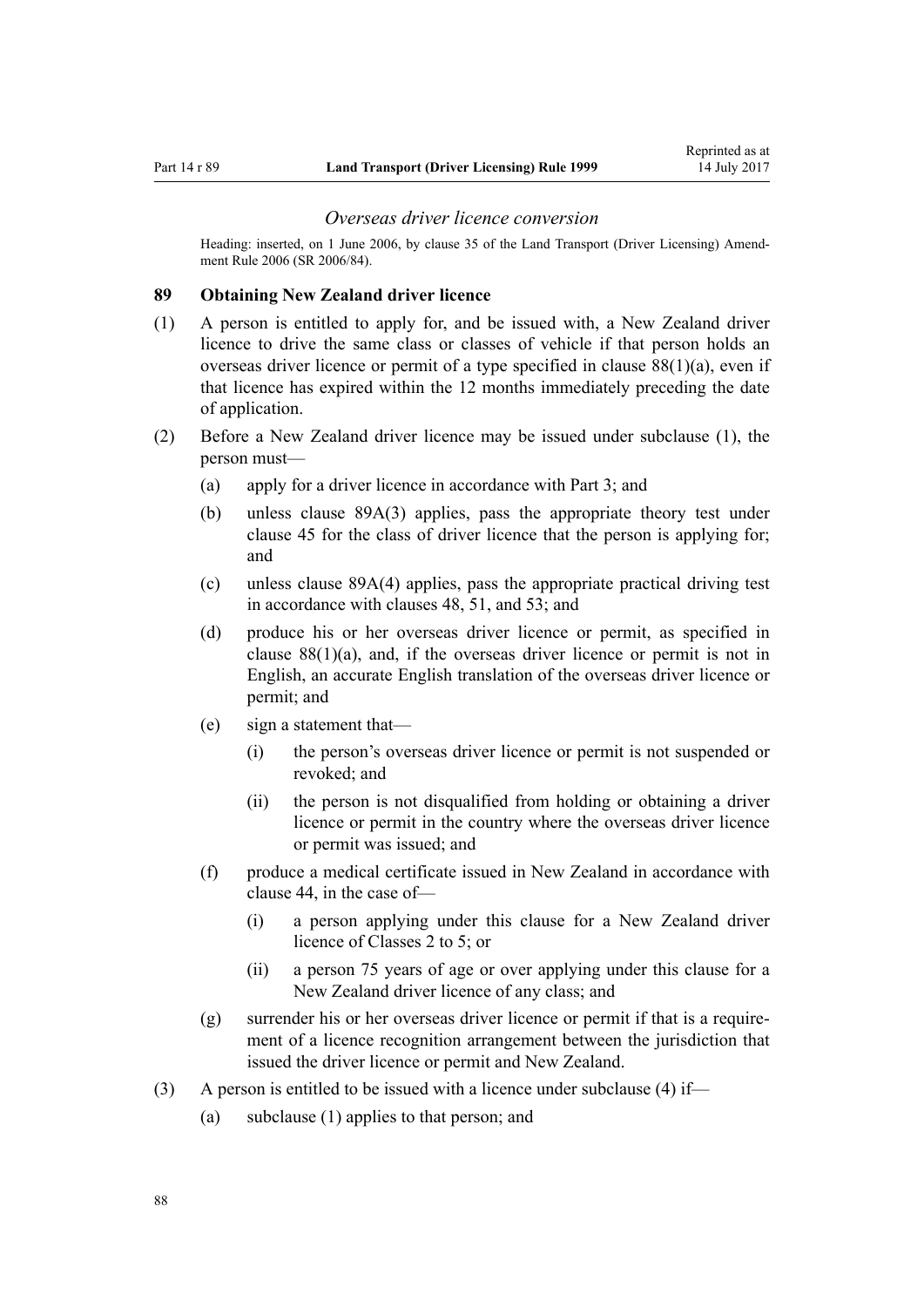- <span id="page-88-0"></span>(b) clause 89A(3) applies to that person or he or she complies with subclause  $(2)(b)$ ; and
- (c) clause 89A(4) does not apply to that person.
- (4) A person who satisfies the requirements of subclause (3) is entitled to be issued, as appropriate, with either—
	- (a) a driver licence issued subject to the condition specified in [clause](#page-26-0)  $16(1)(a)$ ; or
	- (b) a Class 6 learner licence.
- (5) A condition imposed under subclause (4)(a) continues in force until the person to whom it applies passes the appropriate practical driving test required by subclause  $(2)(c)$ .

Clause 89: substituted, on 1 June 2006, by [clause 36](http://prd-lgnz-nlb.prd.pco.net.nz/pdflink.aspx?id=DLM376133) of the Land Transport (Driver Licensing) Amendment Rule 2006 (SR 2006/84).

Clause 89(2)(a): replaced, on 1 December 2014, by [clause 32](http://prd-lgnz-nlb.prd.pco.net.nz/pdflink.aspx?id=DLM6216946) of the Land Transport (Driver Licensing) Amendment Rule 2014 (LI 2014/265).

Clause 89(2)(b): amended, on 1 September 2008, by [clause 13\(1\)](http://prd-lgnz-nlb.prd.pco.net.nz/pdflink.aspx?id=DLM1317919) of the Land Transport (Driver Licensing) Amendment Rule 2008 (SR 2008/119).

Clause 89(2)(c): amended, on 1 September 2008, by [clause 13\(2\)](http://prd-lgnz-nlb.prd.pco.net.nz/pdflink.aspx?id=DLM1317919) of the Land Transport (Driver Licensing) Amendment Rule 2008 (SR 2008/119).

Clause 89(2)(c): amended, on 4 December 2006, by [clause 14](http://prd-lgnz-nlb.prd.pco.net.nz/pdflink.aspx?id=DLM386155) of the Land Transport (Driver Licensing) Amendment Rule (No 2) 2006 (SR 2006/152).

Clause 89(2)(f)(ii): amended, on 1 October 2011, by [clause 37](http://prd-lgnz-nlb.prd.pco.net.nz/pdflink.aspx?id=DLM3956744) of the Land Transport (Driver Licensing) Amendment Rule 2011 (SR 2011/306).

Clause 89(2)(g): added, on 1 October 2011, by [clause 37](http://prd-lgnz-nlb.prd.pco.net.nz/pdflink.aspx?id=DLM3956744) of the Land Transport (Driver Licensing) Amendment Rule 2011 (SR 2011/306).

Clause 89(3)(b): amended, on 1 September 2008, by [clause 13\(3\)](http://prd-lgnz-nlb.prd.pco.net.nz/pdflink.aspx?id=DLM1317919) of the Land Transport (Driver Licensing) Amendment Rule 2008 (SR 2008/119).

Clause 89(3)(c): amended, on 1 September 2008, by [clause 13\(4\)](http://prd-lgnz-nlb.prd.pco.net.nz/pdflink.aspx?id=DLM1317919) of the Land Transport (Driver Licensing) Amendment Rule 2008 (SR 2008/119).

### **89A Requirements not applying to overseas drivers**

- (1) This clause applies to a person who applies for a New Zealand driver licence under [clause 89](#page-87-0).
- (2) A person to whom this clause applies is not required to comply with the minimum time requirements prescribed in the tables to [clauses 15,](#page-25-0) [17](#page-28-0), and [19.](#page-30-0)
- (2A) However, a driver licence may not be issued to a person who applies for a driver licence under [clause 89](#page-87-0) for a class of vehicle if the effect of doing so would allow the person to obtain the driver licence at an age earlier than the minimum age for a person who complies with the requirements set out in [clauses 15](#page-25-0), [17](#page-28-0), and [19](#page-30-0) for that class of vehicle.
- (3) A person to whom this clause applies is not required to sit the appropriate theory test required by [clause 89\(2\)\(b\)](#page-87-0) if—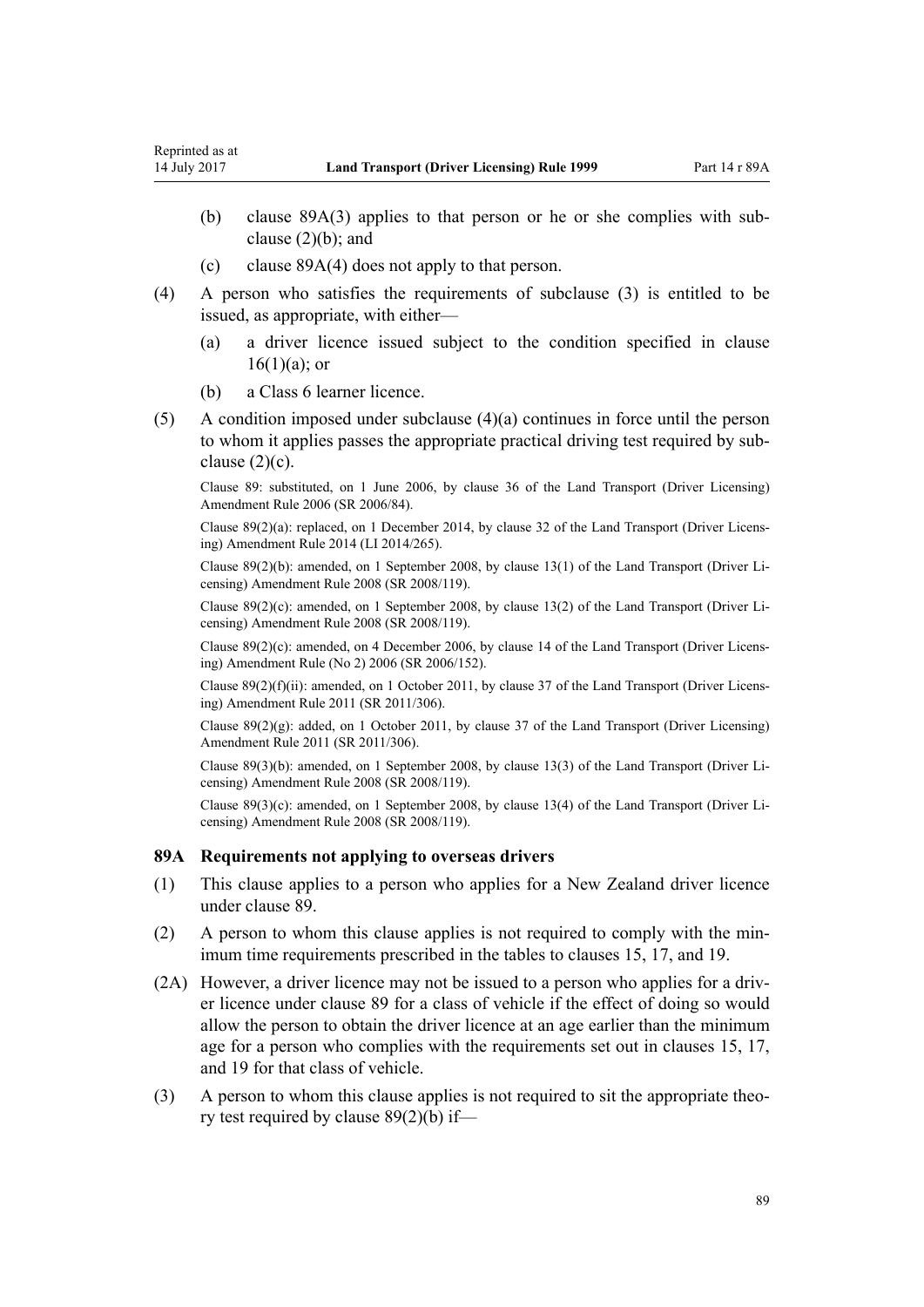- (a) the appropriate theory test is in respect of a Class 1 or Class 6 licence; and
- (b) that person has held a valid overseas driver licence or permit issued in a country specified in [Schedule 7A.](#page-113-0)
- (4) A person to whom this clause applies is not required to sit the appropriate practical driving test required by [clause 89\(2\)\(c\)](#page-87-0) if—
	- (a) that person has, for at least 2 years, held a valid overseas driver licence or permit issued in a country specified in [Part 1](#page-114-0) of Schedule 8; or
	- (b) that person has, for at least 2 years, held a valid overseas driver licence or permit issued in a country specified in [Part 2](#page-115-0) of Schedule 8 and that person's application is for a Class 1 or Class 6 driver licence.

Clause 89A: substituted, on 1 September 2008, by [clause 14](http://prd-lgnz-nlb.prd.pco.net.nz/pdflink.aspx?id=DLM1317920) of the Land Transport (Driver Licensing) Amendment Rule 2008 (SR 2008/119).

Clause 89A(2A): inserted, on 1 August 2011, by [section 100\(4\)](http://prd-lgnz-nlb.prd.pco.net.nz/pdflink.aspx?id=DLM3231293) of the Land Transport (Road Safety and Other Matters) Amendment Act 2011 (2011 No 13).

Clause 89A(4): replaced, on 1 July 2013, by [clause 7](http://prd-lgnz-nlb.prd.pco.net.nz/pdflink.aspx?id=DLM5159812) of the Land Transport (Driver Licensing) Amendment Rule (No 2) 2013 (SR 2013/131).

## **90 New Zealand driver licence may be subject to learner or restricted conditions**

If the driver licence or permit referred to in paragraph (a) or (b) of [clause 88\(1\)](#page-85-0) is subject to any condition or is the equivalent of a learner or restricted licence, the person's New Zealand driver licence must be issued either with similar conditions or as a learner or restricted licence, as appropriate.

### **91 Requirements for diplomatic and consular personnel**

- (1) This clause applies to a person who is in New Zealand by reason of—
	- (a) the person's employment as a member of the staff of a diplomatic mission or a consular post in New Zealand; or
	- (b) the person's employment as a member of the private staff of a person referred to in paragraph (a); or
	- (c) the person's relationship as a member of the family, or as a spouse or partner, of the person referred to in paragraph (a) or (b).
- (2) A person to whom this clause applies may, on application to the Secretary of Foreign Affairs and Trade, be issued by the Agency with a driver licence if that person holds 1 or more of the licences or permits referred to in paragraphs (a) and (b) of [clause 88\(1\).](#page-85-0)
- (3) A driver licence issued under this clause—
	- (a) must authorise the person to drive the same types of motor vehicle as the licences or permits referred to in [clause 88\(1\)](#page-85-0); and
	- (b) may be subject to conditions specified by the Agency; and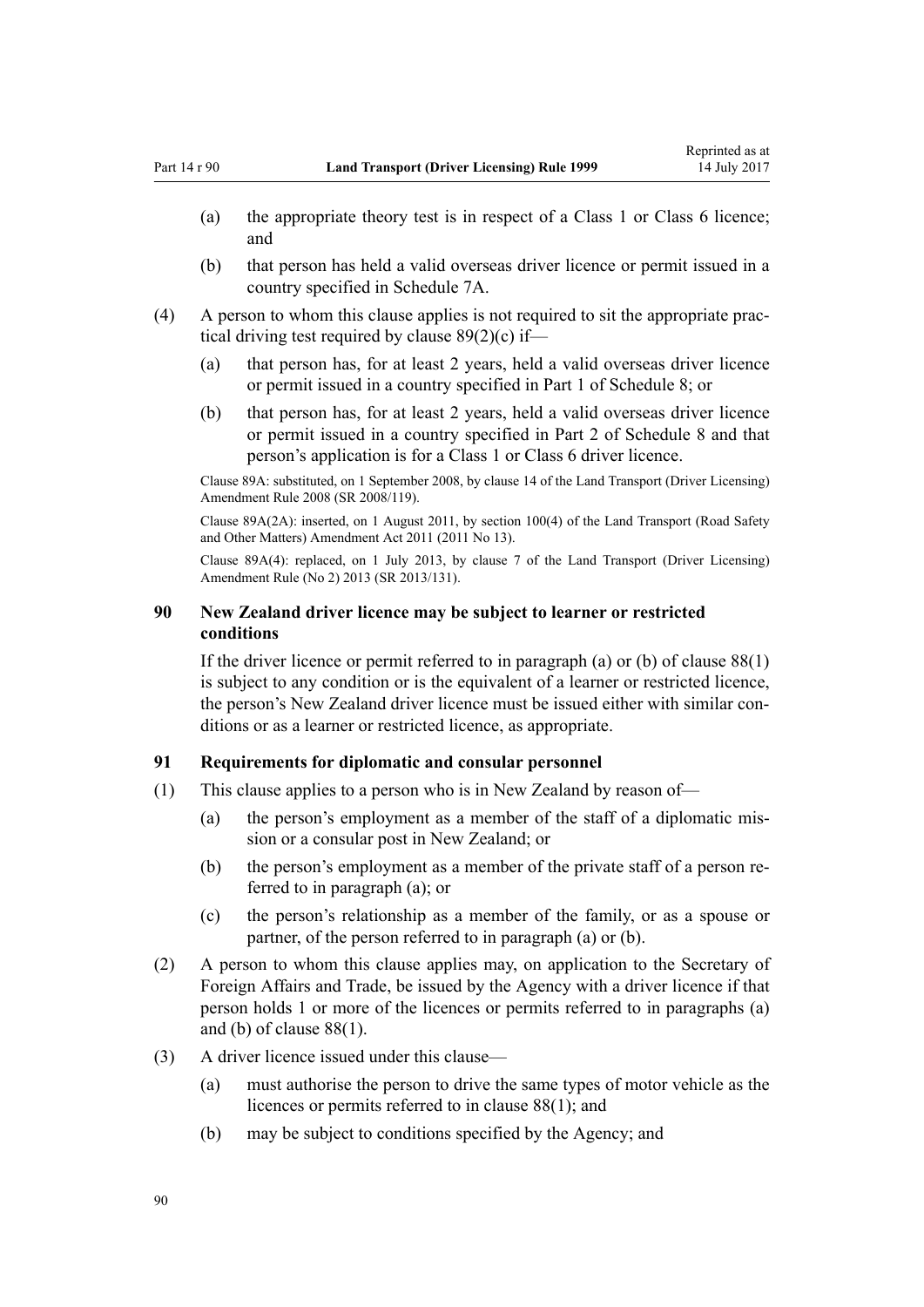- <span id="page-90-0"></span>(c) expires when the first of the following situations occurs:
	- (i) the holder no longer meets the requirements of subclause (1) under which the holder was issued with a New Zealand driver licence; or
	- (ii) the relevant mission or consular post is notified, through the Secretary of Foreign Affairs and Trade, that the driver licence has been revoked; or
	- (iii) an order is made disqualifying the person from holding or obtaining a driver licence; or
	- (iv) 4 years have elapsed since the date of issue of the driver licence.

Clause 91(1)(b): amended, on 1 October 2011, by [clause 38](http://prd-lgnz-nlb.prd.pco.net.nz/pdflink.aspx?id=DLM3956745) of the Land Transport (Driver Licensing) Amendment Rule 2011 (SR 2011/306).

Clause 91(1)(c): added, on 1 October 2011, by [clause 38](http://prd-lgnz-nlb.prd.pco.net.nz/pdflink.aspx?id=DLM3956745) of the Land Transport (Driver Licensing) Amendment Rule 2011 (SR 2011/306).

Clause 91(2): amended, on 1 August 2008, by [section 50\(2\)](http://prd-lgnz-nlb.prd.pco.net.nz/pdflink.aspx?id=DLM1313622) of the Land Transport Management Amendment Act 2008 (2008 No 47).

Clause 91(3)(b): amended, on 1 August 2008, by [section 50\(2\)](http://prd-lgnz-nlb.prd.pco.net.nz/pdflink.aspx?id=DLM1313622) of the Land Transport Management Amendment Act 2008 (2008 No 47).

### **92 Obtaining International Driving Permit**

A person who holds a current full New Zealand driver licence issued or having effect under this rule may apply to an organisation approved for that purpose by the Agency to be issued with an International Driving Permit in accordance with the United Nations Convention on Road Traffic signed at Geneva on 19 September 1949.

Clause 92: amended, on 1 August 2008, by [section 50\(2\)](http://prd-lgnz-nlb.prd.pco.net.nz/pdflink.aspx?id=DLM1313622) of the Land Transport Management Amendment Act 2008 (2008 No 47).

# **Part 15**

# **Approval of courses and course providers**

# *Approval of courses*

#### **93 Agency may approve courses**

The Agency may approve the following courses:

- (a) courses teaching advanced driving skills, to reduce the period of time for which a person must hold a Class 1R licence before being allowed to apply for a Class 1 full licence:
- (b) courses teaching specialist knowledge and skills required to obtain—
	- (i) a passenger endorsement; or
	- (ii) a vehicle recovery endorsement; or
	- (iii) a dangerous goods endorsement; or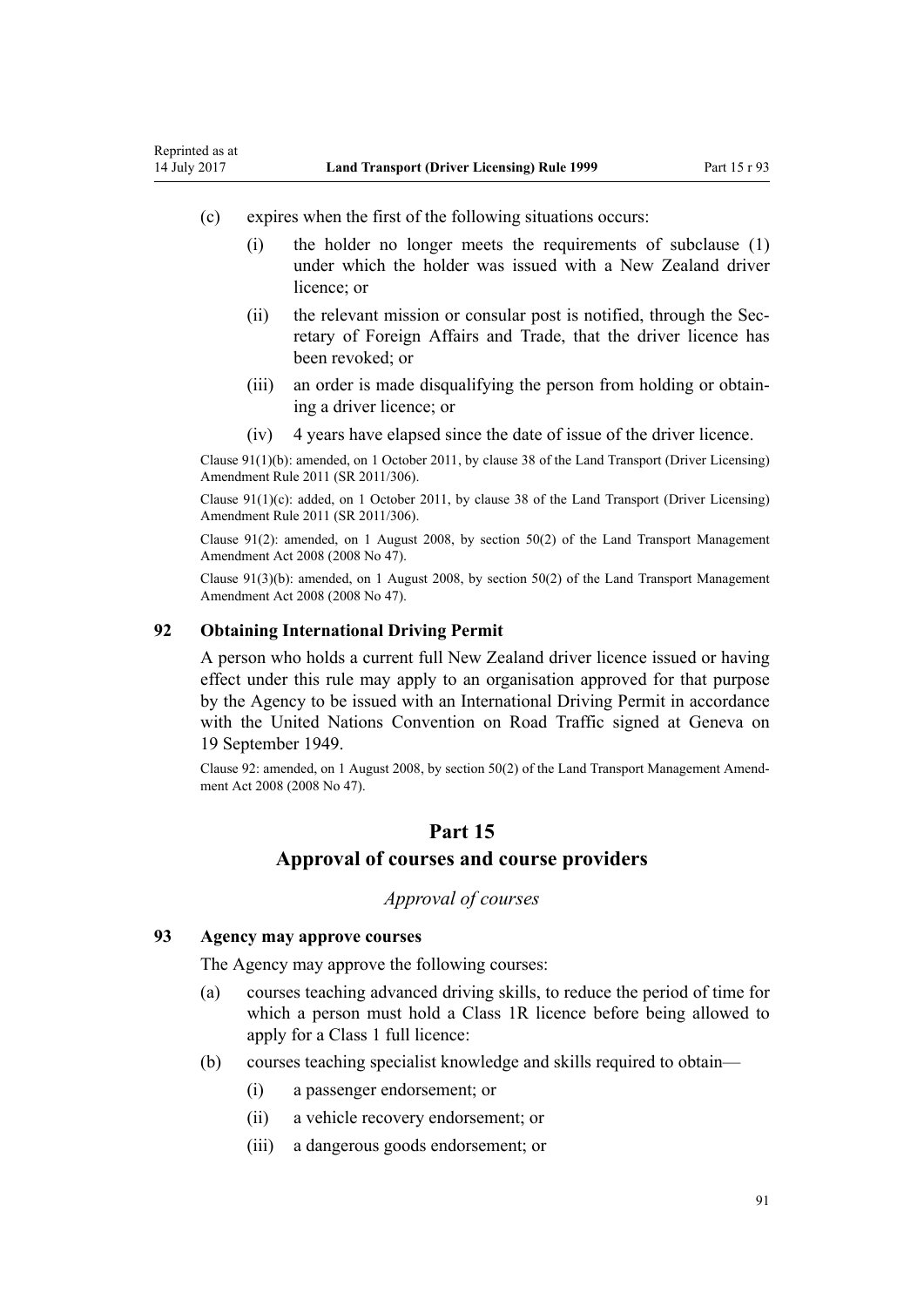- <span id="page-91-0"></span>(iv) a driving instructor endorsement; or
- (v) a forklift endorsement; or
- (vi) a roller endorsement; or
- (vii) a tracks endorsement; or
- (viii) a wheels endorsement:
- (c) courses teaching and assessing the driving knowledge and skills of the holder of a Class 2L, 3L, 4L, or 5L licence for the purpose of waiving the requirement for that person to hold the licence for 6 months and to pass a full licence test:
- (d) courses teaching and assessing the riding competency of the holder of a Class 6L licence for the purpose of waiving the requirement for that person to hold the licence for 6 months and to pass a restricted licence test:
- (e) courses teaching and assessing the riding competency of the holder of a Class 6R licence for the purpose of reducing the period that the person must hold a Class 6R licence and to pass a full licence test:
- (f) driving improvement courses for the purposes of [section 92\(1\)](http://prd-lgnz-nlb.prd.pco.net.nz/pdflink.aspx?id=DLM435016) of the Act:
- (g) dangerous goods courses for the purposes of [section 92\(2\)](http://prd-lgnz-nlb.prd.pco.net.nz/pdflink.aspx?id=DLM435016) of the Act:
- (h) courses assessing the driving experience, knowledge, and skills of a person 25 years of age or over and holding a Class 2, 3, or 4 driver licence, for the purpose of waiving the requirement for that person to hold the licence for at least 3 months:
- (i) work time and fatigue management courses for the purposes of [Part 4B](http://prd-lgnz-nlb.prd.pco.net.nz/pdflink.aspx?id=DLM434620) of the Act:
- (j) courses assessing the driving experience, knowledge, and skills of the holder of a Class 2 licence for the purpose of an approval to drive a vehicle for which a Class 4 or Class 5 licence is required under the conditions specified in [clause 19H](#page-35-0):
- (k) courses assessing advanced driving skills for the purpose of enabling a person to apply for a Class 4 or Class 5 licence on completion of the accelerated licensing process set out in [Part 4A.](#page-33-0)

Clause 93: substituted, on 1 October 2011, by [clause 39](http://prd-lgnz-nlb.prd.pco.net.nz/pdflink.aspx?id=DLM3956519) of the Land Transport (Driver Licensing) Amendment Rule 2011 (SR 2011/306).

Clause 93(d), (e), (j), and (k): brought into force, on 1 October 2012, by clause  $2(1)(j)$  of the Land Transport (Driver Licensing) Amendment Rule 2011 (SR 2011/306).

## **94 Requirements for approval of course**

(1) To be approved, a course for a purpose specified in [clause 93\(a\)](#page-90-0) or clause 93(f) must be designed so that a person who has completed the course will be able to demonstrate the following skills and attributes: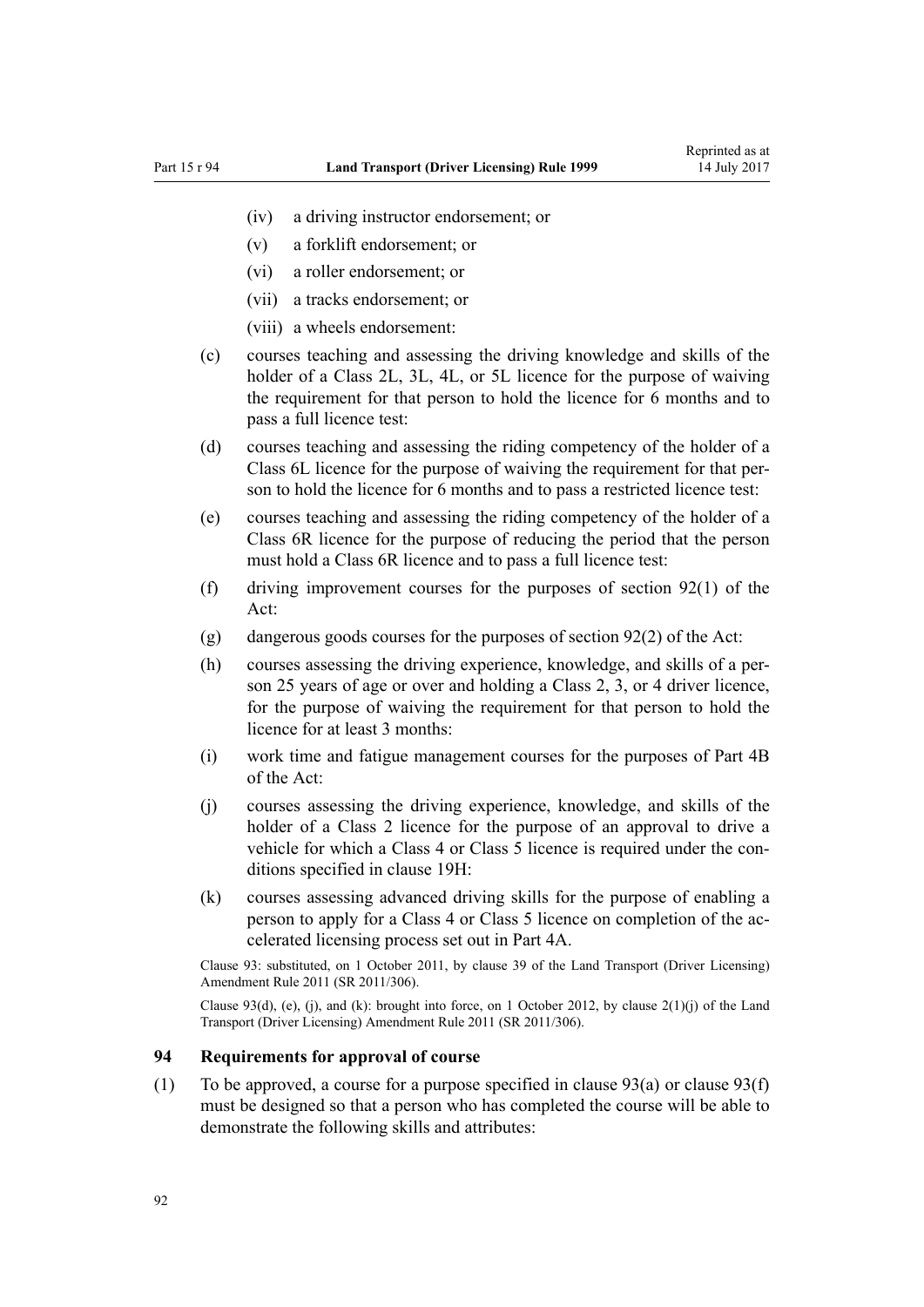- (a) an understanding of the techniques of safe driving, beyond the ability to manipulate the controls of a motor vehicle; and
- (b) the ability to practice the necessary self-management skills needed for driving, including decision-making and managing risks; and
- (c) the ability to assess the person's own performance against the criteria that define a safe driver; and
- (d) an understanding of risks and the consequences of risk taking while driving; and
- (e) the ability to develop appropriate methods of monitoring the person's performance as a driver so that the person's driving skills do not deteriorate over time.
- (2) To be approved, a course for a purpose specified in either of [clause 93\(b\)\(i\) or](#page-90-0) [\(ii\)](#page-90-0) must be designed so that a person who has completed the course will be able to demonstrate knowledge of the theoretical requirements to legally and safely drive a motor vehicle for the activity that requires the endorsement.
- (3) To be approved, a course for a purpose specified in [clause 93\(b\)\(iii\)](#page-90-0) or clause 93(g), must be designed so that a person who has completed the course will be able to demonstrate knowledge of the procedures for transporting dangerous goods safely and in accordance with the relevant legal requirements.
- (4) To be approved, a course for a purpose specified in [clause 93\(b\)\(iv\)](#page-90-0) must be designed so that a person who has completed the course will be able to demonstrate—
	- (a) an understanding of the content of the curriculum; and
	- (b) the ability to teach the manipulative and perceptive skills required to safely drive a motor vehicle.
- (5) To be approved, a course for a purpose specified in clause  $93(b)(v)$  to (viii), (c), [\(d\), \(e\), or \(h\)](#page-90-0) must be designed so that a person who has completed the course will have demonstrated the experience, knowledge, and skills to operate safely and proficiently the motor vehicle to which that class of licence or type of endorsement relates.
- (6) To be approved, a course for a purpose specified in clause  $93(i)$  must be designed so that a person who has completed the course will be able to demonstrate knowledge of work time and logbook requirements, and to describe causes and symptoms of fatigue and its effect on driving performance.
- (7) To be approved, a course for a purpose specified in clause  $93(i)$  or (k) must be designed so that a person who has completed the course will have demonstrated the experience, knowledge, and skills to operate safely and proficiently a vehicle for which a Class 4 or Class 5 licence is required under the accelerated licensing process set out in [Part 4A](#page-33-0).

Clause 94(1): amended, on 1 October 2011, by [clause 40\(1\)](http://prd-lgnz-nlb.prd.pco.net.nz/pdflink.aspx?id=DLM3956521) of the Land Transport (Driver Licensing) Amendment Rule 2011 (SR 2011/306).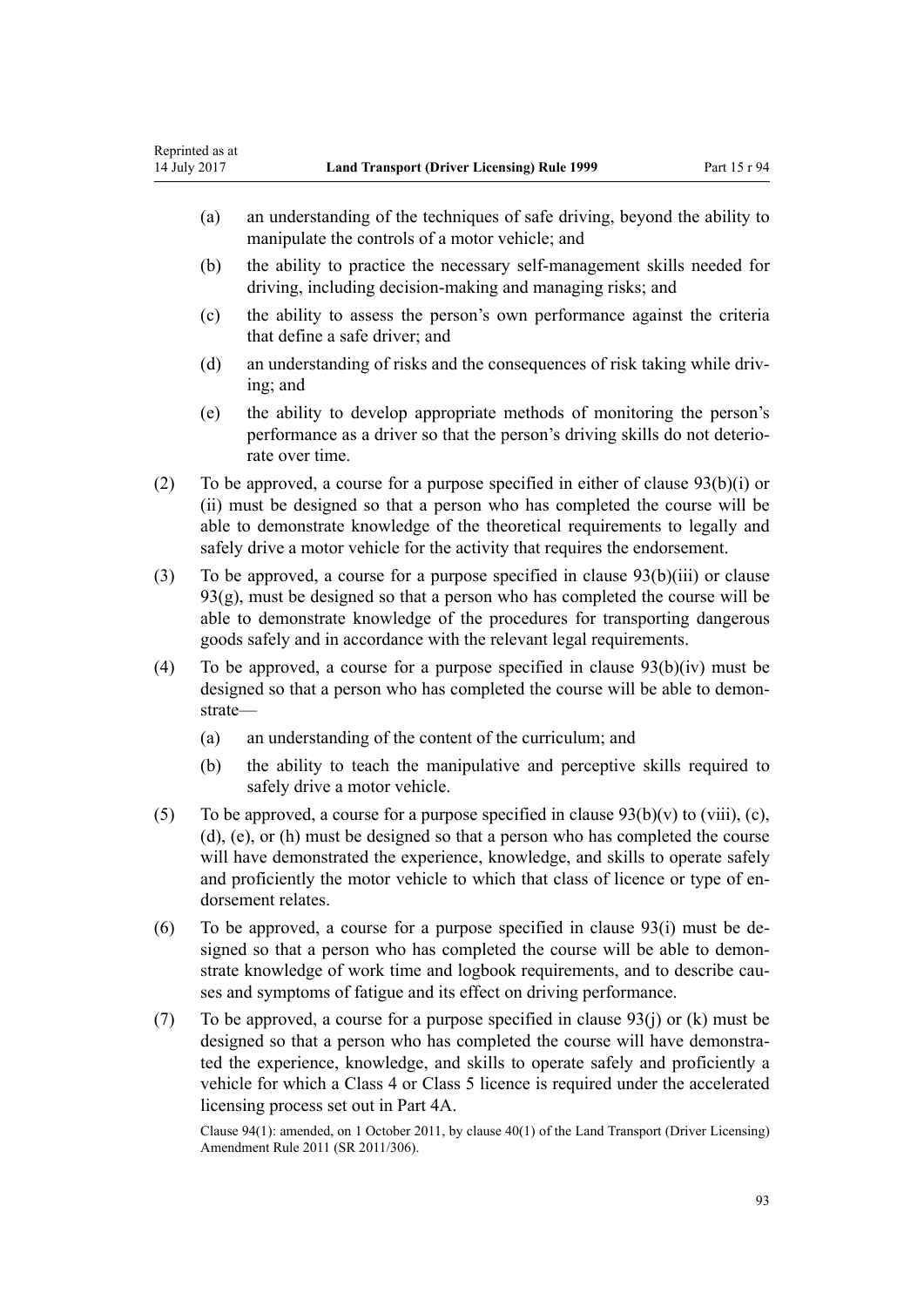<span id="page-93-0"></span>Clause 94(2): amended, on 1 October 2011, by [clause 40\(2\)](http://prd-lgnz-nlb.prd.pco.net.nz/pdflink.aspx?id=DLM3956521) of the Land Transport (Driver Licensing) Amendment Rule 2011 (SR 2011/306).

Clause 94(3): amended, on 1 October 2011, by [clause 40\(3\)](http://prd-lgnz-nlb.prd.pco.net.nz/pdflink.aspx?id=DLM3956521) of the Land Transport (Driver Licensing) Amendment Rule 2011 (SR 2011/306).

Clause 94(5): substituted, on 1 June 2006, by [clause 38](http://prd-lgnz-nlb.prd.pco.net.nz/pdflink.aspx?id=DLM376137) of the Land Transport (Driver Licensing) Amendment Rule 2006 (SR 2006/84).

Clause 94(5): amended, on 1 October 2011, by [clause 40\(4\)](http://prd-lgnz-nlb.prd.pco.net.nz/pdflink.aspx?id=DLM3956521) of the Land Transport (Driver Licensing) Amendment Rule 2011 (SR 2011/306).

Clause 94(6): added, on 1 October 2011, by [clause 40\(5\)](http://prd-lgnz-nlb.prd.pco.net.nz/pdflink.aspx?id=DLM3956521) of the Land Transport (Driver Licensing) Amendment Rule 2011 (SR 2011/306).

Clause 94(7): added, on 1 October 2011, by [clause 40\(5\)](http://prd-lgnz-nlb.prd.pco.net.nz/pdflink.aspx?id=DLM3956521) of the Land Transport (Driver Licensing) Amendment Rule 2011 (SR 2011/306).

### **95 Application for approval of course**

- (1) An individual or organisation may apply to have a course approved.
- (2) The applicant must—
	- (a) complete an application in a form approved by the Agency; and
	- (b) pay the appropriate fee or fees (if any) specified or assessed in accordance with regulations made under the Act; and
	- (c) produce—
		- (i) a copy of the intended syllabus, including a description of what is required to successfully complete the course; and
		- (ii) a description of how the syllabus will satisfy the requirements of [clause 94](#page-91-0); and
	- (d) produce a sample of the certificate that is to be presented to a person who has successfully completed the course.

Clause 95(2)(a): amended, on 1 August 2008, by [section 50\(2\)](http://prd-lgnz-nlb.prd.pco.net.nz/pdflink.aspx?id=DLM1313622) of the Land Transport Management Amendment Act 2008 (2008 No 47).

### **96 Approval of course**

- (1) The Agency may approve a course if the applicant has complied with clause 95 and the Agency is satisfied that the course will meet the requirements specified in relation to the particular type of course in [clause 94.](#page-91-0)
- (2) When approving a course, the Agency may impose conditions under which the course must be conducted.
- (3) Without limiting subclause (2), when approving a course, the Agency may allow the course to be conducted using an appropriately configured or loaded vehicle of a class other than the class to which the course relates.

Clause 96(1): amended, on 1 August 2008, by [section 50\(2\)](http://prd-lgnz-nlb.prd.pco.net.nz/pdflink.aspx?id=DLM1313622) of the Land Transport Management Amendment Act 2008 (2008 No 47).

Clause 96(2): amended, on 1 August 2008, by [section 50\(2\)](http://prd-lgnz-nlb.prd.pco.net.nz/pdflink.aspx?id=DLM1313622) of the Land Transport Management Amendment Act 2008 (2008 No 47).

Clause 96(3): added, on 4 October 1999, by [clause 20](http://prd-lgnz-nlb.prd.pco.net.nz/pdflink.aspx?id=DLM293689) of the Land Transport (Driver Licensing) Amendment Rule 1999 (SR 1999/302).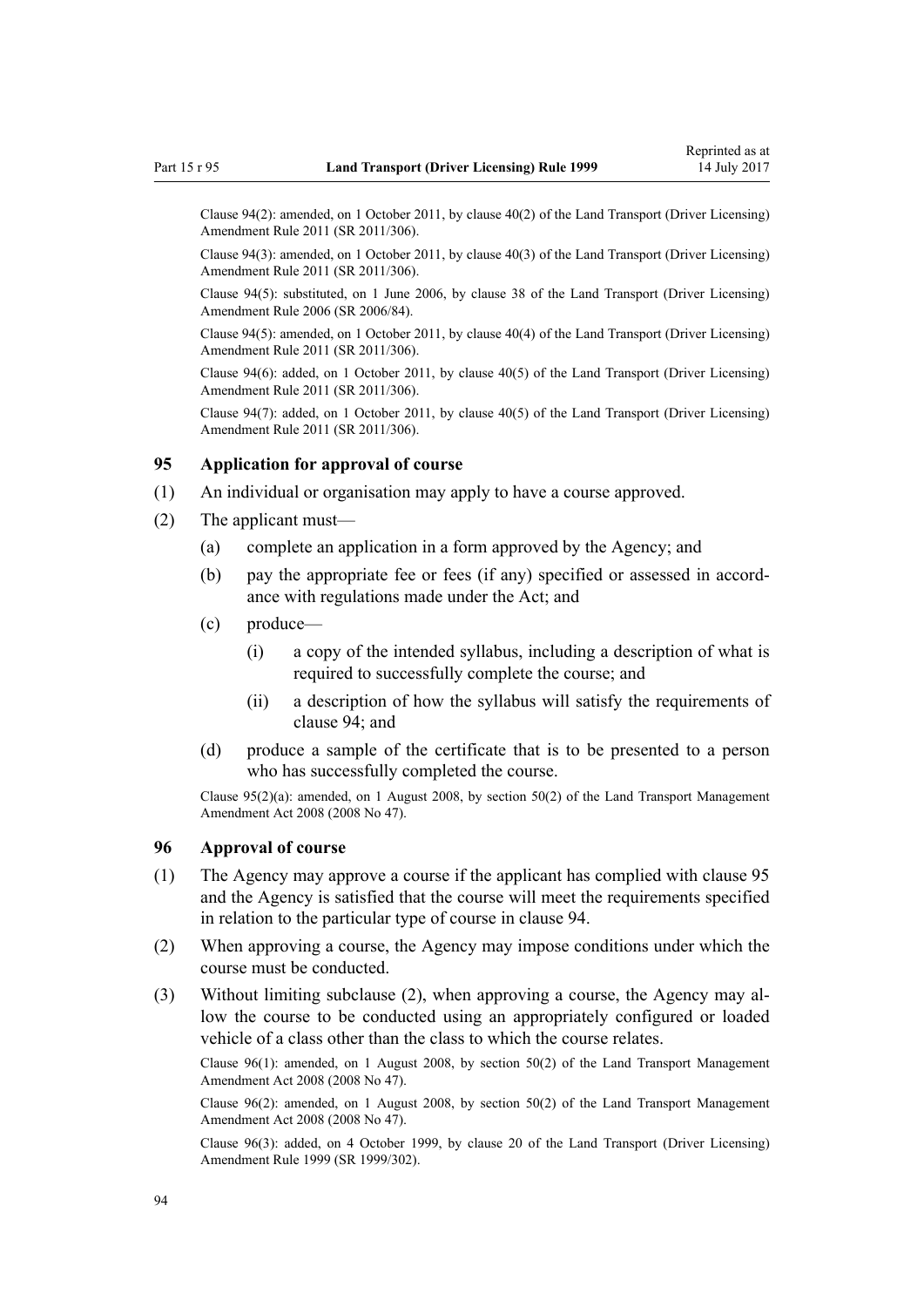Clause 96(3): amended, on 1 August 2008, by [section 50\(2\)](http://prd-lgnz-nlb.prd.pco.net.nz/pdflink.aspx?id=DLM1313622) of the Land Transport Management Amendment Act 2008 (2008 No 47).

#### **97 Agency may consent to modification of course**

(1) The Agency may from time to time,—

Reprinted as at

- (a) on the application of the individual or organisation that applied to have the course approved or of an approved course provider, give consent to the modification of an approved course; or
- (b) on the Agency's own motion, require that a course be modified,—

if the Agency is satisfied that the modification is necessary or desirable in order for the approved course to continue to meet the requirements specified in relation to the particular type of course in [clause 94](#page-91-0), or to meet those requirements in an improved way.

(2) If the Agency consents to a course being modified or requires a course to be modified under subclause (1), the Agency must give reasonable notice in writing of the modification to any course provider who is providing the course.

Clause 97 heading: amended, on 1 August 2008, by [section 50\(2\)](http://prd-lgnz-nlb.prd.pco.net.nz/pdflink.aspx?id=DLM1313622) of the Land Transport Management Amendment Act 2008 (2008 No 47).

Clause 97(1): amended, on 1 August 2008, by [section 50\(2\)](http://prd-lgnz-nlb.prd.pco.net.nz/pdflink.aspx?id=DLM1313622) of the Land Transport Management Amendment Act 2008 (2008 No 47).

Clause  $97(1)(b)$ : amended, on 1 August 2008, by [section 50\(2\)](http://prd-lgnz-nlb.prd.pco.net.nz/pdflink.aspx?id=DLM1313622) of the Land Transport Management Amendment Act 2008 (2008 No 47).

Clause 97(2): amended, on 1 August 2008, by [section 50\(2\)](http://prd-lgnz-nlb.prd.pco.net.nz/pdflink.aspx?id=DLM1313622) of the Land Transport Management Amendment Act 2008 (2008 No 47).

#### **98 Agency may revoke course approval**

- (1) The Agency may, by notice in writing, revoke the approval of a course granted under [clause 96](#page-93-0) if the holder of the course approval does not comply with conditions imposed under [clause 96\(2\)](#page-93-0) or a requirement imposed under clause 97(1).
- (2) A notice of revocation must—
	- (a) state the date and time from which the course approval is revoked, which must not be earlier than the date and time at which the notice is given to the course provider and, except in exceptional circumstances where public safety is at immediate risk, must not be less than 14 days after the day on which the notice is given; and
	- (b) state the reason for the course approval being revoked; and
	- (c) outline the rights of appeal given by [section 106](http://prd-lgnz-nlb.prd.pco.net.nz/pdflink.aspx?id=DLM435083) of the Act.

Clause 98 heading: amended, on 1 August 2008, by [section 50\(2\)](http://prd-lgnz-nlb.prd.pco.net.nz/pdflink.aspx?id=DLM1313622) of the Land Transport Management Amendment Act 2008 (2008 No 47).

Clause 98(1): amended, on 1 August 2008, by [section 50\(2\)](http://prd-lgnz-nlb.prd.pco.net.nz/pdflink.aspx?id=DLM1313622) of the Land Transport Management Amendment Act 2008 (2008 No 47).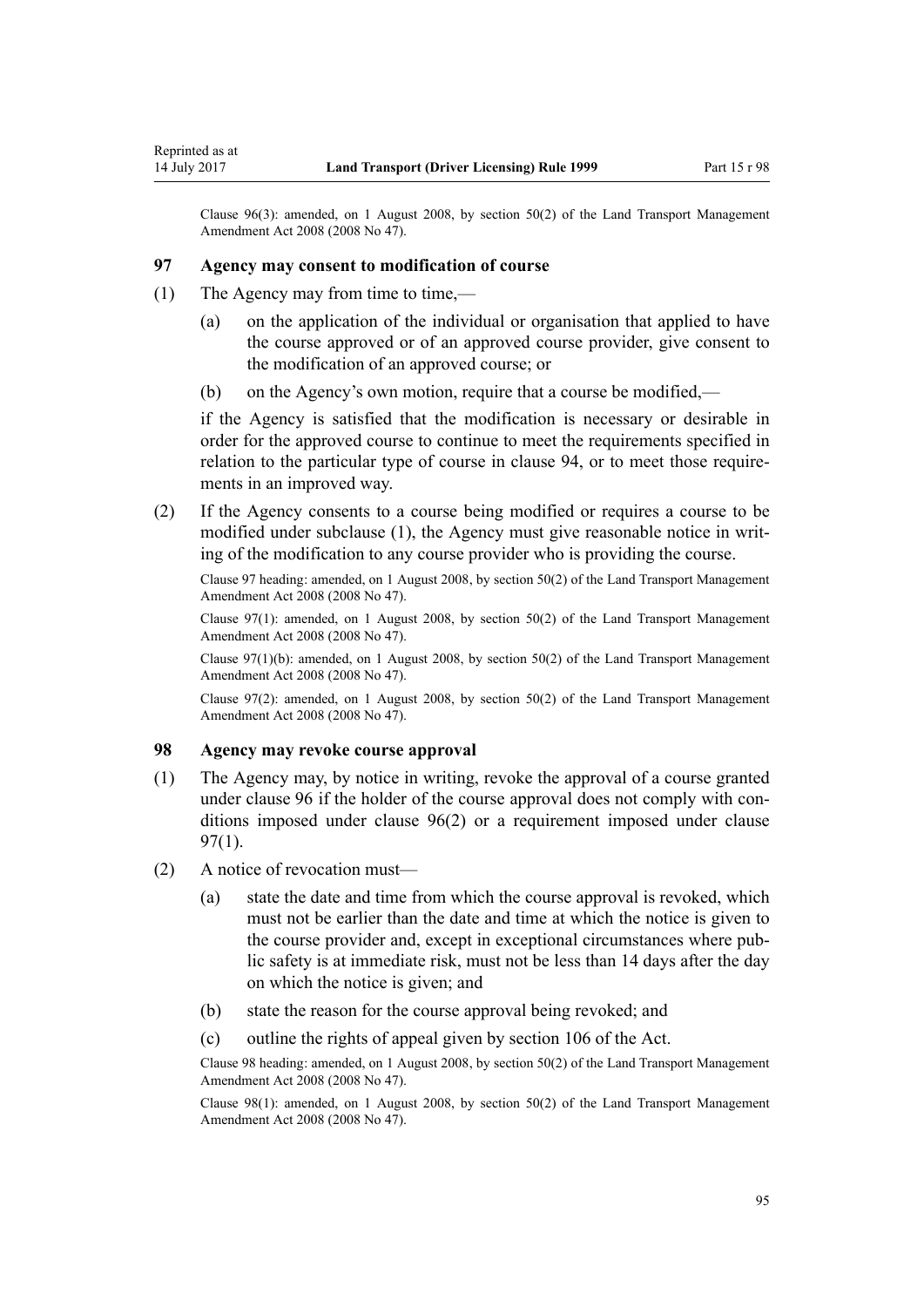### *Approval of course providers*

# <span id="page-95-0"></span>**99 Agency may approve course providers**

The Agency may approve specific individuals or organisations to provide courses referred to in [clause 93](#page-90-0).

Clause 99 heading: amended, on 1 August 2008, by [section 50\(2\)](http://prd-lgnz-nlb.prd.pco.net.nz/pdflink.aspx?id=DLM1313622) of the Land Transport Management Amendment Act 2008 (2008 No 47).

Clause 99: amended, on 1 August 2008, by [section 50\(2\)](http://prd-lgnz-nlb.prd.pco.net.nz/pdflink.aspx?id=DLM1313622) of the Land Transport Management Amendment Act 2008 (2008 No 47).

#### **100 Requirements for approval as course provider**

To be approved, a course provider must—

- (a) possess the appropriate skills, training, and experience to conduct the approved course; and
- (b) if the course provider is an organisation, have a recorded organisational structure in which accountability is clearly identified.

### **101 Application for approval as course provider**

An applicant for approval as a course provider must—

- (a) complete an application in a form approved by the Agency; and
- (b) pay the appropriate fee or fees (if any) specified or assessed in accordance with regulations made under the Act; and
- (c) specify the approved course or courses that the applicant intends to provide; and
- (d) produce details of the procedures that will be used to maintain a register of—
	- (i) instructors; and
	- (ii) students; and
	- (iii) certificates issued; and
	- (iv) courses conducted; and
	- (v) course assessments and results.

Clause 101(a): amended, on 1 August 2008, by [section 50\(2\)](http://prd-lgnz-nlb.prd.pco.net.nz/pdflink.aspx?id=DLM1313622) of the Land Transport Management Amendment Act 2008 (2008 No 47).

#### **102 Approval as course provider**

- (1) The Agency may approve a course provider if the applicant has complied with clause 101 and the Agency is satisfied that the course provider will meet the requirements specified in clause 100.
- (2) When approving a course provider, the Agency may impose conditions under which the course provider must conduct courses.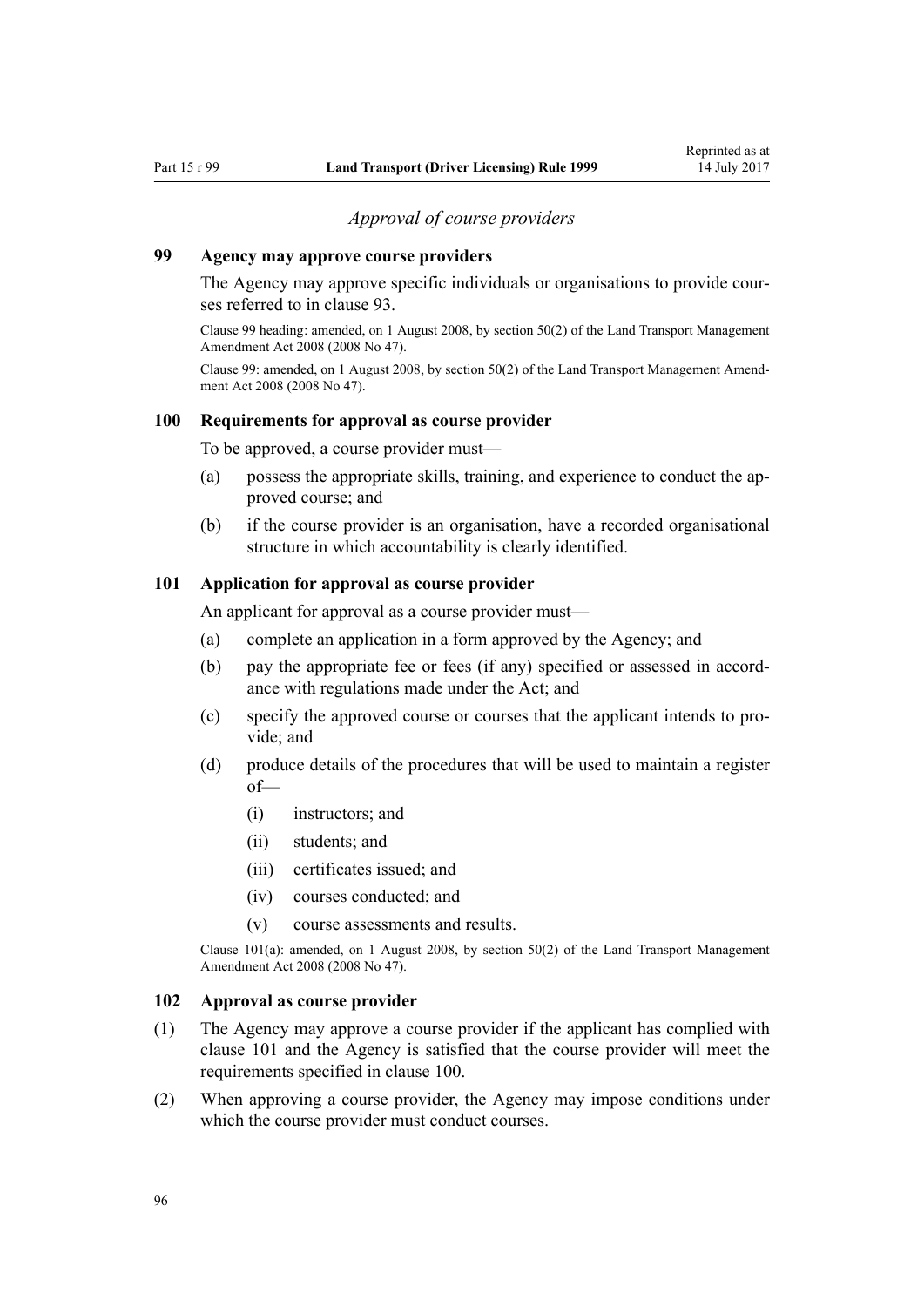- (3) The Agency must issue a certificate to the approved course provider, specifying—
	- (a) the name of the course provider; and

Reprinted as at

- (b) the name of the approved course or courses that the course provider is approved to provide.
- (4) It is a condition of approval as a course provider that—
	- (a) the course provider must only credit a person with completing an approved course if that person has successfully completed the course in accordance with the course syllabus; and
	- (b) the course provider must retain for at least 12 months after an approved course has been conducted a record of the matters specified in subparagraphs (i), (ii), (iv), and (v) of clauses  $101(d)$  in relation to that course; and
	- (c) the course provider must comply with any requirements made in writing by the Agency to the course provider arising out of any audit under [sec](http://prd-lgnz-nlb.prd.pco.net.nz/pdflink.aspx?id=DLM435602)[tion 198](http://prd-lgnz-nlb.prd.pco.net.nz/pdflink.aspx?id=DLM435602) of the Act.

Clause 102(1): amended, on 1 August 2008, by [section 50\(2\)](http://prd-lgnz-nlb.prd.pco.net.nz/pdflink.aspx?id=DLM1313622) of the Land Transport Management Amendment Act 2008 (2008 No 47).

Clause 102(2): amended, on 1 August 2008, by [section 50\(2\)](http://prd-lgnz-nlb.prd.pco.net.nz/pdflink.aspx?id=DLM1313622) of the Land Transport Management Amendment Act 2008 (2008 No 47).

Clause 102(3): amended, on 1 August 2008, by [section 50\(2\)](http://prd-lgnz-nlb.prd.pco.net.nz/pdflink.aspx?id=DLM1313622) of the Land Transport Management Amendment Act 2008 (2008 No 47).

Clause 102(4)(c): amended, on 1 August 2008, by [section 50\(2\)](http://prd-lgnz-nlb.prd.pco.net.nz/pdflink.aspx?id=DLM1313622) of the Land Transport Management Amendment Act 2008 (2008 No 47).

## **103 Agency may revoke or suspend approval of course provider**

- (1) The Agency may, by notice in writing, revoke or suspend (in whole or in part) the approval of a course provider granted under [clause 102](#page-95-0) if—
	- (a) the course provider fails to comply with any instruction given under [sec](http://prd-lgnz-nlb.prd.pco.net.nz/pdflink.aspx?id=DLM435602)[tion 198](http://prd-lgnz-nlb.prd.pco.net.nz/pdflink.aspx?id=DLM435602) of the Act; or
	- (b) the course provider fails to comply with a requirement made in writing by the Agency to the course provider arising out of an audit under [sec](http://prd-lgnz-nlb.prd.pco.net.nz/pdflink.aspx?id=DLM435602)[tion 198](http://prd-lgnz-nlb.prd.pco.net.nz/pdflink.aspx?id=DLM435602) of the Act; or
	- (c) the course provider ceases to meet the requirements described in paragraphs (a) and (b) of [clause 100](#page-95-0).
- (2) The notice of revocation or suspension must—
	- (a) state the date and time from which the approval is revoked or suspended, which must not be earlier than the date and time at which the notice is given to the course provider and, except in exceptional circumstances where public safety is at immediate risk, must not be less than 14 days after the date on which the notice is given; and
	- (b) state the reason for the revocation or suspension; and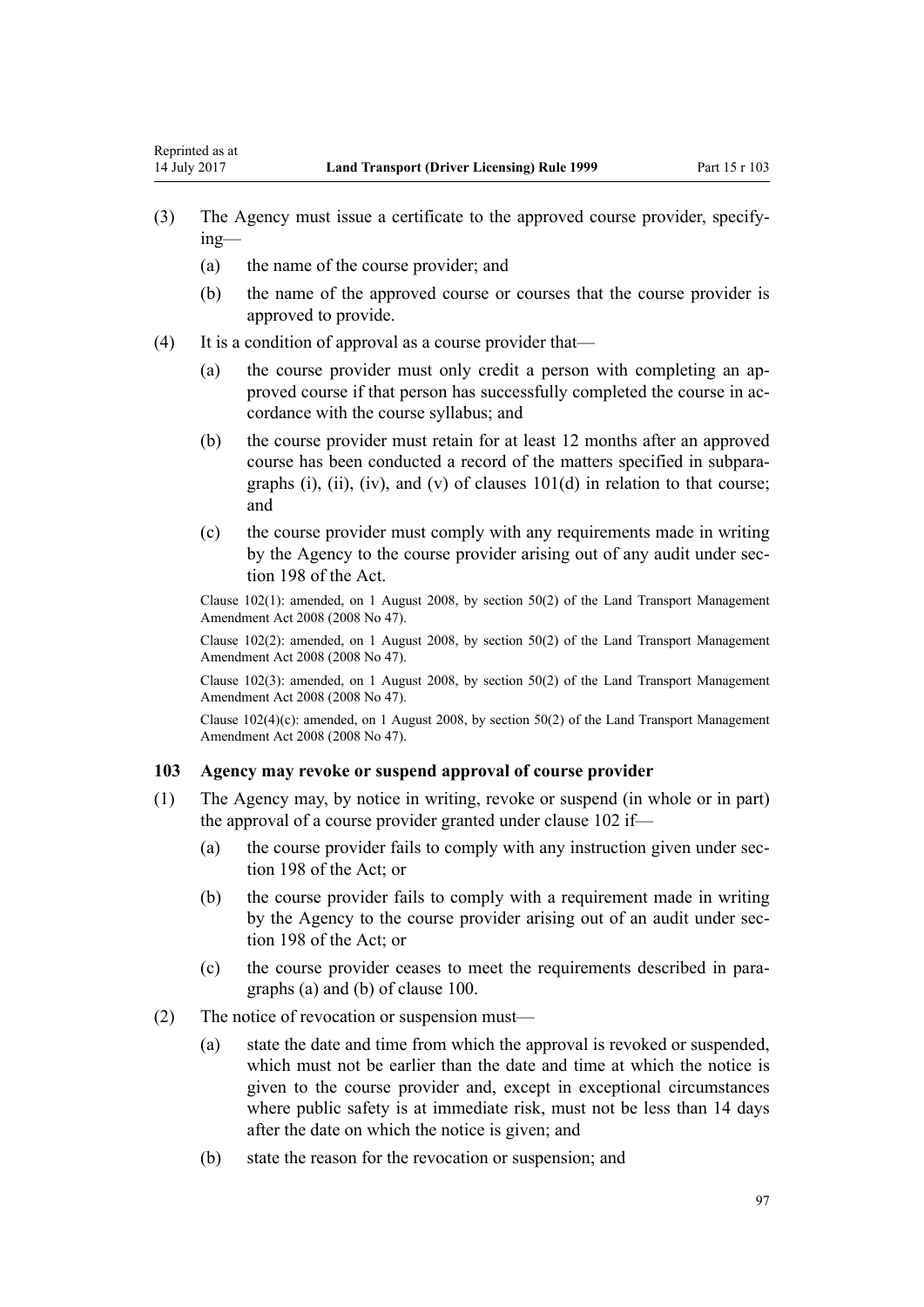#### <span id="page-97-0"></span>(c) outline the rights of appeal given by [section 106](http://prd-lgnz-nlb.prd.pco.net.nz/pdflink.aspx?id=DLM435083) of the Act.

Clause 103 heading: amended, on 1 October 2011, by [clause 41\(1\)](http://prd-lgnz-nlb.prd.pco.net.nz/pdflink.aspx?id=DLM3956747) of the Land Transport (Driver Licensing) Amendment Rule 2011 (SR 2011/306).

Clause 103 heading: amended, on 1 August 2008, by [section 50\(2\)](http://prd-lgnz-nlb.prd.pco.net.nz/pdflink.aspx?id=DLM1313622) of the Land Transport Management Amendment Act 2008 (2008 No 47).

Clause 103(1): amended, on 1 October 2011, by [clause 41\(2\)](http://prd-lgnz-nlb.prd.pco.net.nz/pdflink.aspx?id=DLM3956747) of the Land Transport (Driver Licensing) Amendment Rule 2011 (SR 2011/306).

Clause 103(1): amended, on 1 August 2008, by [section 50\(2\)](http://prd-lgnz-nlb.prd.pco.net.nz/pdflink.aspx?id=DLM1313622) of the Land Transport Management Amendment Act 2008 (2008 No 47).

Clause 103(1)(b): amended, on 1 August 2008, by [section 50\(2\)](http://prd-lgnz-nlb.prd.pco.net.nz/pdflink.aspx?id=DLM1313622) of the Land Transport Management Amendment Act 2008 (2008 No 47).

Clause 103(2): amended, on 1 October 2011, by [clause 41\(3\)](http://prd-lgnz-nlb.prd.pco.net.nz/pdflink.aspx?id=DLM3956747) of the Land Transport (Driver Licensing) Amendment Rule 2011 (SR 2011/306).

Clause 103(2)(a): amended, on 1 October 2011, by [clause 41\(4\)](http://prd-lgnz-nlb.prd.pco.net.nz/pdflink.aspx?id=DLM3956747) of the Land Transport (Driver Licensing) Amendment Rule 2011 (SR 2011/306).

Clause 103(2)(b): amended, on 1 October 2011, by [clause 41\(5\)](http://prd-lgnz-nlb.prd.pco.net.nz/pdflink.aspx?id=DLM3956747) of the Land Transport (Driver Licensing) Amendment Rule 2011 (SR 2011/306).

### **Part 16**

# **Miscellaneous provisions relating to responsibilities of drivers**

#### **104 Prohibition on display of** "**L**" **plate except in appropriate circumstances**

A person must not drive, on a road, a motor vehicle that displays an "L" plate as specified in [clause 66](#page-65-0) unless that person—

- (a) holds a learner licence of the class that relates to that vehicle in accordance with [Schedule 3](#page-109-0); or
- (b) immediately prior to driving has been, or is about to be, accompanying the person in paragraph (a) in accordance with clause  $16(1)(a)$ ; or
- (c) holds a driving instructor or testing officer endorsement and is driving a vehicle used for purposes connected with that endorsement.

#### **105 Prohibition on defacing, etc, driver licence or driver identification card**

A person must not deface, alter, or tamper with the characteristics or features of, or information displayed on, a driver licence or driver identification card.

# **Part 17**

#### **Transitional provisions**

*Driver licences continued in force by section 23(4) of Act*

#### **106 Equivalent class or type of driver licences and endorsements**

A person who was the holder of a licence of a class described in column 1 of the table to this clause that was in force immediately before 3 May 1999 is deemed to hold a licence or endorsement of the class described in column 2 of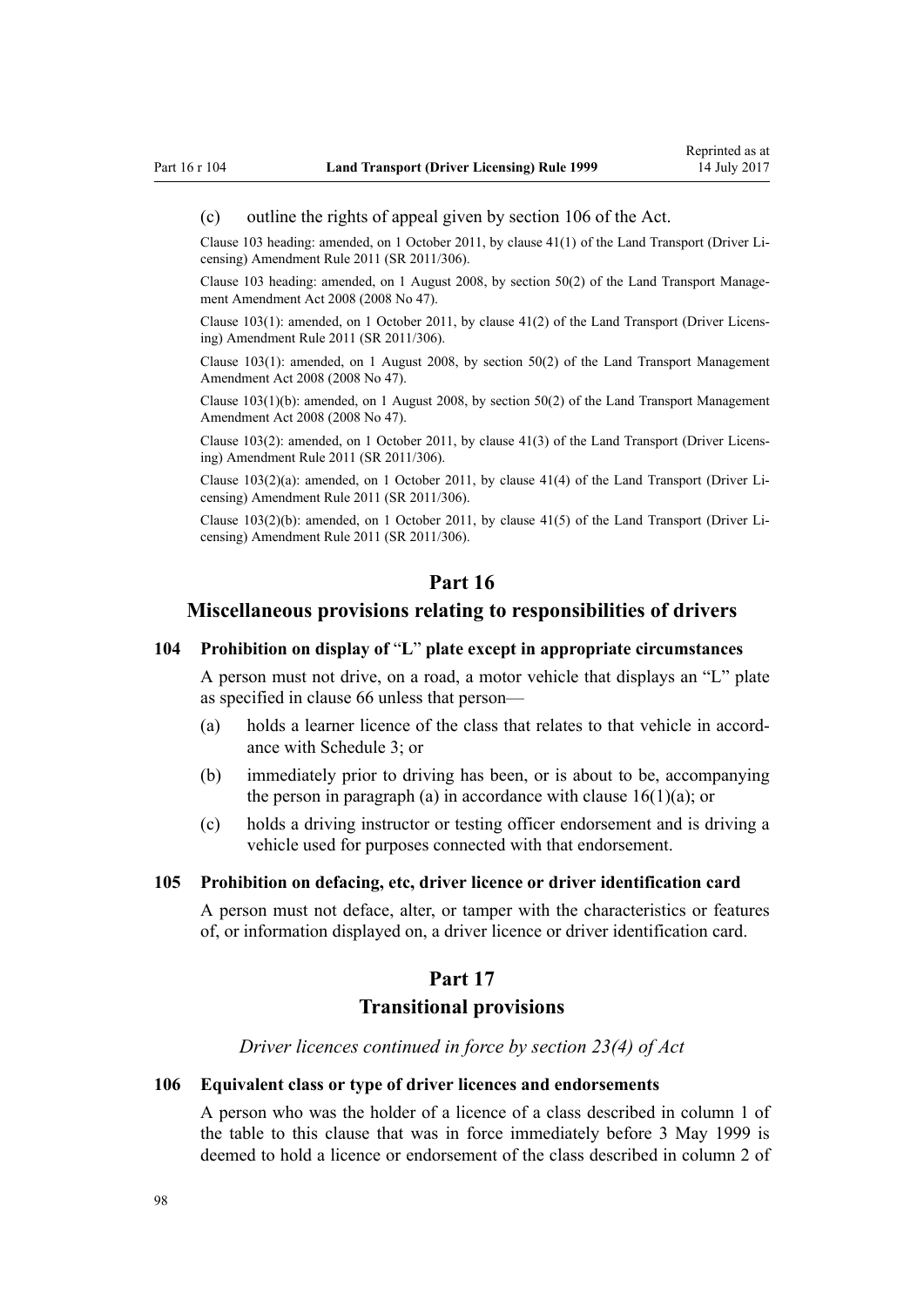<span id="page-98-0"></span>the table in relation to that licence on and from 3 May 1999 until it expires in accordance with [clause 112.](#page-100-0)

Table to clause 106

| <b>Existing licence held</b>                             | <b>Equivalent licence</b>                                                                        |
|----------------------------------------------------------|--------------------------------------------------------------------------------------------------|
| Class AM or Class AML                                    | Class 1L                                                                                         |
| Class A                                                  | Class 6                                                                                          |
| Class AL                                                 | Class 6L                                                                                         |
| Class AR                                                 | Class 6R                                                                                         |
| Class B                                                  | Class 1                                                                                          |
| Class BL                                                 | Class 1L                                                                                         |
| Class BR                                                 | Class 1R                                                                                         |
| Class C                                                  | Class 1 and a passenger endorsement                                                              |
| Class D                                                  | Class 4 and a passenger endorsement                                                              |
| Class DL and Class B                                     | Class 2L                                                                                         |
| Class E and any other licence except<br>G, H, I, or J    | Passenger endorsement                                                                            |
| Class FL                                                 | Class 1L                                                                                         |
| Class FL and Class B                                     | Class 2L                                                                                         |
| Class FR or Class F                                      | Class 4                                                                                          |
| Class G or Class I, plus any of<br>Classes B, C, D, or F | Forklift, roller, or wheels endorsement, or any<br>combination of those endorsements             |
| Class H or J, plus any of Classes B,<br>C, D, or F       | Tracks or forklift endorsement, or both                                                          |
| Class I, plus either Class B or Class<br>C               | Class 4 and forklift, roller, or wheels endorsement, or<br>any combination of those endorsements |
| Class J, plus either Class B or Class<br>C               | Class 4 and tracks or forklift endorsement, or both<br>endorsements                              |
| Class L plus any of Classes D, FR,<br>or F               | Class 5                                                                                          |
| Class LL, plus any of Classes F, FR,<br>D, I, or J       | Class 5L                                                                                         |
| Class N                                                  | Vehicle recovery endorsement                                                                     |

Clause 106 table: amended, on 4 October 1999, by [clause 21](http://prd-lgnz-nlb.prd.pco.net.nz/pdflink.aspx?id=DLM293690) of the Land Transport (Driver Licensing) Amendment Rule 1999 (SR 1999/302).

# **107 Holder of certificate of approval or provisional certificate of approval as driving instructor**

A person who was the holder of a certificate of approval or a provisional certificate of approval as a driving instructor issued under the Transport (Drivers Licensing) Regulations 1987 that was in force immediately before 3 May 1999 is deemed to hold a driving instructor endorsement on and from 3 May 1999 until it expires in accordance with [clause 112.](#page-100-0)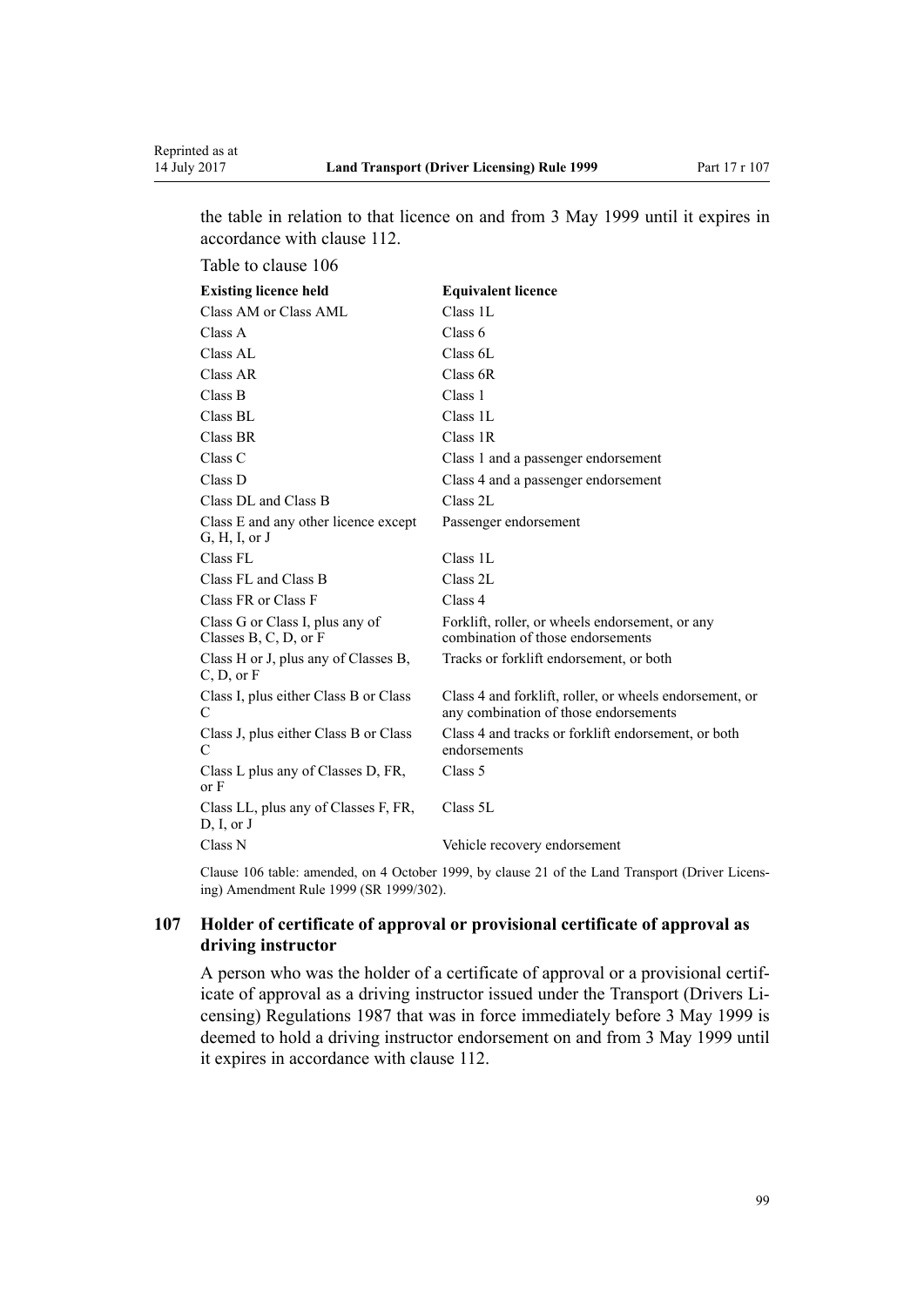#### **108 Holder of approval as testing officer**

A person who immediately before 3 May 1999 was appointed by the Agency as a testing officer is deemed to hold a testing officer endorsement on and from 3 May 1999 until it expires in accordance with [clause 112](#page-100-0).

Clause 108: amended, on 1 August 2008, by [section 50\(2\)](http://prd-lgnz-nlb.prd.pco.net.nz/pdflink.aspx?id=DLM1313622) of the Land Transport Management Amendment Act 2008 (2008 No 47).

# **109 Holder of hazardous substances endorsement**

A person who was the holder of a hazardous substances endorsement issued under the Transport (Drivers Licensing) Regulations 1987 that was in force immediately before 3 May 1999 is deemed to hold a dangerous goods endorsement on and from 3 May 1999 until it expires in accordance with [clause 112](#page-100-0).

### **110 Forklift drivers**

- (1) A person is deemed to hold a forklift endorsement on and from 3 May 1999 until it expires in accordance with [clause 112](#page-100-0) if, at the close of 2 May 1999, the person—
	- (a) held any current full driver licence of any class other than Class A; and
	- (b) had successfully completed a course or held a statement referred to in subclause (2).
- (2) The person must—
	- (a) have successfully completed a forklift course approved by the Occupational Safety and Health Service of the Department of Labour; or
	- (b) if an employee, have held a signed statement issued by his or her employer, certifying that that employee had been trained in the use of a forklift to standards in the Approved Code of Practice for Training Operators and Instructors of Powered Industrial Lift Trucks (Forklifts) 1995 (issued by the Secretary of Labour under the [Health and Safety in Em](http://prd-lgnz-nlb.prd.pco.net.nz/pdflink.aspx?id=DLM278828)[ployment Act 1992](http://prd-lgnz-nlb.prd.pco.net.nz/pdflink.aspx?id=DLM278828)); or
	- (c) if an independent contractor, have held a signed statement by the applicant—
		- (i) stating that the applicant had been trained in the use of a forklift to standards in the Approved Code of Practice for Training Operators and Instructors of Powered Industrial Lift Trucks (Forklifts) 1995 (issued by the Secretary of Labour under the [Health and](http://prd-lgnz-nlb.prd.pco.net.nz/pdflink.aspx?id=DLM278828) [Safety in Employment Act 1992](http://prd-lgnz-nlb.prd.pco.net.nz/pdflink.aspx?id=DLM278828)); and
		- (ii) specifying where the training was held.

Clause 110: substituted, on 4 October 1999, by [clause 22](http://prd-lgnz-nlb.prd.pco.net.nz/pdflink.aspx?id=DLM293692) of the Land Transport (Driver Licensing) Amendment Rule 1999 (SR 1999/302).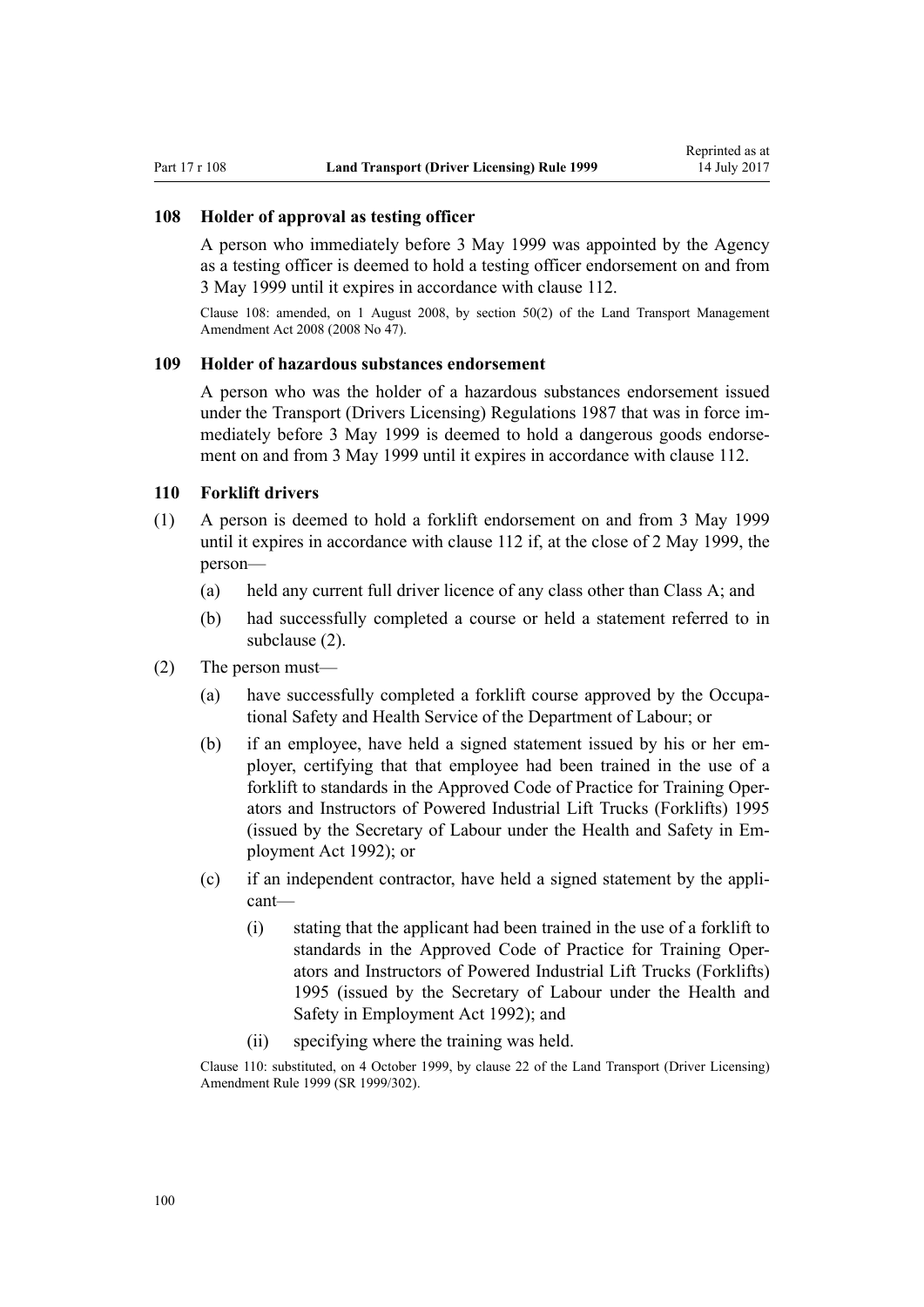# **111 Conditions continue in force**

<span id="page-100-0"></span>Reprinted as at

Any condition or restriction that, immediately before 3 May 1999, applied to any licence continued in force by [section 23\(4\)](http://prd-lgnz-nlb.prd.pco.net.nz/pdflink.aspx?id=DLM434552) of the Act continues to apply until the licence expires in accordance with clause 112.

#### **112 Expiry of driver licences, etc**

- (1) A driver licence continued in force by [section 23\(4\)](http://prd-lgnz-nlb.prd.pco.net.nz/pdflink.aspx?id=DLM434552) of the Act, and any endorsement held in accordance with [clauses 107 to 110](#page-98-0), expires when the first of the following occurs:
	- (a) 60 days has elapsed after the date of the first birthday of the licence holder to occur on or after 3 May 1999; or
	- (b) the holder is issued with a temporary licence or a photographic driver licence under these rules; or
	- (c) if the person holds a driver identification card issued before 3 May 1999, when that identification card expires.
- (2) If the holder of a driver licence referred to in subclause (1) is absent from New Zealand on the date that the licence would (but for this subclause) expire under subclause (1), that driver licence expires on the earlier of—
	- (a) the expiry date specified on the licence:
	- (b) 1 October 2011.

Clause 112(2): substituted, on 1 October 2011, by [clause 42](http://prd-lgnz-nlb.prd.pco.net.nz/pdflink.aspx?id=DLM3956748) of the Land Transport (Driver Licensing) Amendment Rule 2011 (SR 2011/306).

#### **113 Obtaining new driver licence**

- (1) A person who is the holder of a licence or endorsement referred to in clause 112 may apply for the issue of the equivalent new photographic driver licence and, if applicable, an endorsement or endorsements specified in the table to [clause 106](#page-97-0).
- (2) A person referred to in subclause (1) is entitled to be issued with a driver licence and, if applicable, an endorsement or endorsements specified in the table to [clause 106](#page-97-0) if the person—
	- (a) makes an application in accordance with [clause 67;](#page-66-0) and
	- (b) *[Revoked]*
	- (ba) *[Revoked]*
	- (c) produces the person's driver licence issued before 3 May 1999, if the person still has it; and
	- (d) if the person's driver licence has been lost, stolen, or destroyed, or is defaced or mutilated or has become illegible, produces a statement signed by the person that the person no longer has the driver licence because it has been lost, stolen, or destroyed, or that it is defaced or mutilated or has become illegible; and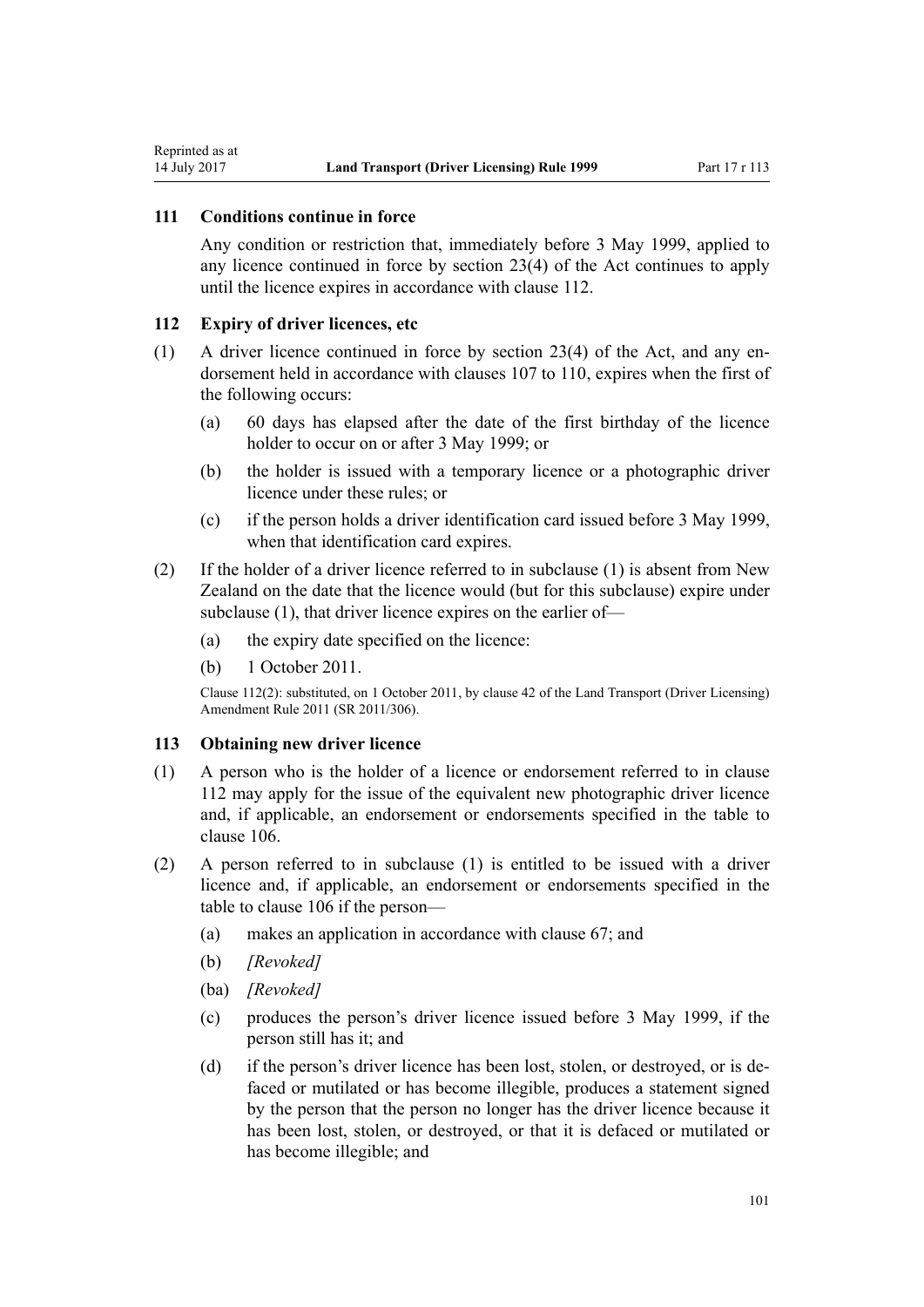#### (e) satisfies the applicable requirements of clauses 114 and 115.

Clause 113(2): amended, on 1 June 2006, by [clause 39](http://prd-lgnz-nlb.prd.pco.net.nz/pdflink.aspx?id=DLM376138) of the Land Transport (Driver Licensing) Amendment Rule 2006 (SR 2006/84).

Clause 113(2)(a): replaced, on 1 December 2014, by [clause 33\(1\)](http://prd-lgnz-nlb.prd.pco.net.nz/pdflink.aspx?id=DLM6216947) of the Land Transport (Driver Licensing) Amendment Rule 2014 (LI 2014/265).

Clause 113(2)(b): revoked, on 1 December 2014, by [clause 33\(2\)](http://prd-lgnz-nlb.prd.pco.net.nz/pdflink.aspx?id=DLM6216947) of the Land Transport (Driver Licensing) Amendment Rule 2014 (LI 2014/265).

Clause 113(2)(ba): revoked, on 1 December 2014, by [clause 33\(2\)](http://prd-lgnz-nlb.prd.pco.net.nz/pdflink.aspx?id=DLM6216947) of the Land Transport (Driver Licensing) Amendment Rule 2014 (LI 2014/265).

#### **114 Additional requirements relating to issue of passenger endorsements**

- (1) A person who, immediately before 3 May 1999, held a Class C or Class D licence and who applies under [clause 113](#page-100-0) for the issue of a passenger endorsement must—
	- (a) consent to the carrying out of checks as to whether or not the person is a fit and proper person to be the holder of a passenger endorsement, and consent to the carrying out of those checks from time to time during the period of validity of the endorsement; and
	- (b) be a person who the Agency is satisfied in accordance with [clause 35\(1\)](#page-46-0) is a fit and proper person to be the holder of a passenger endorsement; and
	- (c) if, in the 12 months immediately preceding the application the person has not successfully undergone a medical examination in accordance with regulation 26J and regulation 8(2)(a) of the Transport (Drivers Licensing) Regulations 1987, produce a medical certificate in accordance with [clause 44.](#page-51-0)
- (2) *[Revoked]*

Clause 114(1): amended, on 1 October 2011, by [clause 43\(1\)](http://prd-lgnz-nlb.prd.pco.net.nz/pdflink.aspx?id=DLM3956749) of the Land Transport (Driver Licensing) Amendment Rule 2011 (SR 2011/306).

Clause 114(1)(a): amended, on 4 October 1999, by [clause 24](http://prd-lgnz-nlb.prd.pco.net.nz/pdflink.aspx?id=DLM293695) of the Land Transport (Driver Licensing) Amendment Rule 1999 (SR 1999/302).

Clause 114(1)(b): amended, on 1 August 2008, by [section 50\(2\)](http://prd-lgnz-nlb.prd.pco.net.nz/pdflink.aspx?id=DLM1313622) of the Land Transport Management Amendment Act 2008 (2008 No 47).

Clause 114(2): revoked, on 1 October 2011, by [clause 43\(2\)](http://prd-lgnz-nlb.prd.pco.net.nz/pdflink.aspx?id=DLM3956749) of the Land Transport (Driver Licensing) Amendment Rule 2011 (SR 2011/306).

#### **115 Additional requirements relating to issue of vehicle recovery endorsement**

A person who, immediately before 3 May 1999, held a Class N licence and who applies under [clause 113](#page-100-0) to obtain a vehicle recovery endorsement must—

(a) consent to the carrying out of checks as to whether or not the person is a fit and proper person to be the holder of a vehicle recovery endorsement, and consent to the carrying out of those checks from time to time during the period of validity of the endorsement; and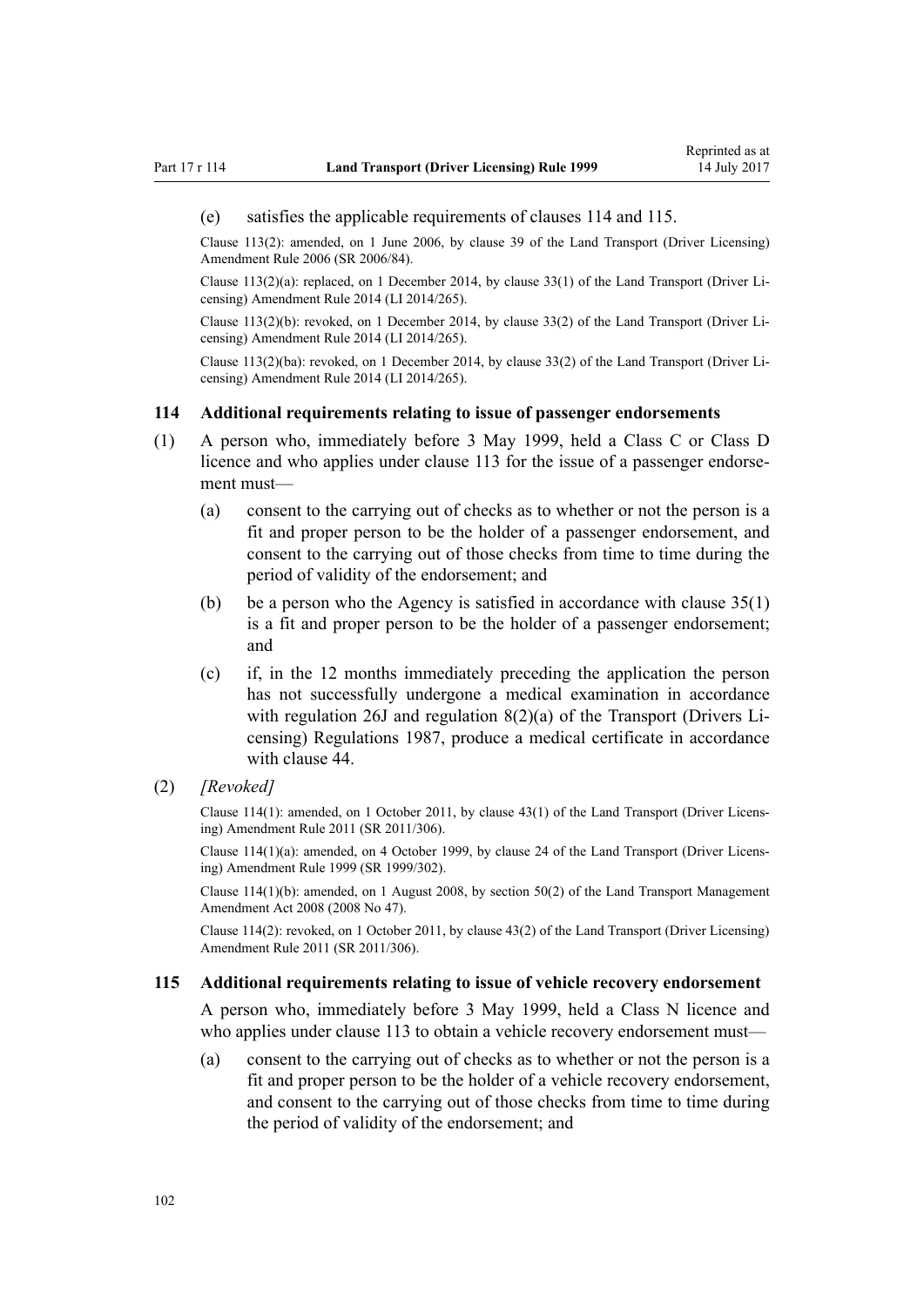- (b) be a person who the Agency is satisfied in accordance with clause  $35(1)$ is a fit and proper person to be the holder of a vehicle recovery endorsement; and
- (c) if, in the 12 months immediately preceding the application, the person has not successfully undergone a medical examination in accordance with regulation 26J and regulation 8(2)(a) of the Transport (Drivers Licensing) Regulations 1987, produce a medical certificate in accordance with [clause 44.](#page-51-0)

Clause 115(a): amended, on 4 October 1999, by [clause 25](http://prd-lgnz-nlb.prd.pco.net.nz/pdflink.aspx?id=DLM293696) of the Land Transport (Driver Licensing) Amendment Rule 1999 (SR 1999/302).

Clause 115(b): amended, on 1 August 2008, by [section 50\(2\)](http://prd-lgnz-nlb.prd.pco.net.nz/pdflink.aspx?id=DLM1313622) of the Land Transport Management Amendment Act 2008 (2008 No 47).

# **116 Person holding more than 1 class of licence**

- (1) A person who, immediately before 3 May 1999, held more than 1 class of driver licence (not including any Class AL, Class AR, or Class A licence), is entitled to be issued with the highest class of driver licence to which any of the person's licences issued before 3 May 1999 are equivalent in accordance with the table to [clause 106](#page-97-0).
- (2) Despite subclause (1), a person who, on 3 May 1999, held a Class AL, Class AR, or Class A licence in addition to any other class of driver licence is entitled to become the holder of, respectively, a Class 6L, 6R or Class 6 licence in addition to any other class of driver licence to which any of the person's licences issued before 3 May 1999 are equivalent in accordance with the table to [clause 106](#page-97-0).

# **117 Person issued with learner or restricted licence**

A person who is issued with a learner or restricted licence in accordance with [clause 113](#page-100-0) must comply with the applicable requirements of [Part 4](#page-25-0) in order to obtain a full licence.

# **118 Provision relating to time for which licence held**

For the purposes of periods specified in [Parts 4](#page-25-0) and [5](#page-39-0), a person is deemed to have held a driver licence of a class existing on or after 3 May 1999 for the same length of time that they held the corresponding class of driver licence (in accordance with the table to [clause 106\)](#page-97-0) that existed immediately before 3 May 1999.

*Period of validity of licences and endorsements issued under this Part*

# **119 Period of validity of licences issued under this Part**

# *[Revoked]*

Clause 119: revoked, on 1 December 2014, by [clause 34](http://prd-lgnz-nlb.prd.pco.net.nz/pdflink.aspx?id=DLM6216948) of the Land Transport (Driver Licensing) Amendment Rule 2014 (LI 2014/265).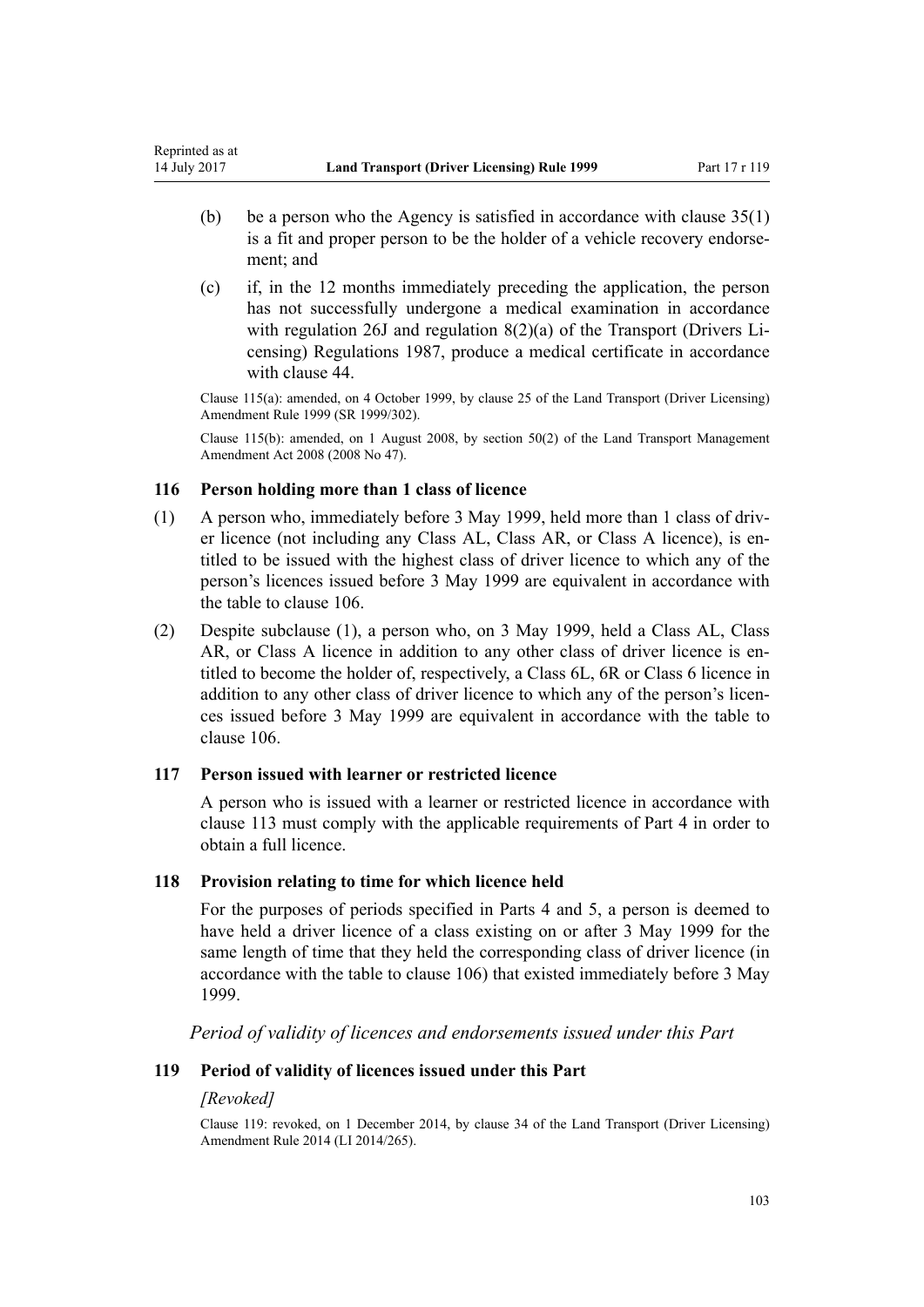### **120 Period of validity of endorsements issued under this Part**

- (1) A dangerous goods endorsement issued under [clause 113](#page-100-0) expires on the date that the holder's hazardous substances endorsement issued under the Transport (Drivers Licensing) Regulations 1987 would have expired.
- (2) A passenger endorsement issued to a person who, immediately before 3 May 1999 was the holder of a Class D licence, expires 12 months after its date of issue.
- (3) A special-type vehicle endorsement issued under [clause 113](#page-100-0) expires in accordance with [clause 61.](#page-61-0)
- (4) An endorsement issued under [clause 113](#page-100-0), other than an endorsement referred to in subclauses (1) to (3), may be issued for a period of 1 year or a period of 5 years.

Clause 120(3): replaced, on 1 December 2014, by [clause 35](http://prd-lgnz-nlb.prd.pco.net.nz/pdflink.aspx?id=DLM6216949) of the Land Transport (Driver Licensing) Amendment Rule 2014 (LI 2014/265).

Clause 120(4): substituted, on 4 October 1999, by [clause 26](http://prd-lgnz-nlb.prd.pco.net.nz/pdflink.aspx?id=DLM293697) of the Land Transport (Driver Licensing) Amendment Rule 1999 (SR 1999/302).

# *Transitional provision relating to driver licences expired, suspended, etc, when rule comes into force*

# **121 Person disqualified or holding expired or suspended driver licence not required to have held learner or restricted licence**

- (1) Subject to this clause, a person specified in subclause (1A) who applies for the issue of a driver licence under this rule must pass—
	- (a) the appropriate theory test or tests under [clause 45](#page-53-0) for the particular class of licence sought; and
	- (b) the appropriate practical driving test or tests under [clauses 48](#page-54-0) or [49](#page-55-0) for the particular class of licence sought.
- (1A) The specified persons are persons who, at the close of 2 May 1999,—
	- (a) were disqualified from holding or obtaining a driver licence; or
	- (b) were holders of driver licences issued under the [Transport \(Vehicle and](http://prd-lgnz-nlb.prd.pco.net.nz/pdflink.aspx?id=DLM90414) [Driver Registration and Licensing\) Act 1986](http://prd-lgnz-nlb.prd.pco.net.nz/pdflink.aspx?id=DLM90414), or any former enactment, that were suspended, expired, or revoked; or
	- (c) were 71 years of age or more and held any expired driver licence.
- (2) If the person referred to in subclause (1) was the holder of a learner licence, all the requirements of [clause 17](#page-28-0) and [clause 19](#page-30-0) apply.
- (3) If the person referred to in subclause (1) was the holder of a restricted licence all the requirements of [clause 19](#page-30-0) apply.

Clause 121(1): substituted, on 4 October 1999, by [clause 27](http://prd-lgnz-nlb.prd.pco.net.nz/pdflink.aspx?id=DLM293698) of the Land Transport (Driver Licensing) Amendment Rule 1999 (SR 1999/302).

Clause 121(1A): inserted, on 4 October 1999, by [clause 27](http://prd-lgnz-nlb.prd.pco.net.nz/pdflink.aspx?id=DLM293698) of the Land Transport (Driver Licensing) Amendment Rule 1999 (SR 1999/302).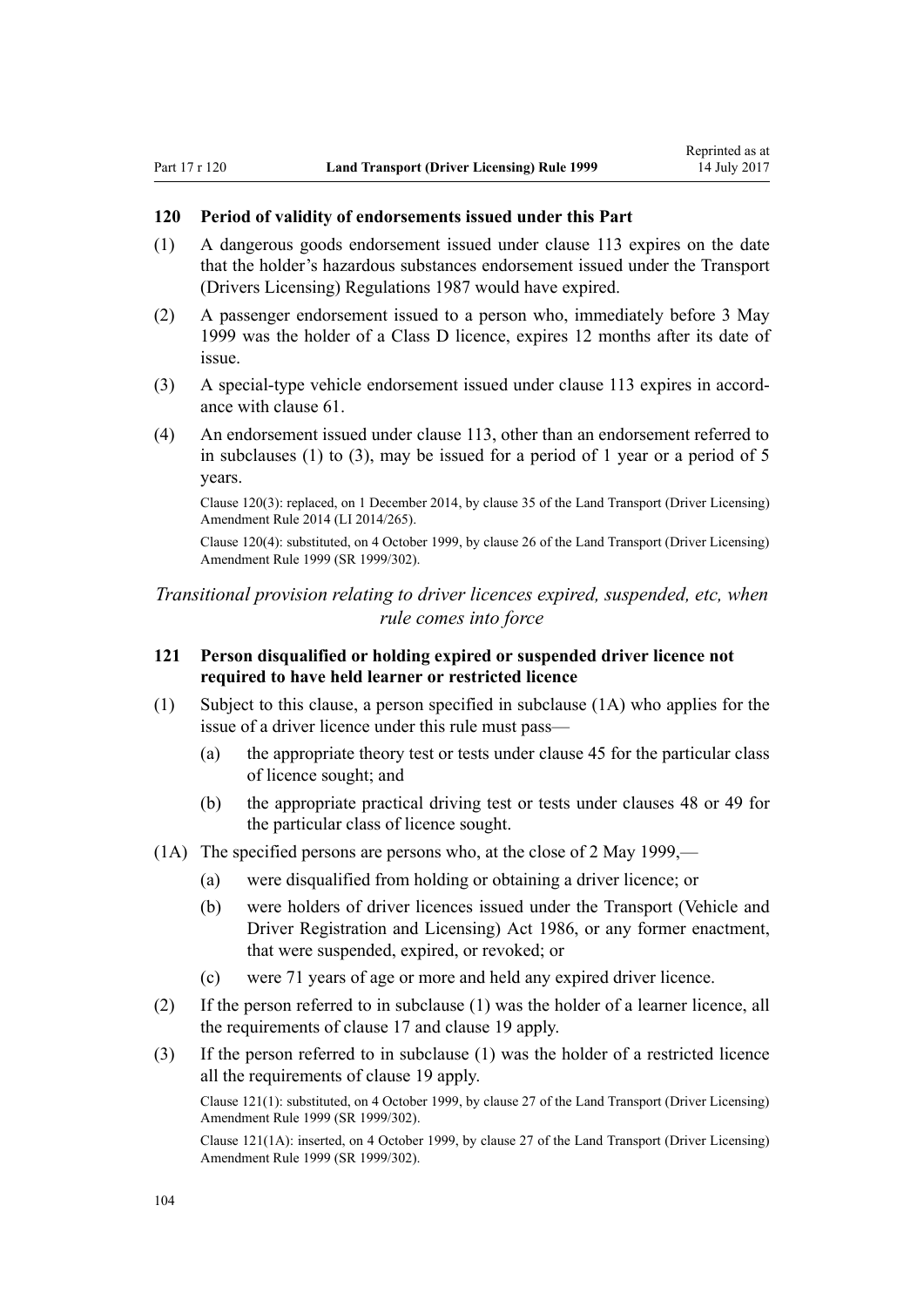### *Transitional provision relating to renewal of P, I, O, and V endorsement*

Heading: added, on 4 October 1999, by [clause 28](http://prd-lgnz-nlb.prd.pco.net.nz/pdflink.aspx?id=DLM293699) of the Land Transport (Driver Licensing) Amendment Rule 1999 (SR 1999/302).

#### **122 P, I, O, and V endorsements may be re-issued for 12 months**

- (1) A person who, on 4 October 1999, holds a current P, I, O, or V licence endorsement that was issued for 5 years may surrender the person's endorsement to the Agency and apply for a new endorsement of the type surrendered.
- (2) If the applicant complies with [clauses 9 to 11](#page-21-0) and [14](#page-25-0), the Agency must issue the endorsement for 12 months beginning on its date of issue.

Clause 122: added, on 4 October 1999, by [clause 28](http://prd-lgnz-nlb.prd.pco.net.nz/pdflink.aspx?id=DLM293699) of the Land Transport (Driver Licensing) Amendment Rule 1999 (SR 1999/302).

Clause 122(1): amended, on 1 August 2008, by [section 50\(2\)](http://prd-lgnz-nlb.prd.pco.net.nz/pdflink.aspx?id=DLM1313622) of the Land Transport Management Amendment Act 2008 (2008 No 47).

Clause 122(2): amended, on 1 August 2008, by [section 50\(2\)](http://prd-lgnz-nlb.prd.pco.net.nz/pdflink.aspx?id=DLM1313622) of the Land Transport Management Amendment Act 2008 (2008 No 47).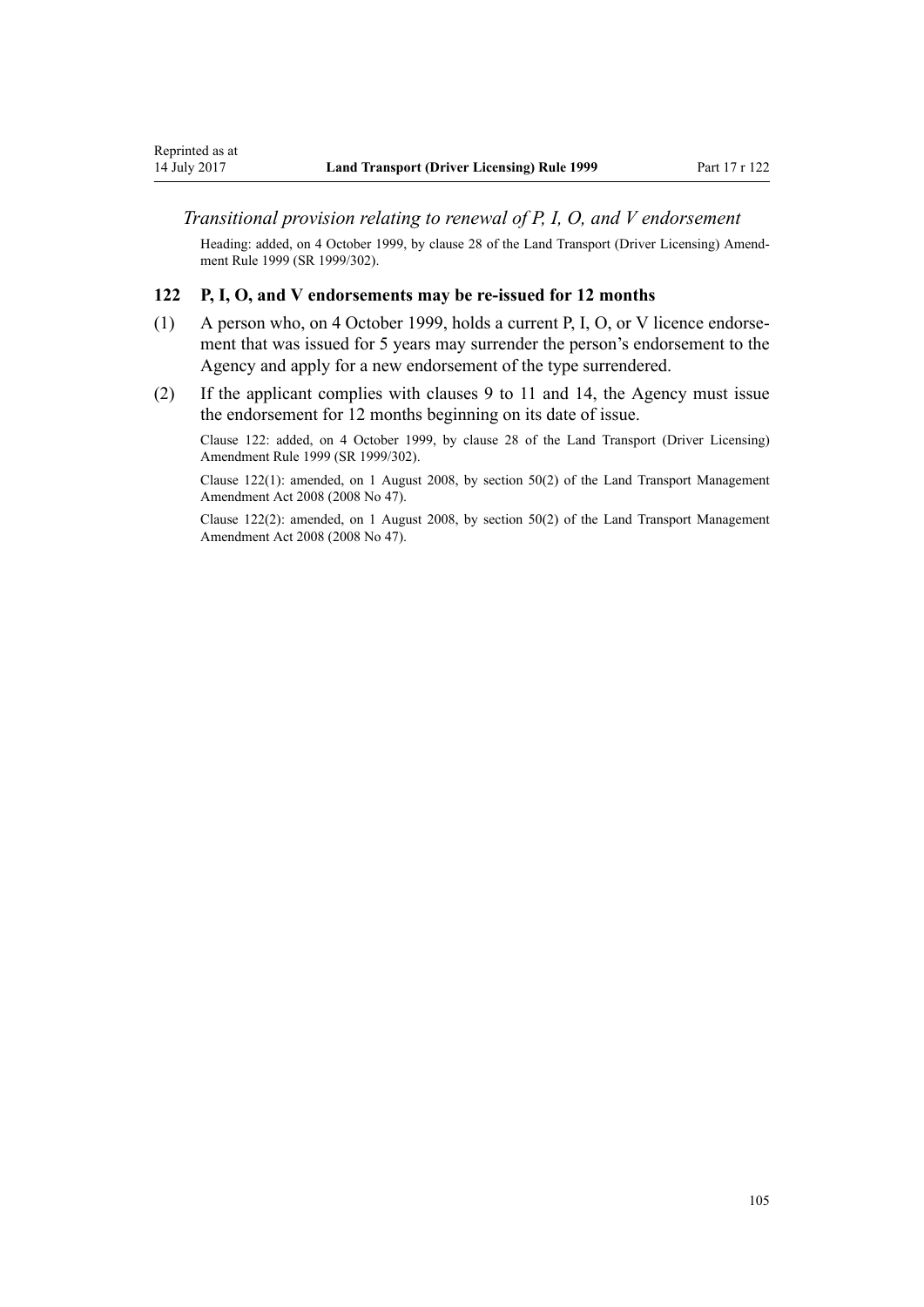# **Schedule 1 Objective of the rule**

[cl 3](#page-19-0)

This rule specifies the requirements for obtaining and renewing a driver licence in New Zealand. It sets out the requirements for the holder of a driver licence to obtain or renew a licence endorsement that will enable the endorsement holder to use a motor vehicle for specified activities. The rule also specifies the requirements for those who provide services related to the licensing of drivers.

The overarching objective of the rule is to make significant gains in land transport safety through the implementation of an improved system for driver licensing. Changes in the new system affect young and novice drivers, disqualified and unlicensed drivers, older drivers, commercial drivers, and overseas visitors and immigrants who wish to drive in New Zealand. These changes are aimed, in particular, at reducing the exposure of young drivers (between the ages of 15 and 24 years) to road crashes; reducing the crash risk of other novice drivers; reducing the numbers of drivers who drive while unlicensed or disqualified; having better-prepared and better-skilled drivers; improving enforcement and deterrence; improving driver attitudes; and developing a more positive road safety culture.

Major policy changes to the driver licensing system were authorised by the [Land](http://prd-lgnz-nlb.prd.pco.net.nz/pdflink.aspx?id=DLM433612) [Transport Act 1998.](http://prd-lgnz-nlb.prd.pco.net.nz/pdflink.aspx?id=DLM433612) These included the requirement to have photographs on driver licences, and the mandatory carriage of driver licences.

Within the framework of the major driver licensing policy changes, the rule gives effect to a new graduated classification system of licensing drivers so they have the necessary skills and experience to drive different types of vehicle. There are new testing requirements for obtaining a licence that emphasise skills, such as hazard perception, that are equally as important as vehicle-control skills for safe driving. The rule introduces ten-yearly licence renewal and relaxes the renewal regime for older drivers. It sets out a new system of driver licence endorsements and rationalises and updates the requirements for the medical and "fit and proper person" checking of drivers who drive for a living and drivers of specific classes or types of vehicles. The rule also introduces new requirements governing driver licensing course providers, driving instructors, and testing officers.

Many features of the previous driver licensing system are still relevant and these have been retained. In some cases, notably the Graduated Driver Licensing System, those features have been modified to improve them.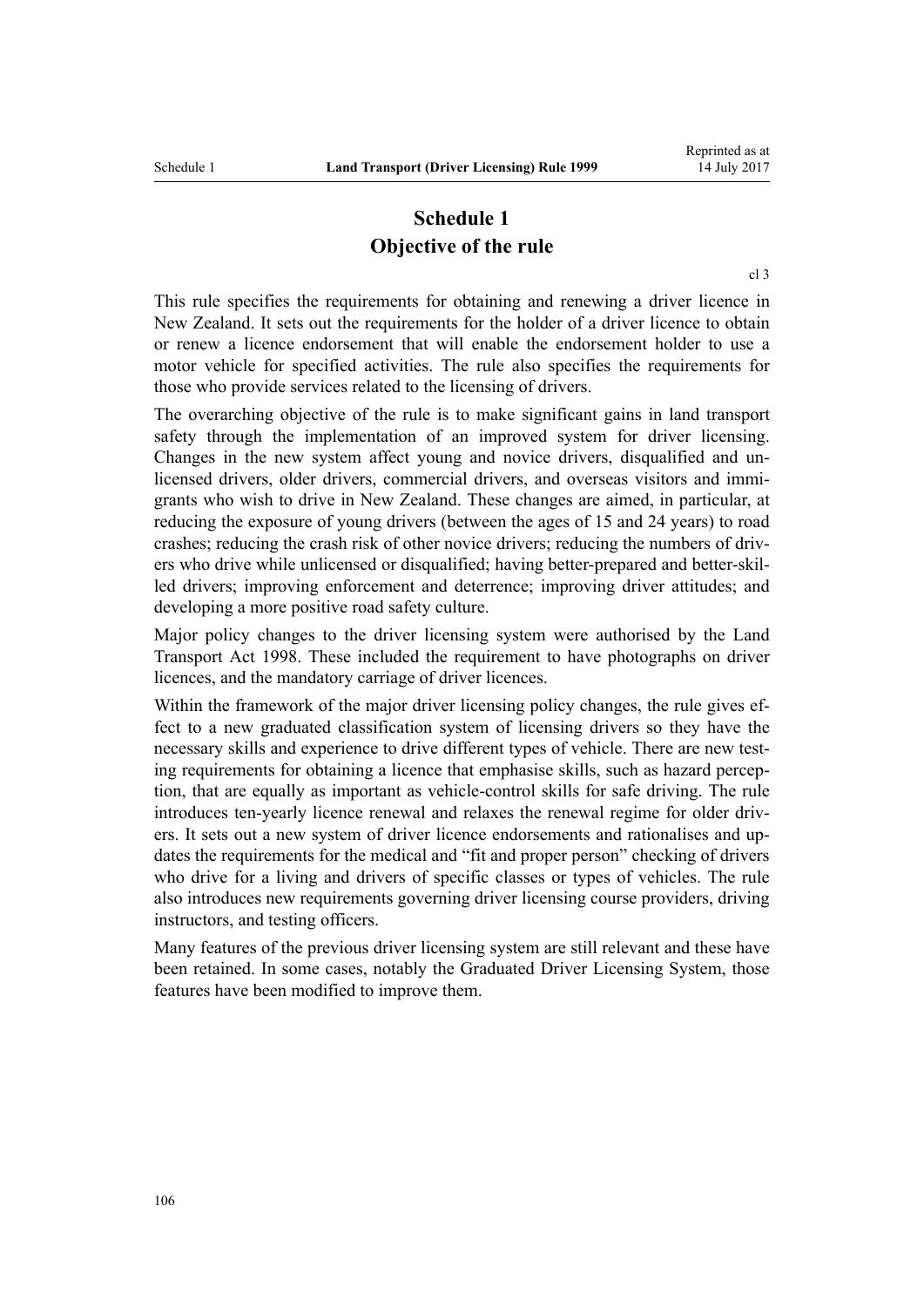# **Schedule 2 Consultation carried out under section 161(2) of the Act**

[cl 4](#page-19-0)

In 1994, the Land Transport Authority (**LTSA**) began a major review of the system for licensing drivers in New Zealand, which has involved widespread public consultation. This has included the release in 1996 of 9 discussion papers outlining policy options for public comment. Five hundred and thirty-five formal submissions were received on the discussion papers. In response to a nationwide newspaper questionnaire, 41 000 members of the public expressed their views on the broad options for changes to the driver licensing system.

In March 1997, the LTSA released, for consideration by interested groups, government agencies, and the public, its proposed policies for changes to the driver licensing system. The proposed policy document was issued, in place of the usual first (red) draft of a proposed rule, in recognition of the widespread public interest in driver licensing and in order to seek comments and receive feedback from interested parties on the proposed changes. More than 4 000 copies of the document were issued and 554 submissions were received.

The submissions received on the proposed policy document, along with others received in the course of the review, were considered and decisions arrived at on proposed changes to the driver licensing system. These formed the policy framework for the first legal draft (yellow draft) of the Driver Licensing Rule.

The yellow draft rule was released for public consultation in November 1997. The draft rule was publicised in metropolitan and regional newspapers throughout New Zealand, in the *New Zealand Gazette*, and in other relevant publications. It was sent to libraries and transport authorities overseas and was made available on the Internet. Copies were also sent to individuals and organisations that had expressed an interest in the rule or who had commented on the proposed policy document. The LTSA received 85 written submissions on the yellow draft.

At the same time as the LTSA released the yellow draft of the rule, Parliament's Transport and Environment Select Committee sought public submissions on the Land Transport Bill, which authorised the major policy changes for the new driver licensing system. Submissions on the Bill closed on 28 February 1998 and the Select Committee held hearings in March/April 1998 to consider the submissions. The [Land](http://prd-lgnz-nlb.prd.pco.net.nz/pdflink.aspx?id=DLM433612) [Transport Act 1998](http://prd-lgnz-nlb.prd.pco.net.nz/pdflink.aspx?id=DLM433612) was passed by Parliament on 3 December 1998.

The green draft rule was released for selected industry consultation, focussing on changes since the yellow draft rule on 4 December 1998. Meetings to discuss the green draft were held with industry representatives in Auckland, Christchurch, and Wellington. The LTSA received 41 written submissions on the green draft. Approval was given for the policy positions adopted in this rule by Cabinet in February 1999.

Overseas best practice and New Zealand's international obligations have been taken into account in developing the rule, and the rule has been subjected to overseas peer review. Privacy, civil liberty, and human rights have also been addressed and both pri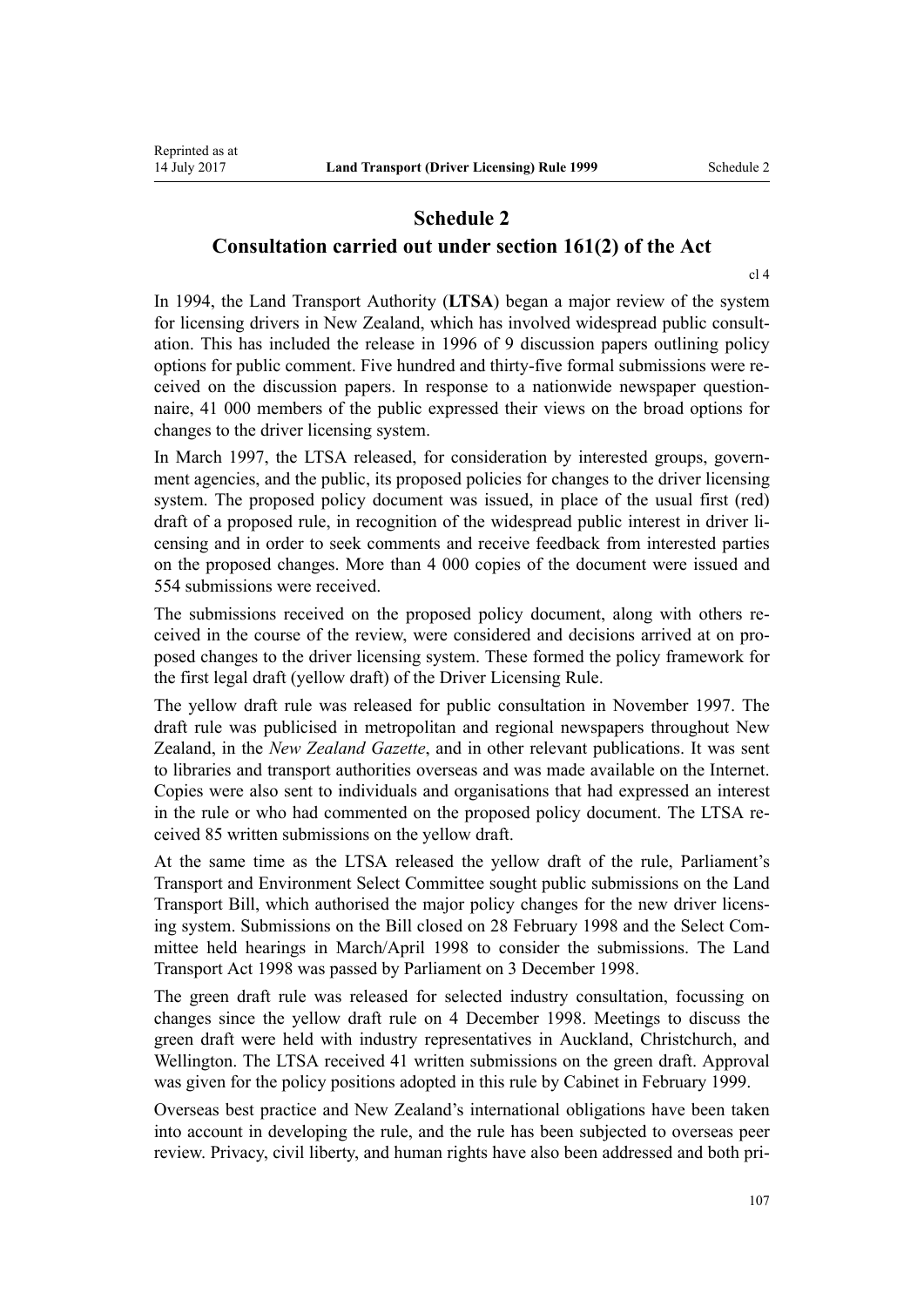vacy and human rights impact assessments have been prepared and made available to the public.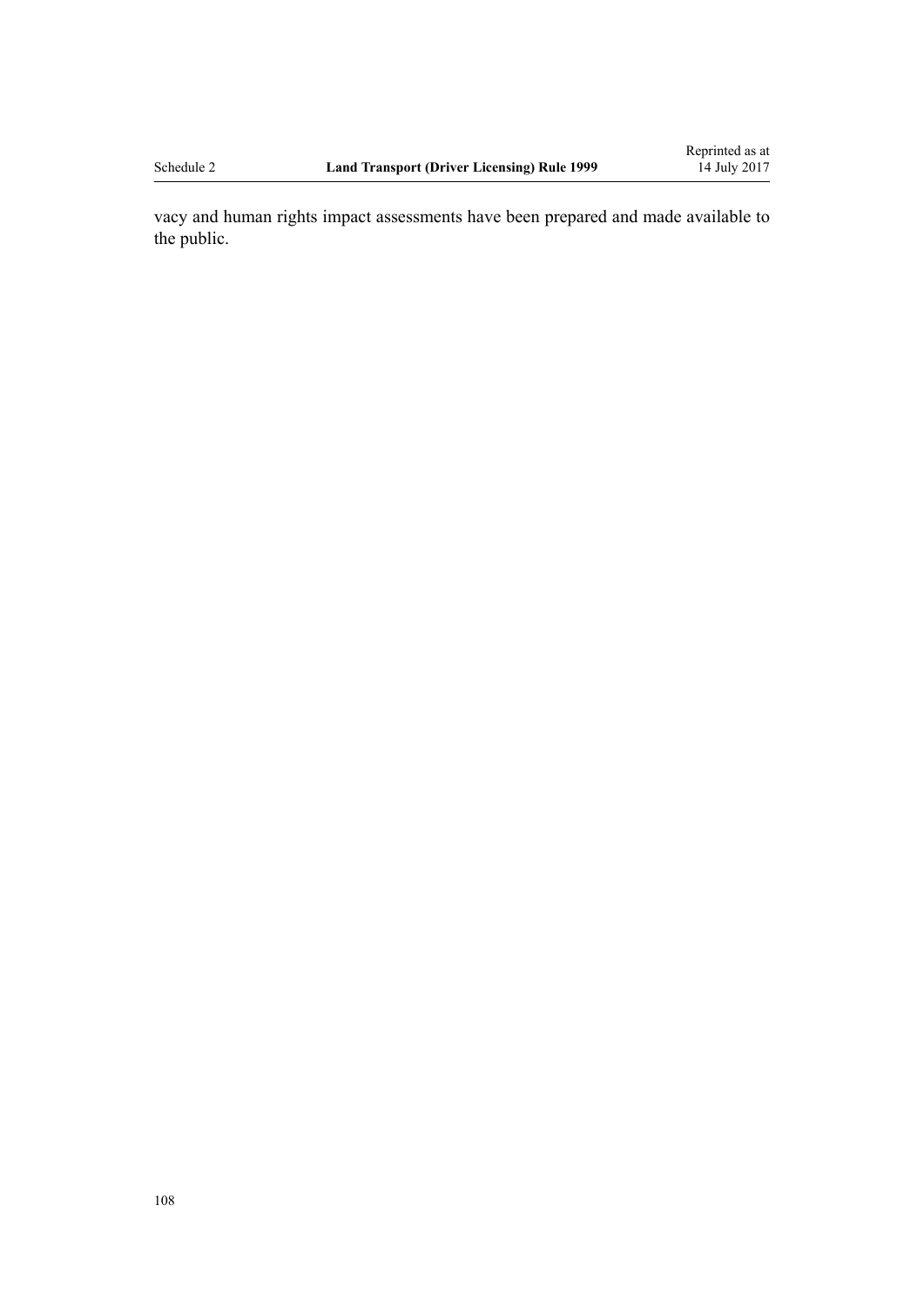### **Schedule 2A Transitional, savings, and related provisions**

[cl 5A](#page-20-0)

Schedule 2A: inserted, on 1 December 2014, by [clause 36](http://prd-lgnz-nlb.prd.pco.net.nz/pdflink.aspx?id=DLM6216950) of the Land Transport (Driver Licensing) Amendment Rule 2014 (LI 2014/265).

### *Provision relating to Land Transport (Driver Licensing) Amendment Rule 2014*

#### **Transitional provision in relation to existing licences of Class 1L, Class 1R, Class 6L, or Class 6R**

This rule, as amended by the [Land Transport \(Driver Licensing\) Amendment](http://prd-lgnz-nlb.prd.pco.net.nz/pdflink.aspx?id=DLM6216900) [Rule 2014,](http://prd-lgnz-nlb.prd.pco.net.nz/pdflink.aspx?id=DLM6216900) applies to a licence of Class 1L, Class 1R, Class 6L, or Class 6R that was issued before the date on which the Land Transport (Driver Licensing) Amendment Rule 2014 came into force, except that—

- (a) nothing in [clause 60](#page-60-0) (as amended by the [Land Transport \(Driver Licens](http://prd-lgnz-nlb.prd.pco.net.nz/pdflink.aspx?id=DLM6216900)[ing\) Amendment Rule 2014](http://prd-lgnz-nlb.prd.pco.net.nz/pdflink.aspx?id=DLM6216900)) has the effect of changing the expiry date as expressed on the licence; and
- (b) clause  $67(1A)(a)(i)$  and (2B) does not apply in respect of the first renewal of the licence to occur after the date on which the [Land Transport](http://prd-lgnz-nlb.prd.pco.net.nz/pdflink.aspx?id=DLM6216900) [\(Driver Licensing\) Amendment Rule 2014](http://prd-lgnz-nlb.prd.pco.net.nz/pdflink.aspx?id=DLM6216900) came into force; and
- (c) for the purpose of any reinstatement of any such licence under [clauses](#page-68-0) [67A](#page-68-0), [67B,](#page-70-0) or [67C](#page-71-0),—
	- (i) [clause 67A\(8\)](#page-68-0) must be read as if it requires that the person comply with [clause 67](#page-66-0) if the licence has expired or will expire within the following 12 months; and
	- (ii) [clause 67B\(5\)](#page-70-0) must be read as if it requires that the person comply with [clause 67](#page-66-0) if the licence has expired or will expire within the following 12 months; and
	- (iii) clause  $67C(5)$  must be read as if it requires that the person comply with [clause 67](#page-66-0) if the licence has expired or will expire within the following 12 months.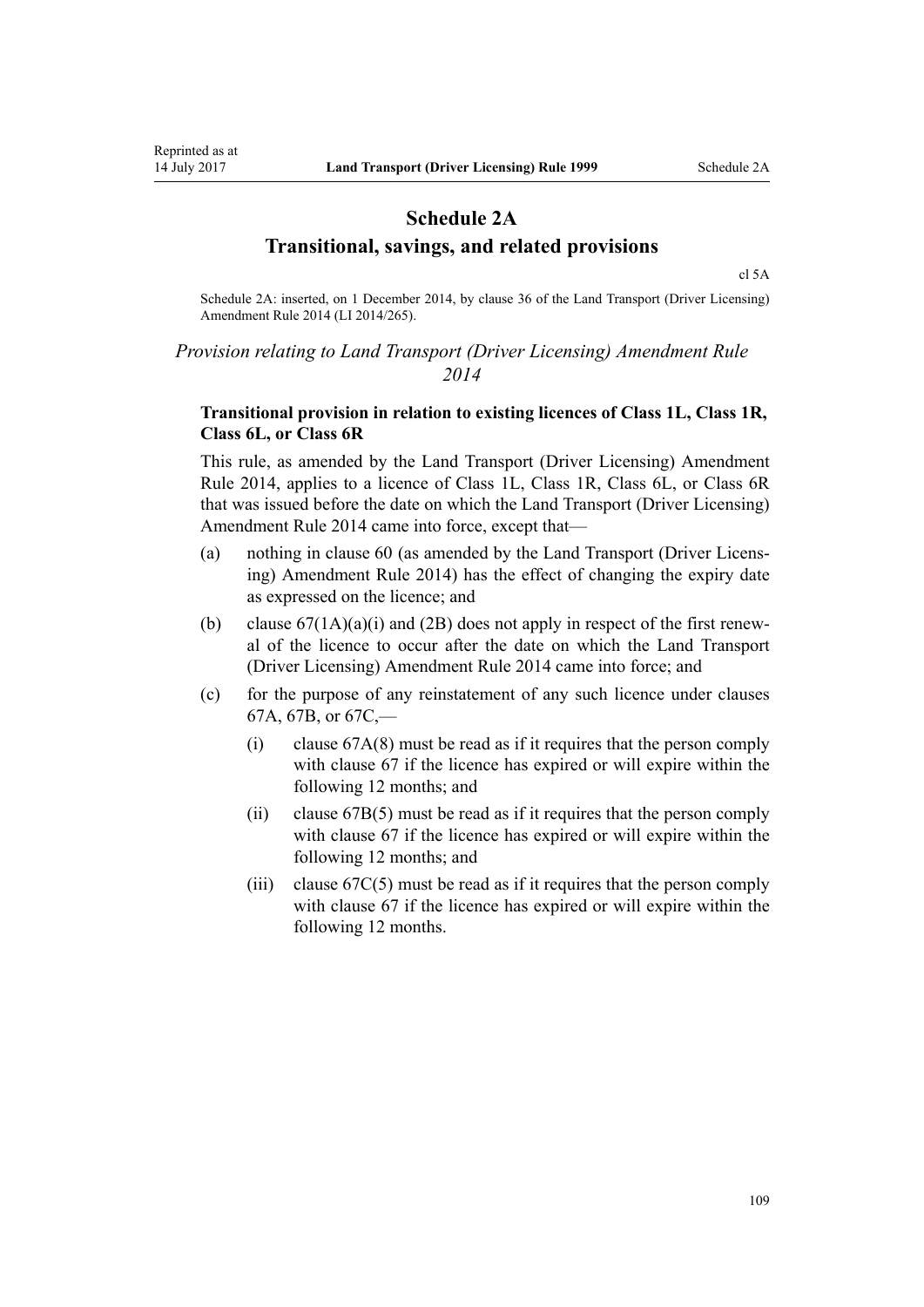# **Schedule 3 Classes of driver licence**

[cl 7](#page-20-0)

Schedule 3: replaced, on 1 April 2012, by [clause 44](http://prd-lgnz-nlb.prd.pco.net.nz/pdflink.aspx?id=DLM3956523) of the Land Transport (Driver Licensing) Amendment Rule 2011 (SR 2011/306).

| <b>Licence classes</b> |          | Motor vehicle to which licence relates                                                                                                                                                                                                                                                                                         |     |                                                                                            |  |
|------------------------|----------|--------------------------------------------------------------------------------------------------------------------------------------------------------------------------------------------------------------------------------------------------------------------------------------------------------------------------------|-----|--------------------------------------------------------------------------------------------|--|
| Classes 1L and 1R      | (a)      | a motor vehicle (including a tractor but excluding a<br>motorcycle) that has a gross laden weight of not more than<br>4 500 kg, or a combination vehicle that has a gross combined<br>weight of not more than 4 500 kg                                                                                                         |     |                                                                                            |  |
|                        | (b)      | a motorised mobile home or self-propelled caravan that has a<br>gross laden weight of not more than 6 000 kg, provided its on-<br>road weight does not exceed 4 500 kg                                                                                                                                                         |     |                                                                                            |  |
|                        | (c)      | a tradeperson's vehicle that has a gross laden weight of not<br>more than 6 000 kg, provided its on-road weight does not<br>exceed 4 500 kg                                                                                                                                                                                    |     |                                                                                            |  |
| Class 1R               | $40$ kph | an agricultural tractor that has a gross laden weight of not more than<br>18 000 kg, or a combination vehicle (consisting of an agricultural<br>tractor and agricultural trailer) that has a gross combined weight of not<br>more than 25 000 kg, if driven (in either case) at a speed not exceeding                          |     |                                                                                            |  |
| Class 1                | (a)      | a special-type vehicle that is a forklift or runs on rollers or<br>self-laying tracks and has a gross laden weight of not more<br>than $18000 kg$                                                                                                                                                                              |     |                                                                                            |  |
|                        | (b)      | a special-type vehicle that runs on wheels and has a gross<br>laden weight of-                                                                                                                                                                                                                                                 |     |                                                                                            |  |
|                        |          | (i)                                                                                                                                                                                                                                                                                                                            |     | not more than $6000 \text{ kg}$ ; or                                                       |  |
|                        |          | (ii)                                                                                                                                                                                                                                                                                                                           |     | more than 6 000 kg but not more than 18 000 kg, if<br>driven at a speed not exceeding-     |  |
|                        |          |                                                                                                                                                                                                                                                                                                                                | (A) | 40 kph, in the case of a special-type vehicle<br>that is an agricultural motor vehicle; or |  |
|                        |          |                                                                                                                                                                                                                                                                                                                                | (B) | 30 kph, in the case of any other special-type<br>vehicle                                   |  |
|                        | (c)      | any tractor with a gross laden weight of not more than 6 000<br>kg                                                                                                                                                                                                                                                             |     |                                                                                            |  |
|                        | (d)      | a tractor (other than an agricultural tractor) with a gross laden<br>weight of more than 6 000 kg but not more that 18 000 kg, if<br>driven at a speed not exceeding 30 kph                                                                                                                                                    |     |                                                                                            |  |
|                        | (e)      | a combination vehicle, consisting of a tractor (other than an<br>agricultural tractor) towing a trailer, with a gross combined<br>weight of not more than 25 000 kg, if it is being used in non-<br>agricultural land management operations and is driven at a<br>speed not exceeding 30 kph                                   |     |                                                                                            |  |
|                        | (ea)     | an agricultural tractor with a gross laden weight of more than<br>6 000 kg but not more than 18 000 kg, or a combination<br>vehicle (consisting of an agricultural tractor and agricultural<br>trailer) with a gross combined weight of not more than 25 000<br>kg, if (in either case) driven at a speed not exceeding 40 kph |     |                                                                                            |  |
|                        | (eb)     | an agricultural tractor with a gross laden weight of more than<br>6 000 kg but not more than 18 000 kg, or a combination                                                                                                                                                                                                       |     |                                                                                            |  |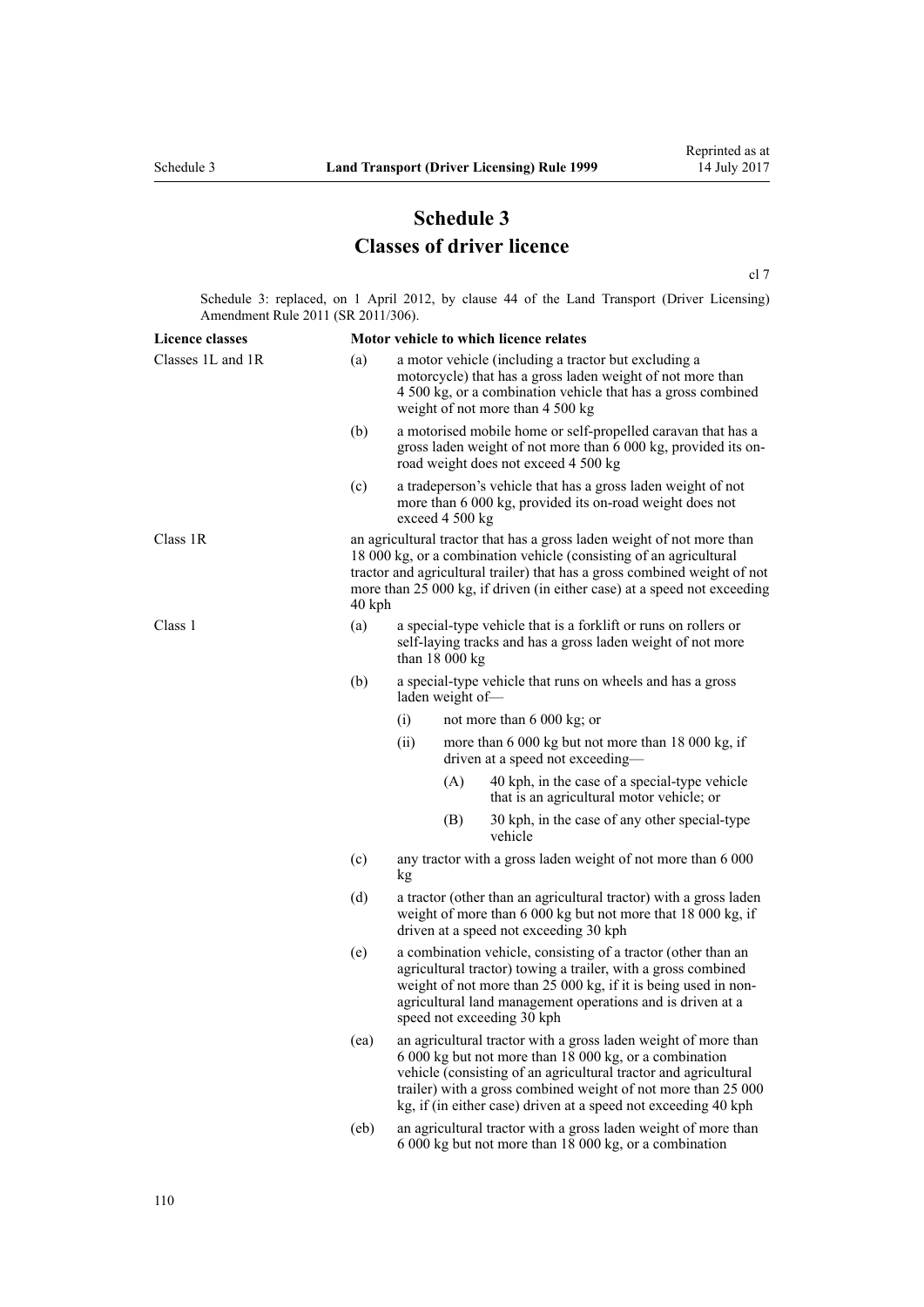| Reprinted as at<br>14 July 2017 |     | <b>Land Transport (Driver Licensing) Rule 1999</b>                                                                                                                                                                                                                                                | Schedule 3 |
|---------------------------------|-----|---------------------------------------------------------------------------------------------------------------------------------------------------------------------------------------------------------------------------------------------------------------------------------------------------|------------|
| <b>Licence classes</b>          |     | Motor vehicle to which licence relates                                                                                                                                                                                                                                                            |            |
|                                 |     | vehicle (consisting of an agricultural tractor and agricultural<br>trailer) with a gross combined weight of not more than 25 000<br>kg, if (in either case) the driver holds a special-type vehicle<br>endorsement                                                                                |            |
|                                 | (f) | a rigid vehicle with a gross laden weight of not more than<br>6 000 kg                                                                                                                                                                                                                            |            |
|                                 | (g) | a combination vehicle (other than a combination vehicle that<br>comes within paragraph (e), (ea), or (eb) of this definition)<br>with a gross combined weight of not more than 6 000 kg                                                                                                           |            |
| Classes 2 and $2L$              | (a) | a rigid vehicle with a gross laden weight of more than<br>6 000 kg but not more than 18 000 kg                                                                                                                                                                                                    |            |
|                                 | (b) | a combination vehicle (other than a combination vehicle that<br>comes within paragraph (d) of the definition of Class 1<br>licence) that has a gross combined weight of more than<br>6 000 kg but not more than 12 000 kg                                                                         |            |
|                                 | (c) | a combination vehicle (other than a combination vehicle that<br>comes within paragraphs (d) or (f) of the definition of Class 1<br>licence or paragraph (b) of this definition) consisting of a rigid<br>vehicle (with a gross laden weight of not more than 18 000 kg)<br>towing a light trailer |            |
|                                 | (d) | a rigid vehicle with a gross laden weight of more than<br>18 000 kg with not more than 2 axles                                                                                                                                                                                                    |            |
|                                 | (e) | a tractor with a gross laden weight of more than 6 000 kg but<br>not more than 18 000 kg, if driven at a speed exceeding 30 kph                                                                                                                                                                   |            |
| Class 2                         | (a) | a special-type vehicle that is a forklift or runs on rollers or<br>self-laying tracks and has a gross laden weight of more than<br>18 000 kg                                                                                                                                                      |            |
|                                 | (b) | a special-type vehicle that runs on wheels and has a gross<br>laden weight of more than 6 000 kg but not more than<br>18 000 kg, if driven at a speed exceeding 30 kph                                                                                                                            |            |
|                                 | (c) | a special-type vehicle that runs on wheels and has a gross<br>laden weight of more than 18 000 kg, if driven at a speed not<br>exceeding 30 kph                                                                                                                                                   |            |
|                                 | (d) | a special-type vehicle that is an agricultural motor vehicle that<br>runs on wheels and has a gross laden weight of more than 6<br>000 kg but not more than 18 000 kg, if driven (whether or not<br>the driver holds a special-type vehicle endorsement) at a speed<br>not exceeding 40 kph       |            |
| Classes 3 and 3L                |     | a combination vehicle that has a gross combined weight of more than<br>12 000 kg but not more than 25 000 kg                                                                                                                                                                                      |            |
| Classes 4 and 4L                | (a) | a rigid vehicle (including a tractor) with a gross laden weight<br>of more than 18 000 kg                                                                                                                                                                                                         |            |
|                                 | (b) | a combination vehicle consisting of a rigid vehicle (with a<br>gross laden weight of more than 18 000 kg) towing a light<br>trailer                                                                                                                                                               |            |
| Class 4                         |     | a special-type vehicle that runs on wheels and has a gross laden weight<br>of more than 18 000 kg, if driven at a speed exceeding 30 kph                                                                                                                                                          |            |
| Classes 5 and 5L                |     | a combination vehicle with a gross combined weight of more than<br>25 000 kg                                                                                                                                                                                                                      |            |
| Classes 6, 6L, and 6R           |     | a motorcycle, moped, or all-terrain vehicle                                                                                                                                                                                                                                                       |            |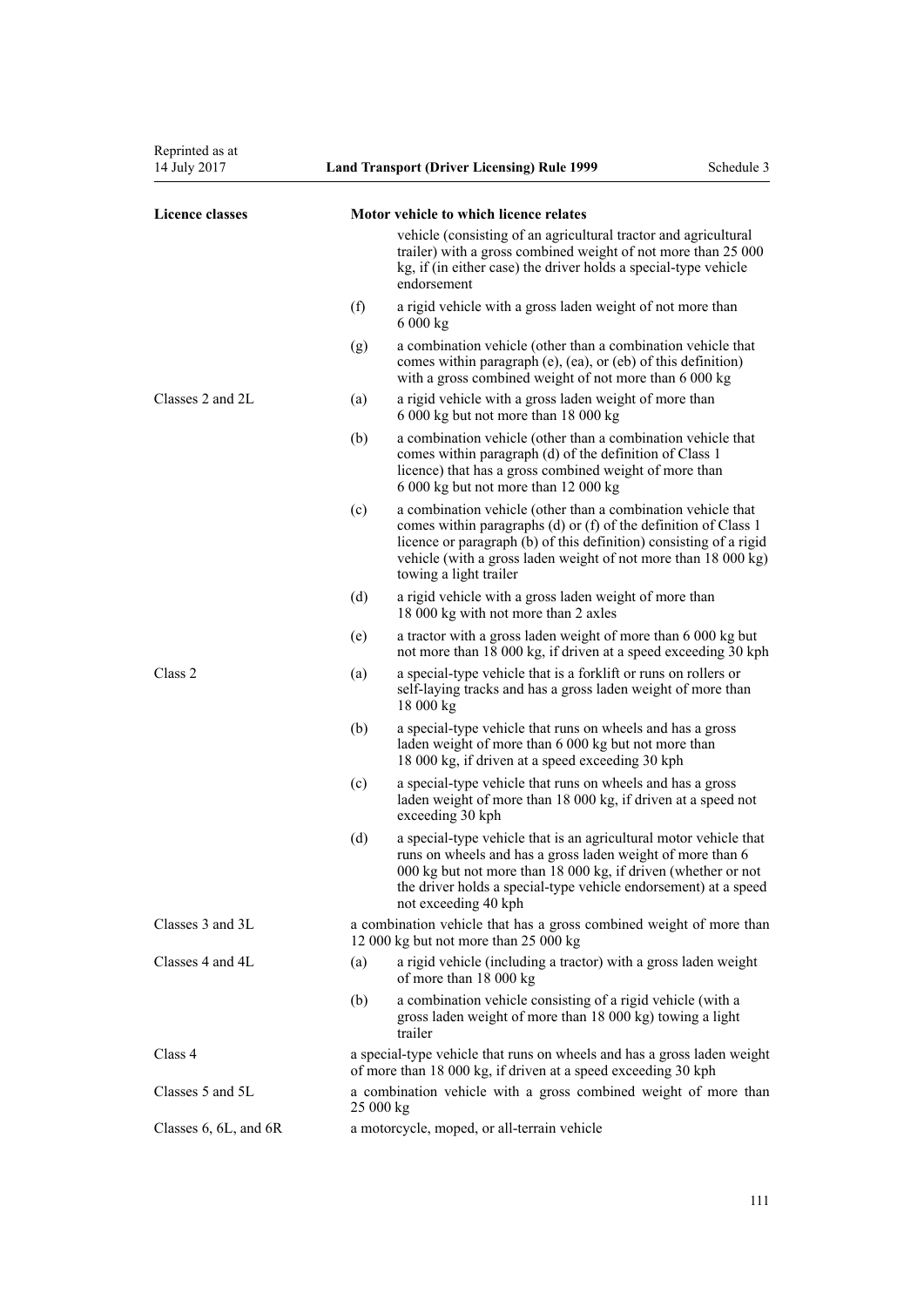Schedule 3: amended, on 1 June 2013, by [clause 9\(1\)](http://prd-lgnz-nlb.prd.pco.net.nz/pdflink.aspx?id=DLM5102246) of the Land Transport (Driver Licensing) Amendment Rule 2013 (SR 2013/100).

Schedule 3: amended, on 1 June 2013, by [clause 9\(2\)\(a\)](http://prd-lgnz-nlb.prd.pco.net.nz/pdflink.aspx?id=DLM5102246) of the Land Transport (Driver Licensing) Amendment Rule 2013 (SR 2013/100).

Schedule 3: amended, on 1 June 2013, by [clause 9\(2\)\(b\)](http://prd-lgnz-nlb.prd.pco.net.nz/pdflink.aspx?id=DLM5102246) of the Land Transport (Driver Licensing) Amendment Rule 2013 (SR 2013/100).

Schedule 3: amended, on 1 June 2013, by clause  $9(2)(c)$  of the Land Transport (Driver Licensing) Amendment Rule 2013 (SR 2013/100).

Schedule 3: amended, on 1 June 2013, by [clause 9\(3\)](http://prd-lgnz-nlb.prd.pco.net.nz/pdflink.aspx?id=DLM5102246) of the Land Transport (Driver Licensing) Amendment Rule 2013 (SR 2013/100).

Schedule 3: amended, on 1 June 2013, by [clause 9\(4\)](http://prd-lgnz-nlb.prd.pco.net.nz/pdflink.aspx?id=DLM5102246) of the Land Transport (Driver Licensing) Amendment Rule 2013 (SR 2013/100).

# **Schedule 4 Types of licence endorsement**

[cl 8](#page-20-0)

| <b>Identifying letter</b> | <b>Endorsement</b>                                                                                |
|---------------------------|---------------------------------------------------------------------------------------------------|
| D                         | Dangerous goods endorsement                                                                       |
| $\mathbf{I}$              | Driving instructor endorsement                                                                    |
| $\Omega$                  | Testing officer endorsement                                                                       |
| P                         | Passenger endorsement                                                                             |
| F                         | Forklift endorsement for use with special-type vehicles that are forklifts                        |
| R                         | Roller endorsement for use with special-type vehicles that run on rollers                         |
| T                         | Tracks endorsement for use with special-type vehicles that run on self-<br>laying tracks          |
| W                         | Wheels endorsement for use with special-type vehicles that run on wheels<br>and are not forklifts |
| V                         | Vehicle recovery endorsement                                                                      |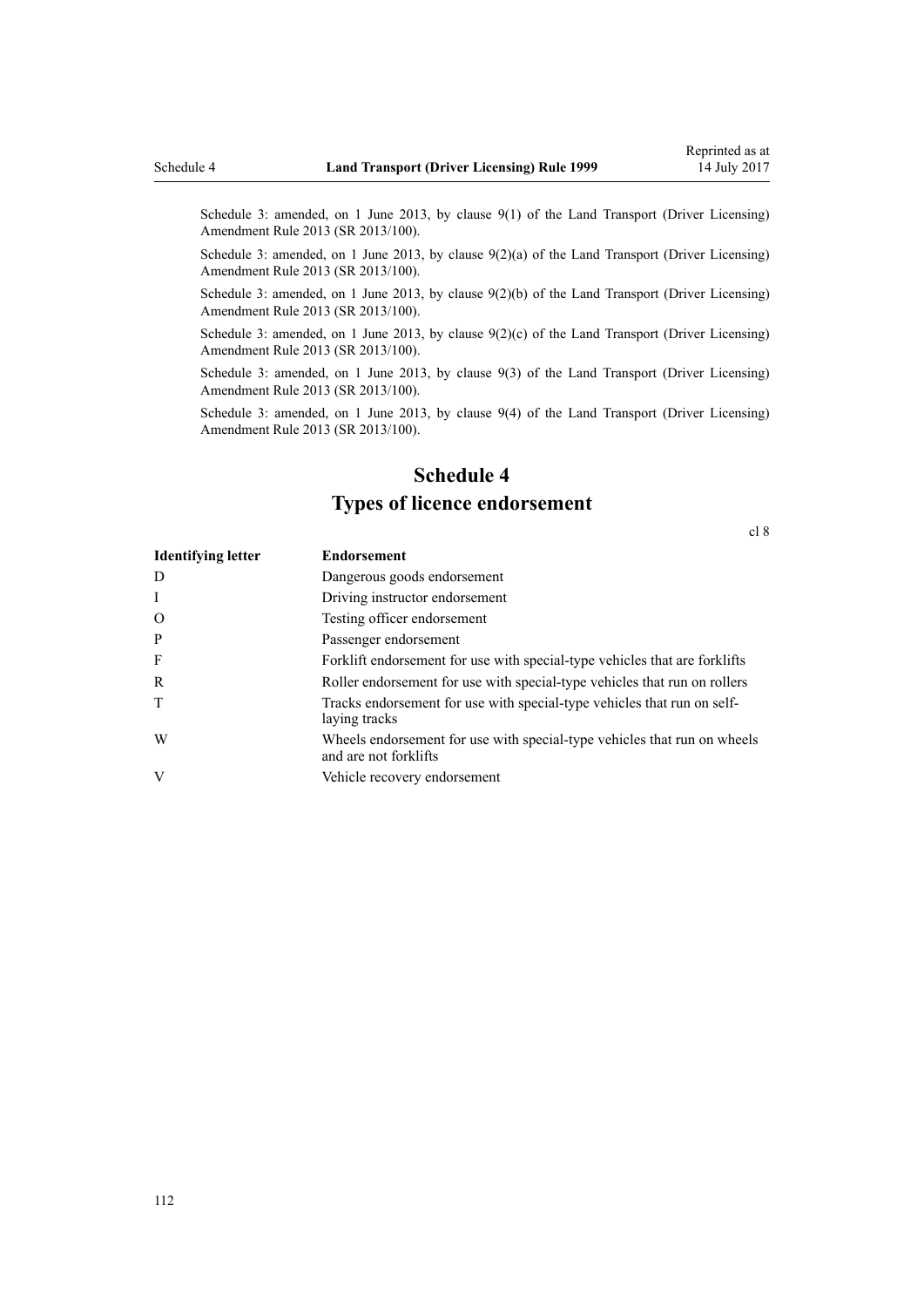# **Schedule 5 Theory tests**

*[Revoked]*

[cl 45](#page-53-0)

Schedule 5: revoked, on 16 January 2006, by [section 95\(12\)](http://prd-lgnz-nlb.prd.pco.net.nz/pdflink.aspx?id=DLM353501) of the Land Transport Amendment Act 2005 (2005 No 77).

# **Schedule 6 Practical driving tests**

#### *[Revoked]*

[cl 48](#page-54-0)

Schedule 6: revoked, on 1 August 2011, by [section 100\(4\)](http://prd-lgnz-nlb.prd.pco.net.nz/pdflink.aspx?id=DLM3231293) of the Land Transport (Road Safety and Other Matters) Amendment Act 2011 (2011 No 13).

## **Schedule 7 Certification test for testing officer**

*[Revoked]*

[cl 54](#page-57-0)

Schedule 7: revoked, on 1 August 2011, by [section 100\(4\)](http://prd-lgnz-nlb.prd.pco.net.nz/pdflink.aspx?id=DLM3231293) of the Land Transport (Road Safety and Other Matters) Amendment Act 2011 (2011 No 13).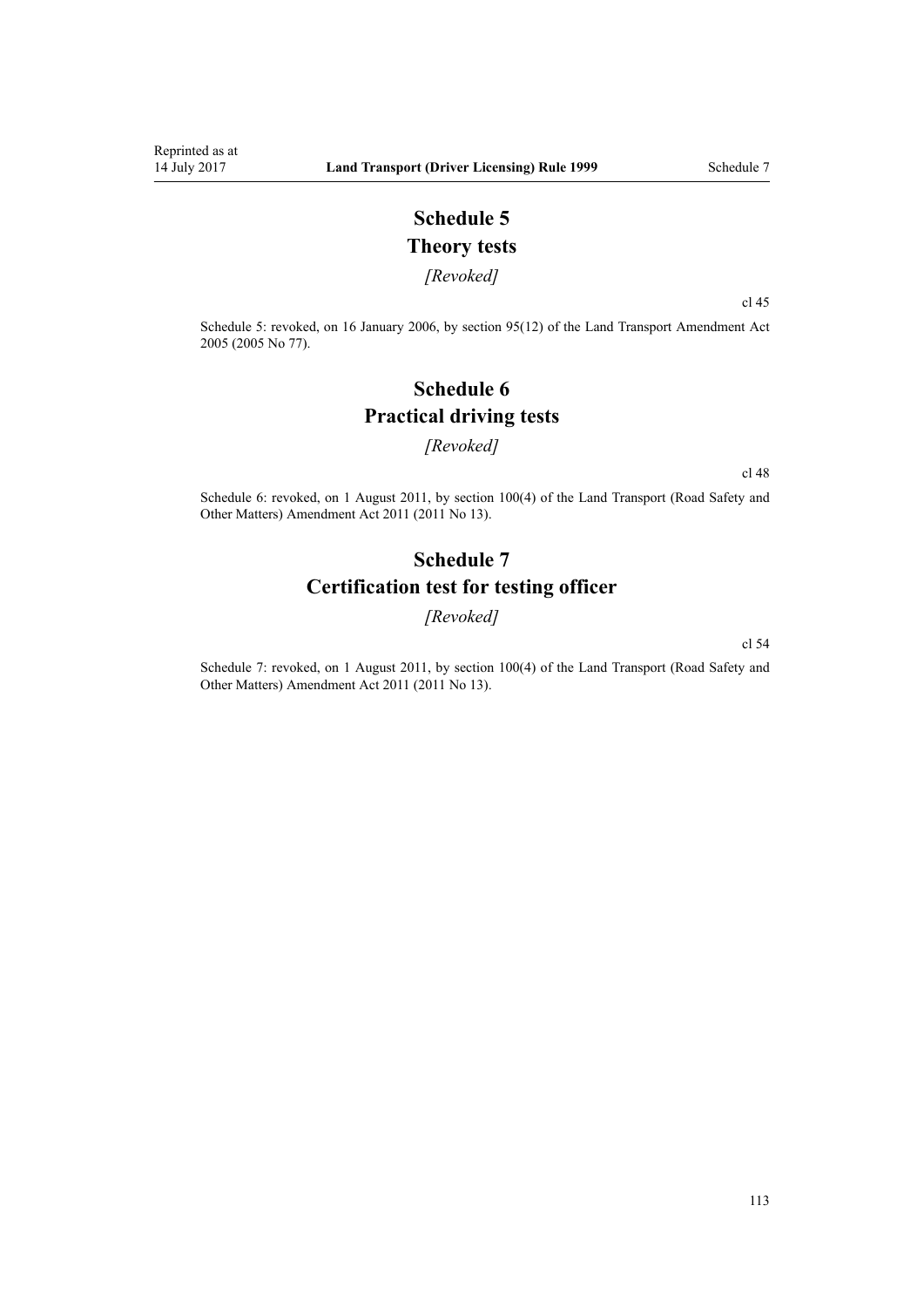### **Schedule 7A**

# **Countries from which holders of driver licence or permit not required to sit theory test for Class 1 or 6 licence**

[cl 89A\(3\)](#page-88-0)

Schedule 7A: inserted, on 1 September 2008, by [clause 15](http://prd-lgnz-nlb.prd.pco.net.nz/pdflink.aspx?id=DLM1317922) of the Land Transport (Driver Licensing) Amendment Rule 2008 (SR 2008/119).

Australia

Austria

Belgium

Canada

Denmark

Finland

France

Germany

**Greece** 

Hong Kong Special Administrative Region of the People's Republic of China

Ireland

Italy

Japan

Luxembourg

Norway

Portugal

Republic of Korea

South Africa

Spain

Sweden

Switzerland

The Netherlands

United Kingdom

United States of America

Schedule 7A: amended, on 1 July 2013, by [clause 8](http://prd-lgnz-nlb.prd.pco.net.nz/pdflink.aspx?id=DLM5159813) of the Land Transport (Driver Licensing) Amendment Rule (No 2) 2013 (SR 2013/131).

Schedule 7A: amended, on 1 April 2009, by [clause 7](http://prd-lgnz-nlb.prd.pco.net.nz/pdflink.aspx?id=DLM1783613) of the Land Transport (Driver Licensing) Amendment Rule (No 2) 2008 (SR 2009/1).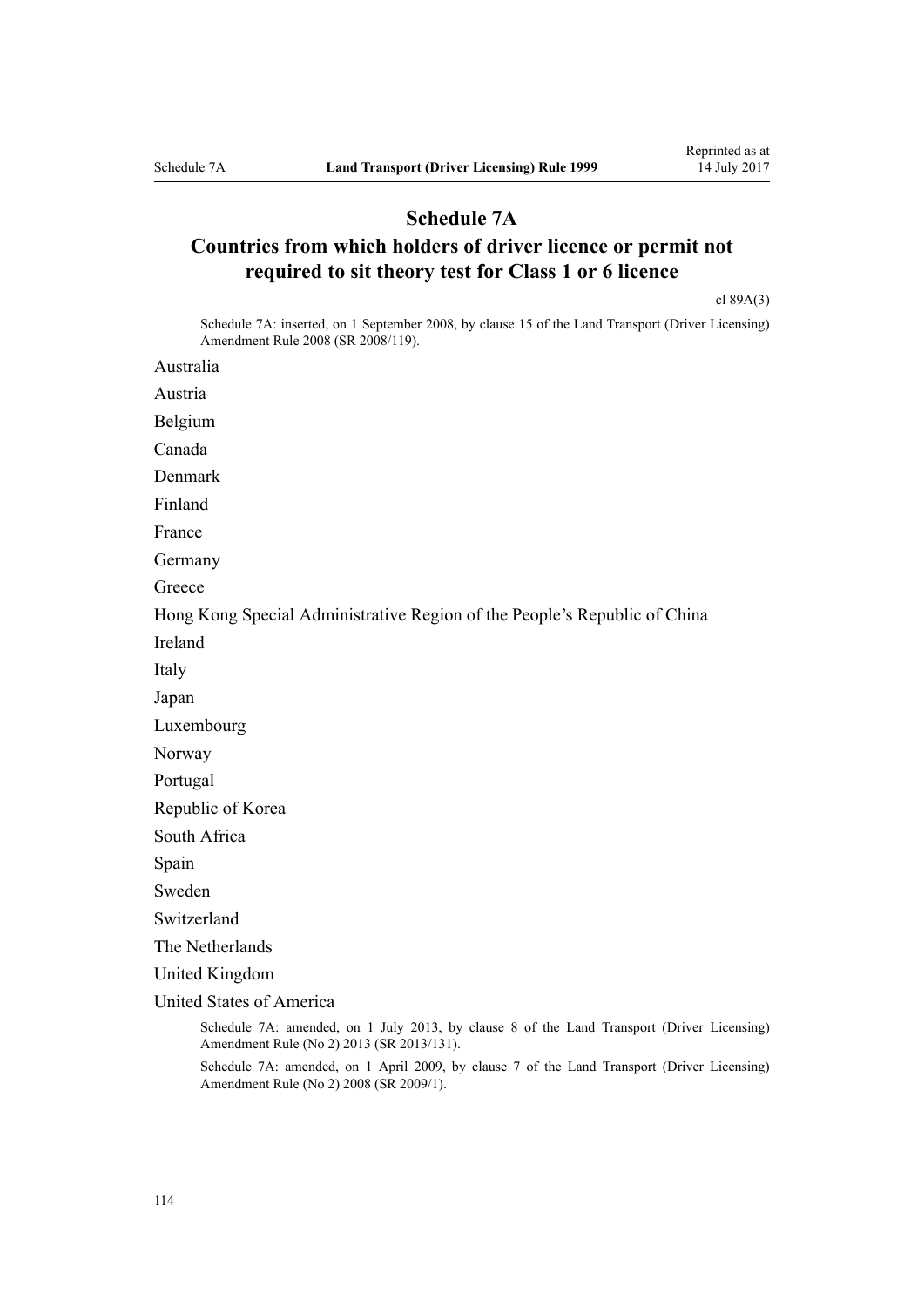## **Schedule 8**

### **Countries from which holders of driver licence or permit not required to sit practical driving test**

[cl 89A\(4\)](#page-88-0)

Schedule 8: added, on 1 June 2006, by [clause 43](http://prd-lgnz-nlb.prd.pco.net.nz/pdflink.aspx?id=DLM376146) of the Land Transport (Driver Licensing) Amendment Rule 2006 (SR 2006/84).

Schedule 8 heading: amended, on 1 September 2008, by [clause 16](http://prd-lgnz-nlb.prd.pco.net.nz/pdflink.aspx?id=DLM1317923) of the Land Transport (Driver Licensing) Amendment Rule 2008 (SR 2008/119).

### **Part 1**

### **Holders may apply for any equivalent class of driver licence**

Schedule 8 Part 1 heading: inserted, on 1 July 2013, by [clause 9\(1\)](http://prd-lgnz-nlb.prd.pco.net.nz/pdflink.aspx?id=DLM5159814) of the Land Transport (Driver Licensing) Amendment Rule (No 2) 2013 (SR 2013/131).

Australia

Austria

Belgium

Canada

Denmark

Finland

France

Germany

**Greece** 

Ireland

Italy

Japan

Luxembourg

Norway

Portugal

South Africa

Spain

Sweden

Switzerland

The Netherlands

United Kingdom

United States of America

Schedule 8 Part 1: amended, on 1 April 2009, by [clause 8](http://prd-lgnz-nlb.prd.pco.net.nz/pdflink.aspx?id=DLM1783614) of the Land Transport (Driver Licensing) Amendment Rule (No 2) 2008 (SR 2009/1).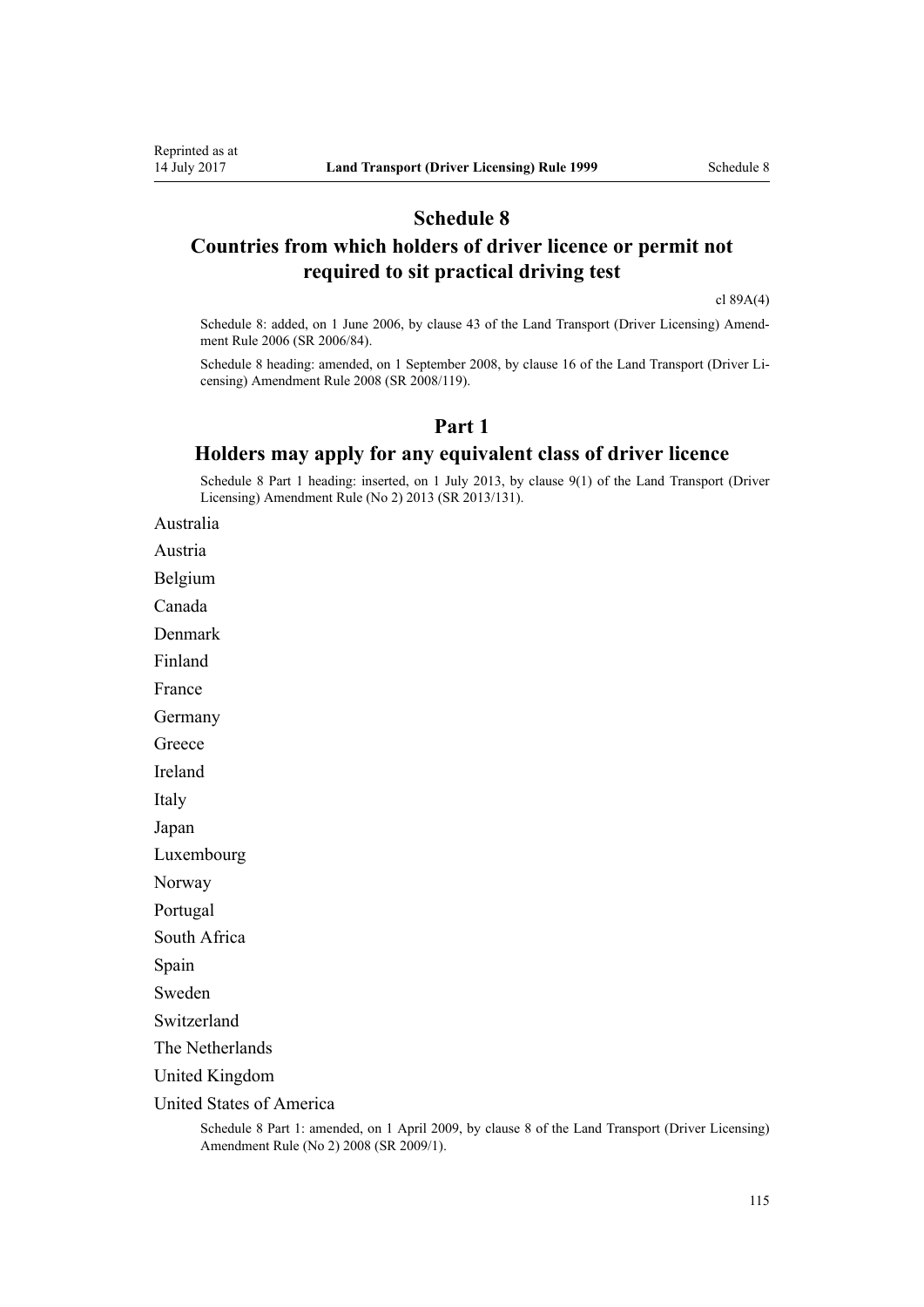# **Part 2 Holders may apply for equivalent Class 1 or Class 6 driver licence only**

Schedule 8 Part 2: inserted, on 1 July 2013, by [clause 9\(2\)](http://prd-lgnz-nlb.prd.pco.net.nz/pdflink.aspx?id=DLM5159814) of the Land Transport (Driver Licensing) Amendment Rule (No 2) 2013 (SR 2013/131).

Hong Kong Special Administrative Region of the People's Republic of China Republic of Korea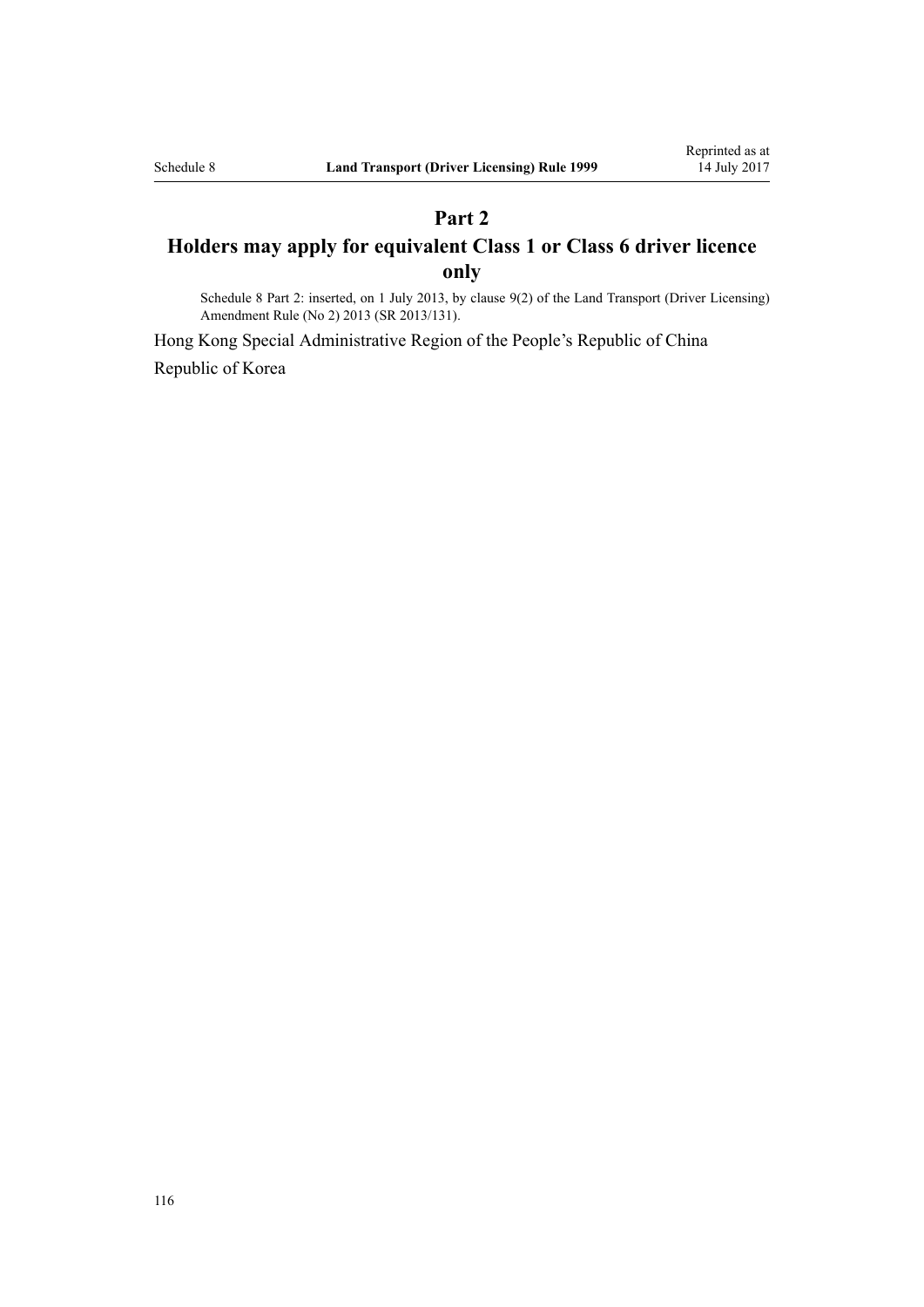### **Schedule 9 Evidence of identity**

[cl 11](http://prd-lgnz-nlb.prd.pco.net.nz/pdflink.aspx?id=DLM6216924)

Schedule 9: inserted, on 1 December 2014, by [clause 37](http://prd-lgnz-nlb.prd.pco.net.nz/pdflink.aspx?id=DLM6216951) of the Land Transport (Driver Licensing) Amendment Rule 2014 (LI 2014/265).

### **Part 1 Primary evidence of identity documents**

#### **Evidence of identity type Issuing agency** New Zealand passport Department of Internal Affairs (identity services) Overseas passport (may include New Zealand immigration visa or permit issued by Department of Labour) Overseas authority New Zealand emergency travel document Department of Internal Affairs (identity services) New Zealand refugee travel document Department of Internal Affairs (identity services) New Zealand certificate of identity (issued under the [Passports Act 1992](http://prd-lgnz-nlb.prd.pco.net.nz/pdflink.aspx?id=DLM277432) to non-New Zealand citizens who cannot obtain a passport from their country of origin) Department of Internal Affairs (identity services) New Zealand certificate of identity (issued under the [Immigration Act 1987](http://prd-lgnz-nlb.prd.pco.net.nz/pdflink.aspx?id=DLM108017) issued to people who have refugee status) Department of Labour (Immigration) New Zealand firearms licence New Zealand Police New Zealand full birth certificate issued on or after 1 January 1998 carrying a unique identification number Department of Internal Affairs (identity services) New Zealand citizenship certificate Department of Internal Affairs (identity services)

### **Part 2 Supporting evidence of identity documents**

| <b>Evidence of identity type</b>                                                     | <b>Issuing agency</b>                                     |
|--------------------------------------------------------------------------------------|-----------------------------------------------------------|
| $18 + \text{card}$                                                                   | Hospitality New Zealand Incorporated                      |
| Community services card                                                              | Ministry of Social Development                            |
| SuperGold Card                                                                       | Ministry of Social Development                            |
| Veteran SuperGold Card                                                               | Ministry of Social Development                            |
| New Zealand student photo identification card                                        | New Zealand educational institution                       |
| New Zealand employee photo identification card                                       | Employer                                                  |
| New Zealand electoral roll record                                                    | Electoral Enrolment Centre of New Zealand Post<br>Limited |
| Inland Revenue number                                                                | <b>Inland Revenue Department</b>                          |
| New Zealand issued utility bill, issued not more<br>than 6 months before application |                                                           |

Steps to freedom form Department of Corrections

Overseas driver licence Overseas licensing authority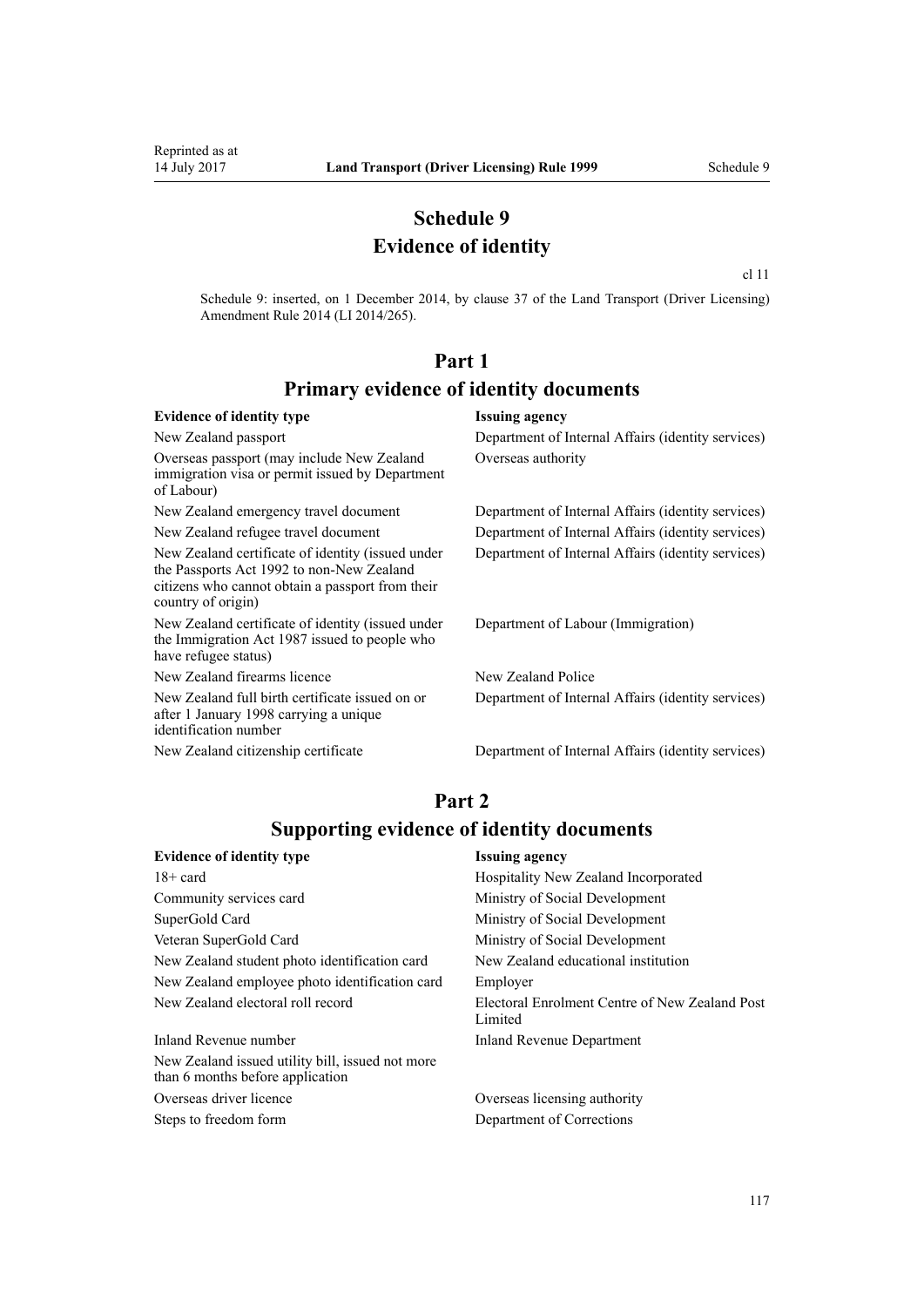# **Part 3 Documents to support name change**

| Document or record                                           | <b>Issuing agency or organisation</b>              |
|--------------------------------------------------------------|----------------------------------------------------|
| New Zealand birth certificate (issued for the<br>purpose)    | Department of Internal Affairs (identity services) |
| Change of name by statutory declaration                      | Department of Internal Affairs (identity services) |
| Change of name by deed poll                                  | Department of Internal Affairs (identity services) |
| New Zealand name change certificate                          | Department of Internal Affairs (identity services) |
| New Zealand marriage certificate                             | Department of Internal Affairs (identity services) |
| New Zealand civil union certificate                          | Department of Internal Affairs (identity services) |
| New Zealand dissolution of marriage or civil<br>union papers | Ministry of Justice                                |
| Certificate of annulment                                     | Ministry of Justice                                |

Dated at Wellington this 31st day of March 1999.

Maurice Williamson, Minister of Transport.

Issued under the authority of the [Legislation Act 2012](http://prd-lgnz-nlb.prd.pco.net.nz/pdflink.aspx?id=DLM2997643). Date of notification in *Gazette*: 1 April 1999.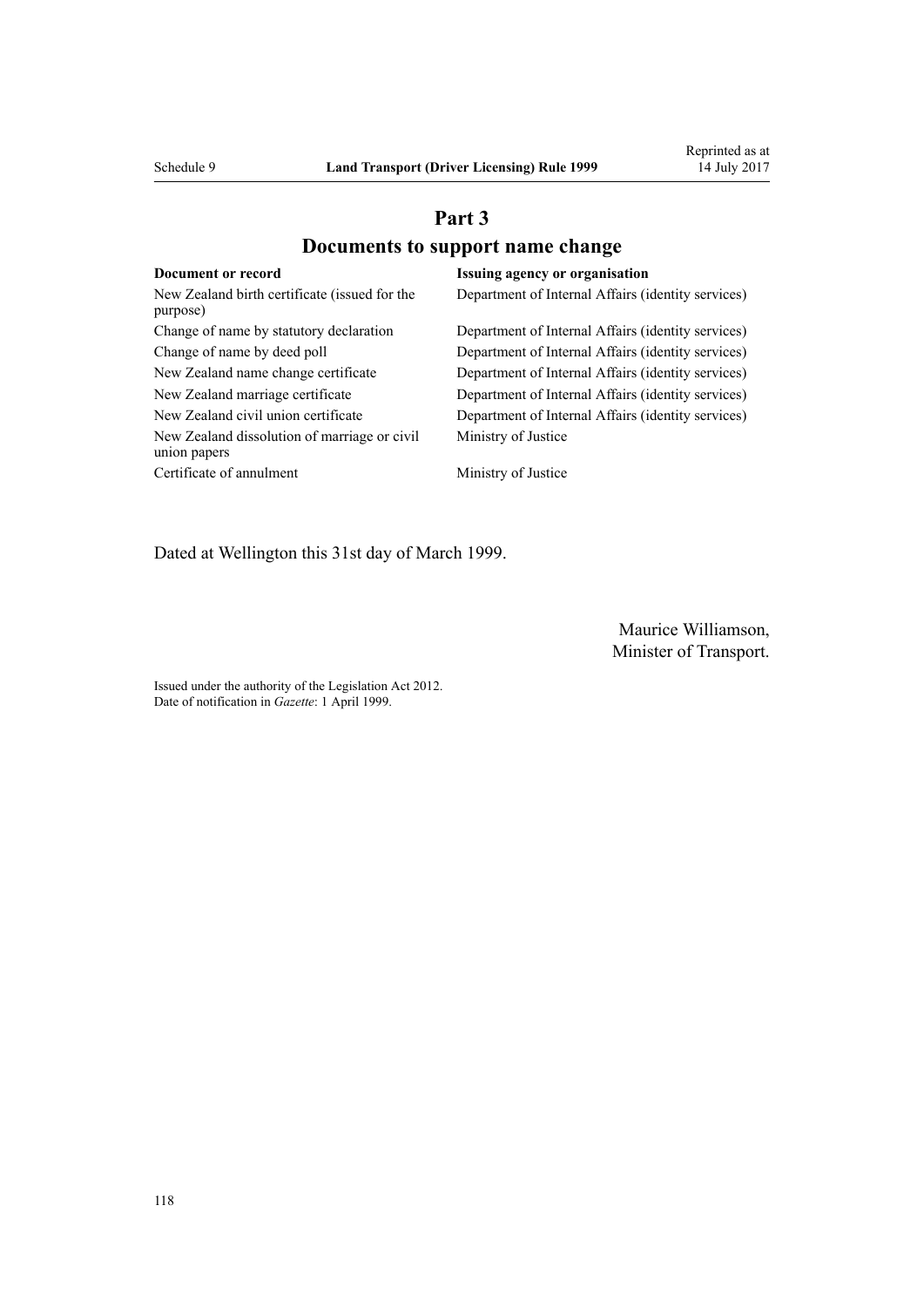# **Land Transport (Driver Licensing) Amendment Rule 2011**

(SR 2011/306)

Pursuant to the Land Transport Act 1998, the Minister of Transport makes the following ordinary rule.

### **Rule**

#### **1 Title**

This rule is the [Land Transport \(Driver Licensing\) Amendment Rule 2011](http://prd-lgnz-nlb.prd.pco.net.nz/pdflink.aspx?id=DLM3956573).

#### **2 Commencement**

(1) The following clauses come into force on 1 October 2012:

- (a) clause 6(3) as far as it relates to the definition of approved motorcycle:
- (b) clause 10(2) as far as it relates to clause  $16(1)(d)(i)(A)$  of the principal rule (as amended by this rule):
- (c) clause 11:
- (d) clause 12(2) as far as it relates to clause  $18(1)(b)(i)$  of the principal rule (as amended by this rule):
- (e) clause 13:
- (f) clause 14:
- (g) clause 16:
- (h) clause 26:
- (i) clause 27:
- (i) clauses 39 and 40 as far as they relate to clause  $93(d)$ , (e), (j), and (k) of the principal rule (as amended by this rule).
- (2) Clause 44 comes into force on 1 April 2012.
- (3) The rest of this rule comes into force on 1 October 2011.

#### **45 Transitional provision**

A photographic driver licence issued by the Agency before the commencement of clause 28 of this rule remains valid until the licence is renewed even if that format of the licence does not comply with the requirements of clause 63 of the principal rule (as amended by this rule).

Dated at Wellington this 26th day of August 2011.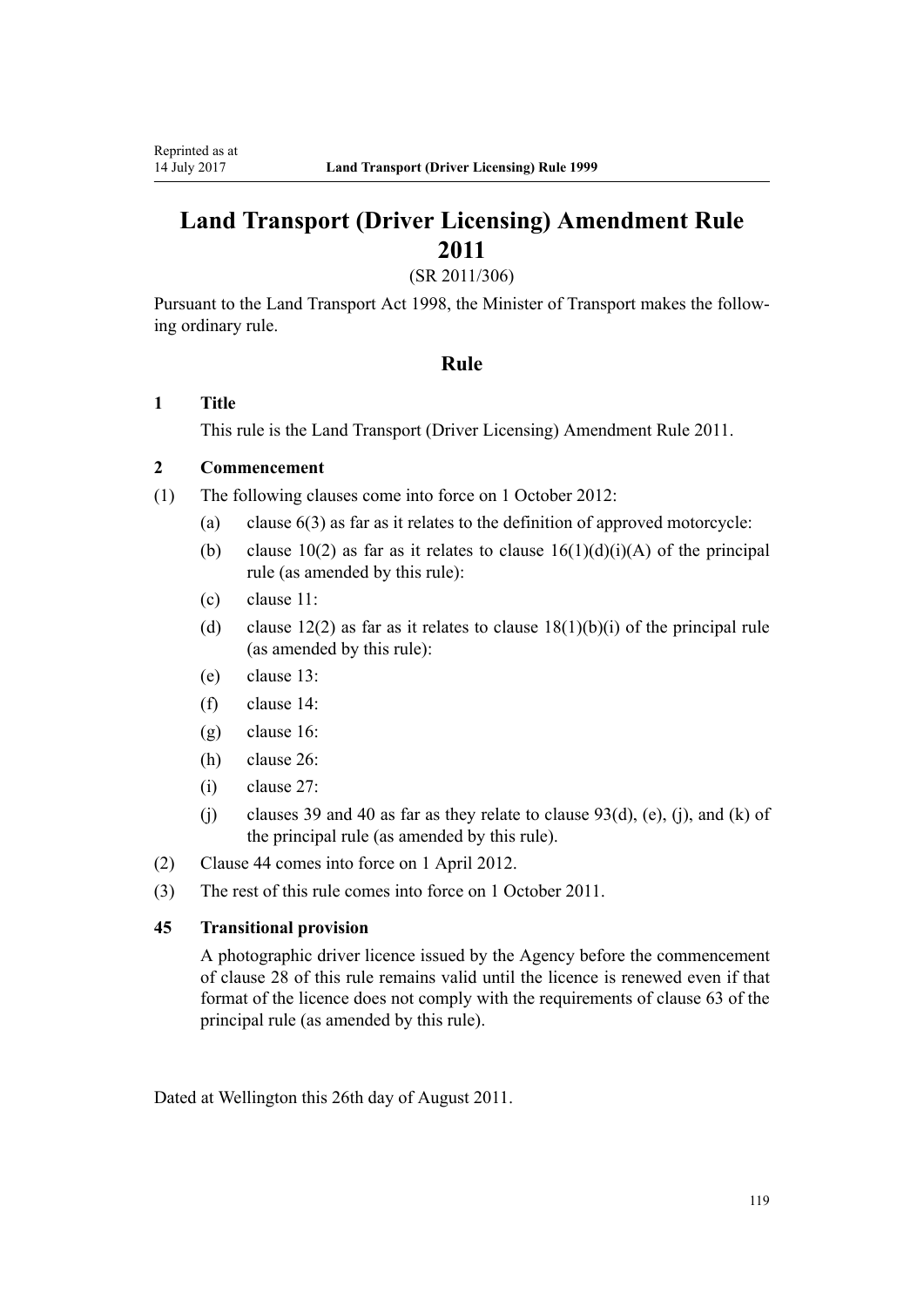Steven Joyce, Minister of Transport.

Date of notification in *Gazette*: 1 September 2011.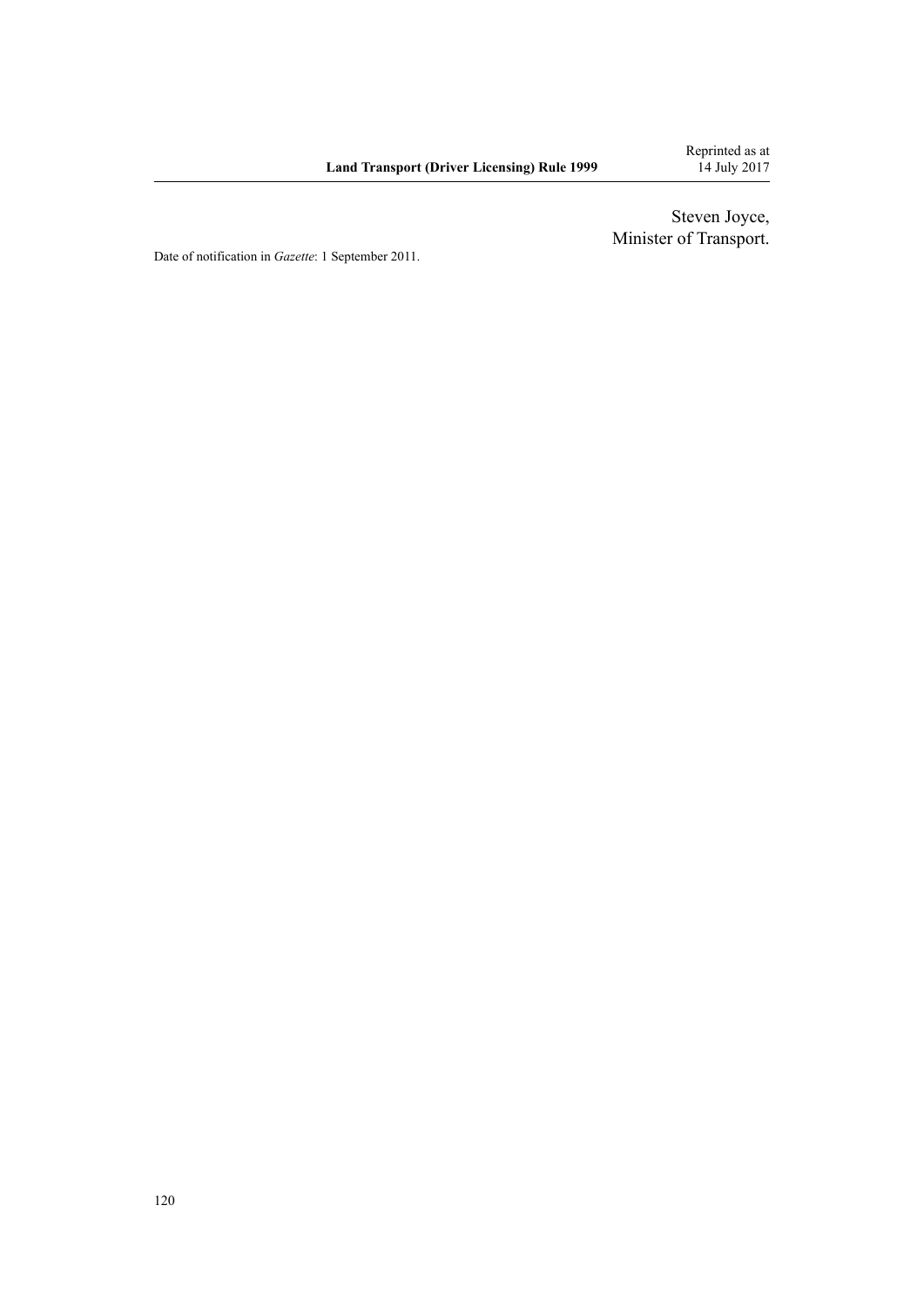# **Land Transport (Driver Licensing) Amendment Rule (No 2) 2013**

(SR 2013/131)

Pursuant to sections 152, 154, and 158 of the Land Transport Act 1998, and after having had regard to the criteria specified in section 164(2) of that Act, the Associate Minister of Transport makes the following ordinary rule.

### **Rule**

#### **1 Title**

This rule is the [Land Transport \(Driver Licensing\) Amendment Rule \(No 2\)](http://prd-lgnz-nlb.prd.pco.net.nz/pdflink.aspx?id=DLM5159800) [2013](http://prd-lgnz-nlb.prd.pco.net.nz/pdflink.aspx?id=DLM5159800).

### **2 Commencement**

This rule comes into force on 1 July 2013.

#### **3 Principal rule**

This rule amends the Land Transport (Driver Licensing) Rule 1999 (the **principal rule**).

#### **10 Transitional provision for applicants holding licences issued in Hong Kong or Republic of Korea**

- (1) This clause applies to a person—
	- (a) who is the holder of a valid driver licence or permit issued in the Hong Kong Special Administrative Region of the People's Republic of China or in the Republic of Korea; and
	- (b) who, before the commencement of this clause, applied under clause 89 of the principal rule for a Class 1 or Class 6 driver licence, but had not passed all of the appropriate tests.
- (2) If, before the commencement of this clause, a person to whom this clause applies—
	- (a) passed the appropriate theory test under clause 45 of the principal rule and had not sat the appropriate practical driving test, that person is not required to sit the practical driving test:
	- (b) failed the appropriate theory test under clause 45 of the principal rule and had not sat the appropriate practical driving test, that person must pass that theory test but is not required to sit the appropriate practical driving test:
	- (c) failed the appropriate practical driving test, that person must pass that practical driving test.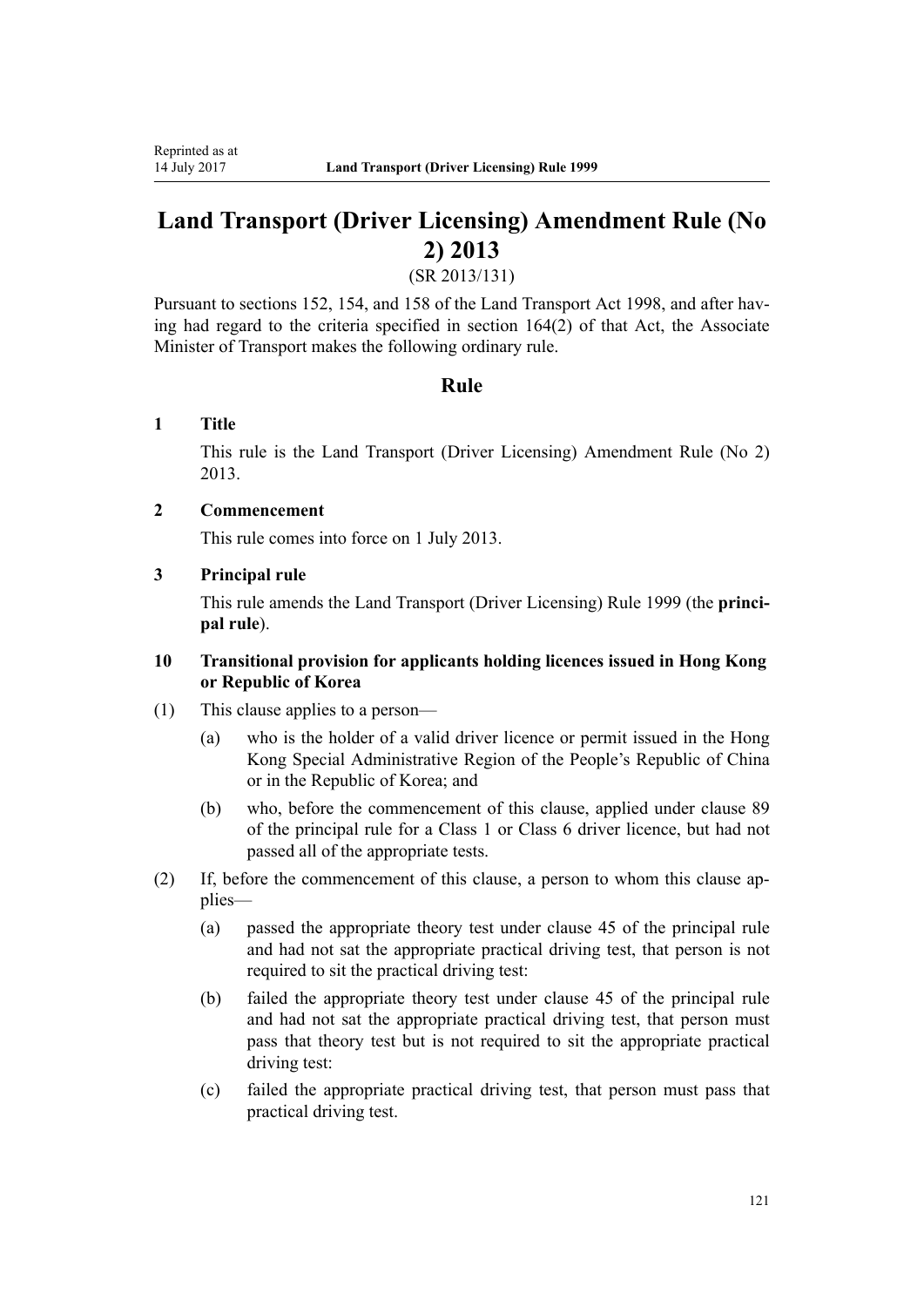Dated at Wellington this 30th day of April 2013.

Michael Woodhouse, Associate Minister of Transport.

Date of notification in *Gazette*: 9 May 2013.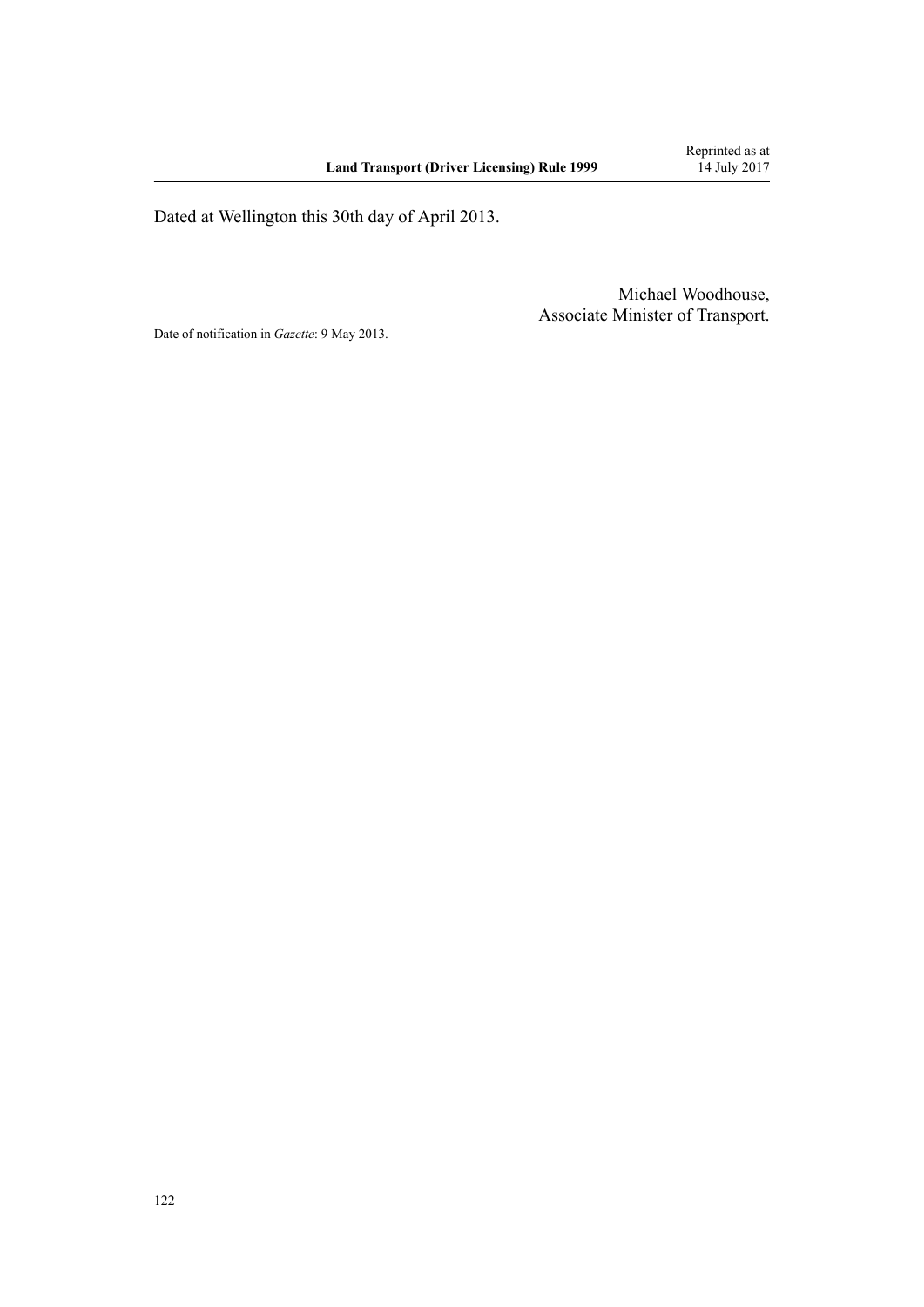#### **Reprints notes**

#### *1 General*

This is a reprint of the Land Transport (Driver Licensing) Rule 1999 that incorporates all the amendments to that rule as at the date of the last amendment to it.

#### *2 Legal status*

Reprints are presumed to correctly state, as at the date of the reprint, the law enacted by the principal enactment and by any amendments to that enactment. [Section 18](http://prd-lgnz-nlb.prd.pco.net.nz/pdflink.aspx?id=DLM2998516) of the Legislation Act 2012 provides that this reprint, published in electronic form, has the status of an official version under [section 17](http://prd-lgnz-nlb.prd.pco.net.nz/pdflink.aspx?id=DLM2998515) of that Act. A printed version of the reprint produced directly from this official electronic version also has official status.

#### *3 Editorial and format changes*

Editorial and format changes to reprints are made using the powers under [sec](http://prd-lgnz-nlb.prd.pco.net.nz/pdflink.aspx?id=DLM2998532)[tions 24 to 26](http://prd-lgnz-nlb.prd.pco.net.nz/pdflink.aspx?id=DLM2998532) of the Legislation Act 2012. See also [http://www.pco.parlia](http://www.pco.parliament.govt.nz/editorial-conventions/)[ment.govt.nz/editorial-conventions/](http://www.pco.parliament.govt.nz/editorial-conventions/).

#### *4 Amendments incorporated in this reprint*

Children, Young Persons, and Their Families (Oranga Tamariki) Legislation Act 2017 (2017 No 31): [section 149](http://prd-lgnz-nlb.prd.pco.net.nz/pdflink.aspx?id=DLM7287401)

[Land Transport \(Driver Licensing\) Amendment Rule 2014](http://prd-lgnz-nlb.prd.pco.net.nz/pdflink.aspx?id=DLM6216900) (LI 2014/265)

[Land Transport \(Driver Licensing\) Amendment Rule \(No 2\) 2013](http://prd-lgnz-nlb.prd.pco.net.nz/pdflink.aspx?id=DLM5159800) (SR 2013/131)

[Land Transport \(Driver Licensing\) Amendment Rule 2013](http://prd-lgnz-nlb.prd.pco.net.nz/pdflink.aspx?id=DLM5102226) (SR 2013/100)

[Land Transport \(Driver Licensing\) Amendment Rule 2012](http://prd-lgnz-nlb.prd.pco.net.nz/pdflink.aspx?id=DLM4773428) (SR 2012/302)

[Land Transport \(Driver Licensing\) Amendment Rule \(No 2\) 2011](http://prd-lgnz-nlb.prd.pco.net.nz/pdflink.aspx?id=DLM4067006) (SR 2011/346)

[Land Transport \(Driver Licensing\) Amendment Rule 2011](http://prd-lgnz-nlb.prd.pco.net.nz/pdflink.aspx?id=DLM3956573) (SR 2011/306)

Land Transport (Road Safety and Other Matters) Amendment Act 2011 (2011 No 13): [section 100\(2\),](http://prd-lgnz-nlb.prd.pco.net.nz/pdflink.aspx?id=DLM3231293)  $(3), (4)$ 

Private Security Personnel and Private Investigators Act 2010 (2010 No 115): [section 121\(2\)](http://prd-lgnz-nlb.prd.pco.net.nz/pdflink.aspx?id=DLM1594656)

[Land Transport \(Driver Licensing\) Amendment Rule 2010](http://prd-lgnz-nlb.prd.pco.net.nz/pdflink.aspx?id=DLM2740170) (SR 2010/51)

Land Transport Amendment Act 2009 (2009 No 17): [section 35\(6\)](http://prd-lgnz-nlb.prd.pco.net.nz/pdflink.aspx?id=DLM2015063)

[Land Transport \(Driver Licensing\) Amendment Rule \(No 2\) 2008](http://prd-lgnz-nlb.prd.pco.net.nz/pdflink.aspx?id=DLM1783600) (SR 2009/1)

Land Transport Management Amendment Act 2008 (2008 No 47): [section 50\(2\)](http://prd-lgnz-nlb.prd.pco.net.nz/pdflink.aspx?id=DLM1313622)

[Land Transport \(Driver Licensing\) Amendment Rule 2008](http://prd-lgnz-nlb.prd.pco.net.nz/pdflink.aspx?id=DLM1317900) (SR 2008/119)

[Land Transport \(Driver Licensing\) Amendment Rule \(No 2\) 2006](http://prd-lgnz-nlb.prd.pco.net.nz/pdflink.aspx?id=DLM386132) (SR 2006/152)

[Land Transport \(Driver Licensing\) Amendment Rule 2006](http://prd-lgnz-nlb.prd.pco.net.nz/pdflink.aspx?id=DLM375672) (SR 2006/84)

Land Transport Amendment Act 2005 (2005 No 77): [section 95\(10\)–\(12\)](http://prd-lgnz-nlb.prd.pco.net.nz/pdflink.aspx?id=DLM353501)

Relationships (Statutory References) Act 2005 (2005 No 3): [section 12](http://prd-lgnz-nlb.prd.pco.net.nz/pdflink.aspx?id=DLM334004)

Land Transport Management Amendment Act 2004 (2004 No 97): [section 19\(2\)](http://prd-lgnz-nlb.prd.pco.net.nz/pdflink.aspx?id=DLM321838)

Health Practitioners Competence Assurance Act 2003 (2003 No 48): [section 175\(3\)](http://prd-lgnz-nlb.prd.pco.net.nz/pdflink.aspx?id=DLM205009)